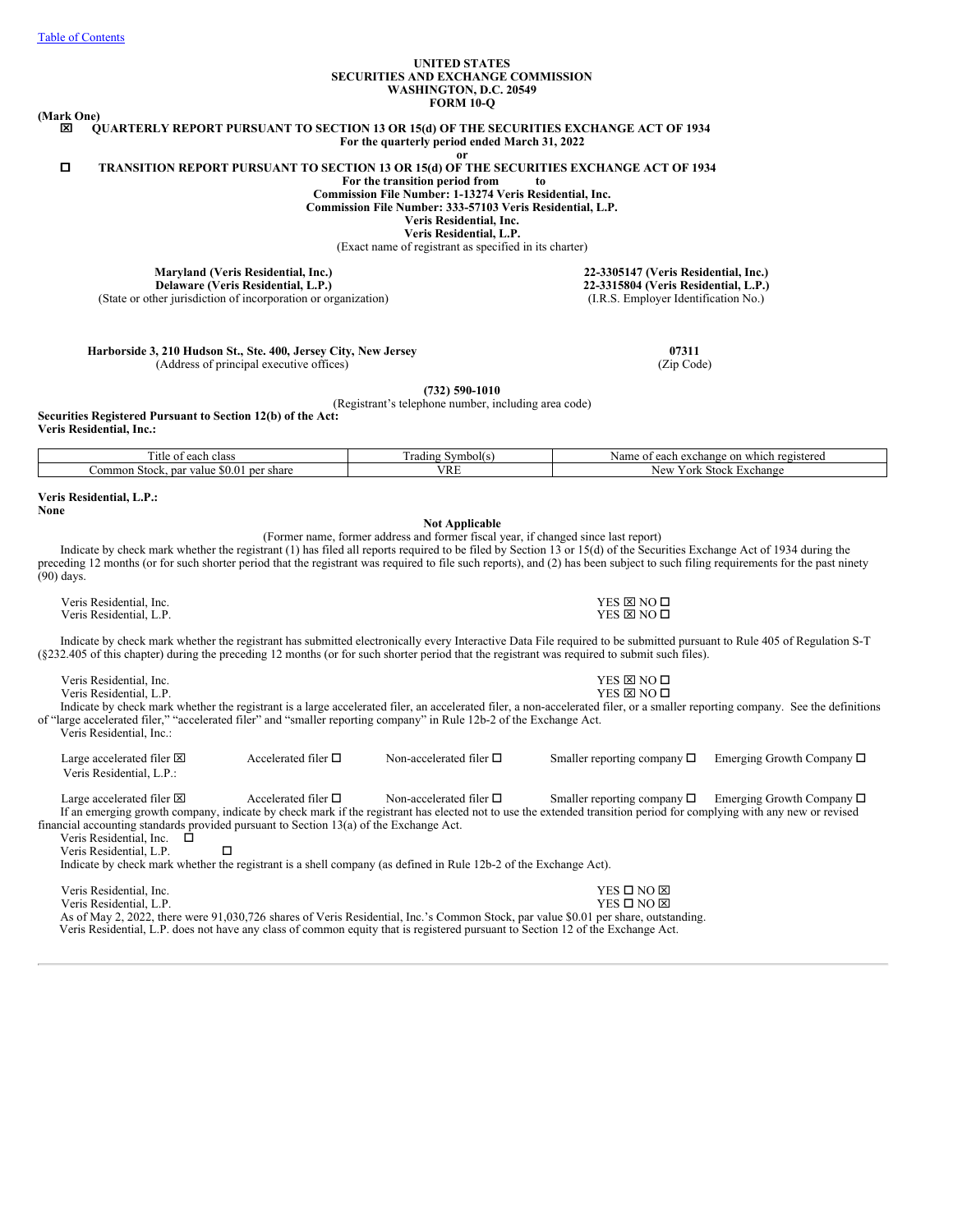#### **EXPLANATORY NOTE**

This report combines the quarterly reports on Form 10-Q for the period ended March 31, 2022 of Veris Residential, Inc. and Veris Residential, L.P. Unless stated otherwise or the context otherwise requires, references to the "Operating Partnership" mean Veris Residential, L.P., a Delaware limited partnership, and references to the "General Partner" mean Veris Residential, Inc., a Maryland corporation and real estate investment trust ("REIT"), and its subsidiaries, including the Operating Partnership. References to the "Company," "we," "us" and "our" mean collectively the General Partner, the Operating Partnership and those entities/subsidiaries consolidated by the General Partner.

The Operating Partnership conducts the business of providing management, leasing, acquisition, development and tenant-related services for its General Partner. The Operating Partnership, through its operating divisions and subsidiaries, including the Veris property-owning partnerships and limited liability companies is the entity through which all of the General Partner's operations are conducted. The General Partner is the sole general partner of the Operating Partnership and has exclusive control of the Operating Partnership's day-to-day management.

As of March 31, 2022, the General Partner owned an approximate 91.0 percent common unit interest in the Operating Partnership. The remaining approximate 9.0 percent common unit interest is owned by limited partners. The limited partners of the Operating Partnership are (1) persons who contributed their interests in properties to the Operating Partnership in exchange for common units (each, a "Common Unit") or preferred units of limited partnership interest in the Operating Partnership or (2) recipients of long term incentive plan units of the Operating Partnership pursuant to the General Partner's executive compensation plans.

A Common Unit of the Operating Partnership and a share of common stock of the General Partner (the "Common Stock") have substantially the same economic characteristics in as much as they effectively share equally in the net income or loss of the Company. The General Partner owns a number of common units of the Operating Partnership equal to the number of issued and outstanding shares of the General Partner's common stock. Common unitholders (other than the General Partner) have the right to redeem their Common Units, subject to certain restrictions under the Second Amended and Restated Agreement of Limited Partnership of the Operating Partnership, as amended (the "Partnership Agreement") and agreed upon at the time of issuance of the units that may restrict such right for a period of time, generally one year from issuance. The redemption is required to be satisfied in shares of Common Stock of the General Partner, cash, or a combination thereof, calculated as follows: one share of the General Partner's Common Stock, or cash equal to the fair market value of a share of the General Partner's Common Stock at the time of redemption, for each Common Unit. The General Partner, in its sole discretion, determines the form of redemption of Common Units (i.e., whether a common unitholder receives Common Stock of the General Partner, cash, or any combination thereof). If the General Partner elects to satisfy the redemption with shares of Common Stock of the General Partner as opposed to cash, the General Partner is obligated to issue shares of its Common Stock to the redeeming unitholder. Regardless of the rights described above, the common unitholders may not put their units for cash to the Company or the General Partner under any circumstances. With each such redemption, the General Partner's percentage ownership in the Operating Partnership will increase. In addition, whenever the General Partner issues shares of its Common Stock other than to acquire Common Units, the General Partner must contribute any net proceeds it receives to the Operating Partnership and the Operating Partnership must issue to the General Partner an equivalent number of Common Units. This structure is commonly referred to as an umbrella partnership REIT, or UPREIT.

The Company believes that combining the quarterly reports on Form 10-Q of the General Partner and the Operating Partnership into this single report provides the following benefits:

- $\circled{}$  enhance investors' understanding of the General Partner and the Operating Partnership by enabling investors to view the business as a whole in the same manner as management views and operates the business of the Company;
- $\circledcirc$  eliminate duplicative disclosure and provide a more streamlined and readable presentation because a substantial portion of the disclosure applies to both the General Partner and the Operating Partnership; and
- · create time and cost efficiencies through the preparation of one combined report instead of two separate reports.

The Company believes it is important to understand the few differences between the General Partner and the Operating Partnership in the context of how they operate as a consolidated company. The financial results of the Operating Partnership are consolidated into the financial statements of the General Partner. The General Partner does not have any significant assets, liabilities or operations, other than its interests in the Operating Partnership, nor does the Operating Partnership have employees of its own. The Operating Partnership, not the General Partner, generally executes all significant business relationships other than transactions involving the securities of the General Partner. The Operating Partnership holds substantially all of the assets of the General Partner, including ownership interests in joint ventures. The Operating Partnership conducts the operations of the business and is structured as a partnership with no publicly traded equity. Except for the net proceeds from equity offerings by the General Partner, which are contributed to the capital of the Operating Partnership in consideration of common or preferred units in the Operating Partnership, as applicable, the Operating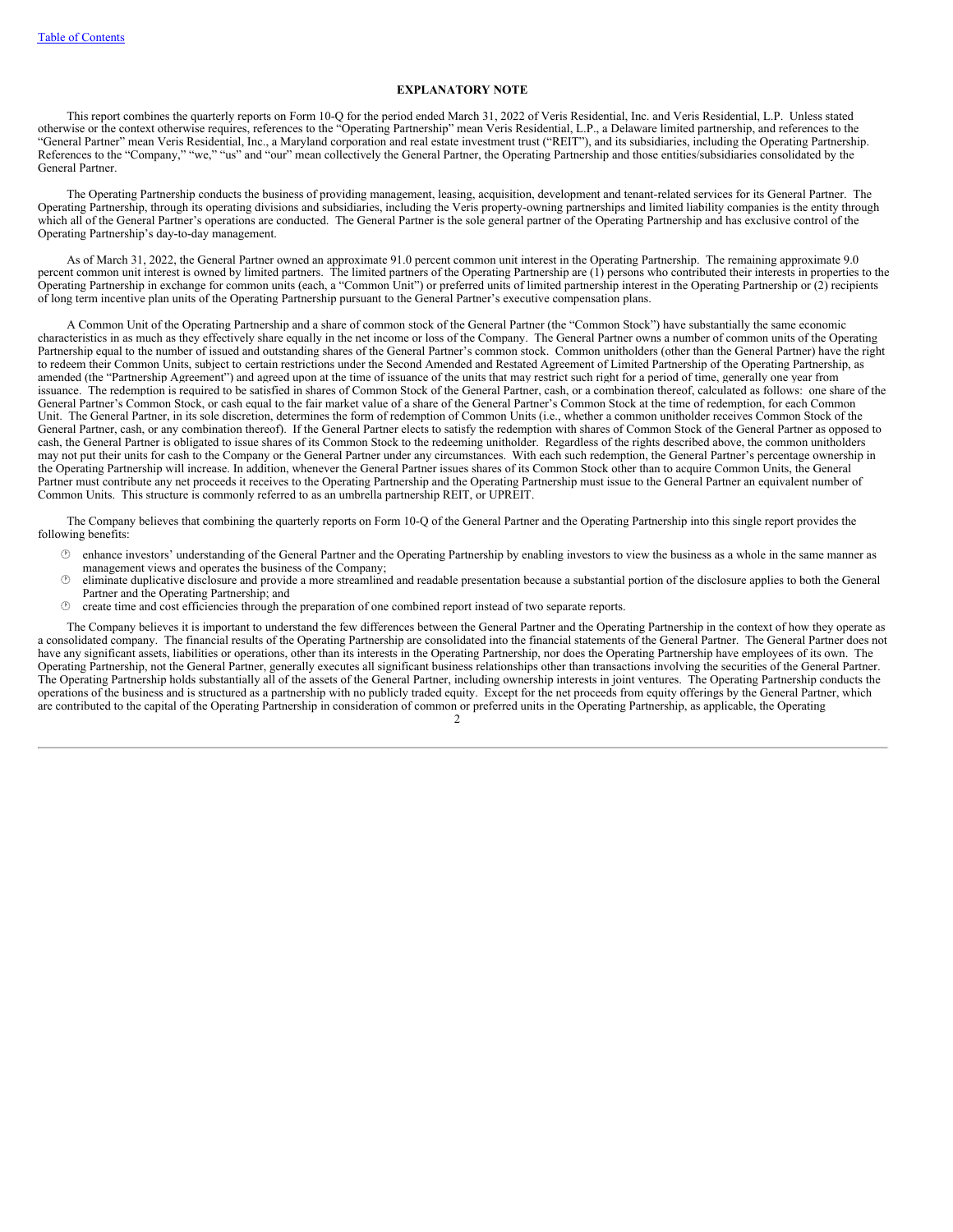Partnership generates all remaining capital required by the Company's business. These sources include working capital, net cash provided by operating activities, borrowings under the Company's revolving credit facility, the issuance of secured and unsecured debt and equity securities, and proceeds received from the disposition of properties and joint ventures.

Shareholders' equity, partners' capital and noncontrolling interests are the main areas of difference between the consolidated financial statements of the General Partner and the Operating Partnership. The limited partners of the Operating Partnership are accounted for as partners' capital in the Operating Partnership's financial statements as is the General Partner's interest in the Operating Partnership. The noncontrolling interests in the Operating Partnership's financial statements comprise the interests of unaffiliated partners in various consolidated partnerships and development joint venture partners. The noncontrolling interests in the General Partner's financial statements are the same noncontrolling interests at the Operating Partnership's level and include limited partners of the Operating Partnership. The differences between shareholders' equity and partners' capital result from differences in the equity issued at the General Partner and Operating Partnership levels.

To help investors better understand the key differences between the General Partner and the Operating Partnership, certain information for the General Partner and the Operating Partnership in this report has been separated, as set forth below:

- · Item 1. Financial Statements (unaudited), which includes the following specific disclosures for Veris Residential, Inc. and Veris Residential, L.P.:
	- ·Note 2. Significant Accounting Policies, where applicable;
	- ·Note 14. Redeemable Noncontrolling Interests;
	- ·Note 15. Veris Residential, Inc.'s Stockholders' Equity and Veris Residential, L.P.'s Partners' Capital;
	- ·Note 16. Noncontrolling Interests in Subsidiaries; and
	- ·Note 17. Segment Reporting, where applicable.

· Item 2. Management's Discussion and Analysis of Financial Condition and Results of Operations includes information specific to each entity, where applicable.

This report also includes separate Part I, Item 4. Controls and Procedures sections and separate Exhibits 31 and 32 certifications for each of the General Partner and the Operating Partnership in order to establish that the requisite certifications have been made and that the General Partner and Operating Partnership are compliant with Rule 13a-15 or Rule 15d-15 of the Securities Exchange Act of 1934 and 18 U.S.C. §1350.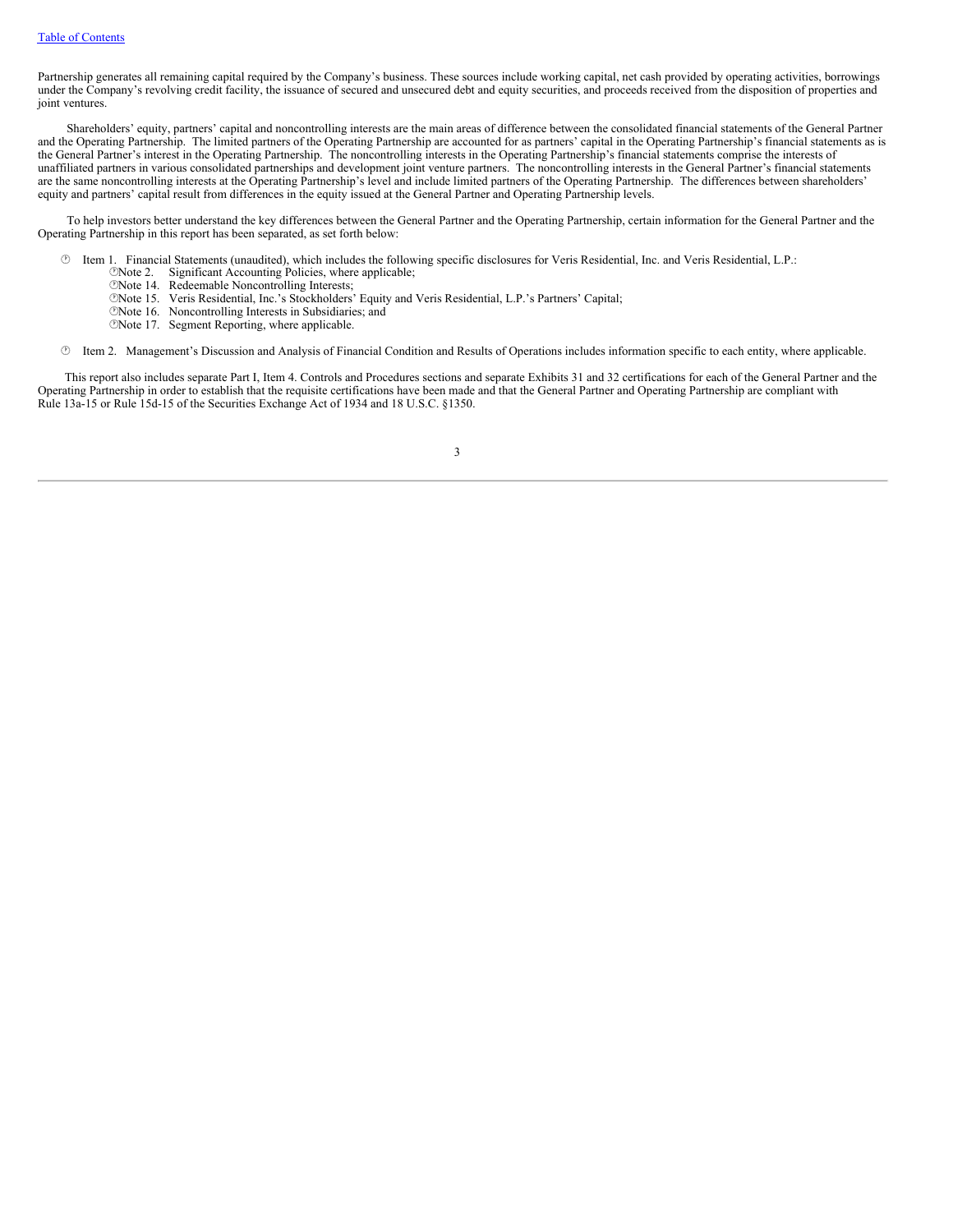#### **VERIS RESIDENTIAL, INC. VERIS RESIDENTIAL, L.P.**

# **FORM 10-Q**

# <span id="page-3-0"></span>**INDEX**

|                      |                          |                                                                                                           | Page |
|----------------------|--------------------------|-----------------------------------------------------------------------------------------------------------|------|
| Part I               |                          | <b>Financial Information</b>                                                                              |      |
|                      | Item 1.                  | Financial Statements (unaudited):                                                                         |      |
|                      |                          | Veris Residential, Inc.                                                                                   |      |
|                      |                          | Consolidated Balance Sheets as of March 31, 2022 and December 31, 2021                                    | 6    |
|                      |                          | Consolidated Statements of Operations for the three months ended March 31, 2022 and 2021                  |      |
|                      |                          | Consolidated Statements of Comprehensive Income (Loss) for the three months ended March 31, 2022 and 2021 | 8    |
|                      |                          | Consolidated Statements of Changes in Equity for the three months ended March 31, 2022 and 2021           | 9    |
|                      |                          | Consolidated Statements of Cash Flows for the three months ended March 31, 2022 and 2021                  | 10   |
|                      |                          | Veris Residential, L.P.                                                                                   |      |
|                      |                          | Consolidated Balance Sheets as of March 31, 2022 and December 31, 2021                                    | 11   |
|                      |                          | Consolidated Statements of Operations for the three months ended March 31, 2022 and 2021                  | 12   |
|                      |                          | Consolidated Statements of Comprehensive Income (Loss) for the three months ended March 31, 2022 and 2021 | 13   |
|                      |                          | Consolidated Statements of Changes in Equity for the three months ended March 31, 2022 and 2021           | 14   |
|                      |                          | Consolidated Statements of Cash Flows for the three months ended March 31, 2022 and 2021                  | 15   |
|                      |                          | Veris Residential. Inc. and Veris Residential. L.P.                                                       |      |
|                      |                          | <b>Notes to Consolidated Financial Statements</b>                                                         | 16   |
|                      | Item 2.                  | Management's Discussion and Analysis of Financial Condition and Results of Operations                     | 43   |
|                      | Item 3.                  | <b>Quantitative and Qualitative Disclosures About Market Risk</b>                                         | 52   |
|                      | Item 4.                  | <b>Controls and Procedures</b>                                                                            | 53   |
| Part II              | <b>Other Information</b> |                                                                                                           |      |
|                      |                          | Veris Residential, Inc. and Veris Residential, L.P.                                                       |      |
|                      | Item 1.                  | <b>Legal Proceedings</b>                                                                                  | 54   |
|                      | Item 1A.                 | <b>Risk Factors</b>                                                                                       | 54   |
|                      | Item 2.                  | Unregistered Sales of Equity Securities and Use of Proceeds                                               | 54   |
|                      | Item 3.                  | <b>Defaults Upon Senior Securities</b>                                                                    | 54   |
|                      | Item 4.                  | <b>Mine Safety Disclosures</b>                                                                            | 54   |
|                      | Item 5.                  | <b>Other Information</b>                                                                                  | 54   |
|                      | Item 6.                  | <b>Exhibits</b>                                                                                           | 54   |
| <b>Exhibit Index</b> |                          |                                                                                                           | 55   |
| <b>Signatures</b>    |                          |                                                                                                           | 56   |
|                      |                          |                                                                                                           |      |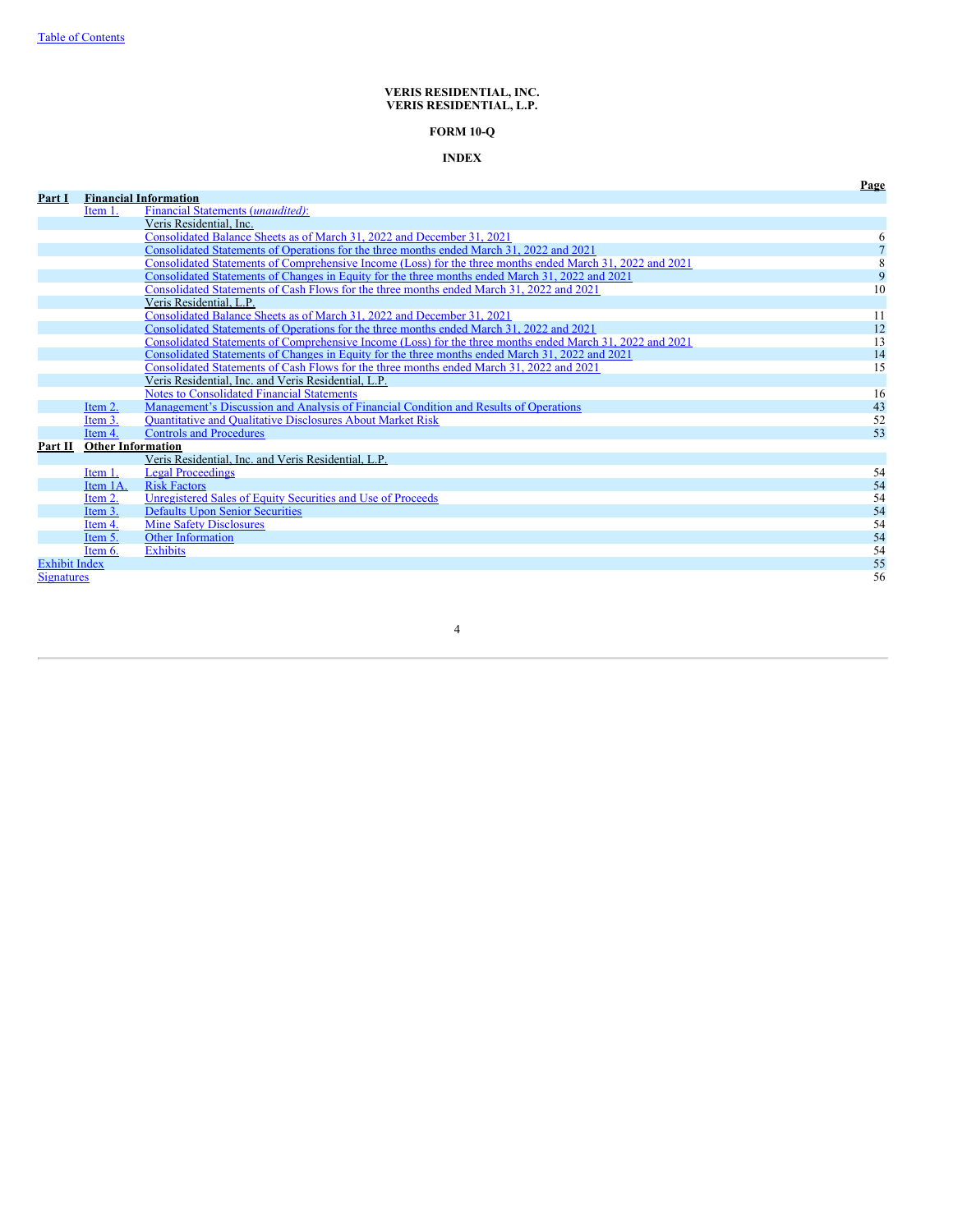## **VERIS RESIDENTIAL, INC. VERIS RESIDENTIAL, L.P.**

# **Part I – Financial Information**

# **Item 1. Financial Statements**

<span id="page-4-0"></span>The accompanying unaudited consolidated balance sheets, statements of operations, of comprehensive income, of changes in equity, and of cash flows and related notes thereto, have been prepared in accordance with generally accepted accounting principles ("GAAP") for interim financial information and in conjunction with the rules and regulations of the Securities and Exchange Commission ("SEC"). Accordingly, they do not include all of the disclosures required by GAAP for complete financial statements. The financial statements reflect all adjustments consisting only of normal, recurring adjustments, which are, in the opinion of management, necessary for a fair statement for the interim periods.

The aforementioned financial statements should be read in conjunction with the notes to the aforementioned financial statements and Management's Discussion and Analysis of Financial Condition and Results of Operations and the financial statements and notes thereto included in Veris Residential, Inc.'s and Veris Residential, L.P.'s Annual Report on Form 10-K for the fiscal year ended December 31, 2021.

The results of operations for the three-month period ended March 31, 2022 are not necessarily indicative of the results to be expected for the entire fiscal year or any other period.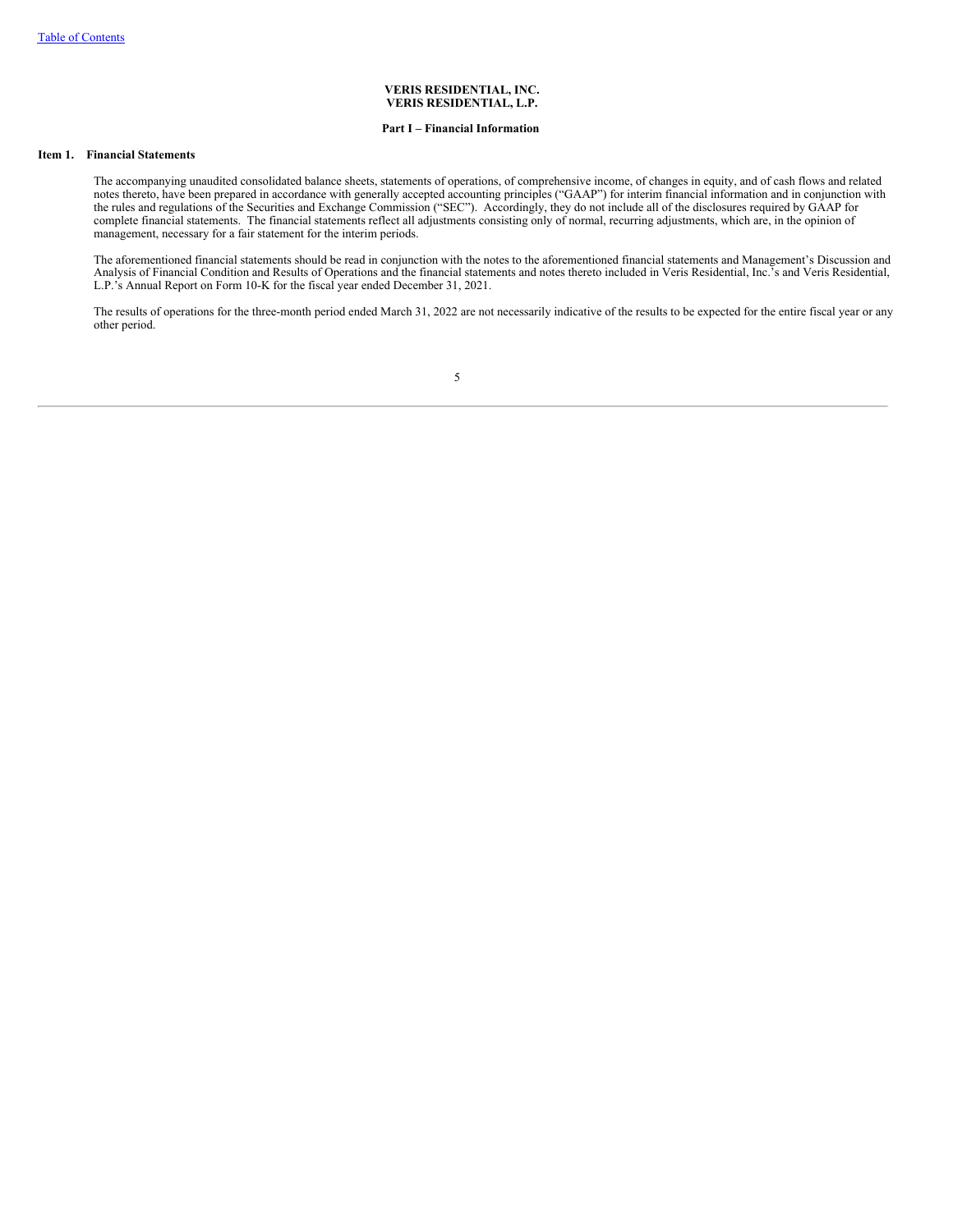# **VERIS RESIDENTIAL, INC. AND SUBSIDIARIES**

<span id="page-5-0"></span>**CONSOLIDATED BALANCE SHEETS** *(in thousands, except per share amounts) (unaudited)*

| Rental property<br>Land and leasehold interests<br>Buildings and improvements | $\mathbf{s}$ | 494.935     |                         |             |
|-------------------------------------------------------------------------------|--------------|-------------|-------------------------|-------------|
|                                                                               |              |             |                         |             |
|                                                                               |              |             | $\mathbf S$             | 494,935     |
|                                                                               |              | 3.404.452   |                         | 3.375.266   |
| Tenant improvements                                                           |              | 108,173     |                         | 106,654     |
| Furniture, fixtures and equipment                                             |              | 101,690     |                         | 100.011     |
|                                                                               |              | 4.109.250   |                         | 4.076.866   |
| Less – accumulated depreciation and amortization                              |              | (606, 625)  |                         | (583, 416)  |
|                                                                               |              | 3,502,625   |                         | 3,493,450   |
| Real estate held for sale, net                                                |              | 412,058     |                         | 618.646     |
| Net investment in rental property                                             |              | 3,914,683   |                         | 4,112,096   |
| Cash and cash equivalents                                                     |              | 26.138      |                         | 31.754      |
| Restricted cash                                                               |              | 21,153      |                         | 19,701      |
| Investments in unconsolidated joint ventures                                  |              | 135,116     |                         | 137,772     |
| Unbilled rents receivable, net                                                |              | 53,161      |                         | 72,285      |
| Deferred charges and other assets, net                                        |              | 107,341     |                         | 151,347     |
| Accounts receivable                                                           |              | 2,233       |                         | 2,363       |
| <b>Total assets</b>                                                           | $\mathbf{s}$ | 4,259,825   | $\mathbf S$             | 4,527,318   |
| <b>LIABILITIES AND EQUITY</b>                                                 |              |             |                         |             |
| Revolving credit facility and term loans                                      | $\mathbf{s}$ | 78,000      | $\overline{\mathbb{S}}$ | 148,000     |
| Mortgages, loans payable and other obligations, net                           |              | 2,108,943   |                         | 2,241,070   |
| Dividends and distributions payable                                           |              | 132         |                         | 384         |
| Accounts payable, accrued expenses and other liabilities                      |              | 89,980      |                         | 134,977     |
| Rents received in advance and security deposits                               |              | 24,275      |                         | 26,396      |
| Accrued interest payable                                                      |              | 5,182       |                         | 5,760       |
| <b>Total liabilities</b>                                                      |              | 2,306,512   |                         | 2,556,587   |
| Commitments and contingencies                                                 |              |             |                         |             |
|                                                                               |              |             |                         |             |
| Redeemable noncontrolling interests                                           |              | 512,512     |                         | 521.313     |
| Equity:                                                                       |              |             |                         |             |
| Veris Residential, Inc. stockholders' equity:                                 |              |             |                         |             |
| Common stock, \$0.01 par value, 190,000,000 shares authorized,                |              |             |                         |             |
| 90,955,759 and 90,948,008 shares outstanding                                  |              | 909         |                         | 909         |
| Additional paid-in capital                                                    |              | 2,531,188   |                         | 2,530,383   |
| Dividends in excess of net earnings                                           |              | (1,258,411) |                         | (1,249,319) |
| Accumulated other comprehensive income (loss)                                 |              | 1,995       |                         | 9           |
| Total Veris Residential, Inc. stockholders' equity                            |              | 1,275,681   |                         | 1.281.982   |
|                                                                               |              |             |                         |             |
| Noncontrolling interests in subsidiaries:                                     |              |             |                         |             |
| <b>Operating Partnership</b>                                                  |              | 125,700     |                         | 127,053     |
| Consolidated joint ventures                                                   |              | 39,420      |                         | 40,383      |
| Total noncontrolling interests in subsidiaries                                |              | 165,120     |                         | 167,436     |
| Total equity                                                                  |              | 1,440,801   |                         | 1,449,418   |
| Total liabilities and equity                                                  | \$           | 4,259,825   | $\mathbb{S}$            | 4,527,318   |

*The accompanying notes are an integral part of these consolidated financial statements.*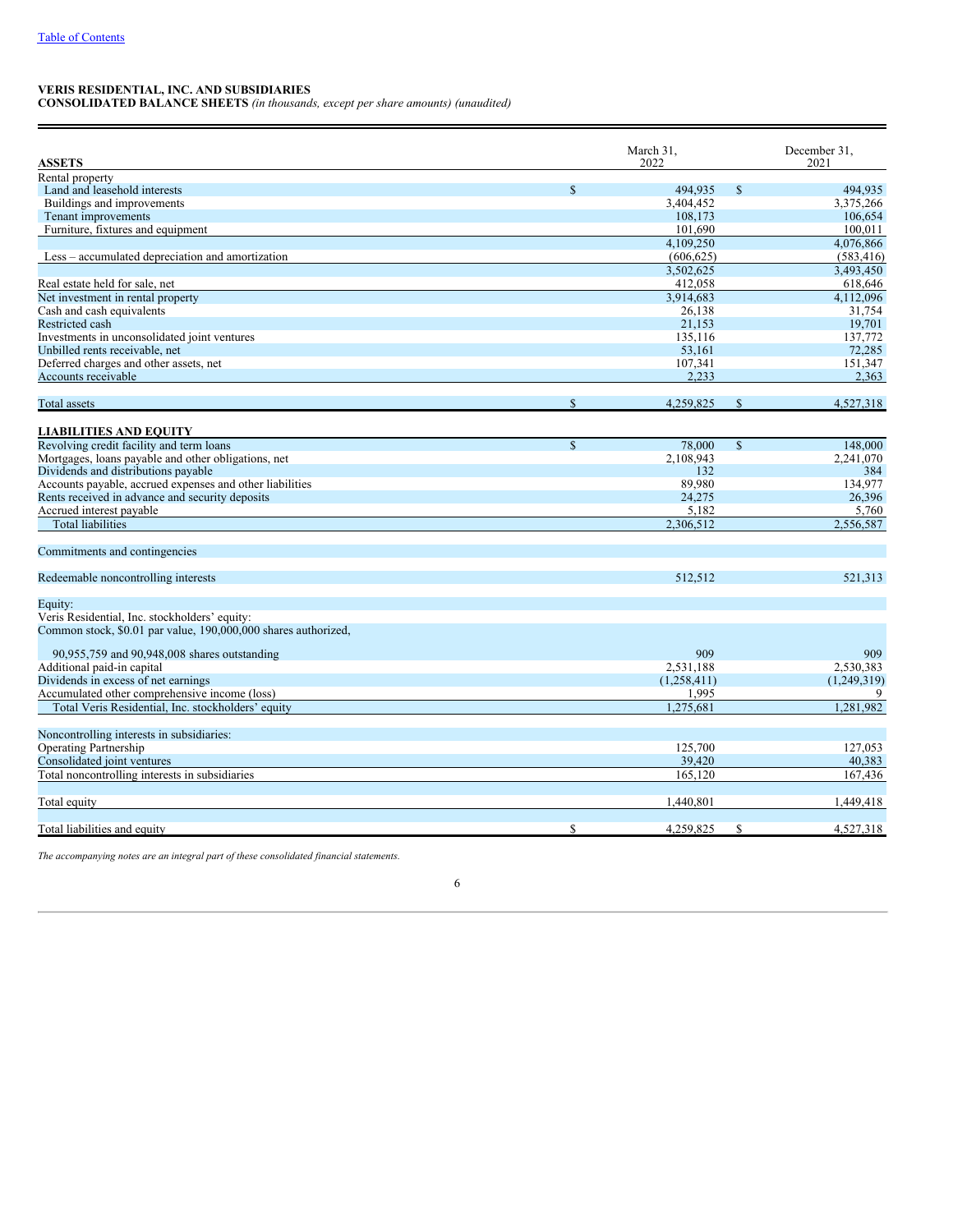<span id="page-6-0"></span>**VERIS RESIDENTIAL, INC. AND SUBSIDIARIES**<br>CONSOLIDATED STATEMENTS OF OPERATIONS (in thousands, except per share amounts) (unaudited)

|                                                                              |                         | Three Months Ended |                      |  |  |
|------------------------------------------------------------------------------|-------------------------|--------------------|----------------------|--|--|
|                                                                              |                         |                    | March 31.            |  |  |
| <b>REVENUES</b><br>Revenue from leases                                       | \$                      | 2022<br>65,808     | 2021<br>65,771<br>-S |  |  |
| Real estate services                                                         |                         | 910                | 2,527                |  |  |
| Parking income                                                               |                         | 4,177              | 3,086                |  |  |
| Hotel income                                                                 |                         | 1.417              | 1,053                |  |  |
| Other income                                                                 |                         | 26,787             | 3,656                |  |  |
| Total revenues                                                               |                         | 99,099             | 76.093               |  |  |
| <b>EXPENSES</b>                                                              |                         |                    |                      |  |  |
| Real estate taxes                                                            |                         | 12,694             | 11,831               |  |  |
| <b>Utilities</b>                                                             |                         | 3,933              | 4,092                |  |  |
| Operating services                                                           |                         | 18.531             | 15,450               |  |  |
| Real estate services expenses                                                |                         | 2,363              | 3,318                |  |  |
| General and administrative                                                   |                         | 19.475             | 13.989               |  |  |
| Depreciation and amortization                                                |                         | 26,514             | 28,173               |  |  |
| Land and other impairments, net                                              |                         | 2.932              | 413                  |  |  |
| Total expenses                                                               |                         | 86,442             | 77,266               |  |  |
| <b>OTHER (EXPENSE) INCOME</b>                                                |                         |                    |                      |  |  |
| Interest expense                                                             |                         | (15,025)           | (17,610)             |  |  |
| Interest and other investment income (loss)                                  |                         | 158                | 17                   |  |  |
| Equity in earnings (loss) of unconsolidated joint ventures                   |                         | (487)              | (1, 456)             |  |  |
| Realized gains (losses) and unrealized gains (losses) on disposition of      |                         |                    |                      |  |  |
| rental property, net                                                         |                         | 1.836              |                      |  |  |
| Gain on disposition of developable land                                      |                         | 2.623              |                      |  |  |
| Gain (loss) from extinguishment of debt, net                                 |                         | (6, 289)           |                      |  |  |
| Total other income (expense)                                                 |                         | (17, 184)          | (19,049)             |  |  |
| Income (loss) from continuing operations                                     |                         | (4,527)            | (20, 222)            |  |  |
| Discontinued operations:                                                     |                         |                    |                      |  |  |
| Income from discontinued operations                                          |                         |                    | 10,962               |  |  |
| Realized gains (losses) and unrealized gains (losses) on                     |                         |                    |                      |  |  |
| disposition of rental property and impairments, net                          |                         |                    | 22,781               |  |  |
| Total discontinued operations, net                                           |                         | $\sim$             | 33.743               |  |  |
| Net income (loss)                                                            |                         | (4,527)            | 13,521               |  |  |
| Noncontrolling interests in consolidated joint ventures                      |                         | 974                | 1.335                |  |  |
| Noncontrolling interests in Operating Partnership of income from             |                         |                    |                      |  |  |
| continuing operations                                                        |                         | 898                | 2.305                |  |  |
| Noncontrolling interests in Operating Partnership in discontinued operations |                         |                    | (3,067)              |  |  |
| Redeemable noncontrolling interests                                          |                         | (6, 437)           | (6, 471)             |  |  |
| Net income (loss) available to common shareholders                           | <sup>\$</sup>           | (9,092)            | 7,623<br>- S         |  |  |
| Basic earnings per common share:                                             |                         |                    |                      |  |  |
| Income (loss) from continuing operations                                     | $\overline{\mathbb{S}}$ | $(0.13)$ \$        | (0.28)               |  |  |
| Discontinued operations                                                      |                         |                    | 0.34                 |  |  |
| Net income (loss) available to common shareholders                           | $\overline{\mathbb{S}}$ | $(0.13)$ \$        | 0.06                 |  |  |
| Diluted earnings per common share:                                           |                         |                    |                      |  |  |
| Income (loss) from continuing operations<br>Discontinued operations          | $\mathcal{S}$           | $(0.13)$ \$        | (0.28)<br>0.34       |  |  |
| Net income (loss) available to common shareholders                           | $\mathbf{s}$            | $(0.13)$ \$        | 0.06                 |  |  |
| Basic weighted average shares outstanding                                    |                         | 90.951             | 90.692               |  |  |
|                                                                              |                         |                    |                      |  |  |
| Diluted weighted average shares outstanding                                  |                         | 99.934             | 99,760               |  |  |
|                                                                              |                         |                    |                      |  |  |

*The accompanying notes are an integral part of these consolidated financial statements.*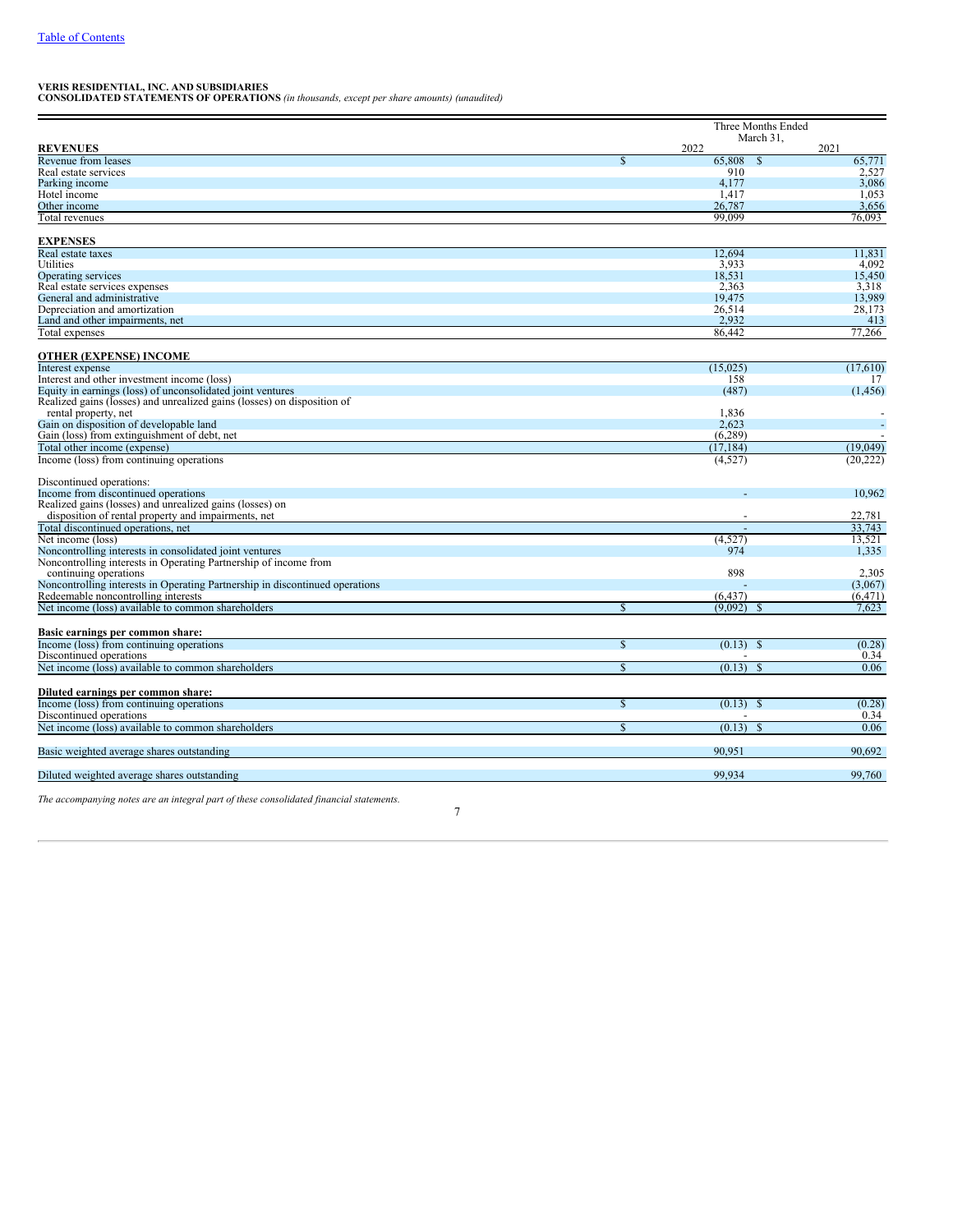# **VERIS RESIDENTIAL, INC. AND SUBSIDIARIES**

<span id="page-7-0"></span>**CONSOLIDATED STATEMENTS OF COMPREHENSIVE INCOME (LOSS)** *(in thousands) (unaudited)*

|                                                                 |   | Three Months Ended<br>2022 | March 31,    | 2021     |
|-----------------------------------------------------------------|---|----------------------------|--------------|----------|
|                                                                 |   |                            |              |          |
| Net income (loss)                                               | S | (4,527)                    | <sup>S</sup> | 13,521   |
| Other comprehensive income (loss):                              |   |                            |              |          |
| Net unrealized gain (loss) on derivative instruments            |   |                            |              |          |
| for interest rate swaps                                         |   | 2.182                      |              |          |
| Comprehensive (income) loss                                     |   | (2,345)                    |              | 13,521   |
| Comprehensive (income) loss attributable to noncontrolling      |   |                            |              |          |
| interests in consolidated joint ventures                        |   | 974                        |              | 1,335    |
| Comprehensive (income) loss attributable to redeemable          |   |                            |              |          |
| noncontrolling interests                                        |   | (6, 437)                   |              | (6, 471) |
| Comprehensive (income) loss attributable to noncontrolling      |   |                            |              |          |
| interests in Operating Partnership                              |   | 702                        |              | 762      |
| Comprehensive income (loss) attributable to common shareholders |   | (7,106)                    |              | 9,147    |

*The accompanying notes are an integral part of these consolidated financial statements.*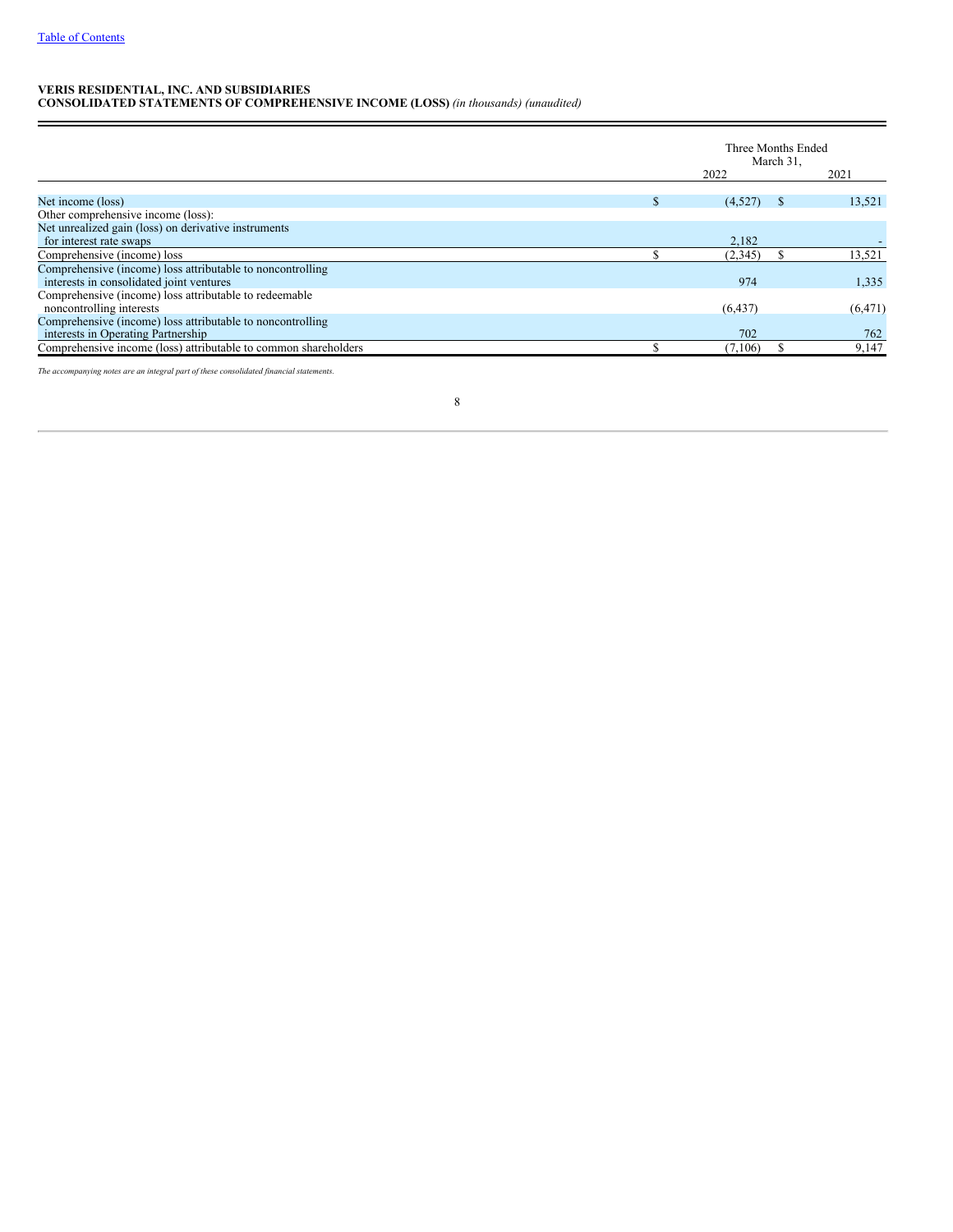#### <span id="page-8-0"></span>**VERIS RESIDENTIAL, INC. AND SUBSIDIARIES CONSOLIDATED STATEMENTS OF CHANGES IN EQUITY** *(in thousands) (unaudited)*

|                                                                   | Common Stock  |                          | Additional<br>Paid-In | Dividends in<br>Excess of | Accumulated<br>Other<br>Comprehensive | Noncontrolling<br>Interests |                     |
|-------------------------------------------------------------------|---------------|--------------------------|-----------------------|---------------------------|---------------------------------------|-----------------------------|---------------------|
| For the Three Months Ended March 31, 2022                         | <b>Shares</b> | Par Value                | Capital               | Net Earnings              | Income (Loss)                         | in Subsidiaries             | <b>Total Equity</b> |
| Balance at January 1, 2022                                        | 90,948        | 909                      | 2,530,383 \$          | (1,249,319)               | 9 <sup>°</sup>                        | 167,436 \$                  | 1,449,418           |
| Net income (loss)                                                 |               | $\overline{a}$           |                       | (9,092)                   | ۰                                     | 4,565                       | (4,527)             |
| Common stock dividends                                            | ۰             |                          |                       |                           | ٠                                     | $\sim$                      |                     |
| Common unit distributions                                         |               | $\overline{\phantom{a}}$ | ٠                     |                           |                                       | 218                         | 218                 |
| Redeemable noncontrolling interests                               |               | $\overline{a}$           | (2,942)               |                           |                                       | (6, 728)                    | (9,670)             |
| Change in noncontrolling interests in consolidated joint ventures | $\sim$        | $\overline{\phantom{a}}$ |                       | $\sim$                    |                                       |                             |                     |
| Redemption of common units                                        |               |                          |                       |                           |                                       | (1, 442)                    | (1, 442)            |
| Shares issued under Dividend Reinvestment and                     |               |                          |                       |                           |                                       |                             |                     |
| Stock Purchase Plan                                               |               |                          |                       |                           |                                       |                             |                     |
| Directors' deferred compensation plan                             |               |                          | 110                   |                           |                                       |                             | 110                 |
| Stock compensation                                                |               | $\overline{\phantom{a}}$ | 1.957                 |                           | ۰                                     | 2.533                       | 4,490               |
| Cancellation of restricted stock                                  |               | $\overline{a}$           |                       |                           |                                       | $\sim$                      |                     |
| Other comprehensive income                                        | $\sim$        | $\overline{a}$           | $\sim$                | $\sim$                    | 1.986                                 | 196                         | 2,182               |
| Rebalancing of ownership percentage                               |               |                          |                       |                           |                                       |                             |                     |
| between parent and subsidiaries                                   |               |                          | 1.669                 |                           |                                       | (1,669)                     |                     |
| Balance at March 31, 2022                                         | 90,956 :      | 909                      | 2,531,188 \$          | (1.258.411)               | 1.995S                                | 165,120                     | 1,440,801           |

|                                                                   | Common Stock  |                          | Additional<br>Paid-In | Dividends in<br>Excess of | Accumulated<br>Other<br>Comprehensive | Noncontrolling<br>Interests |                     |
|-------------------------------------------------------------------|---------------|--------------------------|-----------------------|---------------------------|---------------------------------------|-----------------------------|---------------------|
| For the Three Months Ended March 31, 2021                         | <b>Shares</b> | Par Value                | Capital               | Net Earnings              | Income (Loss)                         | in Subsidiaries             | <b>Total Equity</b> |
| Balance at January 1, 2021                                        | 90.712 \$     | 907                      | 2,528,187 \$          | (1,130,277)               | ۰.                                    | 193,563                     | 1,592,380           |
| Net income (loss)                                                 | ۰             | $\overline{\phantom{a}}$ |                       | 7,623                     | ۰                                     | 5,898                       | 13.52               |
| Common stock dividends                                            |               |                          |                       |                           |                                       |                             |                     |
| Common unit distributions                                         | ٠.            | $\overline{\phantom{a}}$ |                       | ٠.                        | $\sim$                                |                             |                     |
| Redeemable noncontrolling interests                               |               | $\overline{a}$           | (1,791)               |                           |                                       | (6,650)                     | (8, 441)            |
| Change in noncontrolling interests in consolidated joint ventures |               | $\overline{\phantom{a}}$ |                       |                           |                                       | 10                          | 10                  |
| Redemption of common units                                        |               |                          |                       |                           |                                       | (10, 459)                   | (10, 459)           |
| Shares issued under Dividend Reinvestment and                     |               |                          |                       |                           |                                       |                             |                     |
| <b>Stock Purchase Plan</b>                                        |               | $\overline{\phantom{a}}$ | 18                    |                           |                                       |                             | 18                  |
| Directors' deferred compensation plan                             |               |                          | 72                    |                           |                                       | $\sim$                      | 72                  |
| Stock compensation                                                | 16            | $\overline{\phantom{a}}$ | 646                   |                           |                                       | 1,883                       | 2,529               |
| Cancellation of common stock                                      |               |                          | (118)                 |                           |                                       |                             | (118)               |
| Rebalancing of ownership percentage                               |               |                          |                       |                           |                                       |                             |                     |
| between parent and subsidiaries                                   |               |                          | 1.556                 |                           |                                       | (1, 556)                    |                     |
| Balance at March 31, 2021                                         | 90,729 \$     | 907 S                    | 2,528,570 \$          | (1,122,654)               |                                       | 182,693                     | 1,589,516           |

*The accompanying notes are an integral part of these consolidated financial statements.*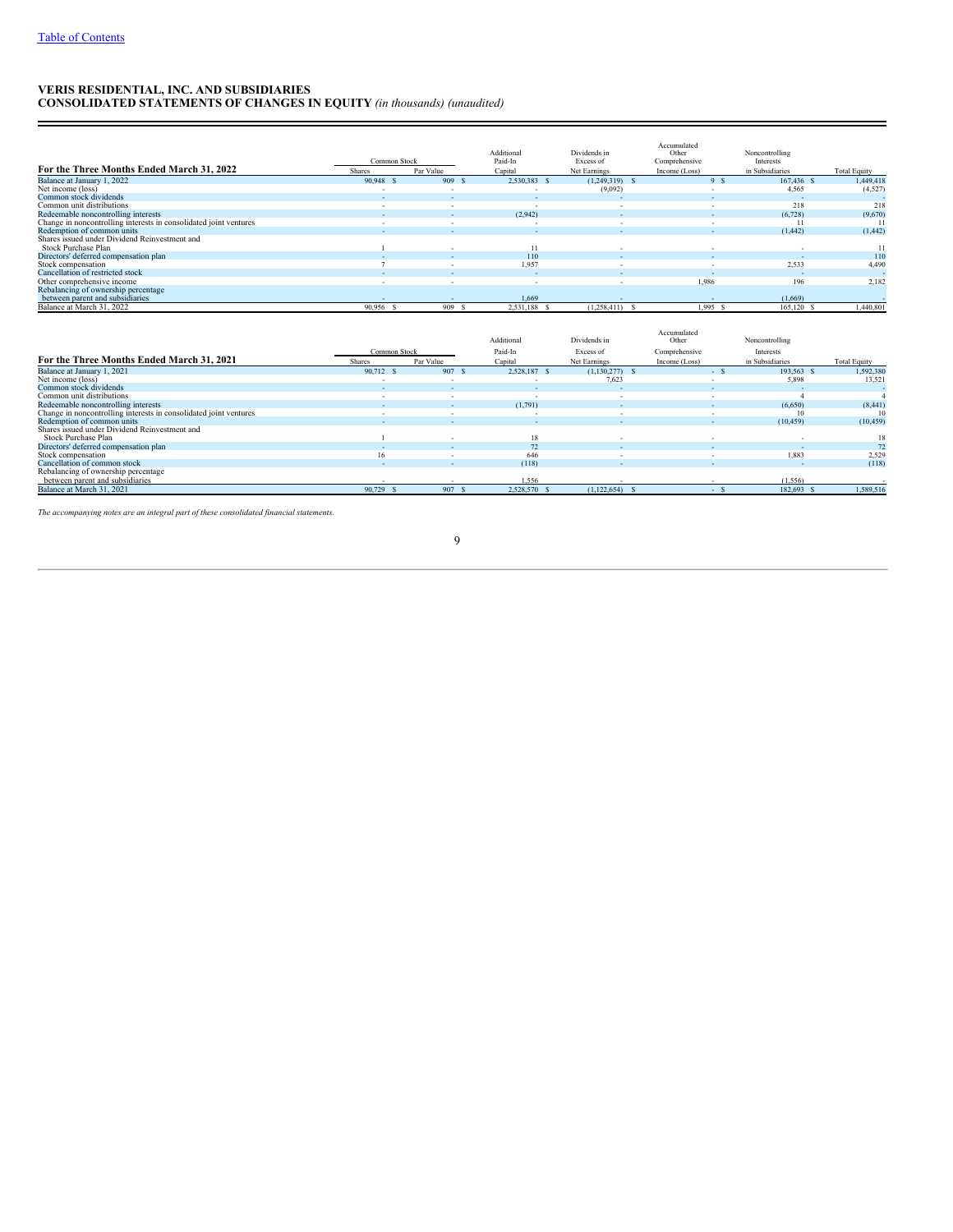# <span id="page-9-0"></span>**VERIS RESIDENTIAL, INC. AND SUBSIDIARIES<br>CONSOLIDATED STATEMENTS OF CASH FLOWS (in thousands) (unaudited)**

|                                                                                                                                                           |                    | Three Months Ended    |                      |
|-----------------------------------------------------------------------------------------------------------------------------------------------------------|--------------------|-----------------------|----------------------|
|                                                                                                                                                           |                    | March 31.             |                      |
| <b>CASH FLOWS FROM OPERATING ACTIVITIES</b>                                                                                                               | 2022               |                       | 2021                 |
| Net income (loss)                                                                                                                                         | $\mathbf S$        | $(4,527)$ \$          | 13,521               |
| Net income (loss) from discontinued operations                                                                                                            |                    |                       | (33, 743)            |
| Net income (loss) from continuing operations                                                                                                              |                    | (4,527)               | (20, 222)            |
| Adjustments to reconcile net income (loss) to net cash provided by<br>Operating activities:                                                               |                    |                       |                      |
| Depreciation and amortization, including related intangible assets                                                                                        |                    | 26.429                | 27,111               |
| Amortization of directors deferred compensation stock units                                                                                               |                    | 110                   | 72                   |
| Amortization of stock compensation                                                                                                                        |                    | 4.490                 | 2,529                |
| Amortization of deferred financing costs                                                                                                                  |                    | 1,177                 | 907                  |
| Amortization of debt discount and mark-to-market                                                                                                          |                    |                       | 167                  |
| Equity in (earnings) loss of unconsolidated joint ventures                                                                                                |                    | 487                   | 1,456                |
| Distributions of cumulative earnings from unconsolidated joint ventures                                                                                   |                    | 13                    | 114                  |
| Realized (gains) losses and unrealized (gains) losses on disposition of rental property, net<br>(Gain) on disposition of developable land                 |                    | (1.836)<br>(2,623)    |                      |
| Land and other impairments, net                                                                                                                           |                    | 2,932                 | 413                  |
| (Gain) Loss from extinguishment of debt                                                                                                                   |                    | 6,289                 |                      |
| Changes in operating assets and liabilities:                                                                                                              |                    |                       |                      |
| Decrease (increase) in unbilled rents receivable, net                                                                                                     |                    | 4,341                 | $(964)$<br>$1,719$   |
| (Increase) decrease in deferred charges and other assets                                                                                                  |                    | (5,776)               |                      |
| Decrease in accounts receivable, net                                                                                                                      |                    | 118                   | 1.859                |
| Increase (decrease) in accounts payable, accrued expenses and other liabilities<br>(Decrease) increase in rents received in advance and security deposits |                    | 3.260<br>(2, 114)     | (3,760)<br>296       |
| (Decrease) increase in accrued interest payable                                                                                                           |                    | (578)                 | 5,738                |
| Net cash flows provided by operating activities - continuing operations                                                                                   |                    | 32,192                | 17,435               |
| Net cash flows (used in) provided by operating activities - discontinued operations                                                                       |                    | (691)                 | 8.719                |
|                                                                                                                                                           |                    |                       |                      |
| Net cash provided by operating activities                                                                                                                 |                    | 31.501                | 26.154               |
|                                                                                                                                                           |                    |                       |                      |
| <b>CASH FLOWS FROM INVESTING ACTIVITIES</b>                                                                                                               |                    |                       |                      |
| Rental property acquisitions and related intangibles                                                                                                      | $\mathbf{s}$       | (5,000)<br>-8         |                      |
| Rental property additions, improvements and other costs<br>Development of rental property and other related costs                                         |                    | (8, 163)<br>(33, 582) | (16.978)<br>(57,313) |
| Proceeds from the sales of rental property                                                                                                                |                    | 236,864               |                      |
| Repayment of notes receivable                                                                                                                             |                    | 709                   | 167                  |
| Investment in unconsolidated joint ventures                                                                                                               |                    |                       | (509)                |
| Distributions in excess of cumulative earnings from unconsolidated joint ventures                                                                         |                    | 2.227                 | .407                 |
| Net cash used in investing activities - continuing operations                                                                                             |                    | 193,055               | (73.226)             |
| Net cash provided by investing activities - discontinued operations                                                                                       |                    |                       | 263.196              |
| Net cash provided by investing activities                                                                                                                 |                    | 193,055               | 189,970              |
|                                                                                                                                                           |                    |                       |                      |
| <b>CASH FLOW FROM FINANCING ACTIVITIES</b>                                                                                                                |                    |                       |                      |
| Borrowings from revolving credit facility                                                                                                                 |                    | 18,000                | 8,000                |
| Repayment of revolving credit facility                                                                                                                    |                    | (88,000)              | (33,000)             |
| Proceeds from mortgages and loans payable                                                                                                                 |                    | 16,479                | 44,150               |
| Repayment of mortgages, loans payable and other obligations                                                                                               |                    | (150, 122)            | (134)                |
| Redemption of redeemable noncontrolling interests, net<br>Payment of early debt extinguishment costs                                                      |                    | (12,000)<br>(5.140)   |                      |
| Common unit redemptions                                                                                                                                   |                    | (1, 442)              |                      |
| Payment of financing costs                                                                                                                                |                    |                       | (450)                |
| Contribution from noncontrolling interests                                                                                                                |                    | 11                    | 10                   |
| Distributions to redeemable noncontrolling interests                                                                                                      |                    | (6, 471)              | (6, 471)             |
| Payment of common dividends and distributions                                                                                                             |                    | (35)                  | (13)                 |
| Net cash (used in) provided by financing activities                                                                                                       |                    | $(228.720)$ \$        | 12.092               |
|                                                                                                                                                           |                    |                       |                      |
| Net (decrease) increase in cash and cash equivalents                                                                                                      | $\mathbf{\hat{S}}$ | $(4,164)$ \$          | 228,216              |
| Cash, cash equivalents and restricted cash, beginning of period (1)                                                                                       |                    | 51.455                | 52.302               |
| Cash, cash equivalents and restricted cash, end of period (2)                                                                                             | S                  | 47.291                | 280.518              |
|                                                                                                                                                           |                    |                       |                      |

(1)Includes Restricted Cash of \$19,701 and \$14,207 as of December 31, 2021 and 2020, respectively.<br>(2)Includes Restricted Cash of \$21,153 and \$18,836 as of March 31, 2022 and 2021, respectively.

*The accompanying notes are an integral part of these consolidated financial statements.*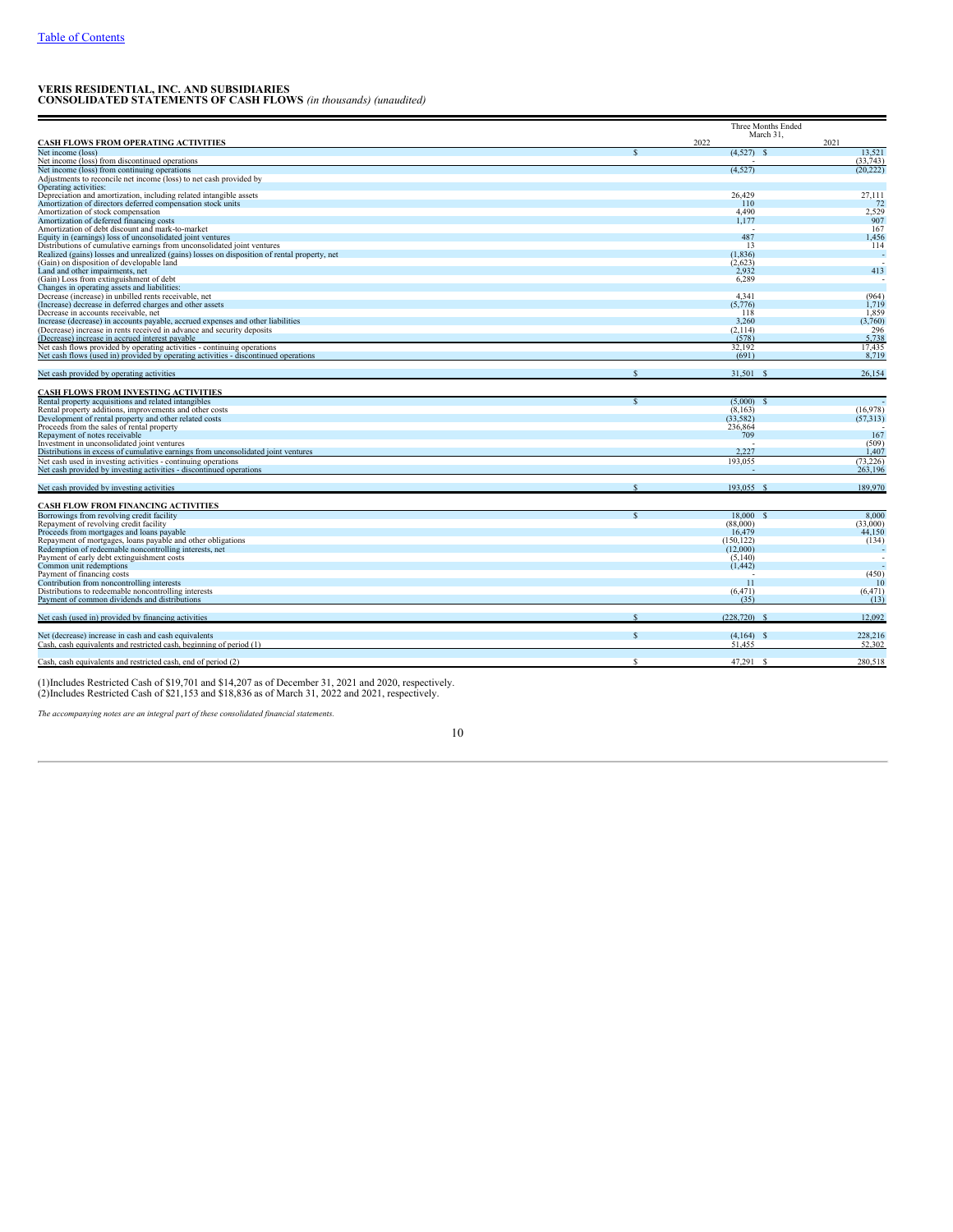# **VERIS RESIDENTIAL, L.P. AND SUBSIDIARIES**

<span id="page-10-0"></span>**CONSOLIDATED BALANCE SHEETS** *(in thousands, except per unit amounts) (unaudited)*

|                                                                          |              | March 31,  |               | December 31, |
|--------------------------------------------------------------------------|--------------|------------|---------------|--------------|
| <b>ASSETS</b>                                                            |              | 2022       |               | 2021         |
| Rental property                                                          |              |            |               |              |
| Land and leasehold interests                                             | $\mathbb{S}$ | 494.935    | \$            | 494,935      |
| Buildings and improvements                                               |              | 3,404,452  |               | 3,375,266    |
| Tenant improvements                                                      |              | 108,173    |               | 106,654      |
| Furniture, fixtures and equipment                                        |              | 101,690    |               | 100.011      |
|                                                                          |              | 4,109,250  |               | 4,076,866    |
| Less - accumulated depreciation and amortization                         |              | (606, 625) |               | (583, 416)   |
|                                                                          |              | 3,502,625  |               | 3,493,450    |
| Real estate held for sale, net                                           |              | 412,058    |               | 618,646      |
| Net investment in rental property                                        |              | 3,914,683  |               | 4,112,096    |
| Cash and cash equivalents                                                |              | 26.138     |               | 31,754       |
| Restricted cash                                                          |              | 21,153     |               | 19,701       |
| Investments in unconsolidated joint ventures                             |              | 135,116    |               | 137,772      |
| Unbilled rents receivable, net                                           |              | 53,161     |               | 72,285       |
| Deferred charges and other assets, net                                   |              | 107,341    |               | 151,347      |
| Accounts receivable                                                      |              | 2,233      |               | 2,363        |
|                                                                          |              |            |               |              |
| <b>Total</b> assets                                                      | $\mathbb{S}$ | 4,259,825  | \$            | 4,527,318    |
|                                                                          |              |            |               |              |
| <b>LIABILITIES AND EQUITY</b>                                            |              |            |               |              |
| Revolving credit facility and term loans                                 | $\mathbf S$  | 78,000     | $\mathbf S$   | 148,000      |
| Mortgages, loans payable and other obligations, net                      |              | 2,108,943  |               | 2,241,070    |
| Distributions payable                                                    |              | 132        |               | 384          |
| Accounts payable, accrued expenses and other liabilities                 |              | 89,980     |               | 134,977      |
| Rents received in advance and security deposits                          |              | 24,275     |               | 26,396       |
| Accrued interest payable                                                 |              | 5,182      |               | 5,760        |
| <b>Total liabilities</b>                                                 |              | 2,306,512  |               | 2.556.587    |
| Commitments and contingencies                                            |              |            |               |              |
|                                                                          |              |            |               |              |
| Redeemable noncontrolling interests                                      |              | 512,512    |               | 521,313      |
|                                                                          |              |            |               |              |
| Partners' Capital:                                                       |              |            |               |              |
| General Partner, 90,955,759 and 90,948,008 common units outstanding      |              | 1,201,834  |               | 1,211,790    |
| Limited partners, 8,962,385 and 9,013,534 common units/LTIPs outstanding |              | 197,552    |               | 197,236      |
| Accumulated other comprehensive income (loss)                            |              | 1,995      |               | 9            |
| Total Veris Residential, L.P. partners' capital                          |              | 1,401,381  |               | 1.409.035    |
| Noncontrolling interests in consolidated joint ventures                  |              | 39,420     |               | 40,383       |
|                                                                          |              |            |               |              |
| Total equity                                                             |              | 1,440,801  |               | 1,449,418    |
| Total liabilities and equity                                             | $\mathbb{S}$ | 4,259,825  | <sup>\$</sup> | 4,527,318    |
|                                                                          |              |            |               |              |

*The accompanying notes are an integral part of these consolidated financial statements.*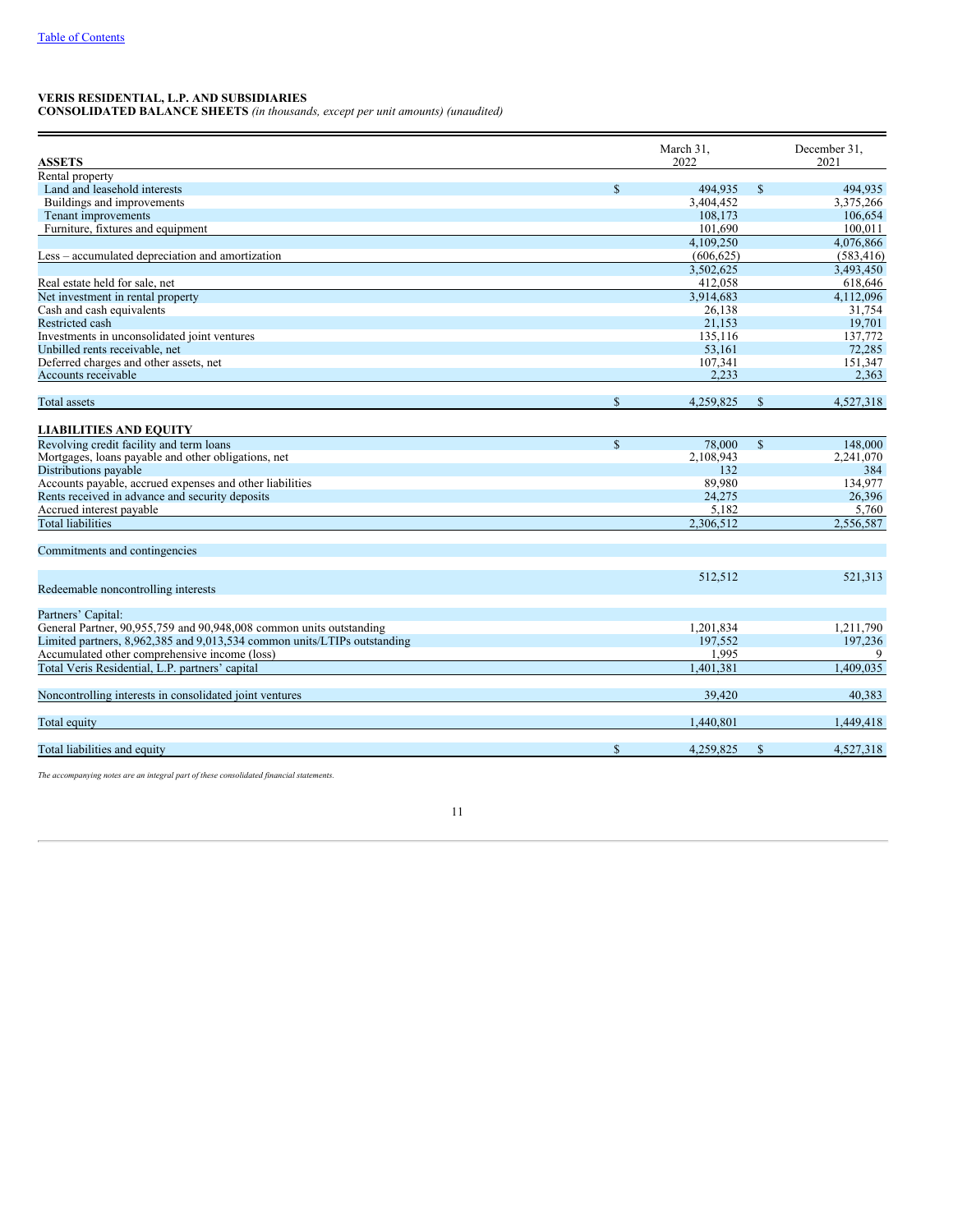<span id="page-11-0"></span>**VERIS RESIDENTIAL, L.P. AND SUBSIDIARIES**<br>CONSOLIDATED STATEMENTS OF OPERATIONS (in thousands, except per unit amounts) (unaudited)

|                                                                                                 |                    | Three Months Ended<br>March 31, |               |  |  |  |
|-------------------------------------------------------------------------------------------------|--------------------|---------------------------------|---------------|--|--|--|
| <b>REVENUES</b>                                                                                 | 2022               |                                 | 2021          |  |  |  |
| Revenue from leases                                                                             | $\mathbf{\hat{s}}$ | 65,808 \$                       | 65,771        |  |  |  |
| Real estate services                                                                            |                    | 910                             | 2,527         |  |  |  |
| Parking income                                                                                  |                    | 4,177                           | 3,086         |  |  |  |
| Hotel income                                                                                    |                    | 1.417                           | 1,053         |  |  |  |
| Other income                                                                                    |                    | 26,787                          | 3,656         |  |  |  |
| Total revenues                                                                                  |                    | 99.099                          | 76.093        |  |  |  |
| <b>EXPENSES</b>                                                                                 |                    |                                 |               |  |  |  |
| Real estate taxes                                                                               |                    | 12,694                          | 11,831        |  |  |  |
| Utilities                                                                                       |                    | 3,933                           | 4.092         |  |  |  |
| Operating services                                                                              |                    | 18,531                          | 15,450        |  |  |  |
| Real estate services expenses                                                                   |                    | 2.363                           | 3,318         |  |  |  |
| General and administrative                                                                      |                    | 19.475                          | 13,989        |  |  |  |
| Depreciation and amortization                                                                   |                    | 26,514                          | 28,173        |  |  |  |
| Land and other impairments, net<br>Total expenses                                               |                    | 2.932<br>86,442                 | 413<br>77,266 |  |  |  |
|                                                                                                 |                    |                                 |               |  |  |  |
| <b>OTHER (EXPENSE) INCOME</b>                                                                   |                    |                                 |               |  |  |  |
| Interest expense                                                                                |                    | (15,025)                        | (17.610)      |  |  |  |
| Interest and other investment income (loss)                                                     |                    | 158                             | 17            |  |  |  |
| Equity in earnings (loss) of unconsolidated joint ventures                                      |                    | (487)                           | (1, 456)      |  |  |  |
| Realized gains (losses) and unrealized gains (losses) on disposition of<br>rental property, net |                    | 1,836                           |               |  |  |  |
| Gain on disposition of developable land                                                         |                    | 2.623                           | $\sim$        |  |  |  |
| Gain (loss) from extinguishment of debt, net                                                    |                    | (6, 289)                        |               |  |  |  |
| Total other income (expense)                                                                    |                    | (17.184)                        | (19.049)      |  |  |  |
| Income (loss) from continuing operations                                                        |                    | (4,527)                         | (20, 222)     |  |  |  |
| Discontinued operations:                                                                        |                    |                                 |               |  |  |  |
| Income from discontinued operations                                                             |                    |                                 | 10,962        |  |  |  |
| Realized gains (losses) and unrealized gains (losses) on                                        |                    |                                 |               |  |  |  |
| disposition of rental property and impairments, net                                             |                    |                                 | 22,781        |  |  |  |
| Total discontinued operations, net                                                              |                    |                                 | 33,743        |  |  |  |
| Net income (loss)                                                                               |                    | (4,527)                         | 13,521        |  |  |  |
| Noncontrolling interests in consolidated joint ventures                                         |                    | 974                             | 1,335         |  |  |  |
|                                                                                                 |                    | (6, 437)                        | (6, 471)      |  |  |  |
| Redeemable noncontrolling interests                                                             |                    |                                 |               |  |  |  |
| Net income (loss) available to common unitholders                                               | <sup>\$</sup>      | $(9.990)$ \$                    | 8,385         |  |  |  |
| Basic earnings per common unit:                                                                 |                    |                                 |               |  |  |  |
| Income (loss) from continuing operations                                                        | $\mathbf S$        | $(0.13)$ \$                     | (0.28)        |  |  |  |
| Discontinued operations                                                                         |                    |                                 | 0.34          |  |  |  |
| Net income (loss) available to common unitholders                                               | $\mathbf{\hat{s}}$ | $(0.13)$ \$                     | 0.06          |  |  |  |
| Diluted earnings per common unit:                                                               |                    |                                 |               |  |  |  |
| Income (loss) from continuing operations                                                        | $\mathbf{\hat{s}}$ | $(0.13)$ \$                     | (0.28)        |  |  |  |
| Discontinued operations                                                                         |                    |                                 | 0.34          |  |  |  |
| Net income (loss) available to common unitholders                                               | $\mathbf{\hat{S}}$ | (0.13)                          | 0.06          |  |  |  |
| Basic weighted average units outstanding                                                        |                    | 99.934                          | 99,760        |  |  |  |
| Diluted weighted average units outstanding                                                      |                    | 99.934                          | 99,760        |  |  |  |
|                                                                                                 |                    |                                 |               |  |  |  |

*The accompanying notes are an integral part of these consolidated financial statements.*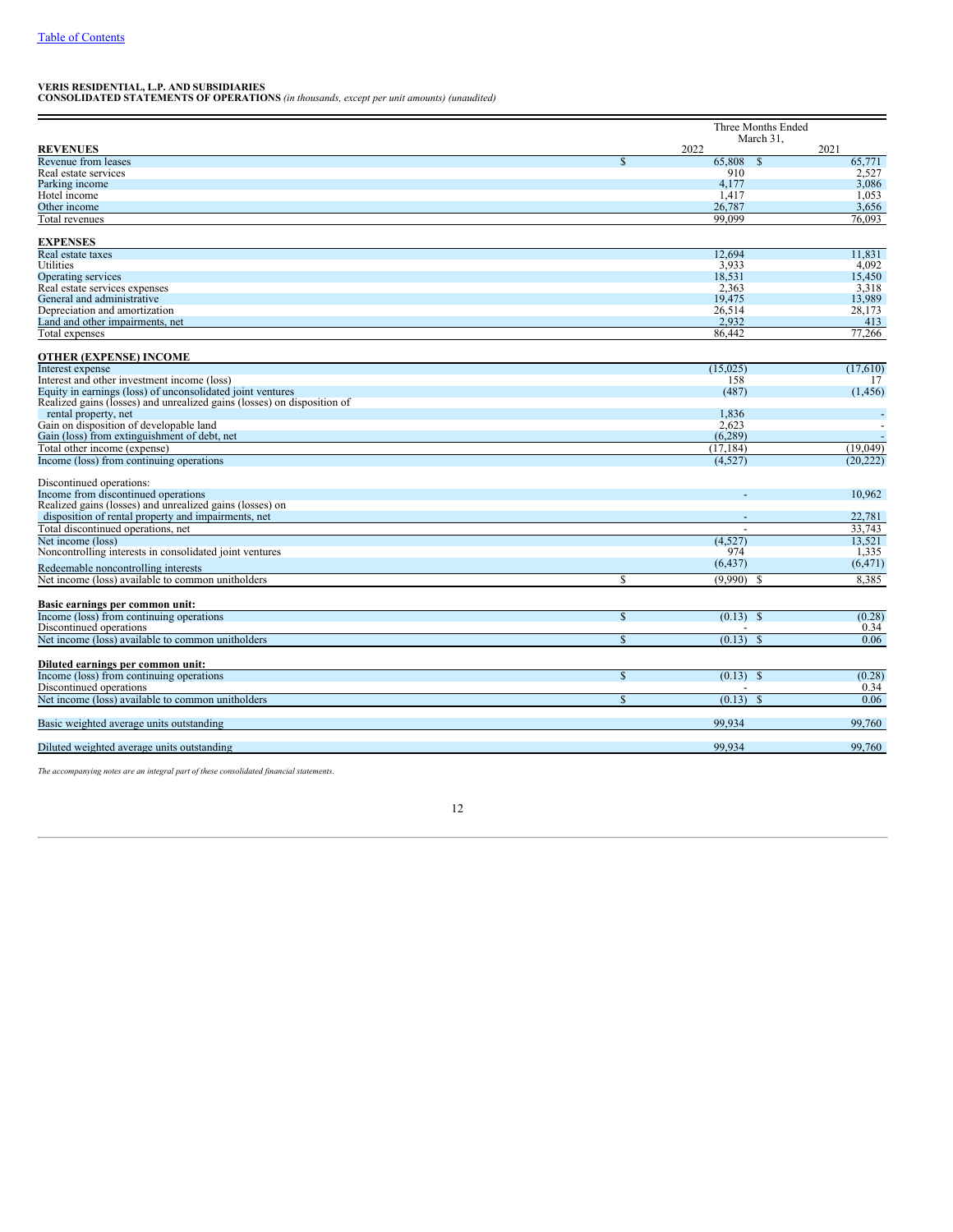# <span id="page-12-0"></span>**VERIS RESIDENTIAL, L.P. AND SUBSIDIARIES**

**CONSOLIDATED STATEMENTS OF COMPREHENSIVE INCOME (LOSS)** *(in thousands) (unaudited)*

|                                                            |                    | Three Months Ended | March 31,    |          |
|------------------------------------------------------------|--------------------|--------------------|--------------|----------|
|                                                            |                    | 2022               |              | 2021     |
| Net income (loss)                                          | $\mathbf{\hat{s}}$ |                    |              | 13,521   |
| Other comprehensive income (loss):                         |                    | (4,527)            | <sup>8</sup> |          |
| Net unrealized gain (loss) on derivative instruments       |                    |                    |              |          |
| for interest rate swaps                                    |                    | 2.182              |              |          |
| Comprehensive (income) loss                                |                    | (2,345)            |              | 13,521   |
| Comprehensive (income) loss attributable to noncontrolling |                    |                    |              |          |
| interests in consolidated joint ventures                   |                    | 974                |              | 1,335    |
| Comprehensive (income) loss attributable to redeemable     |                    |                    |              |          |
| noncontrolling interests                                   |                    | (6, 437)           |              | (6, 471) |
| Comprehensive loss attributable to common unitholders      |                    | (7,808)            |              | 8,385    |

*The accompanying notes are an integral part of these consolidated financial statements.*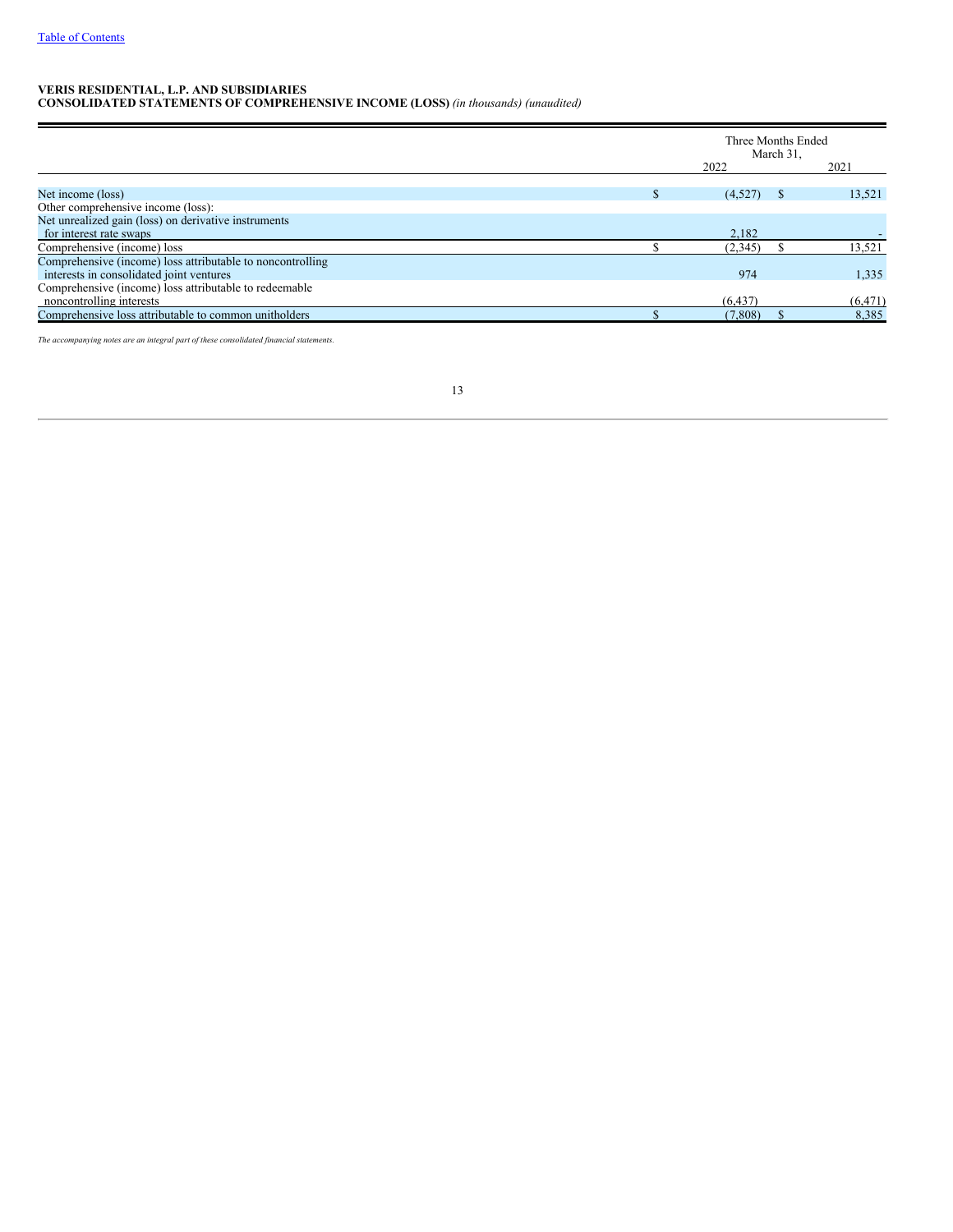# <span id="page-13-0"></span>**VERIS RESIDENTIAL, L.P. AND SUBSIDIARIES CONSOLIDATED STATEMENTS OF CHANGES IN EQUITY** *(in thousands) (unaudited)*

| For the Three Months Ended March 31, 2022                         | General Partner<br>Common Units | <b>Limited Partner</b><br>Common Units/<br>Vested LTIP Units | General Partner<br>Common<br>Unitholders | <b>Limited Partner</b><br>Common<br>Unitholders | Accumulated<br>Other<br>Comprehensive<br>Income (Loss) | Noncontrolling<br>Interest<br>in Consolidated<br>Joint Ventures | <b>Total Equity</b> |
|-------------------------------------------------------------------|---------------------------------|--------------------------------------------------------------|------------------------------------------|-------------------------------------------------|--------------------------------------------------------|-----------------------------------------------------------------|---------------------|
| Balance at January 1, 2022                                        | 90,948                          | 9.013 S                                                      | 1,211,790 \$                             | 197,236 S                                       | $\Omega$                                               | 40,383 S                                                        | 1,449,418           |
| Net income (loss)                                                 |                                 |                                                              | (9,092)                                  | (898)                                           |                                                        | 5,463                                                           | (4,527)             |
| Distributions to unitholders                                      |                                 |                                                              |                                          | 218                                             | ۰                                                      |                                                                 | 218                 |
| Redeemable noncontrolling interests                               |                                 |                                                              | (2,942)                                  | (291)                                           |                                                        | (6, 437)                                                        | (9,670)             |
| Change in noncontrolling interests in consolidated joint ventures | $\sim$                          |                                                              | ٠                                        |                                                 |                                                        | $\mathbf{11}$                                                   | 11                  |
| Vested LTIP units                                                 | . .                             | 35                                                           | $\overline{a}$                           |                                                 |                                                        |                                                                 |                     |
| Redemption of limited partner common units                        |                                 | (86)                                                         |                                          | (1, 442)                                        | ۰                                                      |                                                                 | (1, 442)            |
| Shares issued under Dividend Reinvestment and                     |                                 |                                                              |                                          |                                                 |                                                        |                                                                 |                     |
| Stock Purchase Plan                                               |                                 |                                                              |                                          |                                                 |                                                        |                                                                 | 11                  |
| Directors' deferred compensation plan                             |                                 |                                                              | 110                                      |                                                 |                                                        |                                                                 | 110                 |
| Other comprehensive income (loss)                                 |                                 | ٠                                                            |                                          | 196                                             | 1.986                                                  |                                                                 | 2,182               |
| Stock compensation                                                |                                 |                                                              | 1.957                                    | 2,533                                           |                                                        |                                                                 | 4,490               |
| Balance at March 31, 2022                                         | 90.956                          | 8.962                                                        | 1.201.834                                | 197,552                                         | 1.995                                                  | 39.420 \$                                                       | 1,440,801           |

|                                                                   |                 | <b>Limited Partner</b> | General Partner | <b>Limited Partner</b> | Accumulated<br>Other | Noncontrolling<br>Interest |                     |
|-------------------------------------------------------------------|-----------------|------------------------|-----------------|------------------------|----------------------|----------------------------|---------------------|
|                                                                   | General Partner | Common Units/          | Common          | Common                 | Comprehensive        | in Consolidated            |                     |
| For the Three Months Ended March 31, 2021                         | Common Units    | Vested LTIP Units      | Unitholders     | Unitholders            | Income (Loss)        | Joint Ventures             | <b>Total Equity</b> |
| Balance at January 1, 2021                                        | 90,712          | 9,649 S                | 1,330,048 \$    | 217,560 \$             |                      | 44,772 \$                  | 1,592,380           |
| Net income (loss)                                                 |                 |                        | 7.623           | 762                    | $\sim$               | 5,136                      | 13,521              |
| Distributions to unitholders                                      |                 |                        |                 |                        | ۰                    |                            |                     |
| Redeemable noncontrolling interests                               |                 |                        | (1,791)         | (179)                  | ٠                    | (6, 471)                   | (8,441)             |
| Change in noncontrolling interests in consolidated joint ventures |                 |                        |                 |                        |                      | 10                         | 10                  |
| Vested LTIP units                                                 |                 |                        |                 |                        |                      |                            |                     |
| Redemption of limited partners common units                       |                 | (678)                  | ۰               | (10, 459)              |                      |                            | (10, 459)           |
| Shares issued under Dividend Reinvestment and                     |                 |                        |                 |                        |                      |                            |                     |
| Stock Purchase Plan                                               |                 |                        | 18              |                        |                      |                            | 18                  |
| Directors' deferred compensation plan                             |                 |                        | 72              |                        | ۰                    |                            | 72                  |
| Stock compensation                                                | 16              |                        | 646             | 1.883                  |                      |                            | 2,529               |
| Cancellation of common stock                                      | $\sim$          | . .                    | (118)           | $\sim$                 |                      |                            | (118)               |
| Cancellation of unvested LTIP units                               |                 |                        |                 |                        |                      |                            |                     |
| Balance at March 31, 2021                                         | 90,729          | 8,980                  | 1.336.498 \$    | 209,571 \$             |                      | 43,447 S                   | 1,589,516           |

*The accompanying notes are an integral part of these consolidated financial statements.*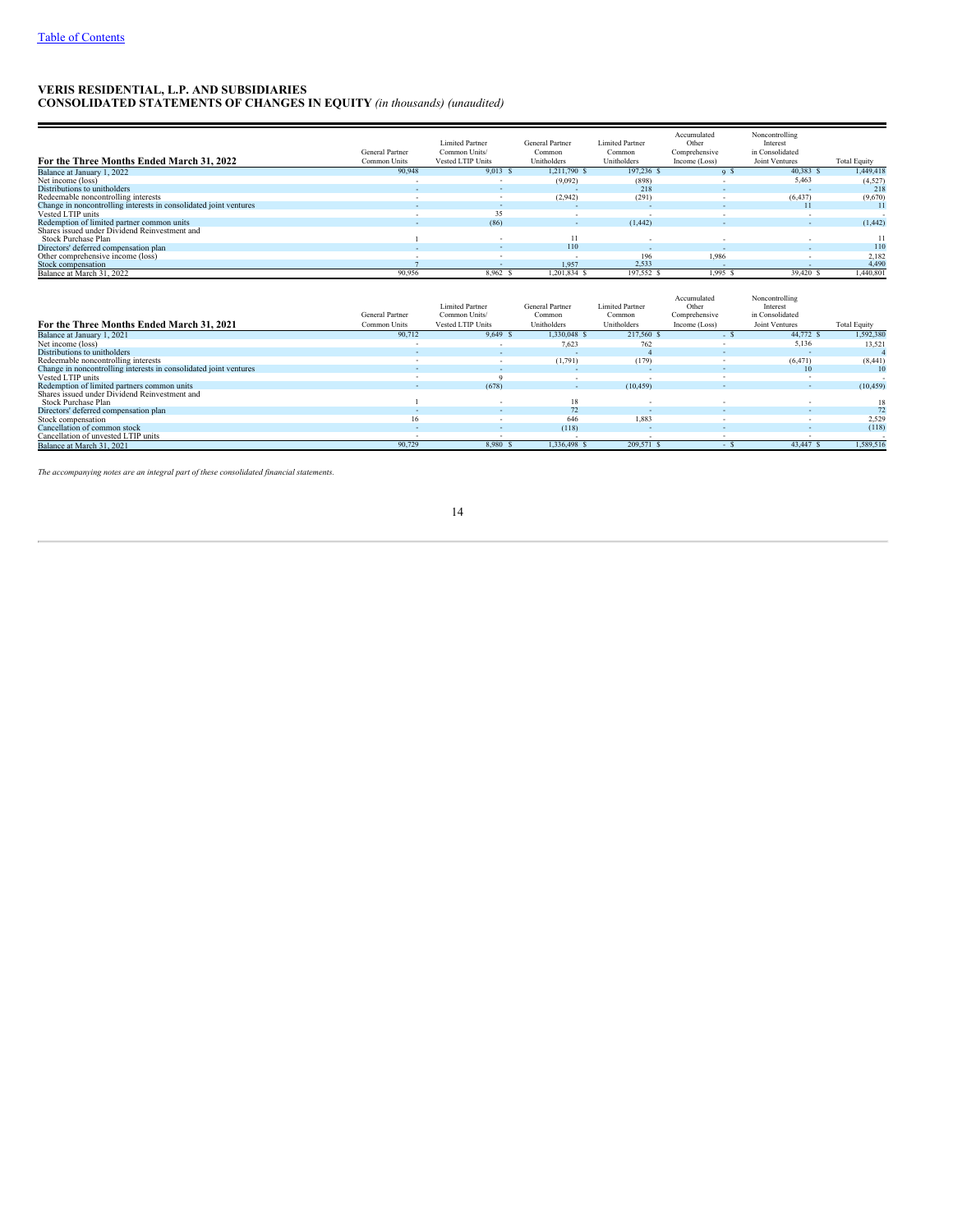# <span id="page-14-0"></span>**VERIS RESIDENTIAL, L.P. AND SUBSIDIARIES**<br>CONSOLIDATED STATEMENTS OF CASH FLOWS (in thousands) (unaudited)

|                                                                                                                           |                    |                      | Three Months Ended      |
|---------------------------------------------------------------------------------------------------------------------------|--------------------|----------------------|-------------------------|
|                                                                                                                           |                    |                      | March 31.               |
| <b>CASH FLOWS FROM OPERATING ACTIVITIES</b><br>Net income (loss)                                                          | $\mathbf{\hat{S}}$ | 2022<br>$(4,527)$ \$ | 2021<br>13,521          |
| Net income (loss) from discontinued operations                                                                            |                    |                      | (33, 743)               |
| Net income (loss) from continuing operations                                                                              |                    | (4,527)              | (20, 222)               |
| Adjustments to reconcile net income (loss) to net cash provided by                                                        |                    |                      |                         |
| Operating activities:                                                                                                     |                    |                      |                         |
| Depreciation and amortization, including related intangible assets                                                        |                    | 26.429               | 27,111                  |
| Amortization of directors deferred compensation stock units                                                               |                    | 110                  | 72                      |
| Amortization of stock compensation<br>Amortization of deferred financing costs                                            |                    | 4.490<br>1.177       | 2,529<br>907            |
| Amortization of debt discount and mark-to-market                                                                          |                    |                      | 167                     |
| Equity in (earnings) loss of unconsolidated joint ventures                                                                |                    | 487                  | 1,456                   |
| Distributions of cumulative earnings from unconsolidated joint ventures                                                   |                    | 13                   | 114                     |
| Realized (gains) losses and unrealized (gains) losses on disposition of rental property, net                              |                    | (1.836)              |                         |
| (Gain) on disposition of developable land                                                                                 |                    | (2,623)              |                         |
| Land and other impairments, net<br>(Gain) Loss from extinguishment of debt                                                |                    | 2,932<br>6,289       | 413                     |
| Changes in operating assets and liabilities:                                                                              |                    |                      |                         |
| Decrease (increase) in unbilled rents receivable, net                                                                     |                    | 4.341                | (964)                   |
| (Increase) decrease in deferred charges and other assets                                                                  |                    | (5,776)              | 1,719                   |
| Decrease in accounts receivable, net                                                                                      |                    | 118                  | 1,859                   |
| Increase (decrease) in accounts payable, accrued expenses and other liabilities                                           |                    | 3,260                | (3,760)                 |
| (Decrease) increase in rents received in advance and security deposits<br>(Decrease) increase in accrued interest payable |                    | (2, 114)<br>(578)    | 296<br>5,738            |
| Net cash flows provided by operating activities - continuing operations                                                   |                    | 32.192               | 17.435                  |
| Net cash flows (used in) provided by operating activities - discontinued operations                                       |                    | (691)                | 8,719                   |
| Net cash provided by operating activities                                                                                 |                    | 31.501               | 26,154<br>-S            |
|                                                                                                                           |                    |                      |                         |
| <b>CASH FLOWS FROM INVESTING ACTIVITIES</b>                                                                               |                    |                      |                         |
| Rental property acquisitions and related intangibles                                                                      |                    | (5,000)              | -8                      |
| Rental property additions, improvements and other costs                                                                   |                    | (8.163)              | (16,978)                |
| Development of rental property and other related costs                                                                    |                    | (33, 582)            | (57, 313)               |
| Proceeds from the sales of rental property<br>Repayment of notes receivable                                               |                    | 236,864<br>709       |                         |
| Investment in unconsolidated joint ventures                                                                               |                    |                      | 167<br>(509)            |
| Distributions in excess of cumulative earnings from unconsolidated joint ventures                                         |                    | 2.227                | 1.407                   |
| Net cash used in investing activities - continuing operations                                                             |                    | 193,055              | (73, 226)               |
| Net cash provided by investing activities - discontinued operations                                                       |                    |                      | 263,196                 |
| Net cash provided by investing activities                                                                                 |                    | 193,055              | 189,970                 |
|                                                                                                                           |                    |                      |                         |
| <b>CASH FLOW FROM FINANCING ACTIVITIES</b>                                                                                |                    |                      |                         |
| Borrowings from revolving credit facility<br>Repayment of revolving credit facility                                       |                    | 18,000<br>(88,000)   | 8,000<br>-S<br>(33,000) |
| Proceeds from mortgages and loans payable                                                                                 |                    | 16,479               | 44,150                  |
| Repayment of mortgages, loans payable and other obligations                                                               |                    | (150, 122)           | (134)                   |
| Redemption of redeemable noncontrolling interests, net                                                                    |                    | (12,000)             |                         |
| Payment of early debt extinguishment costs                                                                                |                    | (5.140)              |                         |
| Common unit redemptions                                                                                                   |                    | (1, 442)             |                         |
| Payment of financing costs                                                                                                |                    |                      | (450)<br>10             |
| Contribution from noncontrolling interests<br>Distributions to redeemable noncontrolling interests                        |                    | 11<br>(6.471)        | (6, 471)                |
| Payment of distributions                                                                                                  |                    | (35)                 | (13)                    |
| Net cash (used in) provided by financing activities                                                                       |                    | (228, 720)           | 12.092                  |
|                                                                                                                           |                    |                      |                         |
| Net (decrease) increase in cash and cash equivalents                                                                      | $\mathcal{S}$      | $(4,164)$ \$         | 228,216                 |
| Cash, cash equivalents and restricted cash, beginning of period (1)                                                       |                    | 51.455               | 52,302                  |
| Cash, cash equivalents and restricted cash, end of period (2)                                                             | $\mathbf{\hat{S}}$ | 47.291               | 280.518<br>-S           |
|                                                                                                                           |                    |                      |                         |

(1)Includes Restricted Cash of \$19,701 and \$14,207 as of December 31, 2021 and 2020, respectively.<br>(2)Includes Restricted Cash of \$21,153 and \$18,836 as of March 31, 2022 and 2021, respectively.

*The accompanying notes are an integral part of these consolidated financial statements.*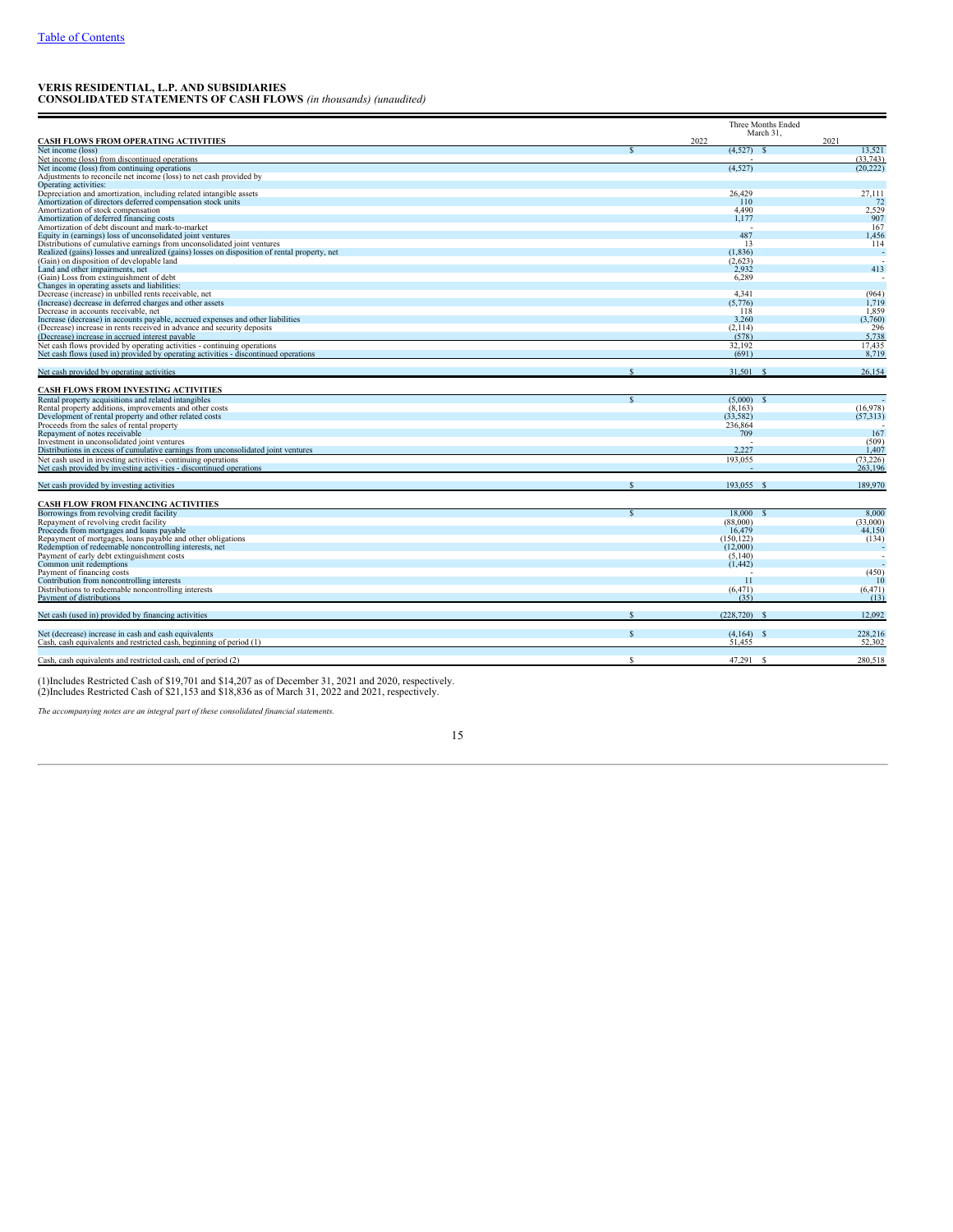# <span id="page-15-0"></span>**VERIS RESIDENTIAL, INC., VERIS RESIDENTIAL, L.P. AND SUBSIDIARIES NOTES TO CONSOLIDATED FINANCIAL STATEMENTS** *(unaudited)*

# **1. ORGANIZATION AND BASIS OF PRESENTATION**

# **ORGANIZATION**

Veris Residential, Inc., a Maryland corporation, together with its subsidiaries (collectively, the "General Partner") is a fully-integrated self-administered, self-managed real estate investment trust ("REIT"). In December 2021, the Company changed its names from Mack-Cali Realty Corporation to Veris Residential, Inc. and Mack-Cali Realty, L.P. to Veris Residential, L.P. reflecting the Company's continued transition to a multifamily REIT, and on December 10, 2021, the General Partner began trading on the New York Stock Exchange ("NYSE") under its new ticker symbol, "VRE." The General Partner controls Veris Residential, L.P., a Delaware limited partnership, together with its subsidiaries (collectively, the "Operating Partnership"), as its sole general partner and owned a 91.0 percent common unit interest in the Operating Partnership as of March 31, 2022 and December 31, 2021, respectively. The General Partner's business is the ownership of interests in and operation of the Operating Partnership and all of the General Partner's expenses are incurred for the benefit of the Operating Partnership. The General Partner is reimbursed by the Operating Partnership for all expenses it incurs relating to the ownership and operation of the Operating Partnership.

The Operating Partnership conducts the business of providing management, leasing, acquisition, development and tenant-related services for its General Partner. The Operating Partnership, through its operating divisions and subsidiaries, including the Veris property-owning partnerships and limited liability companies, is the entity through which all of the General Partner's operations are conducted. Unless stated otherwise or the context requires, the "Company" refers to the General Partner and its subsidiaries, including the Operating Partnership and its subsidiaries.

As of March 31, 2022, the Company owned or had interests in 35 properties (the "Properties") and developable land. The Properties are comprised of 22 multifamily rental properties as well as non-core assets comprised of six office properties, four parking/retail properties, three hotels. The Properties are comprised of: (a) 26 wholly-owned or Company-controlled properties comprised of 15 multifamily properties and 11 non-core assets, and (b) nine properties owned by unconsolidated joint ventures in which the Company has investment interests, including seven multifamily properties and two non-core assets.

# **BASIS OF PRESENTATION**

The accompanying consolidated financial statements include all accounts of the Company, its majority-owned and/or controlled subsidiaries, which consist principally of the Operating Partnership and variable interest entities for which the Company has determined itself to be the primary beneficiary, if any. See Note 2 to the 2021 10-K: Significant Accounting Policies – Investments in Unconsolidated Joint Ventures, for the Company's treatment of unconsolidated joint venture interests. Intercompany accounts and transactions have been eliminated.

Accounting Standards Codification ("ASC") 810, Consolidation, provides guidance on the identification of entities for which control is achieved through means other than voting rights ("variable interest entities" or "VIEs") and the determination of which business enterprise, if any, should consolidate the VIEs. Generally, the consideration of whether an entity is a VIE applies when either: (1) the equity investors (if any) lack (i) the ability to make decisions about the entity's activities through voting or similar rights, (ii) the obligation to absorb the expected losses of the entity, or (iii) the right to receive the expected residual returns of the entity; (2) the equity investment at risk is insufficient to finance that entity's activities without additional subordinated financial support; or (3) the equity investors have voting rights that are not proportionate to their economic interests and substantially all of the activities of the entity involve or are conducted on behalf of an investor with a disproportionately small voting interest. The Company consolidates VIEs in which it is considered to be the primary beneficiary. The primary beneficiary is defined by the entity having both of the following characteristics: (1) the power to direct the activities that, when taken together, most significantly impact the variable interest entity's performance: and (2) the obligation to absorb losses and right to receive the returns from the VIE that would be significant to the VIE.

On January 1, 2016, the Company adopted accounting guidance under ASC 810, Consolidation, modifying the analysis it must perform to determine whether it should consolidate certain types of legal entities. The guidance does not amend the existing disclosure requirements for variable interest entities or voting interest model entities. The guidance, however, modified the requirements to qualify under the voting interest model. Under the revised guidance, the Operating Partnership will be a variable interest entity of the parent company, Veris Residential, Inc.. As the Operating Partnership is already consolidated in the balance sheets of Veris Residential, Inc., the identification of this entity as a variable interest entity has no impact on the consolidated financial statements of Veris Residential, Inc.. There were no other legal entities qualifying under the scope of the revised guidance that were consolidated as a result of the adoption.

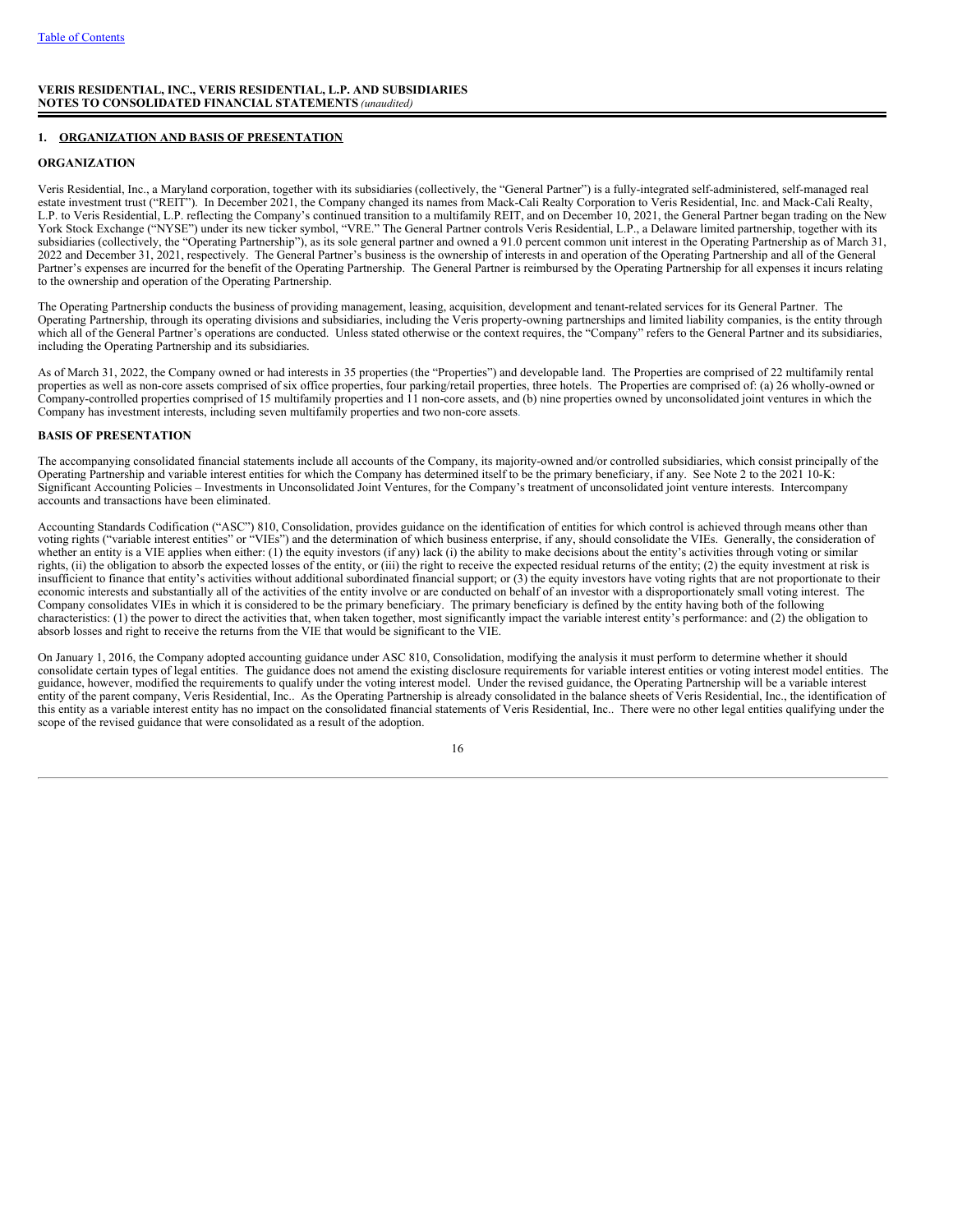As of March 31, 2022 and December 31, 2021, the Company's investments in consolidated real estate joint ventures, which are variable interest entities in which the Company is deemed to be the primary beneficiary, other than Veris Residential Partners, L.P., formerly known as Roseland Residential, L.P. (See Note 14: Redeemable Noncontrolling Interests – Rockpoint Transaction), have total real estate assets of \$475.4 million and \$477.5 million, respectively, other assets of \$5.5 million and \$5.3 million, respectively, mortgages of \$285.7 million and \$285.7 million, respectively, and other liabilities of \$20.9 million and \$21.2 million, respectively.

The financial statements have been prepared in conformity with GAAP. The preparation of financial statements in conformity with GAAP requires management to make estimates and assumptions that affect the reported amounts of assets and liabilities and disclosure of contingent assets and liabilities at the date of the financial statements and the reported amounts of revenues and expenses during the reporting period. These estimates and assumptions are based on management's historical experience that are believed to be reasonable at the time. However, because future events and their effects cannot be determined with certainty, the determination of estimates requires the exercise of judgment. Actual results could differ from those estimates. Certain reclassifications have been made to prior period amounts in order to conform with current period presentation, primarily related to classification of certain properties as discontinued operations.

# **2. SIGNIFICANT ACCOUNTING POLICIES**

These financial statements should be read in conjunction with the Company's audited Annual Report on Form 10-K for the year ended December 31, 2021, as certain disclosures in this Quarterly Report on Form 10-Q that would duplicate those included in the 10-K are not included in these financial statements.

#### *Rental Property*

Rental properties are stated at cost less accumulated depreciation and amortization. Costs directly related to the acquisition, development and construction of rental properties are capitalized. The Company adopted Financial Accounting Standards Board ("FASB") guidance Accounting Standards Update ("ASU") 2017-01 on January 1, 2017, which revises the definition of a business and is expected to result in more transactions to be accounted for as asset acquisitions and significantly limit transactions that would be accounted for as business combinations. Where an acquisition has been determined to be an asset acquisition, acquisition-related costs are capitalized. Capitalized development and construction costs include pre-construction costs essential to the development of the property, development and construction costs, interest, property taxes, insurance, salaries and other project costs incurred during the period of development. Capitalized development and construction salaries and related costs approximated \$0.4 million and \$0.6 million for the three months ended March 31, 2022 and 2021, respectively. Ordinary repairs and maintenance are expensed as incurred; major replacements and betterments, which improve or extend the life of the asset, are capitalized and depreciated over their estimated useful lives. Fully-depreciated assets are removed from the accounts.

Included in net investment in rental property as of March 31, 2022 and December 31, 2021 is real estate and building and tenant improvements not in service, as follows *(dollars in thousands)*:

|                                                                            | March 31, | $D$ ecember |
|----------------------------------------------------------------------------|-----------|-------------|
|                                                                            | 2022      | 2021        |
| Land held for development (including pre-development costs, if any) (a)(b) | 315.585   | 341,496     |
| Development and construction in progress, including land (c)               | 726.599   | 694,768     |
| Total                                                                      | 1.042.184 | .036.264    |

(a) Includes predevelopment and infrastructure costs included in buildings and improvements of \$147.9 million and \$150.9 million as of March 31, 2022 and December 31, 2021, respectively.

(b) Includes land of \$68.8 million as of March 31, 2022 and December 31, 2021.

(c) Includes \$92.7 million of land and \$3.4 million of building and improvements pertaining to assets held for sale at March 31, 2022.

The Company considers a construction project as substantially completed and held available for occupancy upon the substantial completion of improvements, but no later than one year from cessation of major construction activity (as distinguished from activities such as routine maintenance and cleanup). If portions of a rental project are substantially completed and occupied by tenants or residents, or held available for occupancy, and other portions have not yet reached that stage, the substantially completed portions are accounted for as a separate project. The Company allocates costs incurred between the portions under construction and the portions substantially completed and held available for occupancy, primarily based on a percentage of the relative commercial square footage or multifamily units of each portion, and capitalizes only those costs associated with the portion under construction.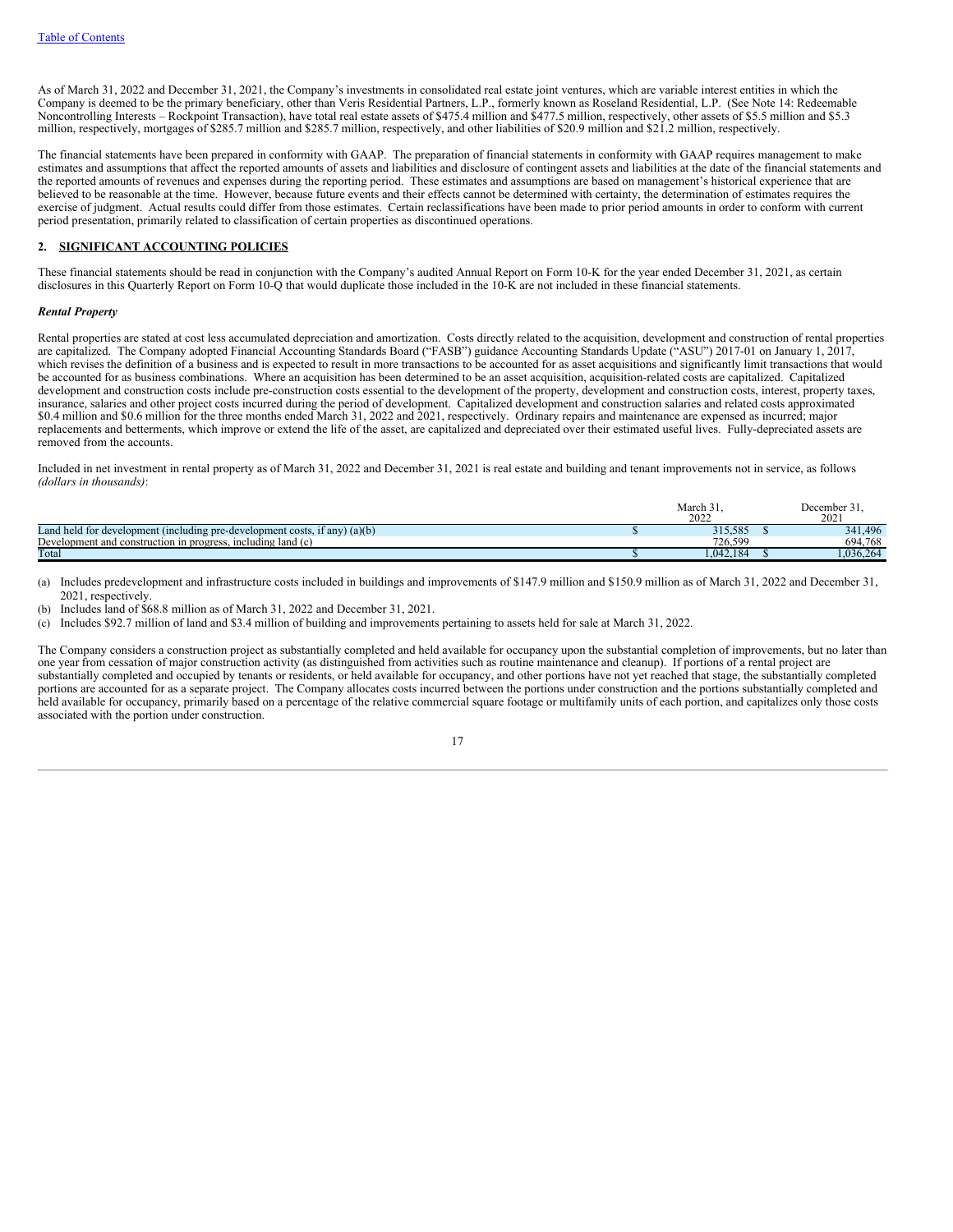#### *Dividends and Distributions Payable*

On September 30, 2020, the Company announced that its Board of Directors was suspending its common dividends and distributions attributable to the third and fourth quarters 2020. As the Company's management estimated that as of September 2020 it had satisfied its dividend obligations as a REIT on taxable income expected for 2020, the Board made the strategic decision to suspend its common dividends and distributions for the remainder of 2020 in an effort to provide greater financial flexibility during the pandemic and to retain incremental capital to support leasing initiatives at its Harborside commercial office properties on the Jersey City waterfront. On March 19, 2021, the Company announced that its Board of Directors would continue to suspend its common dividend for the remainder of 2021 in order to conserve capital and allow for greater financial flexibility during this period of heightened economic uncertainty and based on the Company's projected 2021 taxable income estimates. The Company believes that with its estimated taxable income/loss for 2021, it will meet its dividend obligations as a REIT for the year with no dividends paid. The Company anticipates its regular quarterly common dividend to remain suspended in 2022 while it seeks to conclude its transition into a pureplay multifamily REIT.

The dividends and distributions payable at March 31, 2022 and December 31, 2021 represent amounts payable on unvested LTIP units.

## *Impact of Recently-Issued Accounting Standards*

In March 2020, the FASB issued ASU 2020-04 Reference Rate Reform (Topic 848) Facilitation of the Effects of Reference Rate Reform on Financial Reporting. The amendments provide practical expedients for reference rate reform related activities that impact debt, leases, derivatives and other contracts. The guidance is optional and is effective between March 12, 2020 and December 31, 2022. The guidance may be elected over time as reference rate reform activities occur. The Company is currently in the process of evaluating the impact the adoption of ASU 2020-04 will have on the Company's consolidated financial statements.

#### **3. RECENT TRANSACTIONS**

#### **Acquisition**

On March 16, 2022, the Company agreed to acquire a 240-apartment unit multifamily property in Park Ridge, New Jersey, for a purchase price of \$130.0 million. The Company has placed an earnest money deposit of \$5.0 million in escrow and the transaction is expected to close in the second quarter of 2022.

#### **Real Estate Held for Sale/Discontinued Operations/Dispositions**

The Company had discontinued operations related to its former suburban New Jersey office portfolio (collectively, the "Suburban Office Portfolio") which represented a strategic shift in the Company's operations in 2019. The Company has sold all but one of those assets. See Note 7: Discontinued Operations.

As of March 31, 2022, the Company identified as held for sale one office property totaling approximately 1.2 million square feet and several developable land parcels, which are located in Jersey City, Morris Township, Wall and Weehawken, New Jersey. The total estimated sales proceeds, net of expected selling costs but before the required paydown of \$250.0 million of mortgage encumbering the office property and related costs, are expected to be approximately \$683.3 million. The Company may need to pay significant prepayment costs of up to \$15.0 million to pay down this mortgage loan which will be expensed when incurred at the time of such paydown. In April 2022, the Company completed the disposition of two of the developable land parcels held for sale at March 31, 2022 for gross sales proceeds of \$100.0 million.

The following table summarizes the real estate held for sale, net, and other assets and liabilities *(dollars in thousands)*:

|                                | Assets        |
|--------------------------------|---------------|
|                                | Held for Sale |
| Land                           | 142,212       |
| Building & Other               | 398,288       |
| Less: Accumulated depreciation | (128, 442)    |
| Real estate held for sale, net | 412,058       |

$$
18\\
$$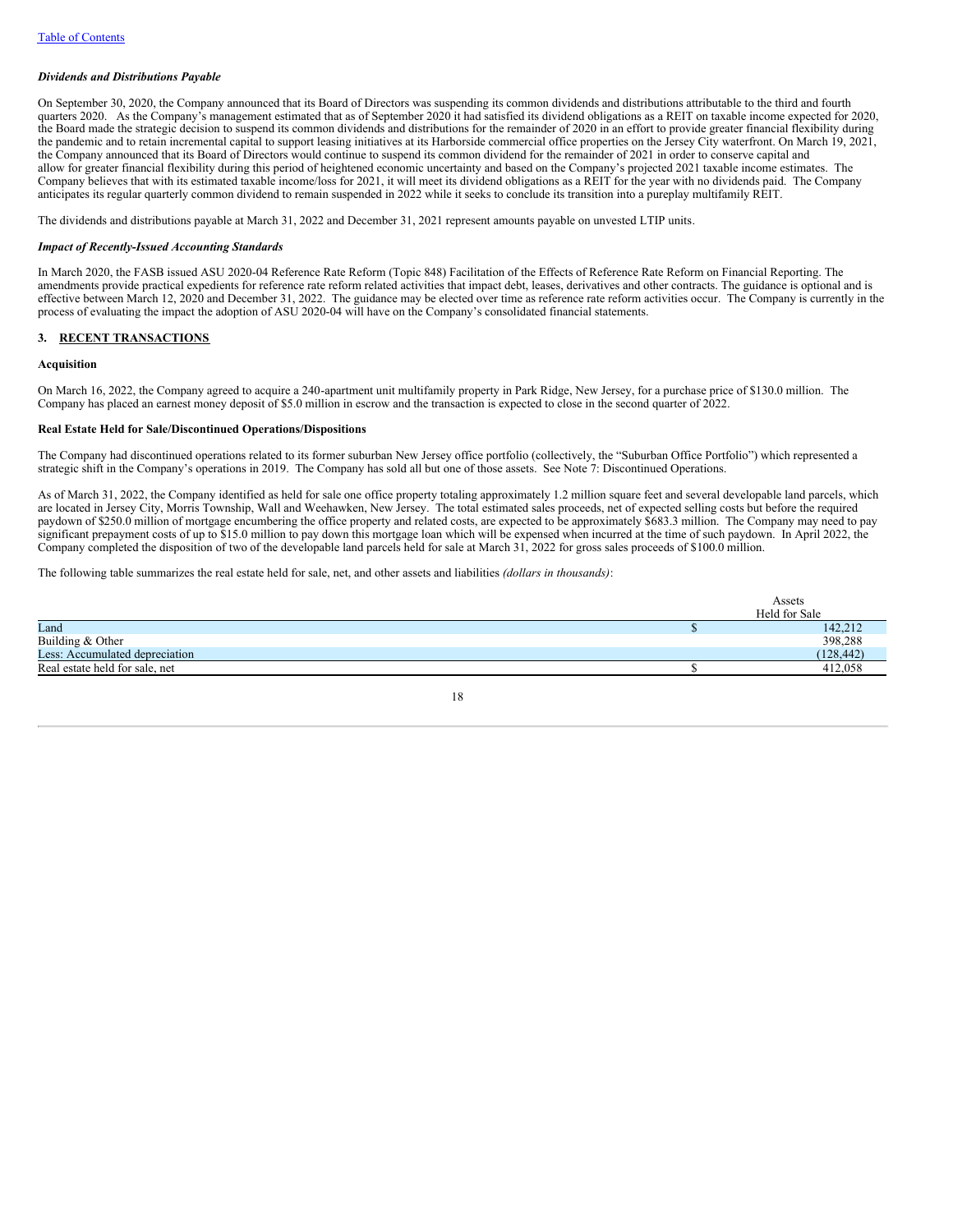| Other assets and liabilities                    | Assets<br><b>Held for Sale</b> |
|-------------------------------------------------|--------------------------------|
| Unbilled rents receivable, net (a)              | 15,894                         |
| Deferred charges, net (a)                       | 12,637                         |
| Total deferred charges & other assets, net      | 15.573                         |
| Mortgages $\&$ loans payable, net (a)           | (249, 106)                     |
| Accounts payable, accrued exp & other liability | 3,833                          |
| Unearned rents/deferred rental income (a)       | (3,694)                        |

(a)Expected to be removed with the completion of the sales.

The Company disposed of the following rental property during the three months ended March 31, 2022 *(dollars in thousands)*:

|               |                  |                     |        | Rentable |          | Net           | Net      | Realized<br>Gains<br>(Losses). |
|---------------|------------------|---------------------|--------|----------|----------|---------------|----------|--------------------------------|
| Disposition   |                  |                     | # of   | Square   | Property | Sales         | Carrying | Unrealized                     |
| Date          | Property/Address | Location            | Bldgs. | Feet     | Type     | Proceeds      | Value    | Losses, net                    |
| 01/21/22      | 111 River Street | Hoboken, New Jersey |        | 566,215  | Office   | $208,268$ (a) | 206.432  | 1.836                          |
|               |                  |                     |        |          |          |               |          |                                |
| <b>Totals</b> |                  |                     |        | 566,215  |          | 208,268       | 206.432  | 1,836                          |
|               |                  |                     |        |          |          |               |          |                                |

(a) The mortgage loan encumbering the property was repaid at closing, for which the Company incurred costs of \$6.3 million. These costs were expensed as loss from extinguishment of debt during the three months ended March

The Company disposed of the following developable land holdings during the three months ended March 31, 2022 *(dollars in thousands):*

|             |                            |                          |          |          |        | Realized    |
|-------------|----------------------------|--------------------------|----------|----------|--------|-------------|
|             |                            |                          |          |          |        | Gains       |
|             |                            |                          | Net      | Net      |        | (Losses)    |
| Disposition |                            |                          | Sales    | Carrying |        | Unrealized  |
| Date        | Property Address           | Location                 | Proceeds | Value    |        | Losses, net |
| 03/22/22    | Palladium residential land | West Windsor, New Jersey | 23,908   |          | 24,182 | (274)       |
| 03/22/22    | Palladium commercial land  | West Windsor, New Jersey | 4.688    |          | 1.791  | 2.897       |
|             |                            |                          |          |          |        |             |
| Totals      |                            |                          | 28,596   |          | 25.973 | 2,623       |

# **Impairments on Properties and Land Held and Used**

The Company determined that, due to the shortening of its expected hold period for several land parcels, it was necessary to reduce the carrying value of these assets to their estimated fair values. Accordingly, the Company recorded an impairment charge \$2.9 million on the land parcels in land and other impairments on the consolidated statement of operations for the three months ended March 31, 2022.

# **4. INVESTMENTS IN UNCONSOLIDATED JOINT VENTURES**

As of March 31, 2022, the Company had an aggregate investment of approximately \$135.1 million in its equity method joint ventures. The Company formed these ventures with unaffiliated third parties, or acquired interests in them, to develop or manage properties, or to acquire land in anticipation of possible development of rental properties. As of March 31, 2022, the unconsolidated joint ventures owned: seven multifamily properties totaling 2,146 apartment units, a retail property aggregating approximately 51,000 square feet, a 351-room hotel and interests and/or rights to developable land parcels able to accommodate up to 771 apartment units. The Company's unconsolidated interests range from 20 percent to 85 percent subject to specified priority allocations in certain of the joint ventures.

The amounts reflected in the following tables (except for the Company's share of equity in earnings) are based on the historical financial information of the individual joint ventures. The Company does not record losses of the joint ventures in excess of its investment balances unless the Company is liable for the obligations of the joint venture or is otherwise committed to provide financial support to the joint venture. The outside basis portion of the Company's investments in joint ventures is amortized over the anticipated useful lives of the underlying ventures' tangible and intangible assets acquired and liabilities assumed. Unless otherwise noted below, the debt of the Company's unconsolidated joint ventures generally is non-recourse to the Company, except for customary exceptions pertaining to such matters as intentional misuse of funds, environmental conditions, and material misrepresentations.

The Company has agreed to guarantee repayment of a portion of the debt of its unconsolidated joint ventures. As of March 31, 2022, the outstanding balance of such debt, subject to guarantees, totaled \$190.5 million of which \$22 million was guaranteed by the Company. The Company performed management, leasing, development and other services for the properties owned by the unconsolidated joint ventures, related parties to the Company, and recognized \$0.9 million and \$0.8 million for such services in the three months ended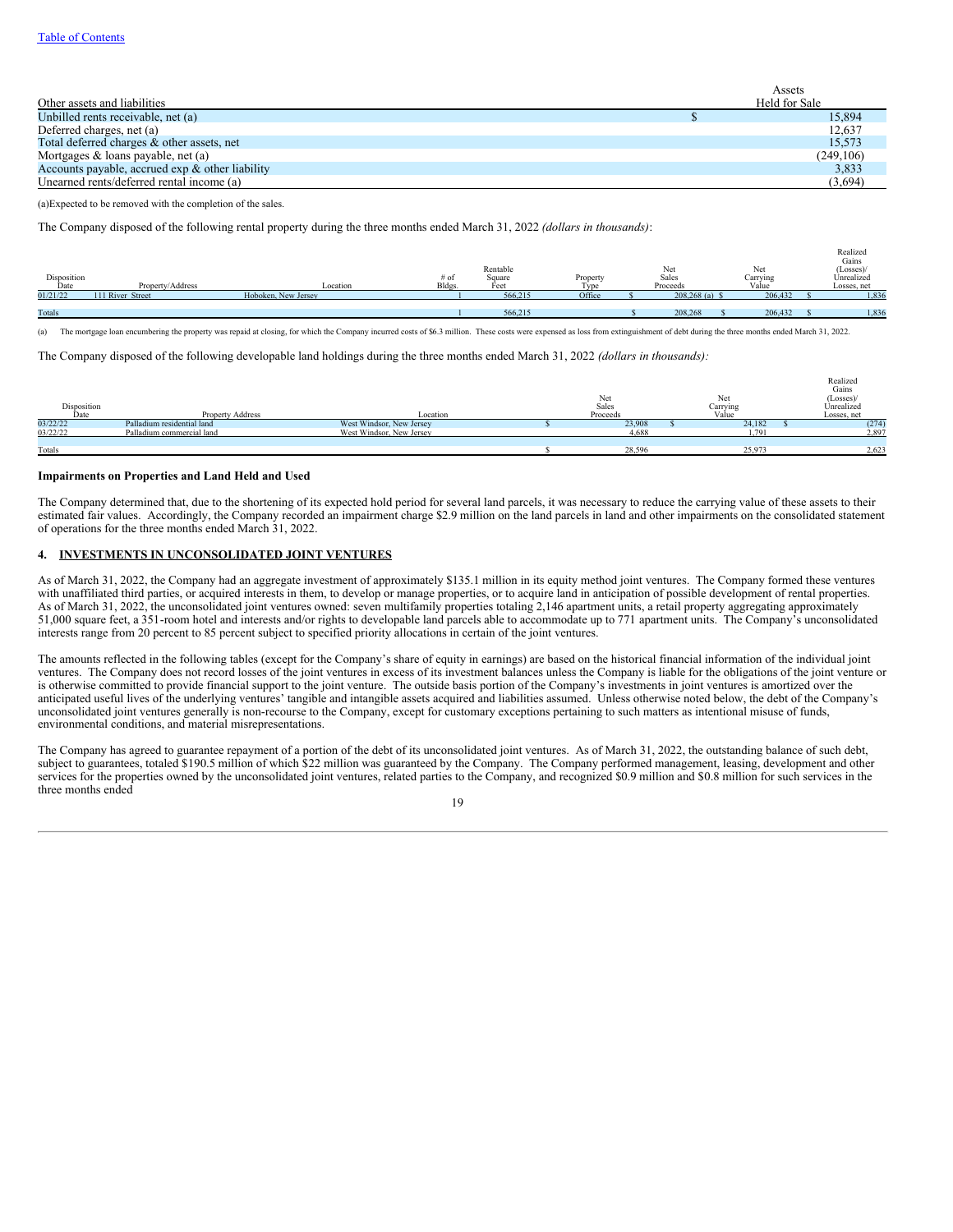March 31, 2022 and 2021, respectively. The Company had \$0.1 million and \$0.2 million in accounts receivable due from its unconsolidated joint ventures as of March 31, 2022 and December 31, 2021, respectively.

The Company does not have any investments in unconsolidated joint ventures as of March 31, 2022 that are considered VIEs. The Company had three investments in unconsolidated joint ventures which were primarily established to develop real estate property for long-term investment and were deemed VIEs primarily based on the fact that the equity investment at risk was not sufficient to permit the entities to finance their activities without additional financial support. The Company determined that these unconsolidated joint ventures are no longer VIEs since these ventures have completed their development projects and are now in operation.

The following is a summary of the Company's unconsolidated joint ventures as of March 31, 2022 and December 31, 2021 *(dollars in thousands)*:

|                                 |     | Number of<br><b>Apartment Units</b> | Company's<br>Effective | Carrying Value<br>March 31. | December 31,             |      |                          | Property Debt<br>As of March 31, 2022<br>Maturity |            | Interest  |                |
|---------------------------------|-----|-------------------------------------|------------------------|-----------------------------|--------------------------|------|--------------------------|---------------------------------------------------|------------|-----------|----------------|
| Entity / Property Name          |     | or Rentable SF                      | Ownership % (a)        | 2022                        | 2021                     |      | Balance                  | Date                                              |            | Rate      |                |
| <b>Multifamily</b>              |     |                                     |                        |                             |                          |      |                          |                                                   |            |           |                |
| Metropolitan and Lofts at       |     |                                     |                        |                             |                          |      |                          |                                                   |            |           |                |
| 40 Park (b) (c)                 | 189 | units                               | $25.00 \%$ \$          | $2,282$ \$                  | 2,547                    | - \$ | 60,767                   | (d)                                               |            | (d)       |                |
| RiverTrace at Port Imperial     | 316 | units                               | 22.50 %                | 5,894                       | 6,077                    |      | 82,000                   | 11/10/26                                          |            | 3.21      | $\frac{0}{0}$  |
| PI North - Riverwalk C          | 360 | units                               | 40.00 $\%$             | 26,596                      | 27,401                   |      | 135,000                  | 12/22/24                                          | $SOFR+1.2$ |           | $\frac{0}{0}$  |
| Riverpark at Harrison           | 141 | units                               | 45.00 %                |                             |                          |      | 30.192                   | 07/01/35                                          |            | 3.19      | $\frac{0}{0}$  |
| <b>Station House</b>            | 378 | units                               | $50.00 \%$             | 32,646                      | 33,004                   |      | 92,863                   | 07/01/33                                          |            | 4.82 $\%$ |                |
| Urby at Harborside (e)          | 762 | units                               | 85.00 %                | 65,373                      | 66,418                   |      | 190,480                  | 08/01/29                                          |            | 5.197 %   |                |
| PI North - Land (b) $(f)$       | 771 | potential units                     | $20.00 \%$             | 1,678                       | 1,678                    |      | $\overline{\phantom{a}}$ | $\overline{\phantom{0}}$                          |            |           | $\overline{a}$ |
| Liberty Landing (g)             | 850 | potential units                     | 50.00 $\%$             | 300                         | 300                      |      | $\overline{\phantom{a}}$ |                                                   |            |           |                |
| Other                           |     |                                     |                        |                             |                          |      |                          |                                                   |            |           |                |
| Hyatt Regency Hotel Jersey City | 351 | rooms                               | 50.00 %                | $\overline{\phantom{a}}$    | $\overline{\phantom{0}}$ |      | 100,000                  | 10/01/26                                          |            | 3.668 %   |                |
| Other (h)                       |     |                                     |                        | 347                         | 347                      |      |                          | $\overline{\phantom{0}}$                          |            |           |                |
| Totals:                         |     |                                     |                        | 135.116                     | 137,772                  |      | 691.302                  |                                                   |            |           |                |

(a)Company's effective ownership % represents the Company's entitlement to residual distributions after payments of priority returns, where applicable.<br>(b)The Company's ownership interests in this venture are subordinate t

term.

(c)Through the joint venture, the Company also owns a 25 percent interest in a 50,973 square feet retail building ("Shops at 40 Park") and a 50 percent interest in a 59-unit, five story multifamily rental

property ("Lofts at 40 Park").<br>(d)Property debt balance consists of: (i) an interest only loan, collateralized by the Metropolitan at 40 Park, with a balance of \$36,500, bears interest at LIBOR +2.85 percent, matures in Oc

(e)The Company owns an 85 percent interest with shared control over major decisions such as, approval of budgets, property financings and leasing guidelines. The Company has guaranteed \$22 million of the principal outstanding debt.

(f)The Company owns a 20 percent residual interest in undeveloped land parcels: parcels 6, I, and J that can accommodate the development of 771 apartment units.<br>(g)Pursuant to a notice letter to its joint venture partner d ventures are not expected to significantly impact the Company's operations in the near term.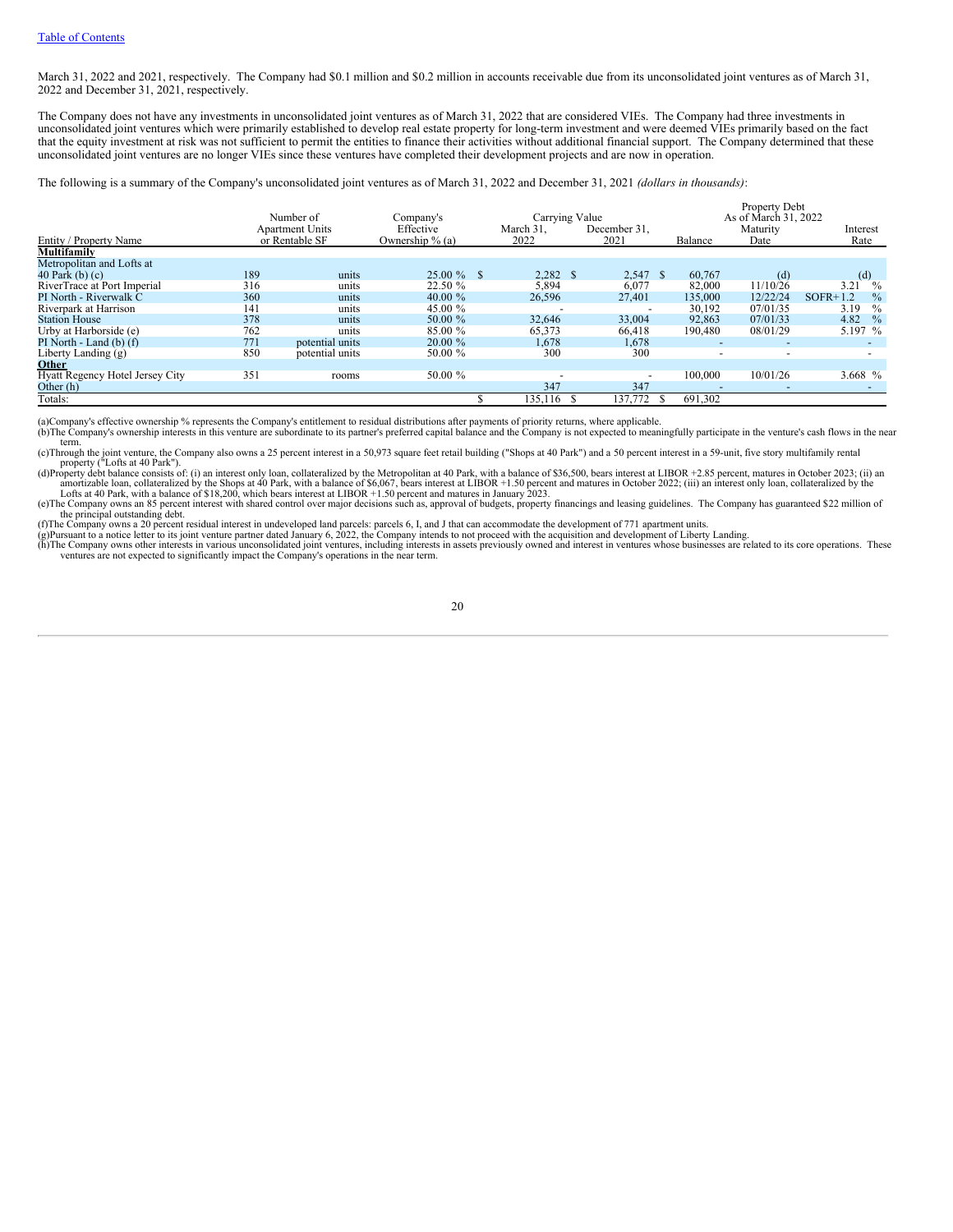The following is a summary of the Company's equity in earnings (loss) of unconsolidated joint ventures for the three months ended March 31, 2022 and 2021 *(dollars in thousands)*:

|                                                                          |       | Three Months Ended<br>March 31, |          |
|--------------------------------------------------------------------------|-------|---------------------------------|----------|
| Entity / Property Name                                                   | 2022  |                                 | 2021     |
| Multifamily                                                              |       |                                 |          |
| Metropolitan and Lofts at 40 Park                                        | (139) | Ж                               | (231)    |
| RiverTrace at Port Imperial                                              | 67    |                                 | (5)      |
| PI North - Riverwalk $\overline{C}$ (a)                                  | 26    |                                 |          |
| Riverpark at Harrison                                                    |       |                                 | (50)     |
| <b>Station House</b>                                                     | (358) |                                 | (364)    |
| Urby at Harborside                                                       | (26)  |                                 | (745)    |
| PI North - Land                                                          | (70)  |                                 | (57)     |
| <b>Office</b>                                                            |       |                                 |          |
| Offices at Crystal Lake (b)                                              |       |                                 | (118)    |
| Other<br>Other                                                           |       |                                 |          |
|                                                                          | 13    |                                 | 114      |
|                                                                          |       |                                 |          |
| Company's equity in earnings (loss) of unconsolidated joint ventures (c) | (487) |                                 | (1, 456) |

(a)The property commenced operations in second quarter 2021.

(b)On September 1, 2021, the Company sold its interest in this unconsolidated joint venture to its venture partner for \$1.9 million.<br>(c)Amounts are net of amortization of basis differences of \$154 and \$143 for the three mo

# **5. DEFERRED CHARGES AND OTHER ASSETS, NET**

| (dollars in thousands)                                               | March 31,<br>2022 | December 31,<br>2021 |
|----------------------------------------------------------------------|-------------------|----------------------|
| Deferred leasing costs                                               | 85,436            | 88,265               |
| Deferred financing costs - revolving credit facility (a)             | 6,684             | 6,684                |
|                                                                      | 92,120            | 94,949               |
| Accumulated amortization                                             | (38,369)          | (40, 956)            |
| Deferred charges, net                                                | 53,751            | 53,993               |
| Notes receivable (b)                                                 | 3,380             | 4,015                |
| In-place lease values, related intangibles and other assets, net (c) | 10,865            | 42,183               |
| Right of use assets $(c)$                                            | 2,896             | 22,298               |
| Prepaid expenses and other assets, net                               | 36,449            | 28,858               |
|                                                                      |                   |                      |
| Total deferred charges and other assets, net                         | 107.341           | 151,347              |

(a) Deferred financing costs related to all other debt liabilities (other than for the revolving credit facility) are netted against those debt liabilities for all periods presented. See Note 2: Significant Accounting

Policies – Deferred Financing Costs.<br>
(b) Includes as of March 31, 2022 and December 31, 2021, respectively, an interest-free note receivable with a net present value of \$0.5 million and \$0.7 million which matures in April

pursuant to an amended operating agreement.<br>(c) This amount has a corresponding liability of \$3.2 million and \$23.7 million as of March 31, 2022 and December 31, 2021, respectively, which is included in Accounts payable, a

#### **DERIVATIVE FINANCIAL INSTRUMENTS**

#### **Cash Flow Hedges of Interest Rate Risk**

The Company's objectives in using interest rate derivatives are to add stability to interest expense and to manage its exposure to interest rate movements. To accomplish this objective, the Company primarily uses interest rate swaps and caps as part of its interest rate risk management strategy. Interest rate swaps designated as cash flow hedges involve the receipt of variable amounts from a counterparty in exchange for the Company making fixed-rate payments over the life of the agreements without exchange of the underlying notional amount. Interest rate caps designated as cash flow hedges involve the receipt of variable amounts from a counterparty if interest rates rise above the strike rate on the contract in exchange for an up-front premium.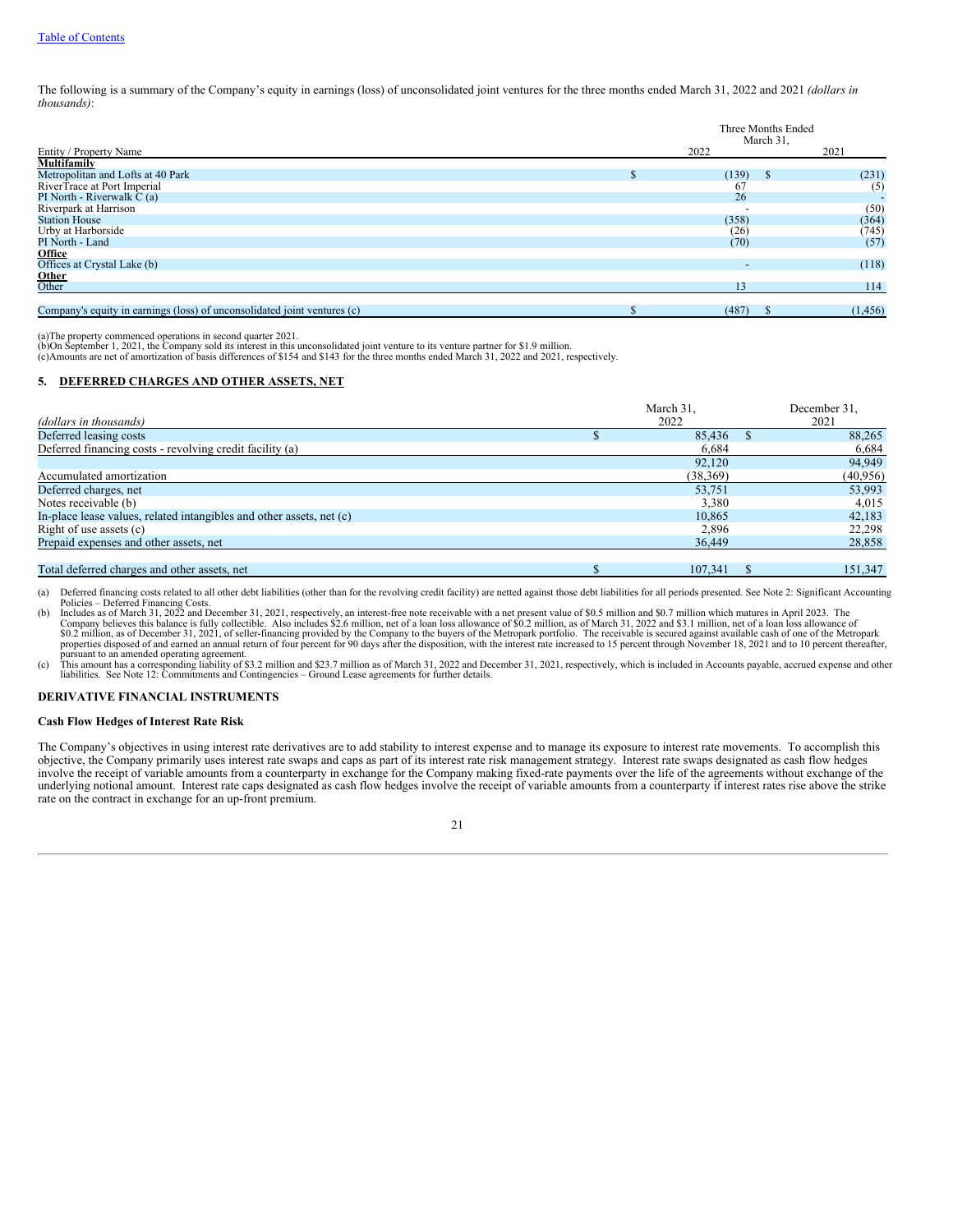The changes in the fair value of derivatives designated and that qualify as cash flow hedges are recorded in accumulated other comprehensive income and subsequently reclassified into earnings in the period that the hedged forecasted transaction affects earnings. Amounts reported in accumulated other comprehensive income related to derivatives will be reclassified to interest expense as interest payments are made on the Company's variable-rate debt. During the next 12 months, the Company estimates \$0.6 million will be reclassified as a decrease to interest expense.

As of March 31, 2022, the Company had one interest rate cap outstanding with a notional amount of \$75 million designated as a cash flow hedge of interest rate risk.

The table below presents the fair value of the Company's derivative financial instruments as well as their classification on the consolidated balance sheets as of March 31, 2022 and December 31, 2021 *(dollars in thousands)*:

|                                   |                                                | <b>Fair Value</b> |                 |                                      |
|-----------------------------------|------------------------------------------------|-------------------|-----------------|--------------------------------------|
| Asset De<br>erivatives designated | March 3<br>the contract of the contract of the |                   | <b>December</b> |                                      |
| as hedging instruments            | 2022                                           |                   | 2021            | e sheet location.<br><i>B</i> alance |
| Inter<br>rest rate caps           | 3,032                                          |                   | 850             | Deferred charges and other assets    |

The table below presents the effect of the Company's derivative financial instruments on the Consolidated Statements of Operations for the three months ending March 31, 2022 and 2021 *(dollars in thousands)*:

| <b>Derivatives in Cash Flow Hedging Relationships</b> | Amount of Gain or (Loss) Recognized in<br><b>OCI</b> on Derivative |      | <b>Location of Gain or (Loss) Reclassified</b><br>from Accumulated OCI into Income |  | Amount of Gain or (Loss) Reclassified from<br><b>Accumulated OCI into Income</b> |  | the consolidated statements of operations | <b>Total Amount of Interest Expense presented in</b> |        |
|-------------------------------------------------------|--------------------------------------------------------------------|------|------------------------------------------------------------------------------------|--|----------------------------------------------------------------------------------|--|-------------------------------------------|------------------------------------------------------|--------|
| Three months ended March 31.                          | 2022                                                               | 2021 |                                                                                    |  | 2022                                                                             |  | 2021<br>- 94                              | 202                                                  | 2021   |
|                                                       |                                                                    |      |                                                                                    |  |                                                                                  |  |                                           |                                                      |        |
| <b>Interest Rate Caps</b>                             | .                                                                  |      | interest expense                                                                   |  |                                                                                  |  |                                           | 15.025                                               | 17.610 |

#### **Credit-risk-related Contingent Features**

As of March 31, 2022, the Company did not have any interest rate derivatives in a net liability position. If the Company had breached any of these provisions at March 31, 2022, it could have been required to settle its obligations under the agreements at their termination value which includes accrued interest but excludes any adjustment for nonperformance risk.

# **6. RESTRICTED CASH**

Restricted cash generally includes tenant and resident security deposits for certain of the Company's properties, and escrow and reserve funds for debt service, real estate taxes, property insurance, capital improvements, tenant improvements and leasing costs established pursuant to certain mortgage financing arrangements, and is comprised of the following *(dollars in thousands)*:

|                                | March 31 | December 31, |
|--------------------------------|----------|--------------|
|                                | 2022     | 2021         |
| Security deposits              | 6,960    | 6,884        |
| Escrow and other reserve funds | 14.193   | 12,817       |
|                                |          |              |
| Total restricted cash          | 21,153   | 19.701       |
|                                |          |              |

# **7. DISCONTINUED OPERATIONS**

On December 19, 2019, the Company announced that its Board had determined to sell the Company's entire Suburban Office Portfolio totaling approximately 6.6 million square feet, excluding the Company's office properties in Jersey City and Hoboken, New Jersey. As the decision to sell the Suburban Office Portfolio represented a strategic shift in the Company's operations, these properties' results (other than a single property not qualified to be classified as held for sale) were being classified as discontinued operations for all periods through December 31, 2021.

In late 2019 through December 31, 2021, the Company completed the sale of all but one of its 37 properties in the Suburban Office Portfolio, totaling 6.3 million square feet, for net sales proceeds of \$1.0 billion.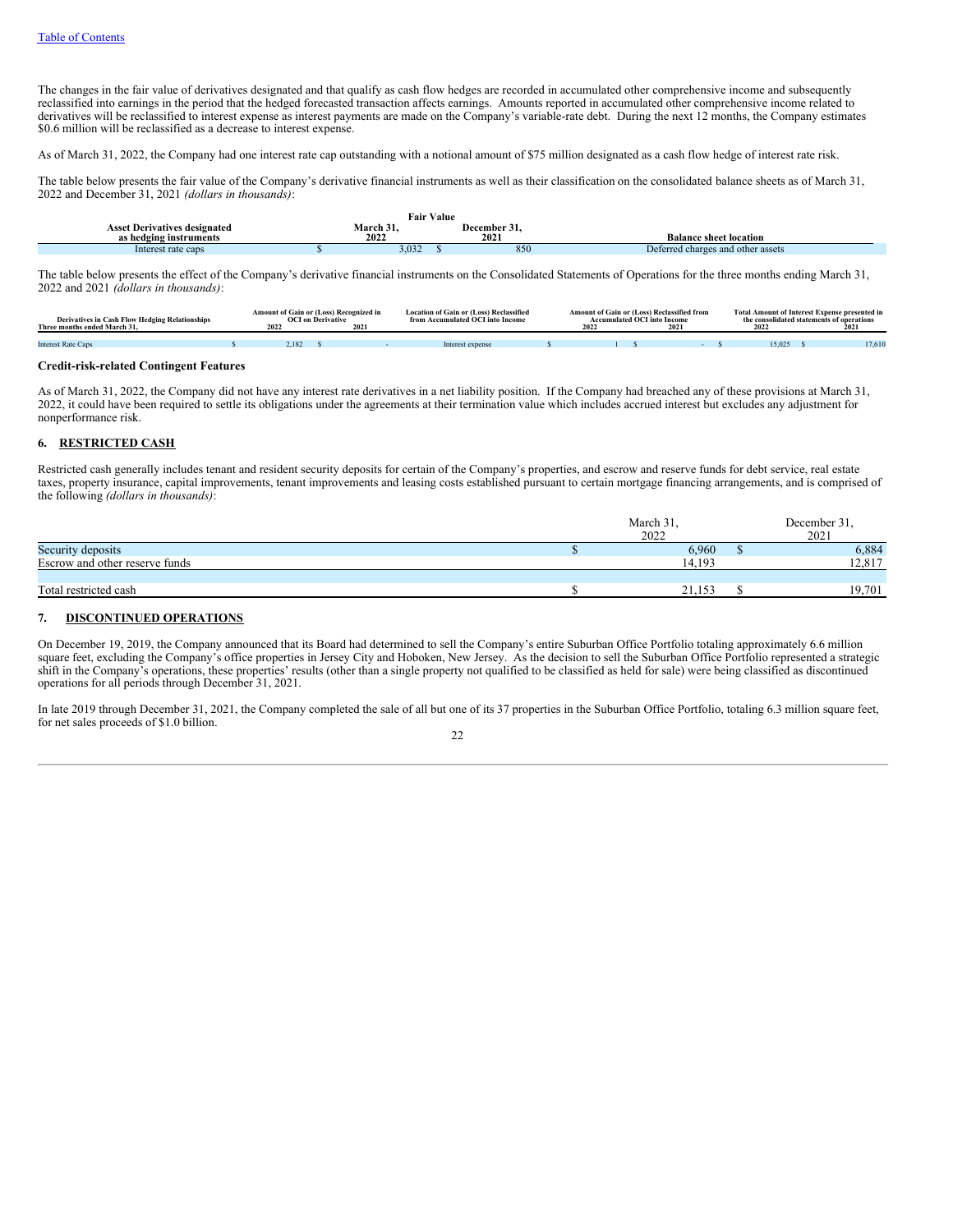The following table summarizes income from discontinued operations and the related realized gains (losses) and unrealized losses on disposition of rental property and impairments, net, for the three months ended March 31, 2021 *(dollars in thousands):*

|                                                                 | Three Months Ended |
|-----------------------------------------------------------------|--------------------|
|                                                                 | March 31,          |
|                                                                 | 2021               |
| Total revenues                                                  | 21,637             |
| Operating and other expenses                                    | (8, 723)           |
| Depreciation and amortization                                   | (659)              |
| Interest expense                                                | (1,293)            |
|                                                                 |                    |
| Income from discontinued operations                             | 10,962             |
|                                                                 |                    |
| Unrealized gains (losses) on disposition of rental property (a) | 1,020              |
| Realized gains (losses) on disposition of rental property       | 21,761             |
| Realized gains (losses) and unrealized gains (losses) on        |                    |
| disposition of rental property and impairments, net             | 22,781             |
|                                                                 |                    |
| Total discontinued operations, net                              | 33,743             |

(a)Represents valuation allowances and impairment charges on properties classified as discontinued operations in 2021.

#### **8. REVOLVING CREDIT FACILITY AND TERM LOANS**

On May 6, 2021, the Company entered into a revolving credit and term loan agreement ("2021 Credit Agreement") with a group of seven lenders that provides for a \$250 million senior secured revolving credit facility (the "2021 Credit Facility") and a \$150 million senior secured term loan facility (the "2021 Term Loan"), and delivered written notice to the administrative agent to terminate the 2017 credit agreement, which termination became effective on May 13, 2021.

The terms of the 2021 Credit Facility included: (1) a three year term ending in May 2024; (2) revolving credit loans may be made to the Company in an aggregate principal amount of up to \$250 million (subject to increase as discussed below), with a sublimit under the 2021 Credit Facility for the issuance of letters of credit in an amount not to exceed \$50 million; and (3) a first priority lien in unencumbered properties of the Company with an appraised value greater than or equal to \$800 million which must include the Company's Harborside 2/3 and Harborside 5 properties; and  $(4)$  a facility fee payable quarterly equal to 35 basis points if usage of the 2021 Credit Facility is less than or equal to 50%, and 25 basis points if usage of the 2021 Credit Facility is greater than 50%.

The terms of the 2021 Term Loan included: (1) an eighteen month term ending in November 2022; (2) a single draw of the term loan commitments up to an aggregate principal amount of \$150 million; and (3) a first priority lien in unencumbered properties of the Company with an appraised value greater than or equal to \$800 million which must include the Company's Harborside 2/3 and Harborside 5 properties.

Interest on borrowings under the 2021 Credit Facility and 2021 Term Loan shall be based on applicable base rate (the "Base Rate") plus a margin ranging from 125 basis points to 275 basis points depending on the Base Rate elected, currently 0.12%. The Base Rate shall be either (A) the highest of (i) the Wall Street Journal prime rate, (ii) the greater of the then effective (x) Federal Funds Effective Rate, or (y) Overnight Bank Funding Rate plus 50 basis points, and (iii) a LIBO Rate, as adjusted for statutory reserve requirements for eurocurrency liabilities (the "Adjusted LIBO Rate") and calculated for a one-month interest period, plus 100 basis points (such highest amount being the "ABR Rate"), or (B) the Adjusted LIBO Rate for the applicable interest period; provided, however, that the ABR Rate shall not be less than 1% and the Adjusted LIBO Rate shall not be less than zero.

The 2021 Credit Agreement, which applies to both the 2021 Credit Facility and 2021 Term Loan, includes certain restrictions and covenants which limit, among other things the incurrence of additional indebtedness, the incurrence of liens and the disposition of real estate properties, and which require compliance with financial ratios relating to the minimum collateral pool value (\$800 million), maximum collateral pool leverage ratio (40 percent), minimum number of collateral pool properties (two), the maximum total leverage ratio (65 percent), the minimum debt service coverage ratio (1.10 times until May 6, 2022, 1.20 times from May 7, 2022 through May 6, 2023, and 1.40 times thereafter), and the minimum tangible net worth ratio (80% of tangible net worth as of December 31, 2020 plus 80% of net cash proceeds of equity issuances by the General Partner or the Operating Partnership).

The 2021 Credit Agreement contains "change of control" provisions that permit the lenders to declare a default and require the immediate repayment of all outstanding borrowings under the 2021 Credit Facility. These change of control provisions, which have been an event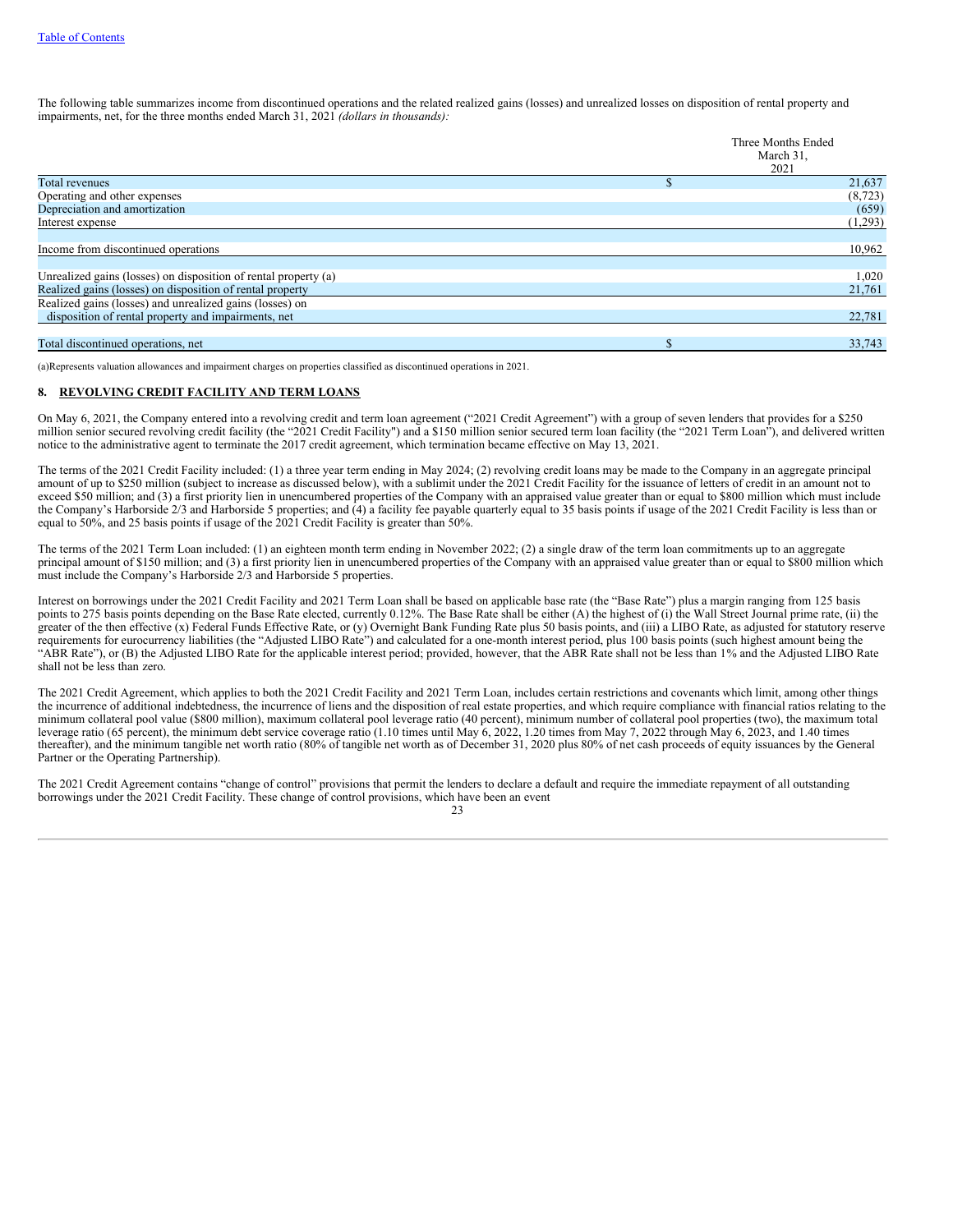of default under the agreements governing the Company's revolving credit facilities since June 2000, are triggered if, among other things, a majority of the seats on the Board of Directors (other than vacant seats) become occupied by directors who were neither nominated by the Board of Directors, nor appointed by the Board of Directors. Furthermore, construction loans secured by two multifamily residential property development projects contain cross-acceleration provisions that would constitute an event of default requiring immediate repayment of the construction loans if the change of control provisions under the 2021 Credit Facility are triggered and the lenders declare a default and exercise their rights under the 2021 Credit Facility and accelerate repayment of the outstanding borrowings thereunder. If these change of control provisions were triggered, the Company could seek a forbearance, waiver or amendment of the change of control provisions from the lenders, however there can be no assurance that the Company would be able to obtain such forbearance, waiver or amendment on acceptable terms or at all. If an event of default has occurred and is continuing, the entire outstanding balance under the 2021 Credit Agreement may (or, in the case of any bankruptcy event of default, shall) become immediately due and payable, and the Company will not make any excess distributions except to enable the General Partner to continue to qualify as a REIT under the IRS Code.

On May 6, 2021, the Company drew the full \$150 million available under the 2021 Term Loan and borrowed \$145 million from the 2021 Credit Facility to retire the Company's Senior Unsecured Notes. In June 2021, the Company paid down a total of \$123 million of borrowings under the 2021 Term Loan, using sales proceeds from several of the Company's suburban office property dispositions. On July 27, 2021, the Company repaid the outstanding balance of the 2021 Term Loan of \$27 million using proceeds from the disposition of a suburban office properties previously held for sale.

The Company was in compliance with its debt covenants under its revolving credit facility as of March 31, 2022.

As of March 31, 2022 and December 31, 2021, the Company had borrowings of \$78 million and \$148 million under its revolving credit facility, respectively.

# **9. MORTGAGES, LOANS PAYABLE AND OTHER OBLIGATIONS**

The Company has mortgages, loans payable and other obligations which primarily consist of various loans collateralized by certain of the Company's rental properties, land and development projects. As of March 31, 2022, 21 of the Company's properties, with a total carrying value of approximately \$3.2 billion, and one of the Company's land and development projects, with a total carrying value of approximately \$476.4 million, are encumbered by the Company's mortgages and loans payable. Payments on mortgages, loans payable and other obligations are generally due in monthly installments of principal and interest, or interest only. The Company was in compliance with its debt covenants under its mortgages and loans payable as of March 31, 2022, except as otherwise disclosed.

A summary of the Company's mortgages, loans payable and other obligations as of March 31, 2022 and December 31, 2021 is as follows *(dollars in thousands)*:

| <b>Property/Project Name</b>                              | Lender                                     |          | <b>Effective</b><br>Rate(a) |              | March 31,<br>2022 | December 31,<br>2021 | <b>Maturity</b> |
|-----------------------------------------------------------|--------------------------------------------|----------|-----------------------------|--------------|-------------------|----------------------|-----------------|
| 111 River St. $(b)$                                       | Athene Annuity and Life Company            |          | 3.90%                       | $\mathbf{s}$ | $-$ \$            | 150,000              |                 |
| Riverhouse 9 at Port Imperial (c)                         | Bank of New York Mellon                    | $LIBOR+$ | 2.13%                       |              | 90,024            | 87,175               | 12/19/22        |
| Port Imperial 4/5 Hotel (d)                               | Fifth Third Bank                           | $LIBOR+$ | 3.40%                       |              | 89,000            | 89,000               | 04/01/23        |
| Portside at Pier One                                      | CBRE Capital Markets/FreddieMac            |          | 3.57%                       |              | 58,998            | 58,998               | 08/01/23        |
| Signature Place                                           | Nationwide Life Insurance Company          |          | 3.74%                       |              | 43,000            | 43,000               | 08/01/24        |
| <b>Liberty Towers</b>                                     | American General Life Insurance Company    |          | 3.37%                       |              | 265,000           | 265,000              | 10/01/24        |
| Haus $25(e)$                                              | <b>OuadReal Finance</b>                    | $LIBOR+$ | 2.70%                       |              | 269,083           | 255,453              | 12/01/24        |
| Portside $5/6$ (f)                                        | New York Life Insurance Company            |          | 4.56%                       |              | 97,000            | 97,000               | 03/10/26        |
| <b>BLVD 425</b>                                           | New York Life Insurance Company            |          | 4.17%                       |              | 131,000           | 131,000              | 08/10/26        |
| <b>BLVD 401</b>                                           | New York Life Insurance Company            |          | 4.29%                       |              | 117,000           | 117,000              | 08/10/26        |
| 101 Hudson                                                | <b>Wells Fargo CMBS</b>                    |          | 3.20%                       |              | 250,000           | 250,000              | 10/11/26        |
| The Upton $(g)$                                           | Bank of New York Mellon                    | $LIBOR+$ | 1.58%                       |              | 75,000            | 75,000               | 10/27/26        |
| 145 Front at City Square                                  | <b>MUFG Union Bank</b>                     | $LIBOR+$ | 1.84%                       |              | 63,000            | 63,000               | 12/10/26        |
| <b>Ouarry Place at Tuckahoe</b>                           | Natixis Real Estate Capital LLC            |          | 4.48%                       |              | 41,000            | 41,000               | 08/05/27        |
| <b>BLVD 475 N/S</b>                                       | The Northwestern Mutual Life Insurance Co. |          | 2.91%                       |              | 165,000           | 165,000              | 11/10/27        |
| Riverhouse 11 at Port Imperial                            | The Northwestern Mutual Life Insurance Co. |          | 4.52%                       |              | 100,000           | 100,000              | 01/10/29        |
| Soho Lofts (h)                                            | New York Community Bank                    |          | $3.77\%$                    |              | 160,000           | 160,000              | 07/01/29        |
| Port Imperial South 4/5 Garage (i)                        | American General Life & A/G PC             |          | 4.85%                       |              | 32,542            | 32,664               | 12/01/29        |
| Emery at Overlook Ridge                                   | New York Community Bank                    |          | 3.21%                       |              | 72,000            | 72,000               | 01/01/31        |
|                                                           |                                            |          |                             |              |                   |                      |                 |
| Principal balance outstanding                             |                                            |          |                             |              | 2,118,647         | 2,252,290            |                 |
| Unamortized deferred financing costs                      |                                            |          |                             |              | (9,704)           | (11,220)             |                 |
| Total mortgages, loans payable and other obligations, net |                                            |          |                             | S.           | 2,108,943 \$      | 2,241,070            |                 |
|                                                           |                                            |          |                             |              |                   |                      |                 |
|                                                           |                                            | 24       |                             |              |                   |                      |                 |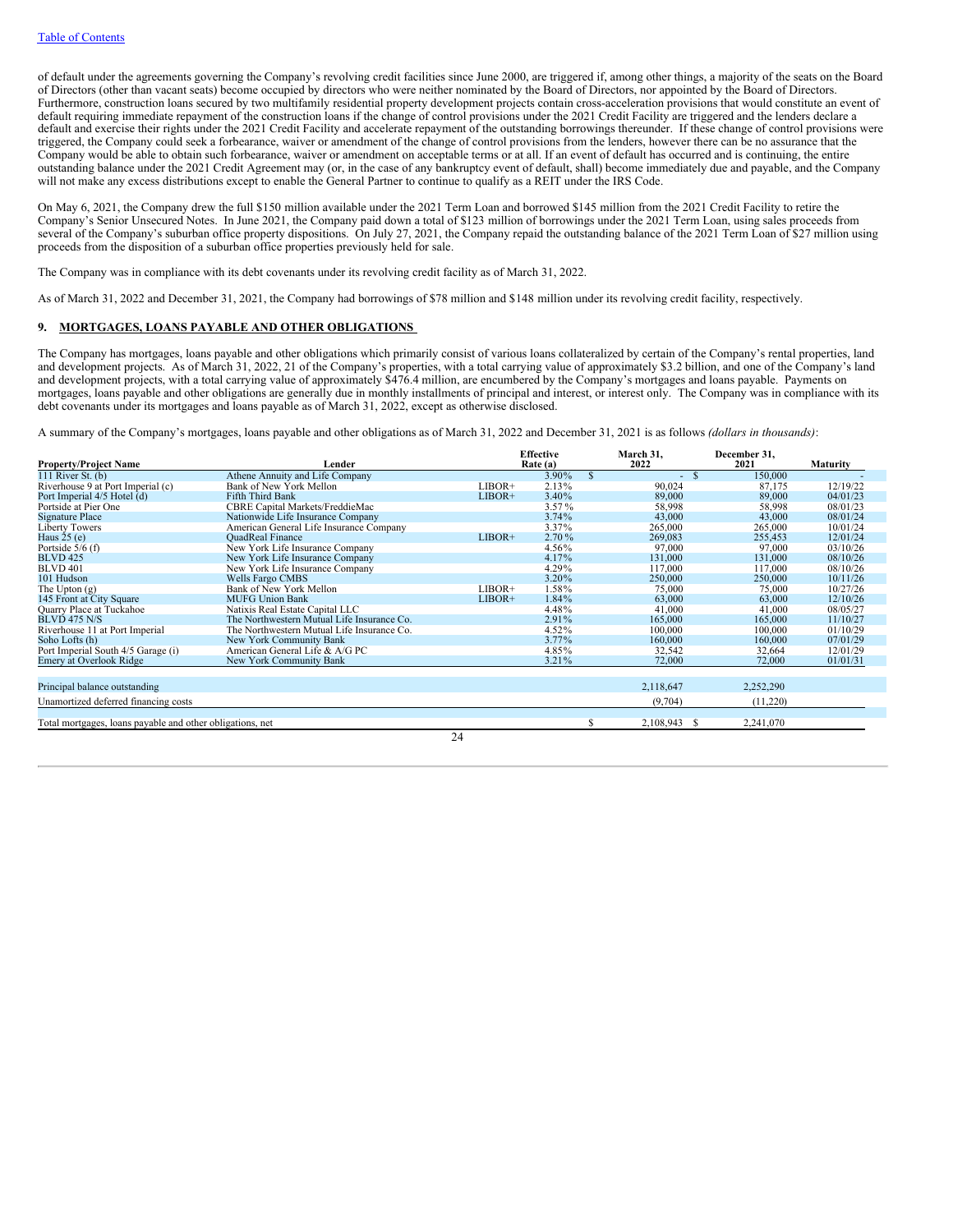- (a) Reflects effective rate of debt, including deferred financing costs, comprised of the cost of terminated treasury lock agreements (if any), debt initiation costs, mark-to-market adjustment of acquired debt
- and other transaction costs, as applicable.<br>(b) In January 2022, the Company repaid this mortgage loan upon disposition of the property which was collateral against the mortgage loan. This mortgage loan does not permit ear 3-Recent Transactions.
- (c) This construction loan has a maximum borrowing capacity of \$92 million and provides, subject to certain conditions, and a one year extension option with a fee of 15 basis points, of which the Company has guaranteed 10 that will repay the existing constructing loan.
- (d) In May 2021, the Company executed an agreement extending its maturity date to April 2023, with a six month extension option. The Company repaid \$5 million of the outstanding principal and has guaranteed \$14.5 million i excess property level cash flows into such escrow account until two consecutive periods have passed where the Company is in compliance with the DSCR Test. The Company does not believe this will<br>have a material impact on it
- 
- points.<br>(f) The Company has guaranteed 10 percent of the outstanding principal, subject to certain conditions.<br>(g) On October 27, 2021, the Company obtained a \$75 million mortgage loan maturing in October 2026 and repaid t for the mortgage loan.
- (h) Effective rate reflects the first five years of interest payments at a fixed rate. Interest payments after that period ends are based on LIBOR plus 2.75% annually.<br>(i) The loan was modified to defer interest and princi
- balance.

# **CASH PAID FOR INTEREST AND INTEREST CAPITALIZED**

Cash paid for interest for the three months ended March 31, 2022 and 2021 was \$17.8 million and \$18.1 million (of which zero and \$1.3 million pertained to properties classified as discontinued operations), respectively. Interest capitalized by the Company for the three months ended March 31, 2022 and 2021 was \$6.4 million and \$8.6 million, respectively (which amounts included zero and \$0.3 million for the three months ended March 31, 2022 and 2021, respectively, of interest capitalized on the Company's investments in unconsolidated joint ventures which were substantially in development).

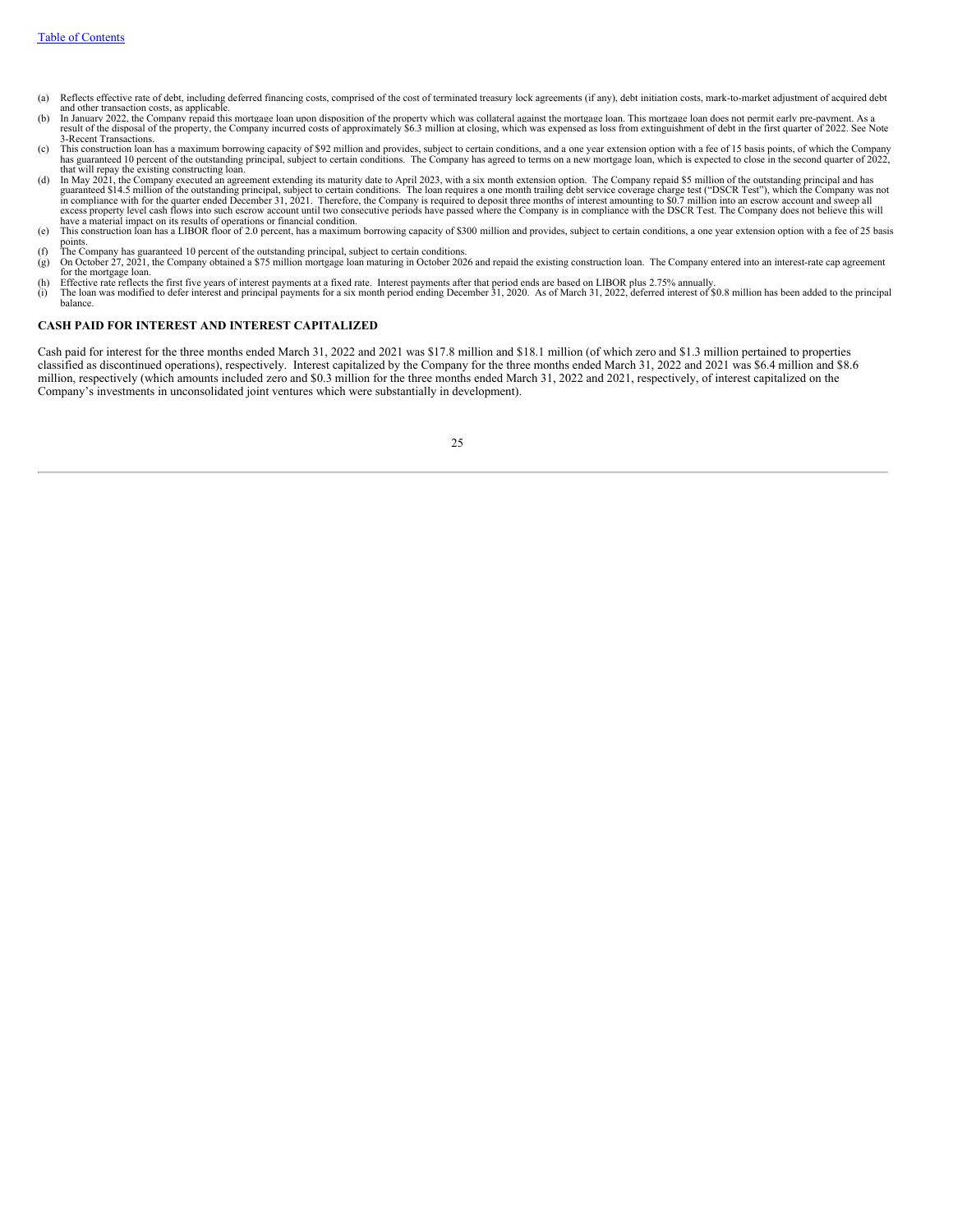### **SUMMARY OF INDEBTEDNESS**

| (dollars in thousands)                               | March 31,<br>2022 |                |                         |                         | December 31.<br>2021 |                   |  |  |
|------------------------------------------------------|-------------------|----------------|-------------------------|-------------------------|----------------------|-------------------|--|--|
|                                                      |                   |                | <b>Weighted Average</b> | <b>Weighted Average</b> |                      |                   |  |  |
|                                                      |                   | <b>Balance</b> | Interest Rate (a)       |                         | <b>Balance</b>       | Interest Rate (a) |  |  |
| <b>Fixed Rate Debt</b>                               |                   | 1.526.685      | 3.70 $%$                |                         | 1.675.353            | 3.71%             |  |  |
| Revolving Credit Facility & Other Variable Rate Debt |                   | 660.258        | $3.51\%$                |                         | 713.717              | $3.32 \%$         |  |  |
|                                                      |                   |                |                         |                         |                      |                   |  |  |
| <b>Totals/Weighted Average:</b>                      |                   | 2.186.943      | 3.64 $%$                |                         | 2,389,070            | 3.60 $%$          |  |  |

# **10. EMPLOYEE BENEFIT 401(k) PLANS**

Employees of the General Partner, who meet certain minimum age and service requirements, are eligible to participate in the Veris Residential, Inc. 401(k) Savings/Retirement Plan (the "401(k) Plan"). Eligible employees may elect to defer from one percent up to 60 percent of their annual compensation on a pre-tax basis to the 401(k) Plan, subject to certain limitations imposed by federal law. The amounts contributed by employees are immediately vested and non-forfeitable. The Company may make discretionary matching or profit sharing contributions to the 401(k) Plan on behalf of eligible participants in any plan year. Participants are always 100 percent vested in their pre-tax contributions and will begin vesting in any matching or profit sharing contributions made on their behalf after two years of service with the Company at a rate of 20 percent per year, becoming 100 percent vested after a total of six years of service with the Company. All contributions are allocated as a percentage of compensation of the eligible participants for the Plan year. The assets of the 401(k) Plan are held in trust and a separate account is established for each participant. A participant may receive a distribution of his or her vested account balance in the 401(k) Plan in a single sum or in installment payments upon his or her termination of service with the Company. Total expense recognized by the Company for the 401(k) Plan for the three months ended March 31, 2022 and 2021 was \$182 thousand and \$180 thousand, respectively.

# **11. DISCLOSURE OF FAIR VALUE OF ASSETS AND LIABILITIES**

The following disclosure of estimated fair value was determined by management using available market information and appropriate valuation methodologies. However, considerable judgment is necessary to interpret market data and develop estimated fair value. Accordingly, the estimates presented herein are not necessarily indicative of the amounts the Company could realize on disposition of the assets and liabilities at March 31, 2022 and December 31, 2021. The use of different market assumptions and/or estimation methodologies may have a material effect on the estimated fair value amounts.

Cash equivalents, receivables, notes receivables, accounts payable, and accrued expenses and other liabilities are carried at amounts which reasonably approximate their fair values as of March 31, 2022 and December 31, 2021.

The fair value of the Company's long-term debt, consisting of revolving credit facility and term loan and mortgages, loans payable and other obligations aggregated approximately \$2.1 billion and \$2.4 billion as compared to the book value of approximately \$2.2 billion and \$2.4 billion as of March 31, 2022 and December 31, 2021, respectively. The fair value of the Company's long-term debt was valued using level 3 inputs (as provided by ASC 820, Fair Value Measurements and Disclosures). The fair value was estimated using a discounted cash flow analysis valuation based on the borrowing rates currently available to the Company for loans with similar terms and maturities. The fair value of the mortgage debt and the unsecured notes was determined by discounting the future contractual interest and principal payments by a market rate. Although the Company has determined that the majority of the inputs used to value its derivative financial instruments fall within level 2 of the fair value hierarchy, the credit valuation adjustments associated with its derivative financial instruments utilize level 3 inputs, such as estimates of current credit spreads to evaluate the likelihood of default by itself and its counterparties. The Company has assessed the significance of the impact of the credit valuation adjustments on the overall valuation of its derivative positions and has determined that the credit valuation adjustments are not significant to the overall valuation of its derivative financial instruments. As a result, the Company has determined that its derivative financial instruments valuations in their entirety are classified in level 2 of the fair value hierarchy.

The notes receivable by the Company are presented at the lower of cost basis or net amount expected to be collected in accordance with ASC 326. For its seller-financing note receivable provided to the buyers of the Metropark portfolio, the Company calculated the net present value of contractual cash flows of the total receivable. The Company accordingly recorded a loan loss allowance charge of \$172 thousand at March 31, 2022, which was deducted from the amortized cost basis of the note receivable. Such charge was recorded in Interest and other investment income (loss) for the three months ended March 31, 2022. See Note 5: Deferred charges and other assets, net.

The fair value measurements used in the evaluation of the Company's rental properties for impairment analysis are considered to be Level 3 valuations within the fair value hierarchy, as there are significant unobservable assumptions. Assumptions that were utilized in

<sup>26</sup>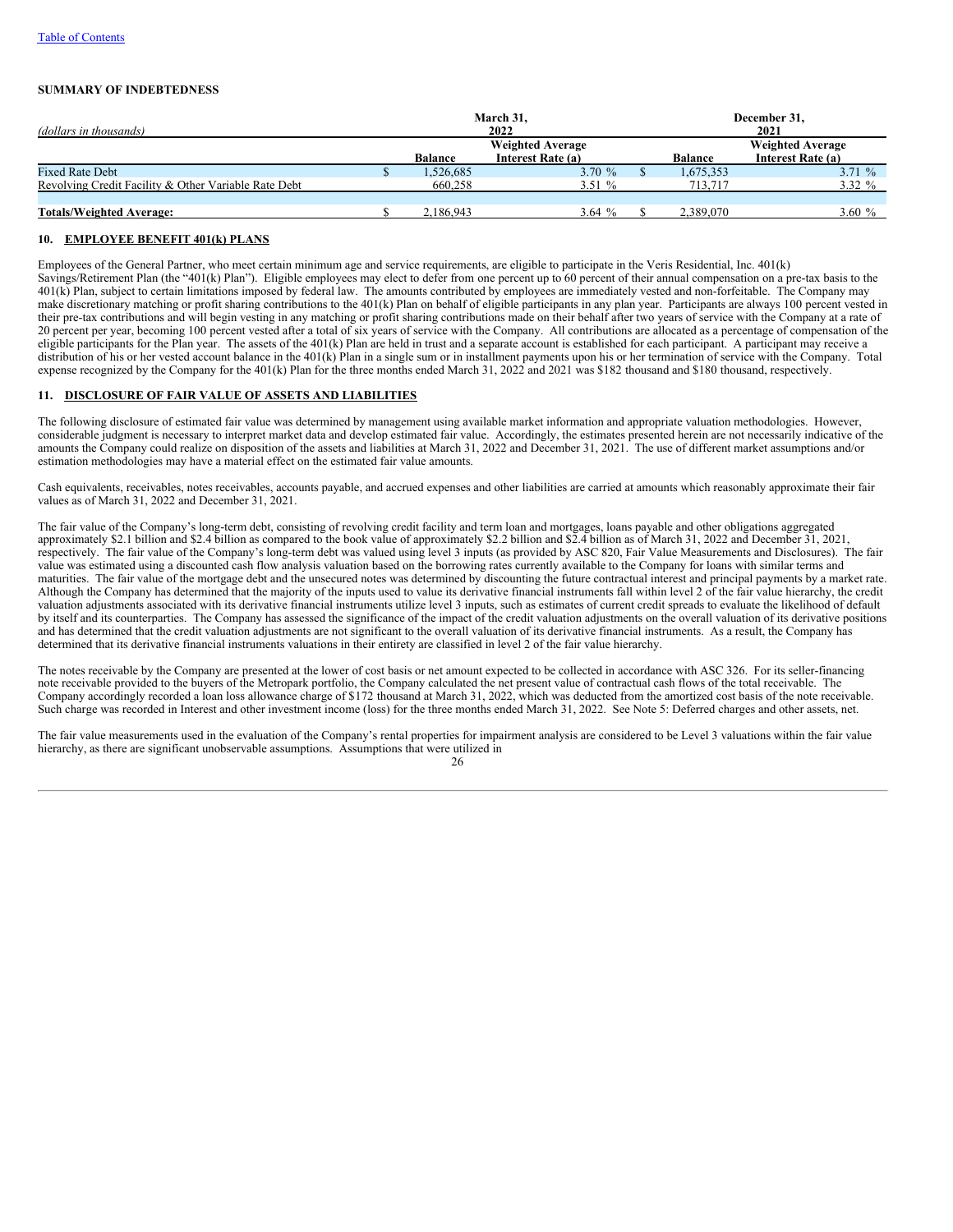the fair value calculations include, but are not limited to, discount rates, market capitalization rates, expected lease rental rates, room rental and food and beverage revenue rates, third-party broker information and information from potential buyers, as applicable.

Valuations of real estate identified as held for sale are based on estimated sale prices, net of estimated selling costs, of such property. In the absence of an executed sales agreement with a set sales price, management's estimate of the net sales price may be based on a number of unobservable assumptions, including, but not limited to, the Company's estimates of future cash flows, market capitalization rates and discount rates, if applicable. For developable land, an estimated per-unit market value assumption is also considered based on development rights or plans for the land.

As of March 31, 2022, assumptions that were utilized in the fair value calculation included:

|                                                  | <b>Primary Valuation</b>                    | Unobservable                     | Location   | Range of            |
|--------------------------------------------------|---------------------------------------------|----------------------------------|------------|---------------------|
| <b>Description</b>                               | echniques                                   | Assumptions                      | Type       | Rates               |
| Land holdings held for sale and held and used on | Developable area and units and market rate  | Market rate per residential unit | Waterfront | $$76,000 - $78,000$ |
| which the Company recognized impairment          | per square foot or sale prices per purchase |                                  |            |                     |
| losses                                           | and sale agreements                         |                                  |            |                     |

The Company determined that, due to the shortening of its expected hold period for several land parcels, it was necessary to reduce the carrying value of these assets to their estimated fair values. Accordingly, the Company recorded an impairment charge of \$2.9 million on the land parcels in land and other impairments on the consolidated statement of operations for the three months ended March 31, 2022.

Disclosure about fair value of assets and liabilities is based on pertinent information available to management as of March 31, 2022 and December 31, 2021. Although management is not aware of any factors that would significantly affect the fair value amounts, such amounts have not been comprehensively revalued for purposes of these financial statements since March 31, 2022 and current estimates of fair value may differ significantly from the amounts presented herein.

The ongoing impact of COVID-19 worldwide has impacted global economic activity and continues to cause volatility in financial markets. The extent to which COVID-19 impacts the Company's fair value estimates in the future will depend on developments going forward, many of which are highly uncertain and cannot be predicted. In consideration of the magnitude of such uncertainties under the current climate, management has considered all available information at its properties and in the marketplace to provide its estimates as of March 31, 2022.

#### **12. COMMITMENTS AND CONTINGENCIES**

#### **TAX ABATEMENT AGREEMENTS**

Pursuant to agreements with certain municipalities, the Company is required to make payments in lieu of property taxes ("PILOT") on certain of its properties and has tax abatement agreements on other properties, as follows:

|                                      |                 |                   |                         | <b>Pilot Payments</b><br><b>Three Months Ended</b> |                          |
|--------------------------------------|-----------------|-------------------|-------------------------|----------------------------------------------------|--------------------------|
|                                      |                 |                   |                         | March 31,                                          |                          |
|                                      |                 |                   | <b>PILOT</b>            | 2022                                               | 2021                     |
| <b>Property Name</b>                 | Location        | <b>Asset Type</b> | <b>Expiration Dates</b> | (Dollars in Thousands)                             |                          |
| BLVD 475 (Monaco) (a)                | Jersey City, NJ | Multifamily       | 2/2021                  | - \$                                               | 474                      |
| 111 River Street (b)                 | Hoboken, NJ     | Office            | 4/2022                  | 85                                                 | 370                      |
| Harborside Plaza 4A (c)              | Jersey City, NJ | Office            | 2/2022                  | 218                                                | 264                      |
| Harborside Plaza 5 (d)               | Jersey City, NJ | Office            | 6/2022                  | 1,109                                              | 1,080                    |
| BLVD 401 (Marbella 2) (e)            | Jersey City, NJ | Multifamily       | 4/2026                  | 359                                                | 260                      |
| RiverHouse 11 at Port Imperial (f)   | Weehawken, NJ   | Multifamily       | 7/2033                  | 350                                                | 326                      |
| Port Imperial $4/5$ Hotel (g)        | Weehawken, NJ   | Hotel             | 12/2033                 | 733                                                | 737                      |
| RiverHouse 9 at Port Imperial (h)    | Weehawken, NJ   | Multifamily       | 6/2046                  | 322                                                | $\overline{\phantom{a}}$ |
| Haus $25(i)$                         | Jersey City, NJ | Mixed-Use         | 3/2047                  |                                                    | $\sim$                   |
| Park Apartments at Port Imperial (j) | Weehawken, NJ   | Multifamily       | (i)                     |                                                    |                          |
| <b>Total Pilot taxes</b>             |                 |                   |                         | 3,176 \$                                           | 3,511                    |

(a)The annual PILOT is equal to ten percent of Gross Revenues, as defined.

(b)The property was disposed of in the first quarter of 2022.<br>(c)The annual PILOT is equal to two percent of Total Project Costs, as defined. The total Project Costs are \$49.5 million.<br>(d)The annual PILOT is equal to two p

(e)The annual PILOT is equal to ten percent of Gross Revenues for years 1-4, 12 percent for years 5-8 and 14 percent for years 9-10, as defined.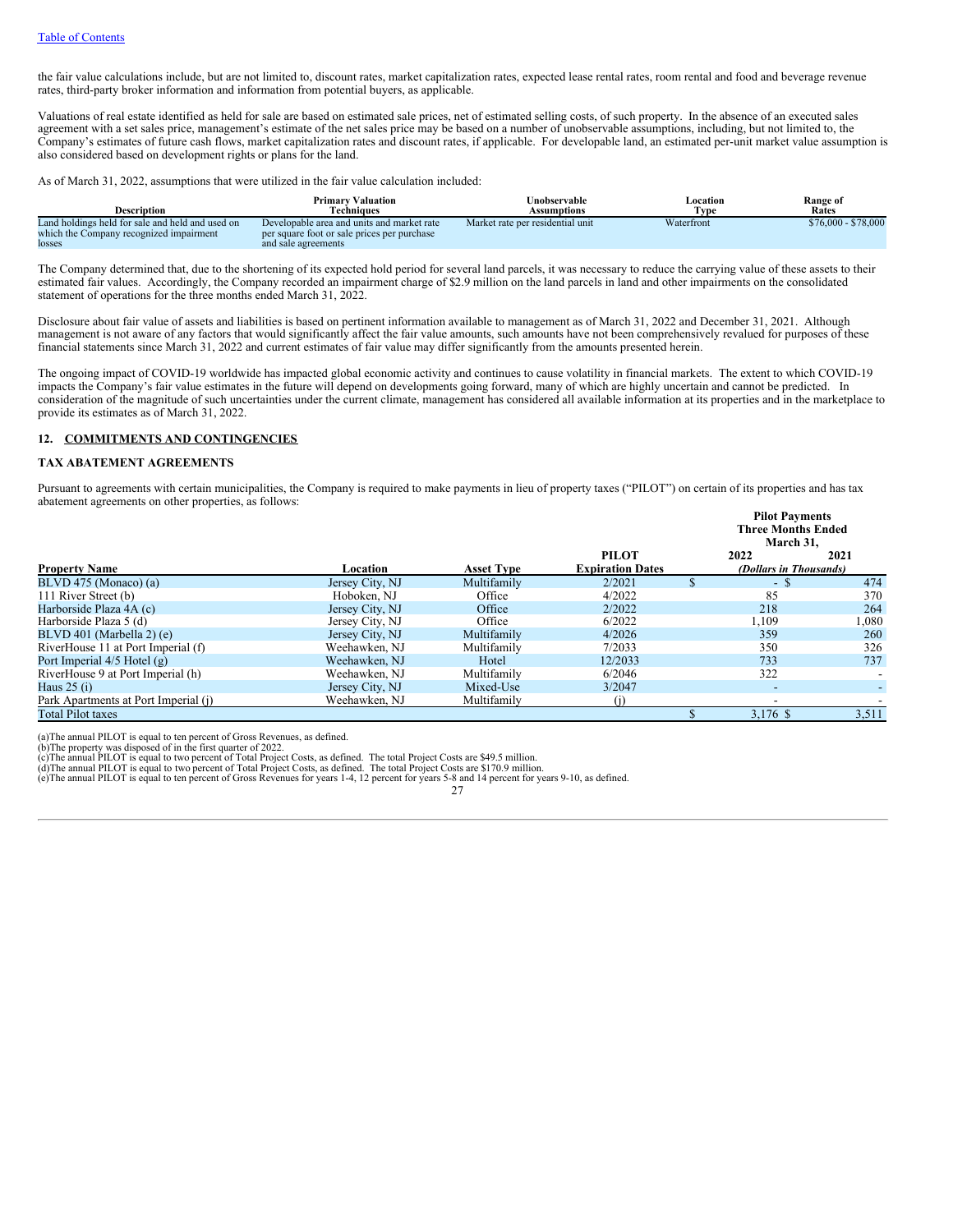(f)The annual PILOT is equal to 12 percent of Gross Revenues for years 1-5, 13 percent for years 6-10 and 14 percent for years 11-15, as defined.

(g)The annual PILOT is equal to two percent of Total Project Costs, as defined.<br>(h)The annual PILOT is equal to 11 percent of Gross Revenues for years 11-0. 12.5 percent for years 11-18 and 14 percent for years 19-25, as d

(j)For a term of 25 years following substantial completion. The annual PILOT is equal to 11 percent of Gross Revenues for years 1-10, 12.5 percent for years 11-18 and 14 percent for years 19-25, as defined. The land parcel was subsequently sold in the second quarter of 2022.

At the conclusion of the above-referenced agreements, it is expected that the properties will be assessed by the municipality and be subject to real estate taxes at the then prevailing rates.

# **LITIGATION**

The Company is a defendant in litigation arising in the normal course of its business activities. Management does not believe that the ultimate resolution of these matters will have a materially adverse effect upon the Company's financial condition taken as whole.

# **GROUND LEASE AGREEMENTS**

Future minimum rental payments under the terms of all non-cancelable ground leases under which the Company is the lessee, as of March 31, 2022 and December 31, 2021, are as follows *(dollars in thousands)*:

|                                           | As of March 31, 2022 |
|-------------------------------------------|----------------------|
| Year                                      | Amount (a)           |
| April 1 through December 31, 2022<br>2023 | 144                  |
|                                           | 192                  |
| 2024                                      | 192                  |
| 2025                                      | 199                  |
| 2026                                      | 199                  |
| 2027 through 2101                         | 31,864               |
| Total lease payments                      | 32,790               |
| Less: imputed interest                    | (29,600)             |
|                                           |                      |
| Total                                     | 3,190                |

| Year                   | As of December 31, 2021<br>Amount |
|------------------------|-----------------------------------|
| 2022                   | 1,695                             |
| 2023                   | 1,702                             |
| 2024                   | 1,721                             |
| 2025                   | 1,728                             |
| 2026                   | 1,728                             |
| 2027 through 2101      | 151,253                           |
| Total lease payments   | 159,827                           |
| Less: imputed interest | (136, 141)                        |
|                        |                                   |
| Total                  | 23,686                            |

Ground lease expense incurred by the Company amounted to \$348 thousand and \$568 thousand for the three months ended March 31, 2022 and 2021, respectively.

In conjunction with the adoption of ASU 2016-02 (Topic 842), starting on January 1, 2019, the Company capitalized operating leases, which had a balance of \$2.9 million at March 31, 2022 for two ground leases. Such amount represents the net present value ("NPV") of future payments detailed above. The incremental borrowing rate used to arrive at the NPV was 7.618 percent for the remaining ground lease terms of 82.58 years each. These rates were arrived at by adjusting the fixed rates of the Company's mortgage debt with debt having terms approximating the remaining lease term of the Company's ground leases and calculating notional rates for fully-collateralized loans.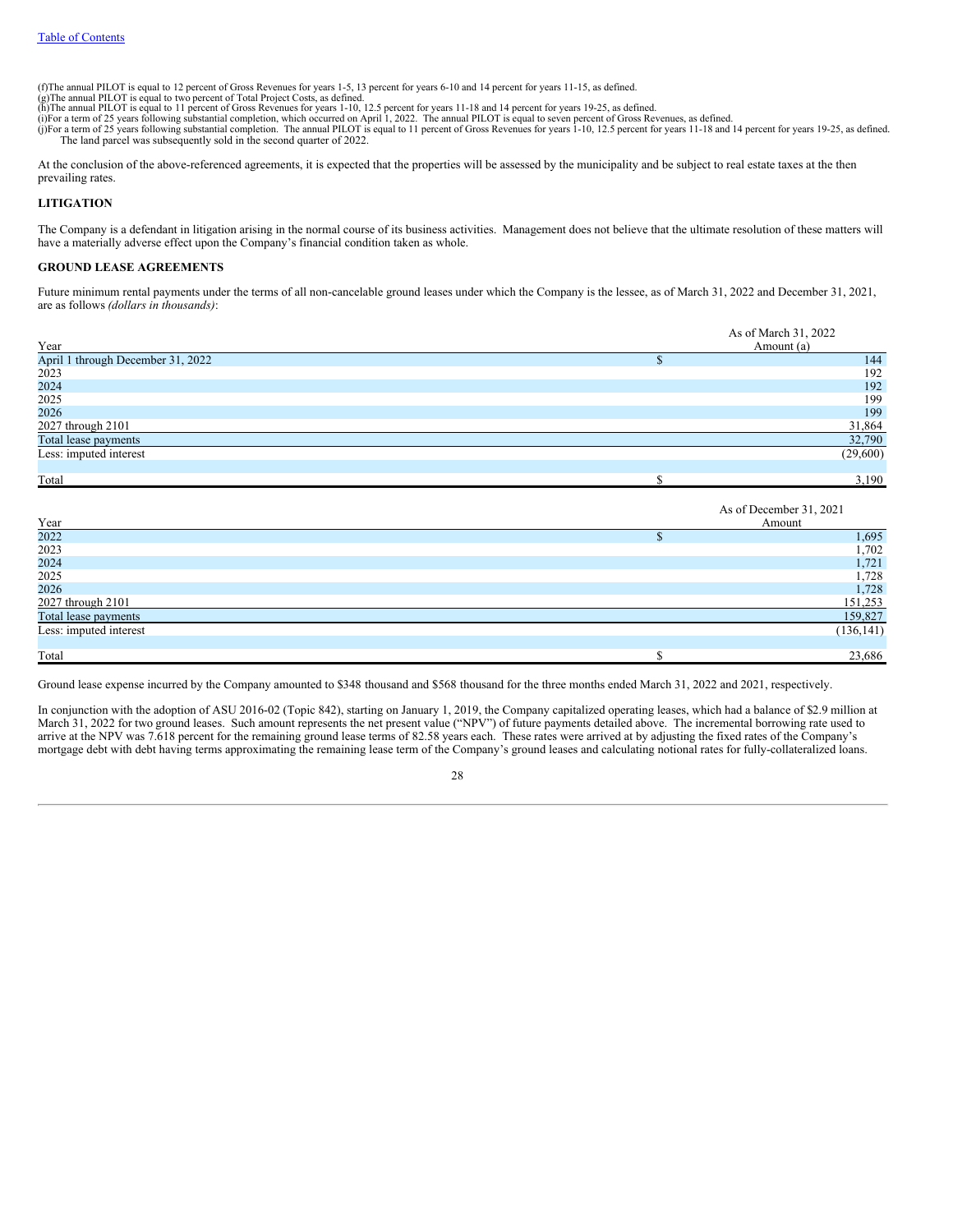# **CONSTRUCTION PROJECTS**

The Company is developing a 750-unit multifamily project at 25 Christopher Columbus, also known as Haus 25, in Jersey City, New Jersey, which began construction in the first quarter of 2019. The construction project, which is estimated to cost \$469.5 million, of which \$438.6 million has been incurred through March 31, 2022, was partially ready for occupancy in April 2022. The Company has funded \$169.5 million of the construction costs, and the remaining construction costs are expected to be funded from a \$300 million construction loan (of which \$269.1 million was drawn as of March 31, 2022).

# **MANAGEMENT CHANGES**

In the first quarter of 2022, the Company announced a number of management changes. Effective, January 12, 2022, the Company terminated the employment of its Chief Accounting Officer, Mr. Giovanni M. DeBari, and appointed Ms. Amanda Lombard in his place. In addition, the Company also disclosed that its Chief Financial Officer, David Smetana, would leave the Company at the end of 2022, and that Ms. Lombard would assume the role of CFO at his departure. Mr. Smetana subsequently decided to leave the Company effective March 31, 2022. Ms. Lombard will serve as both principal financial officer and principal accounting officer.

In addition, on March 31, 2022, the Company terminated the employment of its Executive Vice President and Chief Investment Officer Ricardo Cardoso effective April 1, 2022 and the employment of its Executive Vice President, General Counsel and Secretary Gary T. Wagner effective April 15, 2022. It has appointed Jeff Turkanis and Taryn Fielder to succeed each officer, respectively.

During the three months ended March 31, 2022, the Company's total costs incurred relating to the management changes discussed above, including the severance and related costs for the departure of the Company's former executive officers, as well as other terminated employees, amounted to \$7.6 million, which was included in general and administrative expense.

#### **OTHER**

Certain Company properties acquired by contribution from unrelated common unitholders of the Operating Partnership, were subject to restrictions on disposition, except in a manner which did not result in recognition of built-in-gain allocable to such unitholders or which reimbursed the unitholders for the tax consequences thereof (collectively, the "Property Lock-Ups"). While these Property Lock-Ups, have expired, the Company is generally required to use commercially reasonable efforts to prevent any disposition of the subject properties from resulting in the recognition of built-in gain to these unitholders, which include members of the Mack Group (which includes William L. Mack, a former director and David S. Mack, a former director. As of March 31, 2022, taking into account tax-free exchanges on the originally contributed properties, either wholly or partially, over time, five of the Company's properties, as well as certain land and development projects, including properties classified as held for sale as of March 31, 2022, with an aggregate carrying value of approximately \$1.0 billion, are subject to these conditions.

As of March 31, 2022, the Company has outstanding stay-on award agreements with 34 employees, which provides them with the potential to receive compensation, in cash or Company stock at the employees' option, contingent upon remaining with the Company in good standing until the occurrence of certain corporate transactions, which have not been identified. The total potential cost of such awards is currently estimated to be up to approximately \$1.8 million, including the potential future issuance of up to 82,629 shares of the Company's common stock. Such cash or stock awards would only be earned and payable if such transaction was identified and communicated to the employee within seven years of the agreement dates, all of which were signed in late 2020 and early 2021, and all other conditions were satisfied.

#### **13. TENANT LEASES**

The Company's consolidated office properties are leased to tenants under operating leases with various expiration dates through 2038. Substantially all of the commercial leases provide for annual base rents plus recoveries and escalation charges based upon the tenant's proportionate share of and/or increases in real estate taxes and certain operating costs, as defined, and the pass-through of charges for electrical usage.

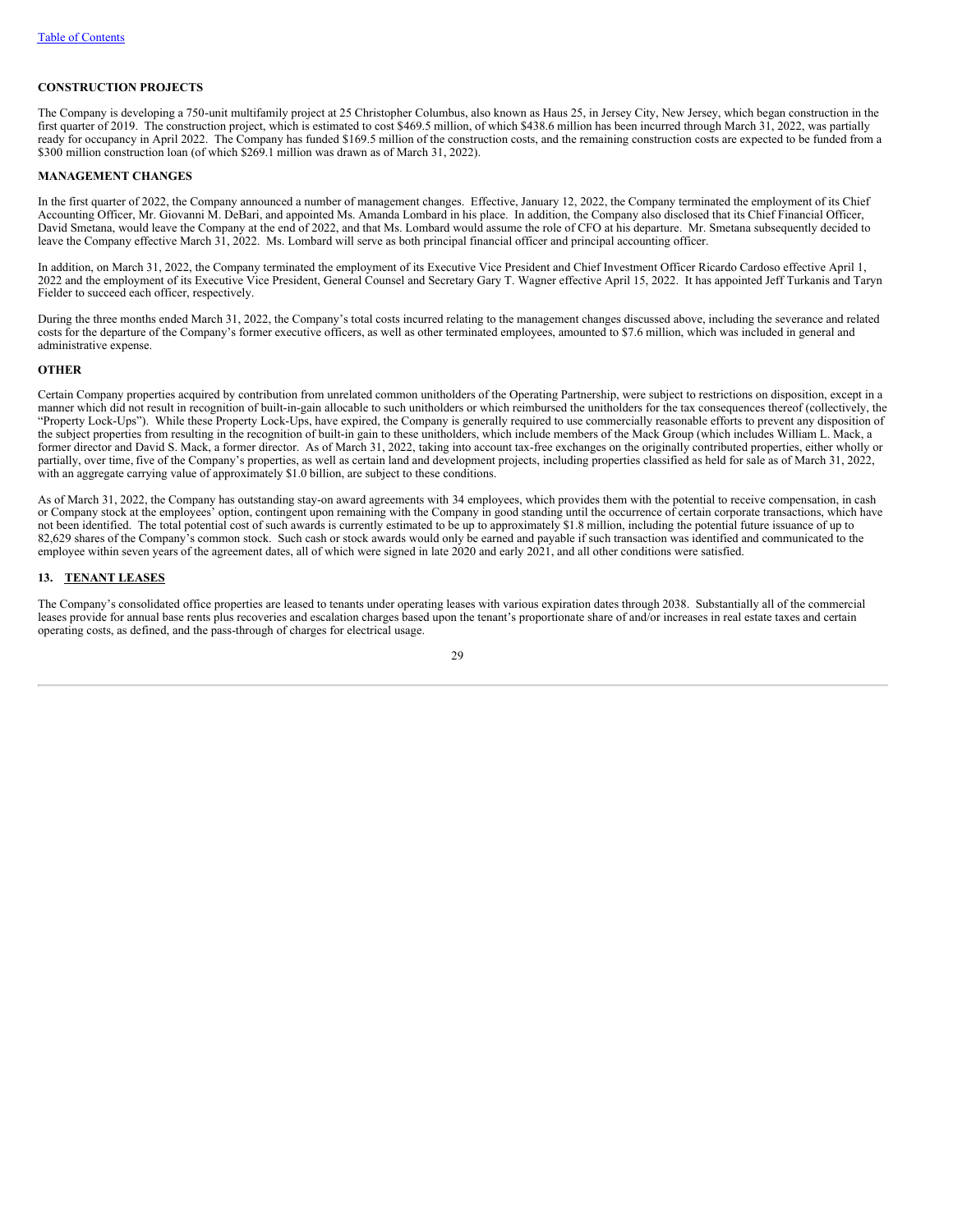Future minimum rentals to be received under non-cancelable commercial operating leases (excluding properties classified as discontinued operations) at March 31, 2022 and December 31, 2021 are as follows *(dollars in thousands)*:

| Year                              | As of March 31, 2022<br>Amount    |
|-----------------------------------|-----------------------------------|
| April 1 through December 31, 2022 | \$<br>69,547                      |
| 2023                              | 91,051                            |
| 2024                              | 81,283                            |
| 2025                              | 76,830                            |
| 2026                              | 74,519                            |
| 2027 and thereafter               | 381,341                           |
|                                   |                                   |
| Total                             | \$<br>774,571                     |
|                                   | As of December 31, 2021<br>Amount |
| Year<br>2022                      | \$<br>115,256                     |
| 2023                              | 114,355                           |
| 2024                              | 98,374                            |
| 2025                              | 94,042                            |
| 2026                              | 91,297                            |
| 2027 and thereafter               | 416,712                           |

**Total 5 930,036** 930,036

Multifamily rental property residential leases are excluded from the above table as they generally expire within one year.

# **14. REDEEMABLE NONCONTROLLING INTERESTS**

The Company evaluates the terms of the partnership units issued in accordance with the FASB's Distinguishing Liabilities from Equity guidance. Units which embody an unconditional obligation requiring the Company to redeem the units for cash after a specified or determinable date (or dates) or upon the occurrence of an event that is not solely within the control of the issuer are determined to be contingently redeemable under this guidance and are included as Redeemable noncontrolling interests and classified within the mezzanine section between Total liabilities and Stockholders' equity on the Company's Consolidated Balance Sheets. Convertible units for which the Company has the option to settle redemption amounts in cash or Common Stock are included in the caption Noncontrolling interests in subsidiaries within the equity section on the Company's Consolidated Balance Sheet.

#### **Rockpoint Transaction**

On February 27, 2017, the Company, Veris Residential Trust ("VRT"), formerly known as Roseland Residential Trust, the Company's subsidiary through which the Company conducts its multifamily residential real estate operations, Veris Residential Partners, L.P. ("VRLP"), formerly known as Roseland Residential, L.P., the operating partnership through which VRT conducts all of its operations, and certain other affiliates of the Company entered into a preferred equity investment agreement (the "Original Investment Agreement") with certain affiliates of Rockpoint Group, L.L.C. (Rockpoint Group, L.L.C. and its affiliates, collectively, "Rockpoint"). The Original Investment Agreement provided for VRT to contribute property to VRLP in exchange for common units of limited partnership interests in VRLP (the "Common Units") and for multiple equity investments by Rockpoint in VRLP from time to time for up to an aggregate of \$300 million of preferred units of limited partnership interests in VRLP (the "Preferred Units"). The initial closing under the Original Investment Agreement occurred on March 10, 2017 for \$150 million of Preferred Units and the parties agreed that the Company's contributed equity value ("VRT Contributed Equity Value"), was \$1.23 billion at closing. During the year ended December 31, 2018, a total additional amount of \$105 million of Preferred Units were issued and sold to Rockpoint pursuant to the Original Investment Agreement. During the three months ended March 31, 2019, a total additional amount of \$45 million of Preferred Units were issued and sold to Rockpoint pursuant to the Original Investment Agreement, which brought the Preferred Units to the full balance of \$300 million. In addition, certain contributions of property to VRLP by VRT subsequent to the execution of the Original Investment Agreement resulted in VRT being issued approximately \$46 million of Preferred Units and Common Units in VRLP prior to June 26, 2019.

On June 26, 2019, the Company, VRT, VRLP, certain other affiliates of the Company and Rockpoint entered into an additional preferred equity investment agreement (the "Add On Investment Agreement"). The closing under the Add On Investment Agreement occurred on June 28, 2019. Pursuant to the Add On Investment Agreement, Rockpoint invested an additional \$100 million in Preferred Units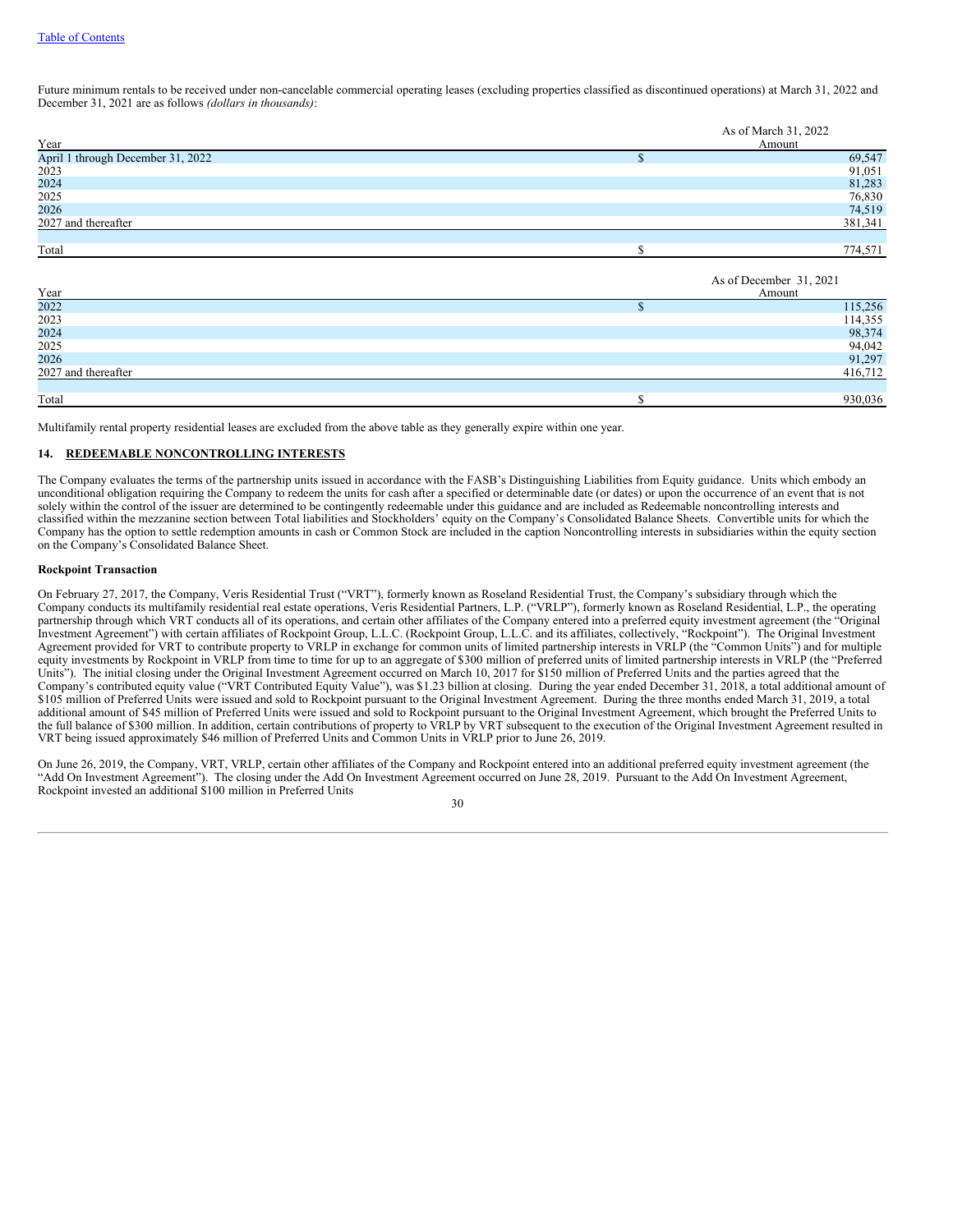and the Company and VRT agreed to contribute to VRLP two additional properties located in Jersey City, New Jersey. The Company used the \$100 million in proceeds received to repay outstanding borrowings under its revolving credit facility and other debt by June 30, 2019. In addition, Rockpoint has a right of first refusal to invest another \$100 million in Preferred Units in the event VRT determines that VRLP requires additional capital prior to March 1, 2023 and, subject thereto, VRLP may issue up to approximately \$154 million in Preferred Units to VRT or an affiliate so long as at the time of such funding VRT determines in good faith that VRLP has a valid business purpose to use such proceeds. Included in general and administrative expenses for the year ended December 31, 2019 were \$371 thousand in fees associated with the modifications of the Original Investment Agreement, which were made upon signing of the Add On Investment Agreement.

Under the terms of the new transaction with Rockpoint, the cash flow from operations of VRLP will be distributable to Rockpoint and VRT as follows:

- $\circ$  first, to provide a 6% annual return to Rockpoint and VRT on their capital invested in Preferred Units (the "Preferred Base Return");<br> $\circ$  second 95.36% to VRT and 4.64% to Rockpoint until VRT has received a 6% annua
- second, 95.36% to VRT and 4.64% to Rockpoint until VRT has received a 6% annual return (the "VRT Base Return") on the equity value of the properties contributed by it to VRLP in exchange for Common Units (previously 95% and 5%, respectively, under the Original Investment Agreement), subject to adjustment in the event VRT contributes additional property to VRLP in the future; and
- · third, pro rata to Rockpoint and VRT based on total respective capital invested in and contributed equity value of Preferred Units and Common Units (based on Rockpoint's \$400 million of invested capital at March 31, 2022, this pro rata distribution would be approximately 21.89% to Rockpoint in respect of Preferred Units, 2.65% to VRT in respect of Preferred Units and 75.46% to VRT in respect of Common Units).

VRLP's cash flow from capital events will generally be distributable by VRLP to Rockpoint and VRT as follows:

- **<sup>1</sup>** first, to Rockpoint and VRT to the extent there is any unpaid, accrued Preferred Base Return;<br><sup>1</sup> second as a return of canital to Rockpoint and to VRT in respect of Preferred Units:
- $\circled{}$  second, as a return of capital to Rockpoint and to VRT in respect of Preferred Units;<br> $\circled{}$  third. 95.36% to VRT and 4.64% to Rockpoint until VRT has received the VRT Base
- third, 95.36% to VRT and 4.64% to Rockpoint until VRT has received the VRT Base Return in respect of Common Units (previously 95% and 5%, respectively, under the Original Investment Agreement), subject to adjustment in the event VRT contributes additional property to VRLP in the future;
- · fourth, 95.36% to VRT and 4.64% to Rockpoint until VRT has received a return of capital based on the equity value of the properties contributed by it to VRLP in exchange for Common Units (previously 95% and 5%, respectively, under the Original Investment Agreement), subject to adjustment in the event VRT contributes additional property to the capital of VRLP in the future;
- · fifth, pro rata to Rockpoint and VRT based on respective total capital invested in and contributed equity value of Preferred and Common Units until Rockpoint has received an 11% internal rate of return (based on Rockpoint's \$400 million of invested capital at March 31, 2022, this pro rata distribution would be approximately 21.89% to Rockpoint in respect of Preferred Units, 2.65% to VRT in respect of Preferred Units and 75.46% to VRT in respect of Common Units); and
- sixth, to Rockpoint and VRT in respect of their Preferred Units based on 50% of their pro rata shares described in "fifth" above and the balance to VRT in respect of its Common Units (based on Rockpoint's \$400 million of invested capital at March 31, 2022, this pro rata distribution would be approximately 10.947% to Rockpoint in respect of Preferred Units, 1.325% to VRT in respect of Preferred Units and 87.728% to VRT in respect of Common Units).

In general, VRLP may not sell its properties in taxable transactions, although it may engage in tax-deferred like-kind exchanges of properties or it may proceed in another manner designed to avoid the recognition of gain for tax purposes.

In connection with the Add On Investment Agreement, on June 26, 2019, VRT increased the size of its board of trustees from six to seven persons, with five trustees being designated by the Company and two trustees being designated by Rockpoint.

In addition, as was the case under the Original Investment Agreement, VRT and VRLP are required to obtain Rockpoint's consent with respect to:

- $\degree$  debt financings in excess of a 65% loan-to-value ratio;<br> $\degree$  corporate level financings that are pari-passu or senior
- $\circled{?}$  corporate level financings that are pari-passu or senior to the Preferred Units;<br> $\circled{?}$  new investment opportunities to the extent the opportunity requires an equity
- $\circled{r}$  new investment opportunities to the extent the opportunity requires an equity capitalization in excess of 10% of VRLP's NAV;<br> $\circled{r}$  new investment opportunities located in a Metropolitan Statistical Area where
- $\circled{r}$  new investment opportunities located in a Metropolitan Statistical Area where VRLP owns no property as of the previous quarter;<br> $\circled{r}$  declaration of bankruptev of VRT:
- $\circled{r}$  declaration of bankruptcy of VRT;<br> $\circled{r}$  transactions between VRT and the
- transactions between VRT and the Company, subject to certain limited exceptions;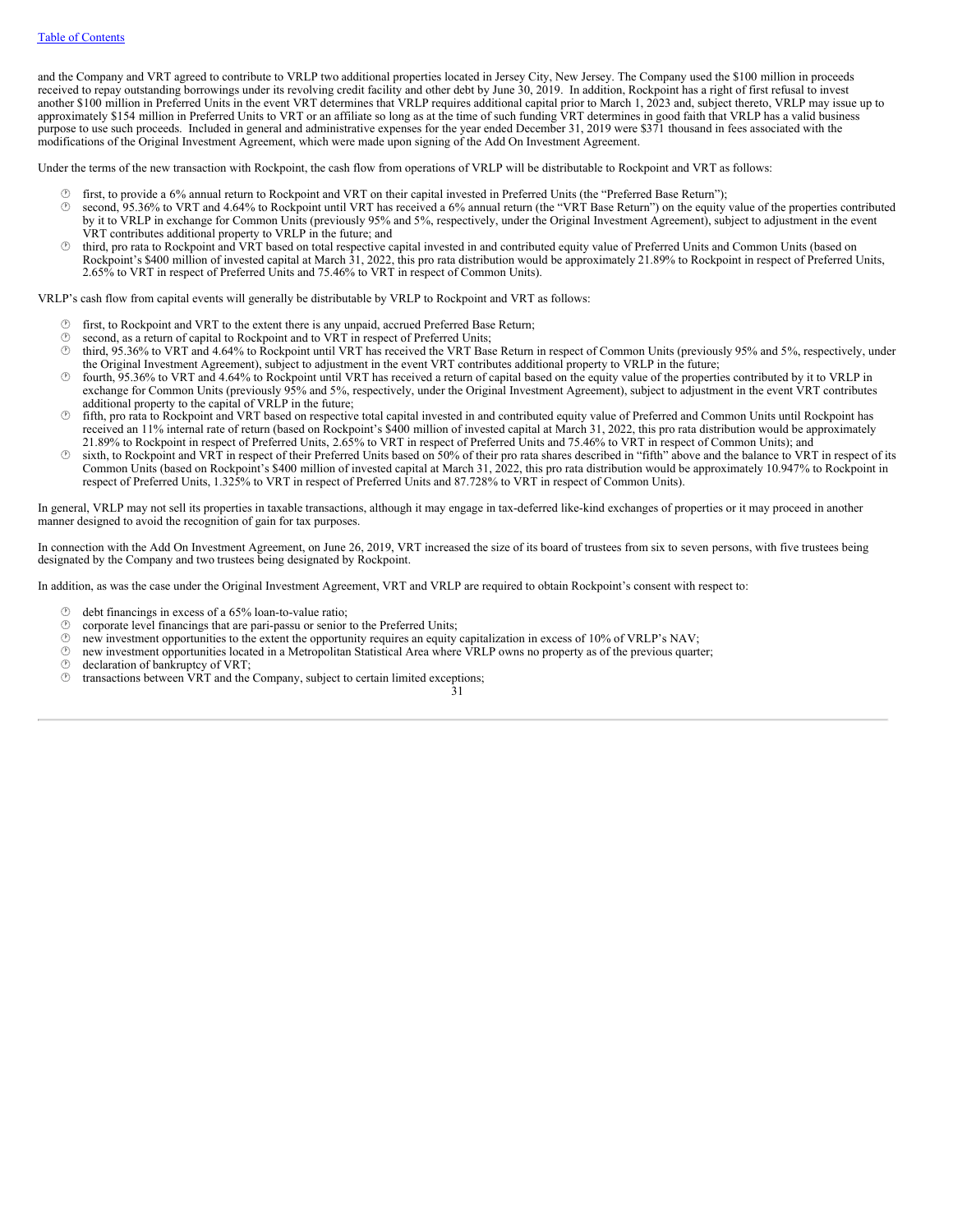- $\circled{2}$  any equity granted or equity incentive plan adopted by VRLP or any of its subsidiaries; and  $\circled{2}$  certain matters relating to the Credit Enhancement Note (as defined below) between the Cor
- · certain matters relating to the Credit Enhancement Note (as defined below) between the Company and VRLP (other than ordinary course borrowings or repayments thereunder).

Under a Discretionary Demand Promissory Note (the "Credit Enhancement Note"), the Company may provide periodic cash advances to VRLP. The Credit Enhancement Note provides for an interest rate equal to the London Inter-Bank Offered Rate plus fifty (50) basis points above the applicable interest rate under the Company's revolving credit facility. The maximum aggregate principal amount of advances at any one time outstanding under the Credit Enhancement Note is limited to \$50 million, an increase of \$25 million from the prior transaction.

VRT and VRLP also have agreed, as was the case under the Original Investment Agreement, to register the Preferred Units under certain circumstances in the future in the event VRT or VRLP becomes a publicly traded company.

During the period commencing on June 28, 2019 and ending on March 1, 2023 (the "Lockout Period"), Rockpoint's interest in the Preferred Units cannot be redeemed or repurchased, except in connection with (a) a sale of all or substantially all of VRLP or a sale of a majority of the then-outstanding interests in VRLP, in each case, which sale is not approved by Rockpoint, or (b) a spin-out or initial public offering of common stock of VRT, or distributions of VRT equity interests by the Company or its affiliates to shareholders or their respective parent interestholders (an acquisition pursuant clauses (a) or (b) above, an "Early Purchase"). VRT has the right to acquire Rockpoint's interest in the Preferred Units in connection with an Early Purchase for a purchase price generally equal to (i) the amount that Rockpoint would receive upon the sale of the assets of VRLP for fair market value and a distribution of the net sale proceeds in accordance with  $(A)$  the capital event distribution priorities discussed above (in the case of certain Rockpoint Preferred Holders) and (B) the distribution priorities applicable in the case of a liquidation of VRLP (in the case of the other Rockpoint Preferred Holder), plus (ii) a make whole premium (such purchase price, the "Purchase Payment"). The make whole premium is an amount equal to (i) \$173.5 million until December 28, 2020, or \$198.5 million thereafter, less distributions theretofore made to Rockpoint with respect to its Preferred Base Return or any deficiency therein, plus (ii) \$1.5 million less certain other distributions theretofore made to Rockpoint.

The fair market value of VRLP's assets is determined by a third party appraisal of the net asset value ("NAV") of VRLP and the fair market value of VRLP's assets, to be completed within ninety (90) calendar days of March 1, 2023 and annually thereafter.

After the Lockout Period, either VRT may acquire from Rockpoint, or Rockpoint may sell to VRT, all, but not less than all, of Rockpoint's interest in the Preferred Units (each, a "Put/Call Event") for a purchase price equal to the Purchase Payment (determined without regard to the make whole premium and any related tax allocations). An acquisition of Rockpoint's interest in the Preferred Units pursuant to a Put/Call Event is generally required to be structured as a purchase of the common equity in the applicable Rockpoint entities holding direct or indirect interests in the Preferred Units. Subject to certain exceptions, Rockpoint also has a right of first offer and a participation right with respect to other common equity interests of VRLP or any subsidiary of VRLP that may be offered for sale by VRLP or its subsidiaries from time to time. Upon a Put/Call Event, other than in the event of a sale of VRLP, Rockpoint may elect to convert all, but not less than all, of its Preferred Units to Common Units in VRLP.

As such, the Preferred Units contain a substantive redemption feature that is outside of the Company's control and accordingly, pursuant to ASC 480-1—S99-3A, the Preferred Units are classified in mezzanine equity measured based on the estimated future redemption value as of March 31, 2022. The Company determines the redemption value of these interests by hypothetically liquidating the estimated NAV of the VRT real estate portfolio including debt principal through the applicable waterfall provisions of the new transaction with Rockpoint. The estimation of NAV includes unobservable inputs that consider assumptions of market participants in pricing the underlying assets of VRLP. For properties under development, the Company applies a discount rate to the estimated future cash flows allocable to the Company during the period under construction and then applies a direct capitalization method to the estimated stabilized cash flows. For operating properties, the direct capitalization method is used by applying a capitalization rate to the projected net operating income. For developable land holdings, an estimated per-unit market value assumption is considered based on development rights or plans for the land. Estimated future cash flows used in such analyses are based on the Company's business plan for each respective property including capital expenditures, management's views of market and economic conditions, and considers items such as current and future rental rates, occupancies and market transactions for comparable properties. The estimated future redemption value of the Preferred Units is approximately \$482.0 million as of March 31, 2022.

#### **Preferred Units**

On February 3, 2017, the Operating Partnership issued 42,800 shares of a new class of 3.5 percent Series A Preferred Limited Partnership Units of the Operating Partnership (the "Series A Units"). The Series A Units were issued to the Company's partners in the Plaza VIII & IX Associates L.L.C. joint venture that owns a development site adjacent to the Company's Harborside property in Jersey City, New Jersey as non-cash consideration for their approximate 37.5 percent interest in the joint venture.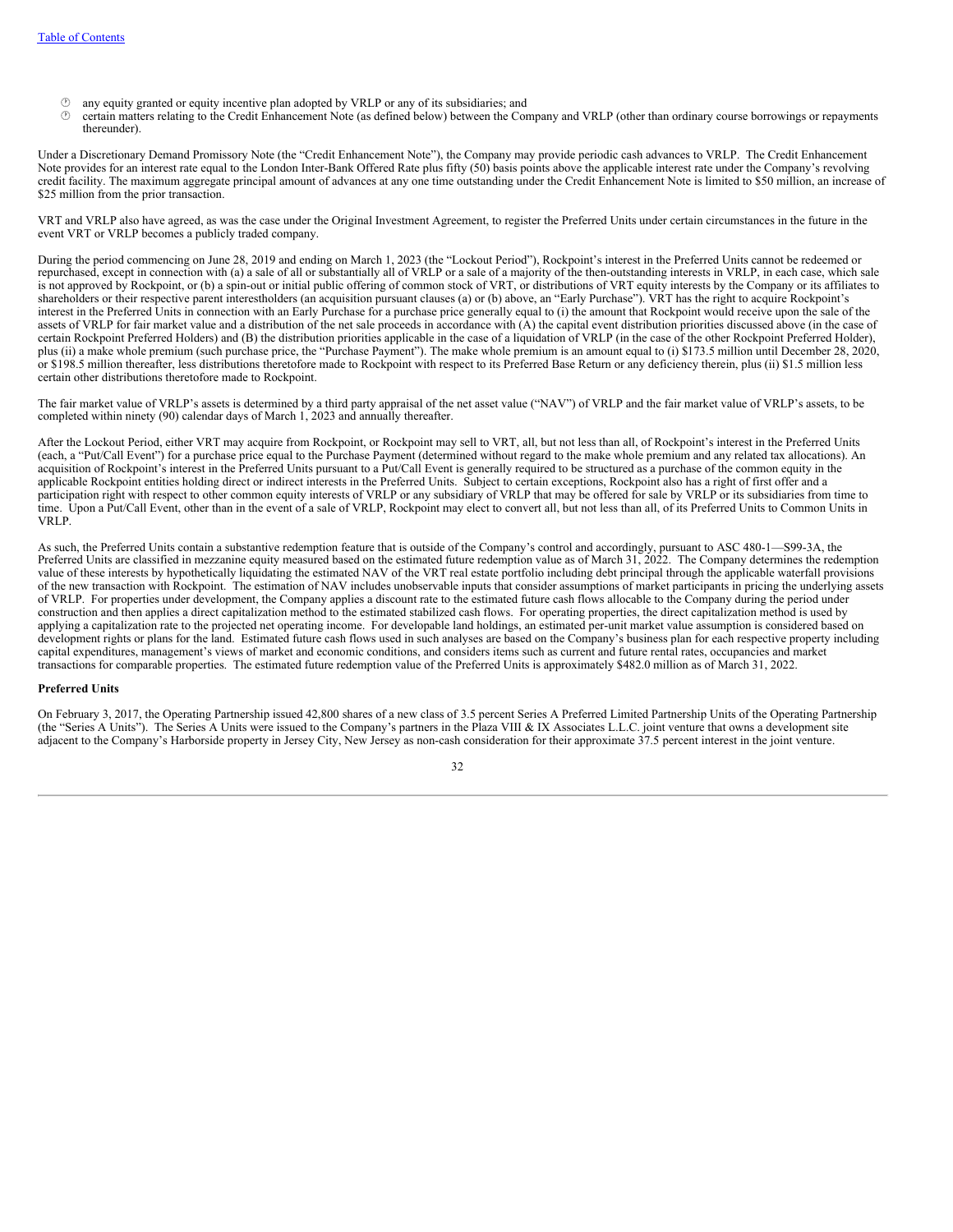Each Series A Unit has a stated value of \$1,000, pays dividends quarterly at an annual rate of 3.5 percent (subject to increase under certain circumstances), is convertible into 28.15 common units of limited partnership interests of the Operating Partnership beginning generally five years from the date of issuance, or an aggregate of up to 1,204,820 common units. The conversion rate was based on a value of \$35.52 per common unit. The Series A Units have a liquidation and dividend preference senior to the common units and include customary anti-dilution protections for stock splits and similar events. The Series A Units are redeemable for cash at their stated value beginning five years from the date of issuance at the option of the holder. In March 2022, 12,000 Series A Units were redeemed for cash at the stated value.

On February 28, 2017, the Operating Partnership authorized the issuance of 9,213 shares of a new class of 3.5 percent Series A-1 Preferred Limited Partnership Units of the Operating Partnership (the "Series A-1 Units"). 9,122 Series A-1 Units were issued on February 28, 2017 and an additional 91 Series A-1 Units were issued in April 2017 pursuant to acquiring additional interests in a joint venture that owns Monaco Towers in Jersey City, New Jersey. The Series A-1 Units were issued as non-cash consideration for the partner's approximate 13.8 percent ownership interest in the joint venture.

Each Series A-1 Unit has a stated value of \$1,000 (the "Stated Value"), pays dividends quarterly at an annual rate equal to the greater of (x) 3.5 percent, or (y) the theneffective annual dividend yield on the General Partner's common stock, and is convertible into 27.936 common units of limited partnership interests of the Operating Partnership beginning generally five years from the date of issuance, or an aggregate of up to 257,375 Common Units. The conversion rate was based on a value of \$35.80 per common unit. The Series A-1 Units have a liquidation and dividend preference senior to the Common Units and include customary anti-dilution protections for stock splits and similar events. The Series A-1 Units are redeemable for cash at their stated value beginning five years from the date of issuance at the option of the holder. The Series A-1 Units are pari passu with the 42,800 3.5% Series A Units issued on February 3, 2017.

The following tables set forth the changes in Redeemable noncontrolling interests for the three months ended March 31, 2022 and 2021, respectively *(dollars in thousands)*:

|                                               | Series A and<br>A-1 Preferred<br>Units<br>In VRLP | Rockpoint<br>Interests<br>in VRT | Total<br>Redeemable<br>Noncontrolling<br>Interests |
|-----------------------------------------------|---------------------------------------------------|----------------------------------|----------------------------------------------------|
| Balance at January 1, 2022                    | 52,324                                            | 468,989                          | 521,313                                            |
| Redemption/Payout                             | (12,000)                                          |                                  | (12,000)                                           |
| Redeemable Noncontrolling Interests Issued    |                                                   |                                  |                                                    |
| Net                                           | 40,324                                            | 468,989                          | 509,313                                            |
| Income Attributed to Noncontrolling Interests | 421                                               | 6,016                            | 6,437                                              |
| Distributions                                 | (421)                                             | (6,016)                          | (6, 437)                                           |
| <b>Redemption Value Adjustment</b>            | (22)                                              | 3,221                            | 3,199                                              |
| Balance at March 31, 2022                     | 40,302                                            | 472.210                          | 512,512                                            |

|                                               | Series A and<br>A-1 Preferred<br>Units<br>In VRLP | Rockpoint<br>Interests<br>in VRT | Total<br>Redeemable<br>Noncontrolling<br>Interests |
|-----------------------------------------------|---------------------------------------------------|----------------------------------|----------------------------------------------------|
| Balance at January 1, 2021                    | 52,324                                            | 460,973                          | 513,297                                            |
| Redeemable Noncontrolling Interests Issued    |                                                   |                                  |                                                    |
| Net                                           | 52,324                                            | 460,973                          | 513,297                                            |
| Income Attributed to Noncontrolling Interests | 455                                               | 6,016                            | 6,471                                              |
| <b>Distributions</b>                          | (455)                                             | (6,016)                          | (6, 471)                                           |
| Redemption Value Adjustment                   |                                                   | .970                             | 1,970                                              |
| Balance at March 31, 2021                     | 52,324                                            | 462,943                          | 515,267                                            |

# **15. VERIS RESIDENTIAL, INC. STOCKHOLDERS' EQUITY AND VERIS RESIDENTIAL, L.P.'S PARTNERS' CAPITAL**

To maintain its qualification as a REIT, not more than 50 percent in value of the outstanding shares of the General Partner may be owned, directly or indirectly, by five or fewer individuals at any time during the last half of any taxable year of the General Partner, other than its initial taxable year (defined to include certain entities), applying certain constructive ownership rules. To help ensure that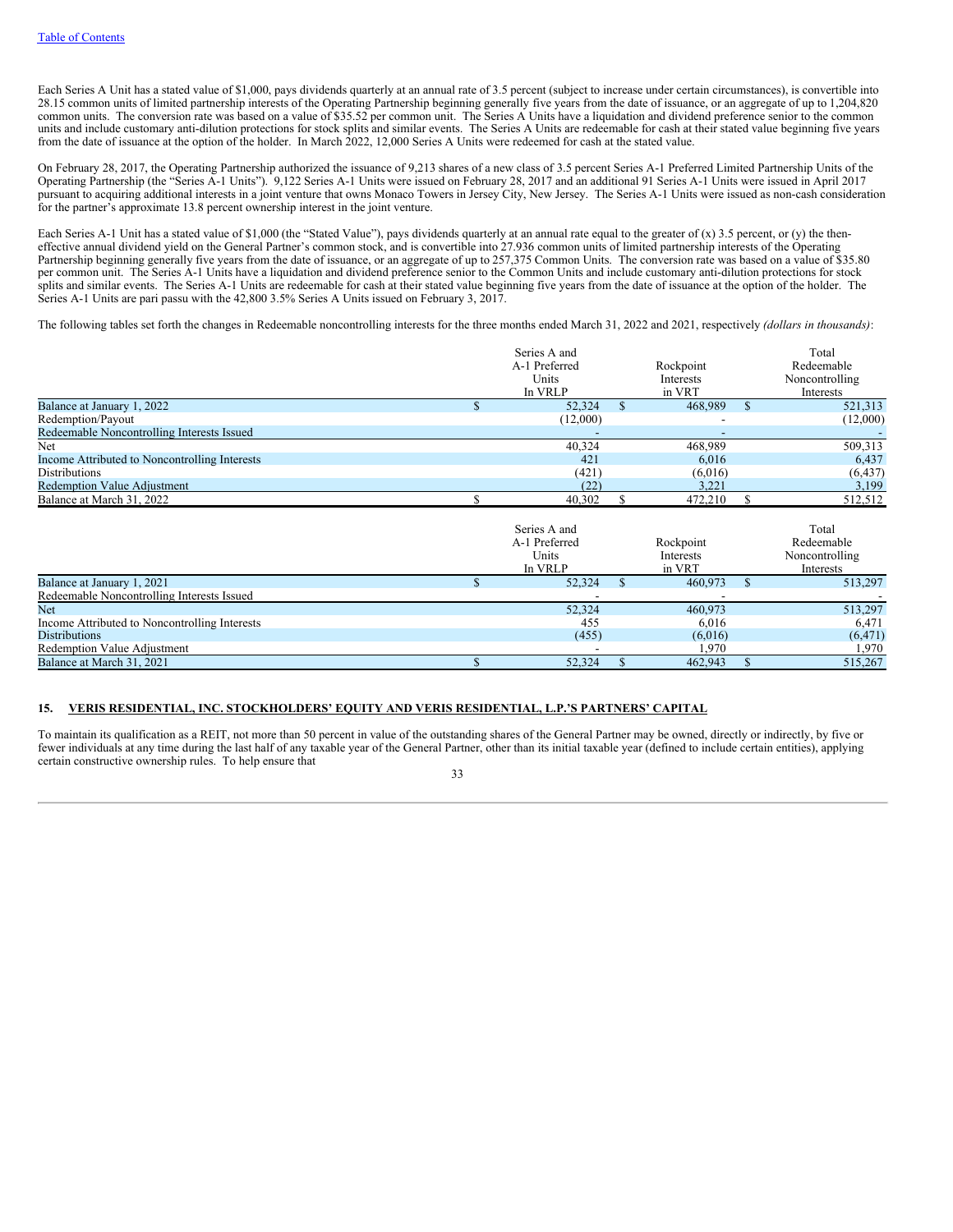the General Partner will not fail this test, the General Partner's Charter provides, among other things, certain restrictions on the transfer of common stock to prevent further concentration of stock ownership. Moreover, to evidence compliance with these requirements, the General Partner must maintain records that disclose the actual ownership of its outstanding common stock and demands written statements each year from the holders of record of designated percentages of its common stock requesting the disclosure of the beneficial owners of such common stock.

Partners' Capital in the accompanying consolidated financial statements relates to (a) General Partners' capital consisting of common units in the Operating Partnership held by the General Partner, and (b) Limited Partners' capital consisting of common units and LTIP units held by the limited partners. See Note 16: Noncontrolling Interests in Subsidiaries.

The following table reflects the activity of the General Partner capital for the three months ended March 31, 2022 and 2021, respectively *(dollars in thousands)*:

|                                                     | Three Months Ended<br>March 31, |  |           |
|-----------------------------------------------------|---------------------------------|--|-----------|
|                                                     | 2022                            |  | 2021      |
| <b>Opening Balance</b>                              | 1.281.982                       |  | 1,398,817 |
| Net income (loss) available to common shareholders  | (9,092)                         |  | 7,623     |
| Common stock distributions                          |                                 |  |           |
| Redeemable noncontrolling interests                 | (2,942)                         |  | (1,791)   |
| Shares issued under Dividend Reinvestment and       |                                 |  |           |
| Stock Purchase Plan                                 | 11                              |  | 18        |
| Directors' deferred compensation plan               | 110                             |  | 72        |
| <b>Stock Compensation</b>                           | 1,957                           |  | 646       |
| Cancellation of common stock                        |                                 |  | (118)     |
| Other comprehensive income (loss)                   | 1,986                           |  |           |
| Rebalancing of ownership percent between parent and |                                 |  |           |
| subsidiaries                                        | 1,669                           |  | 1,556     |
| Balance at March 31                                 | 1,275,681                       |  | .406,823  |

Any transactions resulting in the issuance of additional common and preferred stock of the General Partner result in a corresponding issuance by the Operating Partnership of an equivalent amount of common and preferred units to the General Partner.

#### **ATM PROGRAM**

On December 13, 2021, the Company entered into a distribution agreement (the "Distribution Agreement") with J.P. Morgan Securities LLC, BofA Securities, Inc., BNY Mellon Capital Markets, LLC, Capital One Securities, Inc., Comerica Securities, Inc., Goldman Sachs & Co. LLC, R. Seelaus & Co., LLC and Samuel A. Ramirez & Company, Inc., as sales agents. Pursuant to the Distribution Agreement, the Company may issue and sell, from time to time, shares of common stock, par value \$0.01 per share, having a combined aggregate offering price of up to \$200 million. The Company will pay a commission that will not exceed, but may be lower than, 2% of the gross proceeds of all shares sold through the ATM Program. As of March 31, 2022, the Company had not sold any shares pursuant to the ATM Program.

# **DIVIDEND REINVESTMENT AND STOCK PURCHASE PLAN**

The General Partner has a Dividend Reinvestment and Stock Purchase Plan (the "DRIP") which commenced in March 1999 under which approximately 5.5 million shares of the General Partner's common stock have been reserved for future issuance. The DRIP provides for automatic reinvestment of all or a portion of a participant's dividends from the General Partner's shares of common stock. The DRIP also permits participants to make optional cash investments up to \$5,000 a month without restriction and, if the Company waives this limit, for additional amounts subject to certain restrictions and other conditions set forth in the DRIP prospectus filed as part of the Company's effective registration statement on Form S-3 filed with the SEC for the approximately 5.5 million shares of the General Partner's common stock reserved for issuance under the DRIP.

# **INCENTIVE STOCK PLAN**

In May 2013, the General Partner established the 2013 Incentive Stock Plan (the "2013 Plan") under which a total of 4,600,000 shares has been reserved for issuance. In June 2021, stockholders of the Company approved amendments to the 2013 Plan to increase the total shares reserved for issuance under the plan from 4,600,000 to 6,565,000 shares.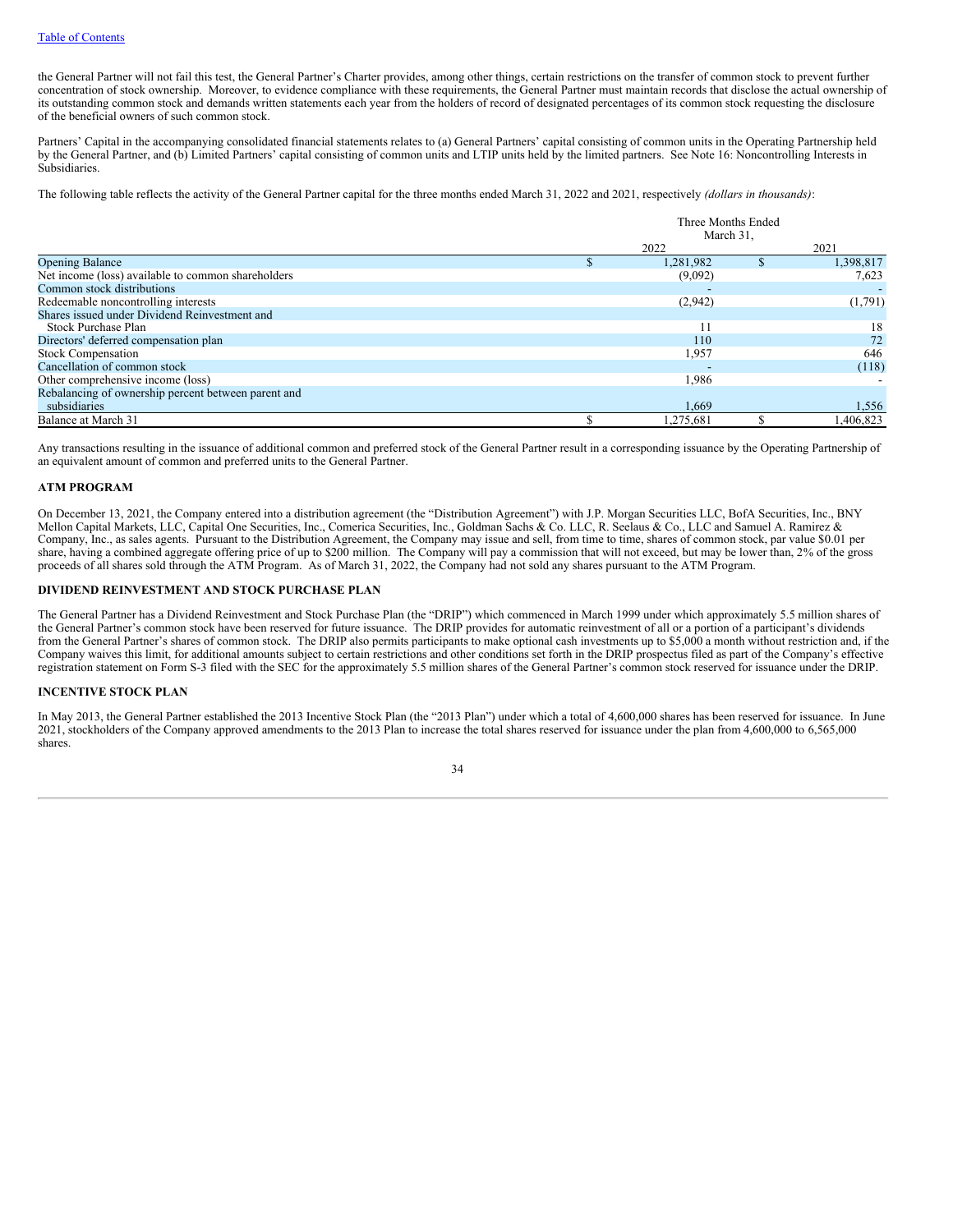#### **Stock Options**

In addition to stock options issued in June 2021 under the 2013 Plan, in March 2021, the General Partner granted 950,000 stock options with an exercise price equal to the closing price of the Company's common stock on the grant date of \$15.79 per share to the Chief Executive Officer as an employment "inducement award" that is intended to comply with New York Stock Exchange Rule 303A.08. The stock options will vest in one-third increments on each of the first three anniversaries of the date of grant, subject to earlier vesting on certain termination events.

There were no stock options that were exercised under any stock option plans for the three months ended March 31, 2022 and 2021, respectively. The Company has a policy of issuing new shares to satisfy stock option exercises.

As of March 31, 2022 and December 31, 2021, the stock options outstanding had a weighted average remaining contractual life of approximately 5.2 and 5.5 years, respectively.

The Company recognized stock options expense of \$253 thousand and \$114 thousand for the three months ended March 31, 2022 and 2021, respectively.

#### **Appreciation-Only LTIP Units**

In March 2019, the Company granted 625,000 Appreciation-Only LTIP Units ("AO LTIP Units") which are a class of partnership interests in the Operating Partnership that are intended to qualify as "profits interests" for federal income tax purposes. The value of vested AO LTIP Units is realized through conversion of the AO LTIP Units into common units of limited partnership interests of the Operating Partnership (the "Common Units"). The AO LTIP Units allow the former executive to earn zero to 100% of the AO LTIP Units granted on a graduated basis of 250,000, 250,000 and 125,000 AO LTIP Units if the fair market value of the Company's common stock exceeds the threshold levels of \$25.00, \$28.00 and \$31.00 for 30 consecutive days prior to March 13, 2023.

Upon conversion of AO LTIP Units to Common Units, a special cash distribution will be granted equal to 10% (or such other percentage specified in the applicable award agreement) of the distributions received by a holder of an equivalent number of Common Units during the period from the grant date of the AO LTIP Units through the date of conversion in respect of each such AO LTIP Unit, on a per unit basis.

As of March 31, 2022, the Company had \$0.6 million of total unrecognized compensation cost related to unvested AO LTIP Units granted under the Company's stock compensation plans. That cost is expected to be recognized over a remaining weighted average period of 0.9 years. The Company recognized AO LTIP unit expense of \$155 thousand for each of the three months ended March 31, 2022 and 2021.

#### **Time-based Restricted Stock Awards and Restricted Stock Units**

The Company has issued restricted stock units and common stock ("Restricted Stock Awards") to officers, certain other employees and non-employee members of the Board of Directors of the General Partner, which allow the holders to each receive a certain amount of shares of the General Partner's common stock generally over a one-year to three-year vesting period. On June 9, 2021, the Company issued Restricted Stock Awards to non-employee members of the Board of Directors of the General Partner which vest within one year, of which 39,529 unvested Restricted Stock Awards were outstanding at March 31, 2022. During the year ended December 31, 2021 and the three months ended March 31, 2022, respectively, the Company granted restricted stock units to certain non executive employees of the Company which will vest after three years, of which 407,943 were still outstanding as of March 31, 2022. Restricted Stock Awards allow holders to receive shares of the Company's common stock upon vesting. Vesting of the Restricted Stock Awards issued is based on time and service. All currently outstanding and unvested Restricted Stock Awards provided to the officers, certain other employees, and members of the Board of Directors of the General Partner were issued under the 2013 Plan.

As of March 31, 2022, the Company had \$0.1 million of total unrecognized compensation cost related to unvested Restricted Stock Awards granted under the Company's stock compensation plans. That cost is expected to be recognized over a weighted average period of 0.2 years.

#### **Long-Term Incentive Plan Awards**

The Company has granted long-term incentive plans awards ("LTIP Awards") to senior management of the Company, including the General Partner's executive officers. LTIP Awards generally are granted in the form of LTIP Units, except for awards granted in 2021 and 2022 which were in the form of restricted stock units (each, an "RSU" and collectively, the "RSU LTIP Awards") and constitute awards under the 2013 Plan. LTIP Awards are typically issued from the Company's Outperformance Plan adopted by the General Partner's Board of Directors.

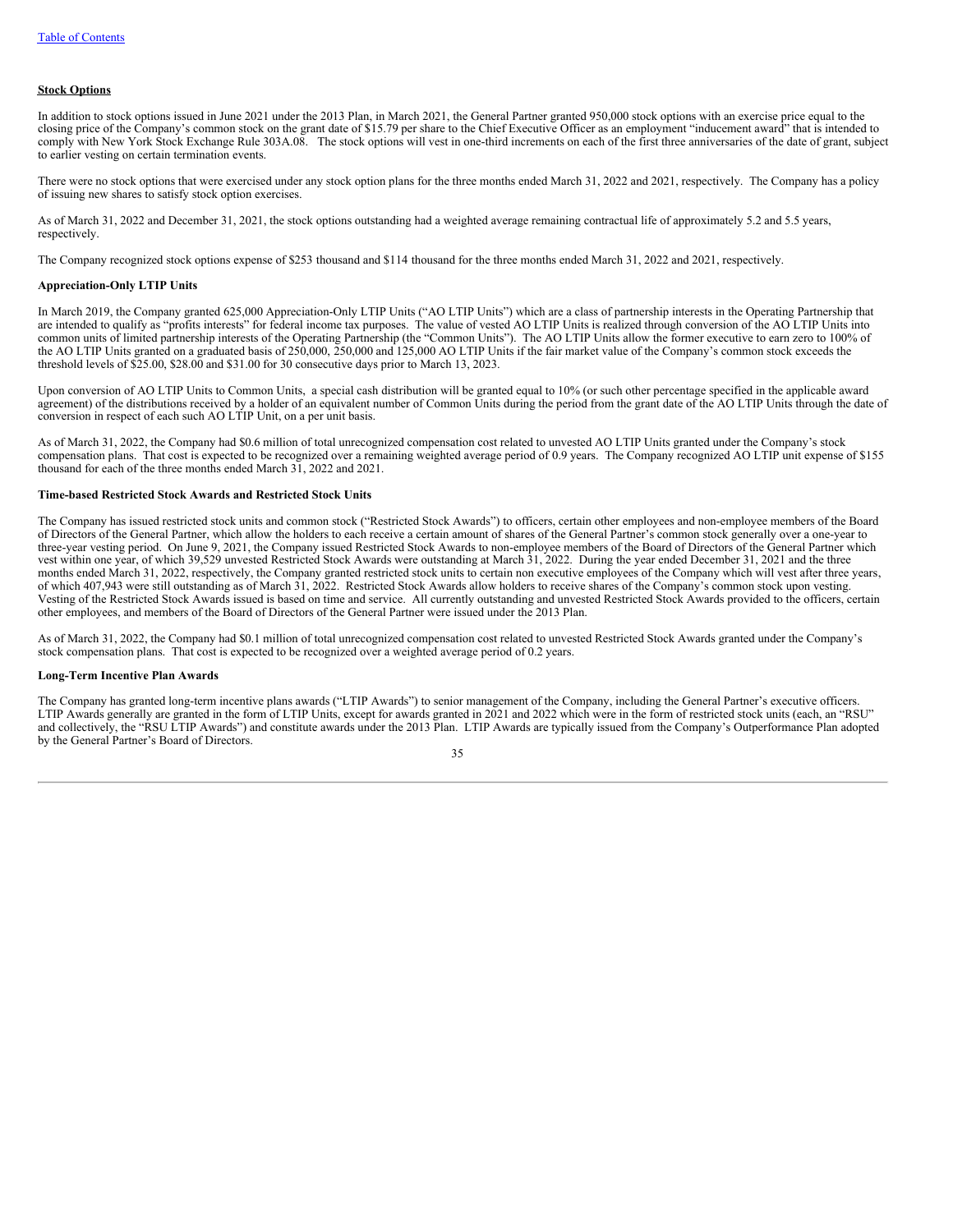For LTIP Awards granted in 2019, approximately 25 percent to 100 percent of the grant date fair value of the LTIP Awards were in the form of time-based awards that vest after three years and the remaining portion of the grant date fair value of the 2019 LTIP Awards and all of the 2020 LTIP Awards consist of multi-year, market-based awards. Participants of performance-based awards will only earn the full awards if, over the three year performance period, the Company achieves a 36 percent absolute total stockholder return ("TSR") and if the Company's TSR is in the 75th percentile of performance as compared to the office REITs in the NAREIT index for awards granted in 2019 and as compared to the REITs in the NAREIT index for awards granted in 2020. The performance period for the 2019 performance-based awards ended in 2022 and the awards were forfeited as they did not vest.

In January 2021, the Company granted LTIP Units (the "J Series 2021 LTIP Awards") under the 2013 Plan. The J Series 2021 LTIP Awards are subject to the achievement of certain sales performance milestones with respect to commercial asset dispositions by the Company over a performance period from August 1, 2020 through December 31, 2022. These sales milestones will be based on the aggregate gross sales prices of the assets, provided that the asset will only be included in the milestone if it is sold for not less than 85 percent of its estimated net asset value, as defined in the agreement. These awards were granted to one executive who was terminated in the first quarter of 2022, and as a result of the termination, the Company has determined that these awards were fully earned based on the achievement of the maximum sales milestones and vested as of the termination date which is April 1, 2022.

In April 2021, the Company granted LTIP Awards in the form of RSUs. Each RSU entitles the holder to one share of the General Partner's common stock upon settlement. Approximately 292,000 of the RSUs are subject to time-based vesting conditions and will vest in three equal, annual installments over a three year period ending in April 2024, of which 55,825 of the RSUs vested in April 2022. Approximately 453,000 of the RSUs are subject to market-based vesting conditions Recipients will only earn the full amount of the market-based RSUs if, over the three year performance period, the General Partner achieves a 36 percent absolute TSR and if the General Partner's TSR is in the 75th percentile of performance as compared to a group of 24 peer REITs.

Up to an additional approximately 292,000 RSUs were granted subject to the achievement of adjusted funds from operations of \$0.60 per share in the fiscal year ending December 31, 2023. The 2021 RSU LTIP Awards are designed to align the interests of senior management to relative and absolute performance of the Company over a three year performance period.

In March 2022, the Company also granted LTIP Awards in the form of restricted stock units (each, an "RSU"). Each RSU entitles the holder to one share of the General Partner's common stock upon settlement. Approximately 179,000 of the RSUs are subject to time-based vesting conditions and will vest in three equal, annual installments over a three year period ending in March 2025. Approximately 194,000 of the RSUs are subject to market-based vesting conditions Recipients will only earn the target amount of the market-based RSUs if, over the three year performance period, the General Partner achieves a twenty-four percent absolute TSR and if the General Partner's TSR is in the 55th percentile of performance as compared to a group of 23 peer REITs. Recipients can earn up to 160 percent of the target amount of market-based RSUs if, over the three year performance period, the General Partner achieves a 33 percent absolute TSR and if the General Partner's TSR is at least equal to the 75<sup>th</sup> percentile of performance as compared to the same group.

Up to an additional approximately 179,000 RSUs were granted subject to the achievement of adjusted funds from operations ranging from \$0.40 to \$0.60 per share in the fiscal year ending December 31, 2024. The 2022 RSU LTIP Awards are designed to align the interests of senior management to relative and absolute performance of the Company over a three year performance period.

LTIP Awards are subject to forfeiture depending on the extent that awards vest. The number of market-based and performance-based LTIP Units that actually vest for each award recipient will be determined at the end of the related measurement period.

Prior to vesting, recipients of LTIP Units will generally be entitled to receive per unit distributions equal to one-tenth of the regular quarterly distributions payable on a common share but will not be entitled to receive any special distributions. Distributions with respect to the other nine-tenths of regular quarterly distributions payable on a common unit will accrue but shall only become payable upon vesting of the LTIP Unit.

As of March 31, 2022, the Company had \$1.8 million of total unrecognized compensation cost related to unvested LTIP awards granted under the Company's stock compensation plans. That cost is expected to be recognized over a weighted average period of 1.9 years.

#### **Deferred Stock Compensation Plan For Directors**

The Amended and Restated Deferred Compensation Plan for Directors, which commenced January 1, 1999, allows non-employee directors of the Company to elect to defer up to 100 percent of their annual retainer fee into deferred stock units. The deferred stock units are convertible into an equal number of shares of common stock upon the directors' termination of service from the Board of Directors or a change in control of the Company, as defined in the plan. Deferred stock units are credited to each director quarterly using the closing price of the Company's common stock on the applicable dividend record date for the respective quarter. Each participating director's account is also credited for an equivalent amount of deferred stock units based on the dividend rate for each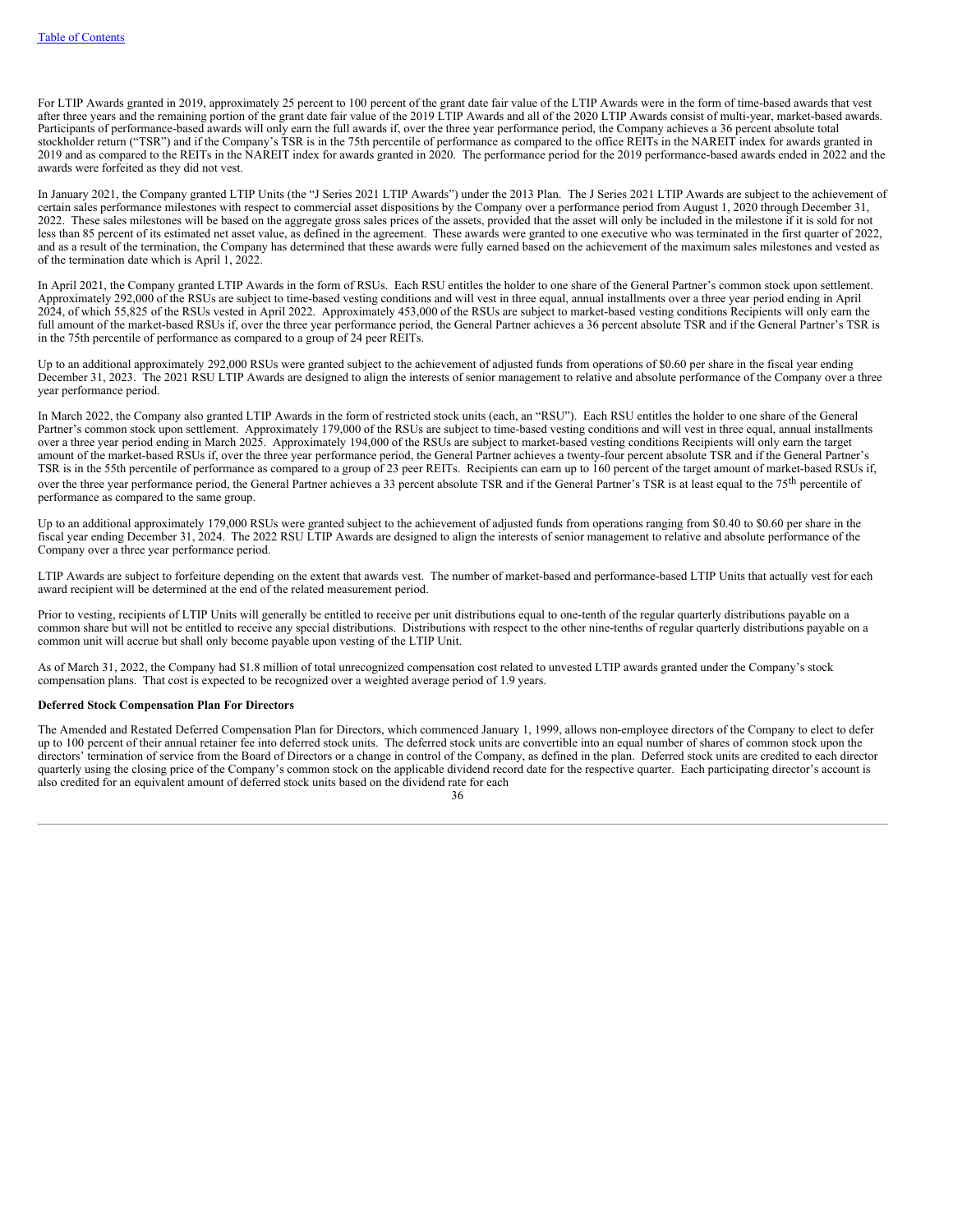quarter.

During the three months ended March 31, 2022 and 2021, 6,183 and 4,583 deferred stock units were earned, respectively. As of March 31, 2022 and December 31, 2021, there were 42,172 and 37,603 deferred stock units outstanding, respectively.

# **EARNINGS PER SHARE/UNIT**

Basic EPS or EPU excludes dilution and is computed by dividing net income available to common shareholders or unitholders by the weighted average number of shares or units outstanding for the period. Diluted EPS or EPU reflects the potential dilution that could occur if securities or other contracts to issue common stock were exercised or converted into common stock. In the calculation of basic and diluted EPS and EPU, a redemption value adjustment of redeemable noncontrolling interests attributable to common shareholders or unitholders is included in the calculation to arrive at the numerator of net income (loss) available to common shareholders or unitholders.

The following information presents the Company's results for the three months ended March 31, 2022 and 2021 in accordance with ASC 260, Earnings Per Share *(dollars in*) *thousands, except per share amounts)*:

### **Veris Residential, Inc.:**

|                                                                                 | Three Months Ended | March 31, |           |
|---------------------------------------------------------------------------------|--------------------|-----------|-----------|
| <b>Computation of Basic EPS</b>                                                 | 2022               |           | 2021      |
| Income (loss) from continuing operations                                        | (4,527)            |           | (20, 222) |
| Add (deduct): Noncontrolling interests in consolidated joint ventures           | 974                |           | 1,335     |
| Add (deduct): Noncontrolling interests in Operating Partnership                 | 898                |           | 2,305     |
| Add (deduct): Redeemable noncontrolling interests                               | (6, 437)           |           | (6, 471)  |
| Add (deduct): Redemption value adjustment of redeemable noncontrolling          |                    |           |           |
| interests attributable to common shareholders                                   | (2,942)            |           | (1,791)   |
| Income (loss) from continuing operations available to common shareholders       | (12, 034)          |           | (24, 844) |
| Income (loss) from discontinued operations available to common shareholders     |                    |           | 30,676    |
| Net income (loss) available to common shareholders for basic earnings per share | (12, 034)          |           | 5,832     |
| Weighted average common shares                                                  | 90,951             |           | 90,692    |
|                                                                                 |                    |           |           |
| <b>Basic EPS:</b>                                                               |                    |           |           |
| Income (loss) from continuing operations available to common shareholders       | (0.13)             |           | (0.28)    |
| Income (loss) from discontinued operations available to common shareholders     |                    |           | 0.34      |
| Net income (loss) available to common shareholders                              | (0.13)             |           | 0.06      |

| 2022      | 2021                            |
|-----------|---------------------------------|
| (12, 034) | (24, 844)                       |
| (898)     | (2,305)                         |
|           |                                 |
| (291)     | (179)                           |
| (13, 223) | (27, 328)                       |
|           | 33,743                          |
| (13, 223) | 6,415                           |
|           |                                 |
| 99.934    | 99,760                          |
|           |                                 |
|           |                                 |
| (0.13)    | (0.28)                          |
|           | 0.34                            |
| (0.13)    | 0.06                            |
|           | Three Months Ended<br>March 31. |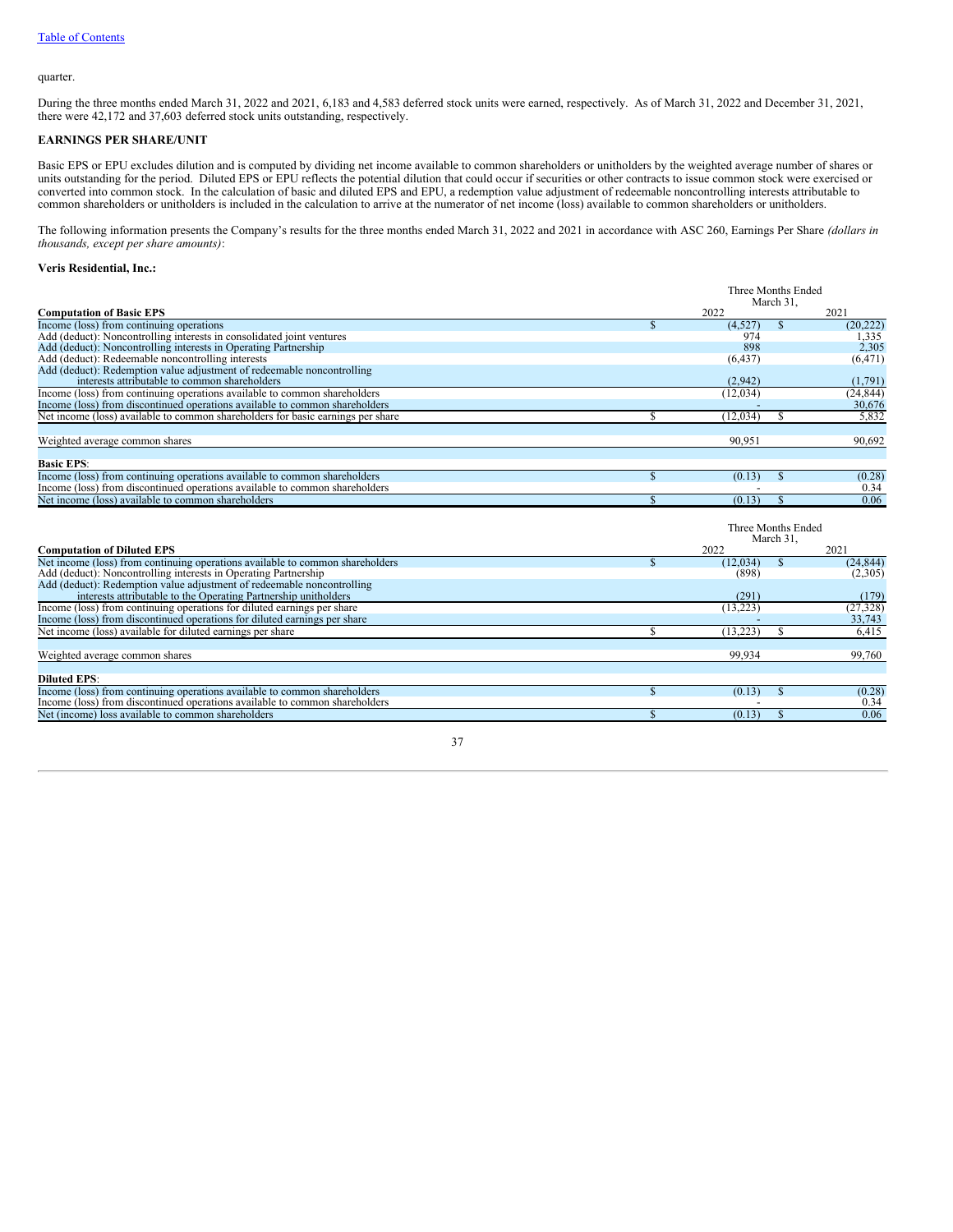The following schedule reconciles the weighted average shares used in the basic EPS calculation to the shares used in the diluted EPS calculation *(in thousands)*:

|                                                           | Three Months Ended<br>March 31, |        |  |  |
|-----------------------------------------------------------|---------------------------------|--------|--|--|
|                                                           | 2022                            | 2021   |  |  |
| <b>Basic EPS</b> shares                                   | 90,951                          | 90,692 |  |  |
| Add: Operating Partnership – common and vested LTIP units | 8,983                           | 9,068  |  |  |
| <b>Stock Options</b>                                      | $\overline{\phantom{a}}$        |        |  |  |
| Diluted EPS Shares                                        | 99.934                          | 99,760 |  |  |

Contingently issuable shares under Restricted Stock Awards were excluded from the denominator during all periods presented as such securities were anti-dilutive during the periods. Shares issuable under all outstanding stock options were excluded from the denominator during all periods presented as such securities were anti-dilutive during the periods. Also not included in the computations of diluted EPS were the unvested LTIP Units and unvested AO LTIP Units as such securities were anti-dilutive during all periods presented. Unvested LTIP Awards outstanding as of March 31, 2022 and 2021 were 2,218,081 and 2,035,766, respectively. Unvested restricted common stock outstanding as of March 31, 2022 and 2021 were 39,529 and 52,974 shares, respectively. Unvested AO LTIP Units outstanding as of each of March 31, 2022 and 2021 were 625,000.

No dividends were declared per common share for the three-month periods ended March 31, 2022 and 2021.

### **Veris Residential, L.P.:**

|                                                                                  | Three Months Ended |          |           |  |  |  |
|----------------------------------------------------------------------------------|--------------------|----------|-----------|--|--|--|
|                                                                                  | March 31,          |          |           |  |  |  |
| <b>Computation of Basic EPU</b>                                                  | 2022               |          | 2021      |  |  |  |
| Income (loss) from continuing operations                                         | (4,527)            | <b>S</b> | (20, 222) |  |  |  |
| Add (deduct): Noncontrolling interests in consolidated joint ventures            | 974                |          | 1,335     |  |  |  |
| Add (deduct): Redeemable noncontrolling interests                                | (6, 437)           |          | (6, 471)  |  |  |  |
| Add (deduct): Redemption value adjustment of redeemable noncontrolling interests | (3,233)            |          | (1,970)   |  |  |  |
| Income (loss) from continuing operations available to unitholders                | (13, 223)          |          | (27, 328) |  |  |  |
| Income (loss) from discontinued operations available to unitholders              |                    |          | 33,743    |  |  |  |
| Net income (loss) available to common unitholders for basic earnings per unit    | (13, 223)          |          | 6,415     |  |  |  |
|                                                                                  |                    |          |           |  |  |  |
| Weighted average common units                                                    | 99,934             |          | 99,760    |  |  |  |
|                                                                                  |                    |          |           |  |  |  |
| <b>Basic EPU:</b>                                                                |                    |          |           |  |  |  |
| Income (loss) from continuing operations available to unitholders                | (0.13)             |          | (0.28)    |  |  |  |
| Income (loss) from discontinued operations available to unitholders              |                    |          | 0.34      |  |  |  |
| Net income (loss) available to common unitholders for basic earnings per unit    | (0.13)             |          | 0.06      |  |  |  |

|                                                                                 | Three Months Ended |           |           |  |
|---------------------------------------------------------------------------------|--------------------|-----------|-----------|--|
|                                                                                 |                    | March 31, |           |  |
| <b>Computation of Diluted EPU</b>                                               | 2022               |           | 2021      |  |
| Net income (loss) from continuing operations available to common unitholders    | (13,223)           |           | (27, 328) |  |
| Income (loss) from discontinued operations for diluted earnings per unit        |                    |           | 33,743    |  |
| Net income (loss) available to common unitholders for diluted earnings per unit | (13,223)           |           | 6,415     |  |
|                                                                                 |                    |           |           |  |
| Weighted average common unit                                                    | 99,934             |           | 99,760    |  |
|                                                                                 |                    |           |           |  |
| <b>Diluted EPU:</b>                                                             |                    |           |           |  |
| Income (loss) from continuing operations available to common unitholders        | (0.13)             |           | (0.28)    |  |
| Income (loss) from discontinued operations available to common unitholders      |                    |           | 0.34      |  |
| Net income (loss) available to common unitholders                               | (0.13)             |           | 0.06      |  |
|                                                                                 |                    |           |           |  |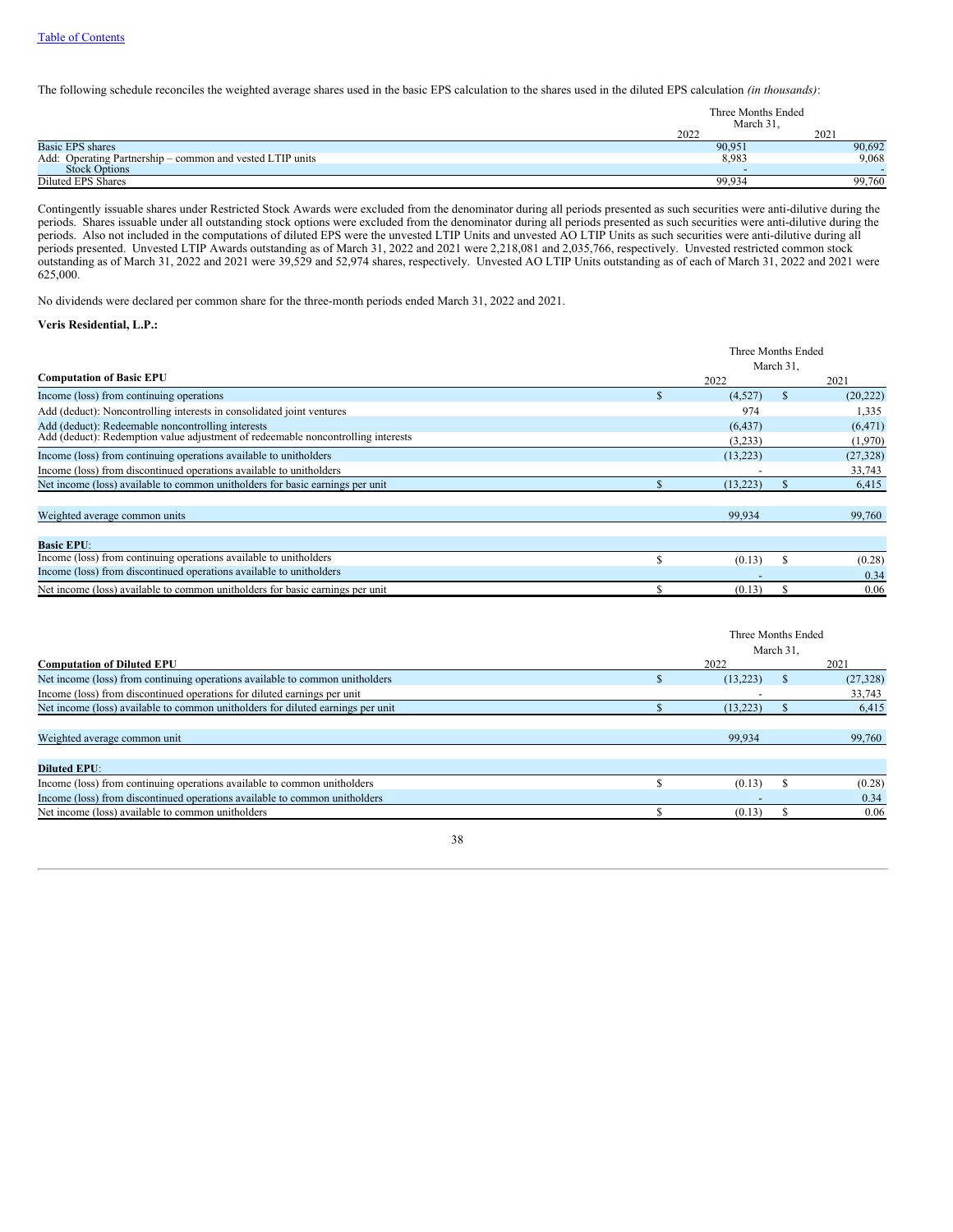The following schedule reconciles the weighted average units used in the basic EPU calculation to the units used in the diluted EPU calculation *(in thousands)*:

|                    | Three Months Ended<br>March 31, |        |  |  |
|--------------------|---------------------------------|--------|--|--|
|                    | 2022                            | 2021   |  |  |
| Basic EPU units    | 99,934                          | 99,760 |  |  |
| Add: Stock Options | <b>Contract</b>                 |        |  |  |
| Diluted EPU Units  | 99,934                          | 99,760 |  |  |

Contingently issuable shares under Restricted Stock Awards were excluded from the denominator during all periods presented as such securities were anti-dilutive during the periods. Shares issuable under all outstanding stock options were excluded from the denominator during all periods presented as such securities were anti-dilutive during the periods. Also not included in the computations of diluted EPU were the unvested LTIP Units and unvested AO LTIP Units as such securities were anti-dilutive during all periods presented. Unvested LTIP Awards outstanding as of March 31, 2022 and 2021 were 2,218,081 and 2,035,766, respectively. Unvested restricted common stock outstanding as of March 31, 2022 and 2021 were 39,529 and 52,974 shares, respectively. Unvested AO LTIP Units outstanding as of each of March 31, 2022 and 2021 were 625,000.

No distributions were declared per common unit for the three-month periods ended March 31, 2022 and 2021.

### **16. NONCONTROLLING INTERESTS IN SUBSIDIARIES**

Noncontrolling interests in subsidiaries in the accompanying consolidated financial statements relate to (i) common units ("Common Units") and LTIP units in the Operating Partnership, held by parties other than the General Partner ("Limited Partners"), and (ii) interests in consolidated joint ventures for the portion of such ventures not owned by the Company.

The following table reflects the activity of noncontrolling interests for the three months ended March 31, 2022 and 2021, respectively *(dollars in thousands):*

|                                                                     | Three Months Ended |           |           |
|---------------------------------------------------------------------|--------------------|-----------|-----------|
|                                                                     | 2022               | March 31, | 2021      |
| <b>Opening Balance</b>                                              | 167.436            |           | 193,563   |
| Net (loss) income                                                   | 4,565              |           | 5,898     |
| Unit distributions                                                  | 218                |           |           |
| Redeemable noncontrolling interests                                 | (6, 728)           |           | (6,650)   |
| Change in noncontrolling interests in consolidated joint ventures   |                    |           | 10        |
| Redemption of common units for common stock                         |                    |           |           |
| Redemption of common units                                          | (1, 442)           |           | (10, 459) |
| Stock compensation                                                  | 2,533              |           | 1,883     |
| Cancellation of unvested LTIP units                                 |                    |           |           |
| Other comprehensive income (loss)                                   | 196                |           |           |
| Rebalancing of ownership percentage between parent and subsidiaries | (1,669)            |           | (1, 556)  |
| Balance at March 31                                                 | 165.120            |           | 182.693   |

Pursuant to ASC 810, Consolidation, on the accounting and reporting for noncontrolling interests and changes in ownership interests of a subsidiary, changes in a parent's ownership interest (and transactions with noncontrolling interests unitholders in the subsidiary) while the parent retains its controlling interest in its subsidiary should be accounted for as equity transactions. The carrying value of the noncontrolling interests shall be adjusted to reflect the change in its ownership interest in the subsidiary, with the offset to equity attributable to the parent. Accordingly, as a result of equity transactions which caused changes in ownership percentages between Veris Residential, Inc. stockholders' equity and noncontrolling interests in the Operating Partnership that occurred during the three months ended March 31, 2022, the Company has decreased noncontrolling interests in the Operating Partnership and increased additional paid-in capital in Veris Residential, Inc. stockholders' equity by approximately \$1.7 million as of March 31, 2022.

### **NONCONTROLLING INTERESTS IN OPERATING PARTNERSHIP (applicable only to General Partner)**

### **Common Units**

During the three months ended March 31, 2022, the Company redeemed for cash 85,779 common units at their fair value of \$1.4 million.

Certain individuals and entities own common units in the Operating Partnership. A common unit and a share of Common Stock of the General Partner have substantially the same economic characteristics in as much as they effectively share equally in the net income or loss of the Operating Partnership. Common unitholders have the right to redeem their common units, subject to certain restrictions. The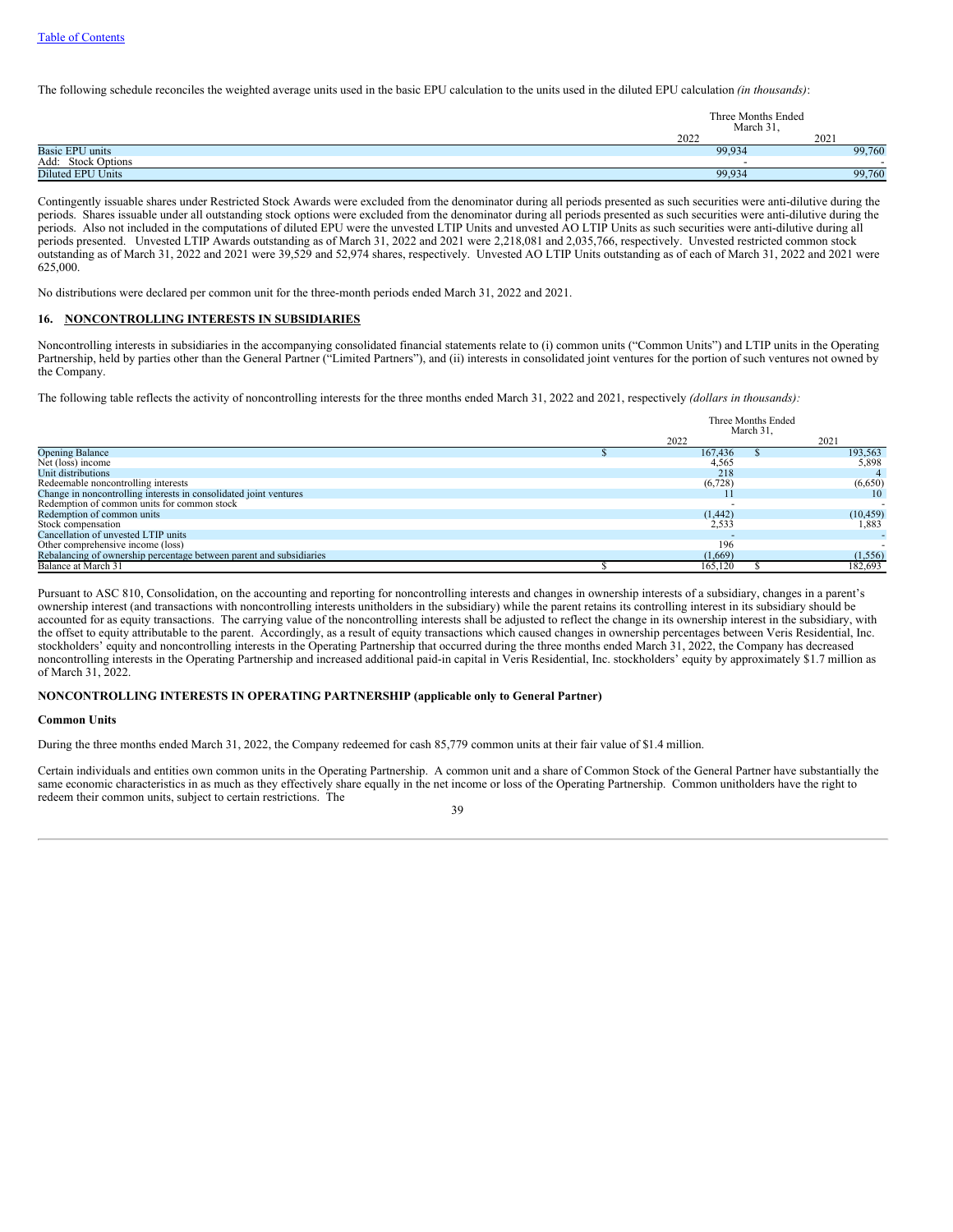redemption is required to be satisfied in shares of Common Stock, cash, or a combination thereof, calculated as follows: one share of the General Partner's Common Stock, or cash equal to the fair market value of a share of the General Partner's Common Stock at the time of redemption, for each common unit. The General Partner, in its sole discretion, determines the form of redemption of common units (i.e., whether a common unitholder receives Common Stock, cash, or any combination thereof). If the General Partner elects to satisfy the redemption with shares of Common Stock as opposed to cash, it is obligated to issue shares of its Common Stock to the redeeming unitholder. Regardless of the rights described above, the common unitholders may not put their units for cash to the General Partner or the Operating Partnership under any circumstances. When a unitholder redeems a common unit, noncontrolling interests in the Operating Partnership is reduced and Veris Residential, Inc. Stockholders' equity is increased.

### **LTIP Units**

From time to time, the Company has granted LTIP awards to executive officers of the Company. All of the LTIP Awards granted through January 2021 are in the form of units in the Operating Partnership. See Note 15: Veris Residential, Inc. Stockholders' Equity and Veris Residential, L.P.'s Partners' Capital – Long-Term Incentive Plan Awards.

LTIP Units are designed to qualify as "profits interests" in the Operating Partnership for federal income tax purposes. As a general matter, the profits interests characteristics of the LTIP Units mean that initially they will not be economically equivalent in value to a common unit. If and when events specified by applicable tax regulations occur, LTIP Units can over time increase in value up to the point where they are equivalent to common units on a one-for-one basis. After LTIP Units are fully vested, and to the extent the special tax rules applicable to profits interests have allowed them to become equivalent in value to common units, LTIP Units may be converted on a one-for-one basis into common units. Common units in turn have a one-for-one relationship in value with shares of the General Partner's common stock, and are redeemable on a one-forone basis for cash or, at the election of the Company, shares of the General Partner's common stock.

### **AO LTIP Units (Appreciation-Only LTIP Units)**

On March 13, 2019, the Company granted 625,000 AO LTIP Units pursuant to the AO Long Term Incentive Plan Award Agreement. See Note 15: Veris Residential, Inc. Stockholders' Equity and Veris Residential, L.P.'s Partners' Capital – AO LTIP Units (Appreciation-Only LTIP Units).

AO LTIP Units are a class of partnership interests in the Operating Partnership that are intended to qualify as "profit interests" for federal income tax purposes and generally only allow the recipient to realize value to the extent the fair market value of a share of Common Stock exceeds the threshold level set at the time the AO LTIP Units are granted, subject to any vesting conditions applicable to the award. The value of vested AO LTIP Units is realized through conversion of the AO LTIP Units into Common Units. The number of Common Units into which vested AO LTIP Units may be converted is determined based on the quotient of (i) the excess of the fair market value of the Common Stock on the conversion date over the threshold level designated at the time the AO LTIP Unit was granted, divided by (ii) the fair market value of the Common Stock on the conversion date. AO LTIP Units, once vested, have a finite term during which they may be converted into Common Units, not in excess of ten years from the grant date of the AO LTIP Units.

#### **Noncontrolling Interests Ownership in Operating Partnership**

As of March 31, 2022 and December 31, 2021, the noncontrolling interests common unitholders owned 9.0 percent and 9.0 percent of the Operating Partnership, respectively.

### **NONCONTROLLING INTERESTS IN CONSOLIDATED JOINT VENTURES (applicable to General Partner and Operating Partnership)**

The Company consolidates certain joint ventures in which it has ownership interests. Various entities and/or individuals hold noncontrolling interests in these ventures.

### **PARTICIPATION RIGHTS**

The Company's interests in a potential future development provides for the initial distributions of net cash flow solely to the Company, and thereafter, other parties have participation rights in 50 percent of the excess net cash flow remaining after the distribution to the Company of the aggregate amount equal to the sum of: (a) the Company's capital contributions, plus (b) an IRR of 10 percent per annum.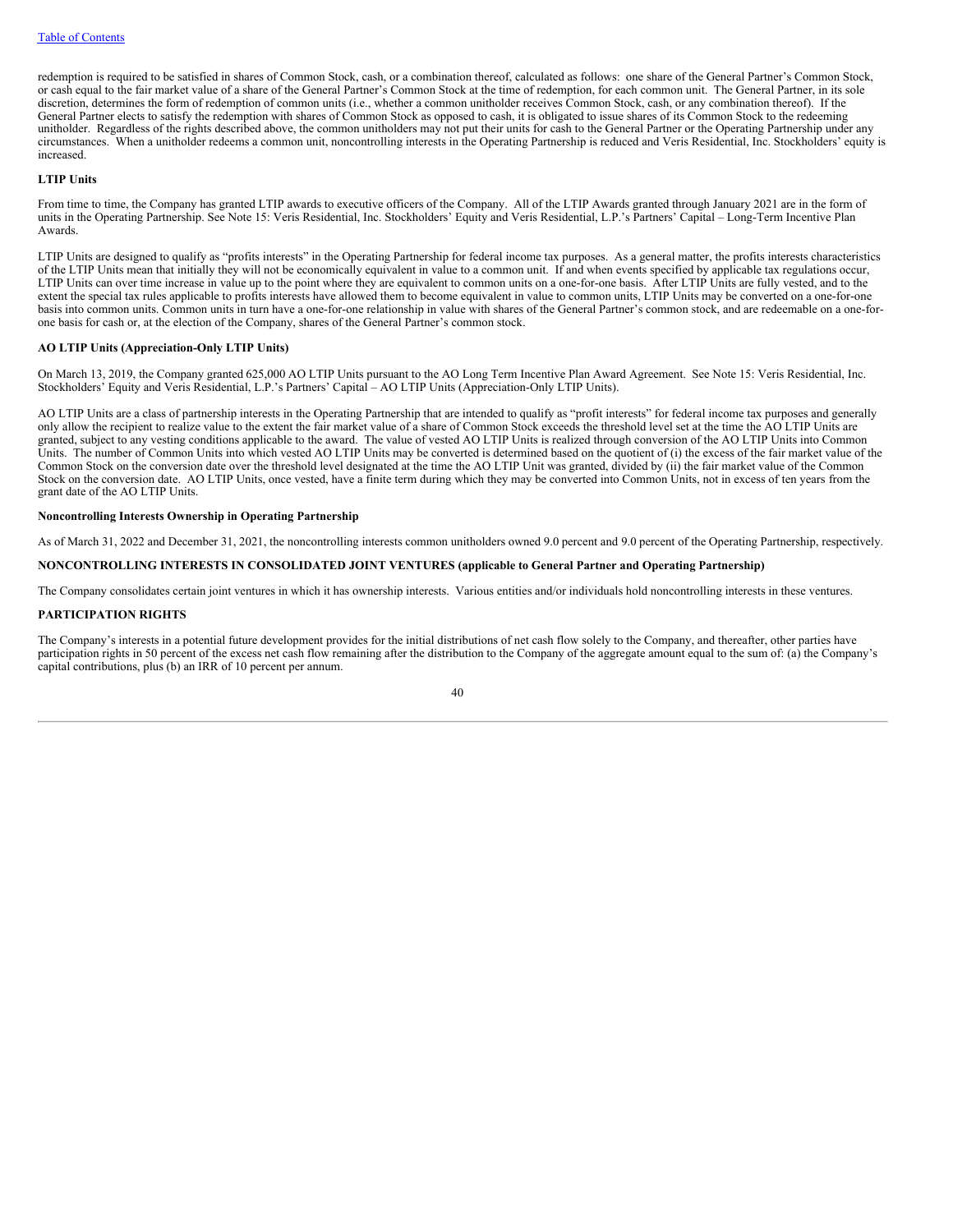# **17. SEGMENT REPORTING**

The Company operates in two business segments: (i) multifamily real estate and services and (ii) commercial and other real estate. The Company provides property management, leasing, acquisition, development, construction and tenant-related services for its commercial and other real estate and multifamily real estate portfolio. The Company's multifamily services business also provides similar services for third parties. The Company had no revenues from foreign countries recorded for the three months ended March 31, 2022 and 2021. The Company had no long lived assets in foreign locations as of March 31, 2022 and December 31, 2021. The accounting policies of the segments are the same as those described in Note 2: Significant Accounting Policies, excluding depreciation and amortization.

The Company evaluates performance based upon net operating income from the combined properties and operations in each of its real estate segments (commercial and other real estate and multifamily real estate and services). All properties classified as discontinued operations have been excluded.

Selected results of operations for the three months ended March 31, 2022 and 2021 and selected asset information as of March 31, 2022 and December 31, 2021 regarding the Company's operating segments are as follows. Amounts for prior periods have been restated to conform to the current period segment reporting presentation *(dollars in thousands)*:

|                                                                             |               | Commercial<br>& Other Real Estate |               | Multifamily<br>Real Estate & Services (d) |              | Corporate<br>$&$ Other (e) |              | Total<br>Company |
|-----------------------------------------------------------------------------|---------------|-----------------------------------|---------------|-------------------------------------------|--------------|----------------------------|--------------|------------------|
| <b>Total revenues:</b>                                                      |               |                                   |               |                                           |              |                            |              |                  |
| Three months ended:                                                         |               |                                   |               |                                           |              |                            |              |                  |
| March 31, 2022                                                              | \$            | 53,084                            | \$            | 46,517                                    | S            | (502)                      | $\mathbb{S}$ | 99,099           |
| March 31, 2021                                                              |               | 39,072                            |               | 37,316                                    |              | (295)                      |              | 76,093           |
| <b>Total operating and</b><br>interest expenses (a):<br>Three months ended: |               |                                   |               |                                           |              |                            |              |                  |
| March 31, 2022                                                              | $\mathbb{S}$  | 14,476                            | $\mathbb{S}$  | 24,786                                    | $\mathbb{S}$ | 32,601                     | $\mathbb{S}$ | 71,863           |
| March 31, 2021                                                              |               | 16,122                            |               | 22,156                                    |              | 27,995                     |              | 66,273           |
|                                                                             |               |                                   |               |                                           |              |                            |              |                  |
| Equity in earnings (loss) of<br>unconsolidated joint ventures:              |               |                                   |               |                                           |              |                            |              |                  |
| Three months ended:                                                         |               |                                   |               |                                           |              |                            |              |                  |
| March 31, 2022                                                              | $\mathbb{S}$  |                                   | <sup>\$</sup> | (487)                                     | $\mathbb{S}$ |                            | S            | (487)            |
| March 31, 2021                                                              |               | (119)                             |               | (1, 337)                                  |              | $\overline{\phantom{a}}$   |              | (1, 456)         |
| Net operating income (loss) (b):<br>Three months ended:                     |               |                                   |               |                                           |              |                            |              |                  |
| March 31, 2022                                                              | $\mathbb{S}$  | 38,608                            | $\mathbb{S}$  | 21,244                                    | $\mathbb{S}$ | (33, 103)                  | $\mathbb{S}$ | 26,749           |
| March 31, 2021                                                              |               | 22,831                            |               | 13,823                                    |              | (28,290)                   |              | 8,364            |
| <b>Total assets:</b>                                                        |               |                                   |               |                                           |              |                            |              |                  |
| March 31, 2022                                                              | $\mathbb{S}$  | 951.402                           | $\mathbb{S}$  | 3.297.133                                 | $\mathbb{S}$ | 11,290                     | $\mathbb{S}$ | 4.259.825        |
| December 31, 2021                                                           |               | 1,216,717                         |               | 3,294,226                                 |              | 16,375                     |              | 4,527,318        |
|                                                                             |               |                                   |               |                                           |              |                            |              |                  |
| Total long-lived assets (c):                                                |               |                                   |               |                                           |              |                            |              |                  |
| March 31, 2022                                                              | $\mathbb{S}$  | 875,098                           | $\mathbb{S}$  | 3,094,290                                 | $\mathbb{S}$ | (1, 544)                   | $\mathbb{S}$ | 3,967,844        |
| December 31, 2021                                                           |               | 1,087,198                         |               | 3,098,492                                 |              | (1,309)                    |              | 4,184,381        |
|                                                                             |               |                                   |               |                                           |              |                            |              |                  |
| <b>Total investments in</b><br>unconsolidated joint ventures:               |               |                                   |               |                                           |              |                            |              |                  |
| March 31, 2022                                                              | $\mathcal{S}$ | $\overline{\phantom{a}}$          | <sup>\$</sup> | 135,116                                   | $\mathbb{S}$ | $\sim$                     | <b>S</b>     | 135,116          |
| December 31, 2021                                                           |               |                                   |               | 137,772                                   |              |                            |              | 137,772          |

(a) Total operating and interest expenses represent the sum of: real estate taxes; utilities; operating services; real estate eservices expenses; general and administrative, acquisition related costs and interest expense ( & Other for all periods.

(b) Net operating income represents total revenues less total operating and interest expenses (as defined and classified in Note "a"), plus equity in earnings (loss) of unconsolidated joint ventures, for the period.

(c) Long-lived assets are comprised of net investment in rental property and unbilled rents receivable.<br>(d) Segment assets and operations were owned through a consolidated and variable interest entity commencing in Februar eliminations necessary to reconcile to consolidated Company totals.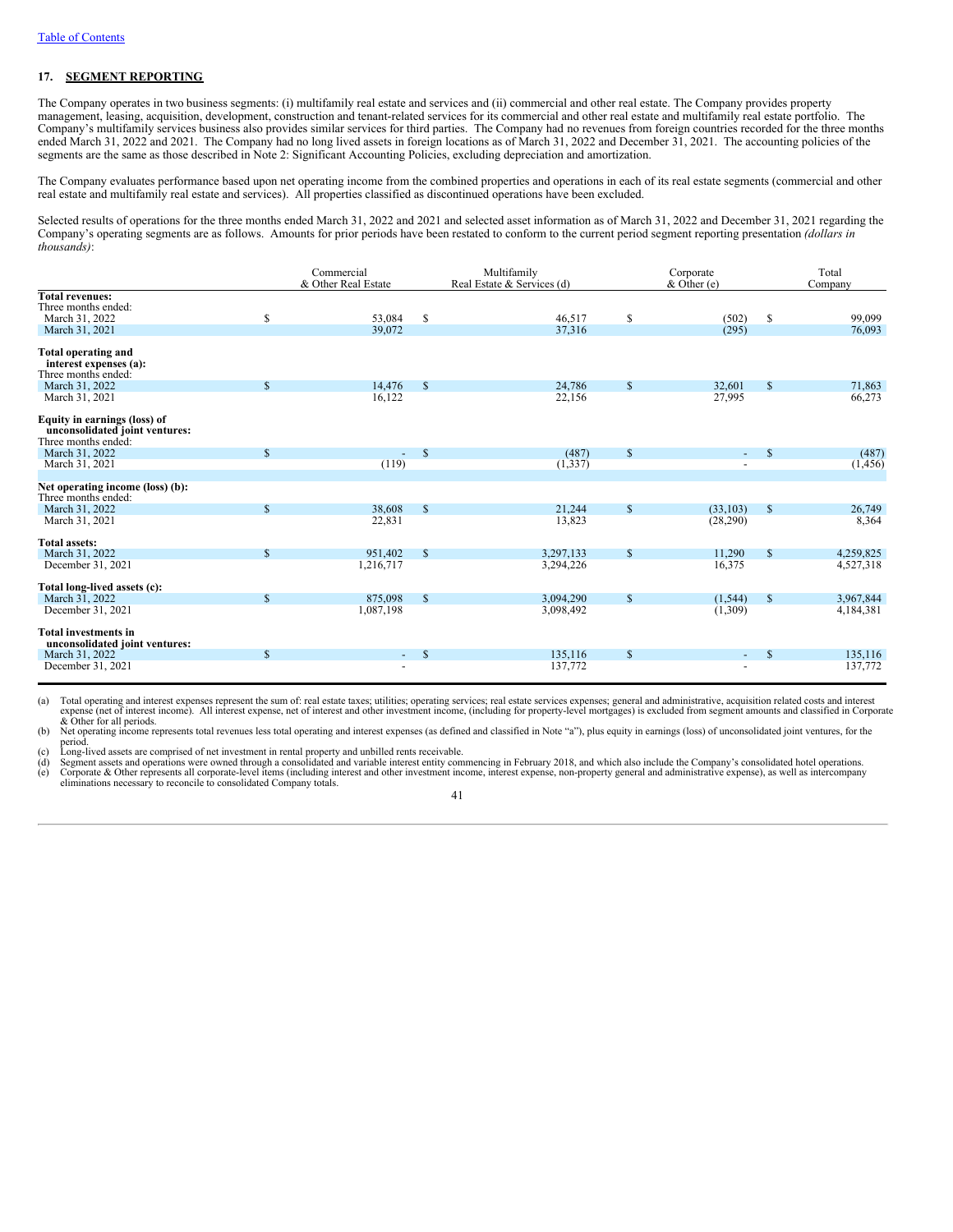# **Veris Residential, Inc.**

The following schedule reconciles net operating income to net income (loss) available to common shareholders *(dollars in thousands)*:

|                                                                 |     | Three Months Ended<br>March 31, |              |           |
|-----------------------------------------------------------------|-----|---------------------------------|--------------|-----------|
|                                                                 |     | 2022                            |              | 2021      |
| Net operating income                                            | \$. | 26,749                          | $\mathbf{s}$ | 8,364     |
| Add (deduct):                                                   |     |                                 |              |           |
| Depreciation and amortization                                   |     | (26, 514)                       |              | (28, 173) |
| Land and other impairments, net                                 |     | (2,932)                         |              | (413)     |
| Realized gains (losses) and unrealized losses on disposition of |     |                                 |              |           |
| rental property, net                                            |     | 1,836                           |              |           |
| Gain on disposition of developable land                         |     | 2,623                           |              |           |
| Gain (loss) from extinguishment of debt, net                    |     | (6,289)                         |              |           |
| Income (loss) from continuing operations                        |     | (4,527)                         |              | (20, 222) |
| Discontinued operations                                         |     |                                 |              |           |
| Income from discontinued operations                             |     |                                 |              | 10,962    |
| Realized gains (losses) and unrealized gains (losses) on        |     |                                 |              |           |
| disposition of rental property and impairments, net             |     | $\overline{\phantom{a}}$        |              | 22,781    |
| Total discontinued operations, net                              |     |                                 |              | 33,743    |
| Net income (loss)                                               |     | (4,527)                         |              | 13,521    |
| Noncontrolling interests in consolidated joint ventures         |     | 974                             |              | 1,335     |
| Noncontrolling interests in Operating Partnership               |     | 898                             |              | 2,305     |
| Noncontrolling interest in discontinued operations              |     |                                 |              | (3,067)   |
| Redeemable noncontrolling interests                             |     | (6, 437)                        |              | (6, 471)  |
| Net income (loss) available to common shareholders              |     | (9,092)                         |              | 7,623     |

# **Veris Residential, L.P.**

The following schedule reconciles net operating income to net income (loss) available to common unitholders *(dollars in thousands)*:

|                                                                 | Three Months Ended<br>March 31, |     |           |  |
|-----------------------------------------------------------------|---------------------------------|-----|-----------|--|
|                                                                 | 2022                            |     | 2021      |  |
| Net operating income                                            | 26,749                          | \$. | 8,364     |  |
| Add (deduct):                                                   |                                 |     |           |  |
| Depreciation and amortization                                   | (26, 514)                       |     | (28, 173) |  |
| Land and other impairments, net                                 | (2,932)                         |     | (413)     |  |
| Realized gains (losses) and unrealized losses on disposition of |                                 |     |           |  |
| rental property, net                                            | 1,836                           |     |           |  |
| Gain on disposition of developable land                         | 2,623                           |     |           |  |
| Gain (loss) from extinguishment of debt, net                    | (6,289)                         |     |           |  |
| Income (loss) from continuing operations                        | (4,527)                         |     | (20, 222) |  |
| Discontinued operations                                         |                                 |     |           |  |
| Income from discontinued operations                             |                                 |     | 10,962    |  |
| Realized gains (losses) and unrealized gains (losses) on        |                                 |     |           |  |
| disposition of rental property and impairments, net             | ٠                               |     | 22,781    |  |
| Total discontinued operations, net                              | ٠                               |     | 33,743    |  |
| Net income (loss)                                               | (4,527)                         |     | 13,521    |  |
| Noncontrolling interests in consolidated joint ventures         | 974                             |     | 1,335     |  |
| Redeemable noncontrolling interests                             | (6, 437)                        |     | (6, 471)  |  |
| Net income (loss) available to common unitholders               | (9,990)                         |     | 8,385     |  |

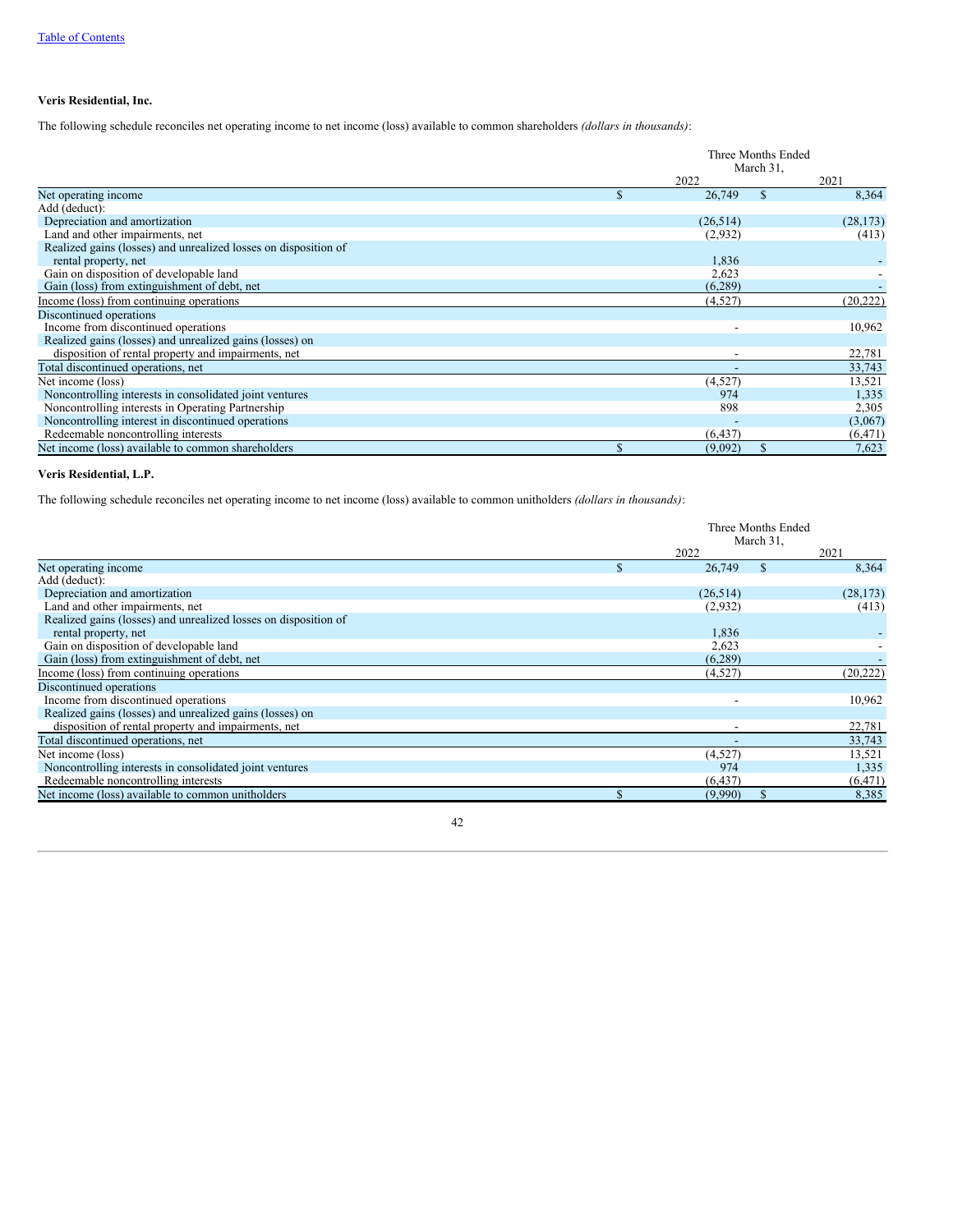### **ITEM 2.MANAGEMENT'S DISCUSSION AND ANALYSIS OF FINANCIAL CONDITION AND RESULTS OF OPERATIONS**

The following discussion should be read in conjunction with the Consolidated Financial Statements of Veris Residential, Inc. and Veris Residential, L.P. and the notes thereto (collectively, the "Financial Statements"). Certain defined terms used herein have the meaning ascribed to them in the Financial Statements.

### *Executive Overview*

Veris Residential, Inc., together with its subsidiaries, (collectively, the "General Partner"), including Veris Residential, L.P. (the "Operating Partnership"), has been involved in all aspects of commercial real estate development, management and ownership for over 60 years and the General Partner has been a publicly traded REIT since 1994.

The Operating Partnership conducts the business of providing management, leasing, acquisition, development and tenant-related services for its General Partner. The Operating Partnership, through its operating divisions and subsidiaries, including the Veris property-owning partnerships and limited liability companies, is the entity through which all of the General Partner's operations are conducted. Unless stated otherwise or the context requires, the "Company" refers to the General Partner and its subsidiaries, including the Operating Partnership and its subsidiaries.

As of March 31, 2022, the Company owns or has interests in 35 properties (collectively, the "Properties"), consisting of 22 multifamily rental properties containing 6,691 apartment units as well as non-core assets comprised six office properties, four parking/retail properties, three hotels and developable land. The Properties are located in three states in the Northeast, plus the District of Columbia.

### *Critical Accounting Policies and Estimates*

The accompanying consolidated financial statements include all accounts of the Company, its majority-owned and/or controlled subsidiaries, which consist principally of the Operating Partnership and variable interest entities for which the Company has determined itself to be the primary beneficiary, if any. See Note 2: Significant Accounting Policies – to the Financial Statements, for the Company's treatment of unconsolidated joint venture interests. Intercompany accounts and transactions have been eliminated.

Accounting Standards Codification ("ASC") 810, Consolidation, provides guidance on the identification of entities for which control is achieved through means other than voting rights ("variable interest entities" or "VIEs") and the determination of which business enterprise, if any, should consolidate the VIEs. Generally, the consideration of whether an entity is a VIE applies when either: (1) the equity investors (if any) lack (i) the ability to make decisions about the entity's activities through voting or similar rights, (ii) the obligation to absorb the expected losses of the entity, or (iii) the right to receive the expected residual returns of the entity; (2) the equity investment at risk is insufficient to finance that entity's activities without additional subordinated financial support; or (3) the equity investors have voting rights that are not proportionate to their economic interests and substantially all of the activities of the entity involve or are conducted on behalf of an investor with a disproportionately small voting interest. The Company consolidates VIEs in which it is considered to be the primary beneficiary. The primary beneficiary is defined by the entity having both of the following characteristics: (1) the power to direct the activities that, when taken together, most significantly impact the variable interest entity's performance: and (2) the obligation to absorb losses and right to receive the returns from the VIE that would be significant to the VIE.

The financial statements have been prepared in conformity with generally accepted accounting principles ("GAAP"). The preparation of financial statements in conformity with GAAP requires management to make estimates and assumptions that affect the reported amounts of assets and liabilities and disclosure of contingent assets and liabilities at the date of the financial statements and the reported amounts of revenues and expenses during the reporting period. These estimates and assumptions are based on management's historical experience that are believed to be reasonable at the time. However, because future events and their effects cannot be determined with certainty, the determination of estimates requires the exercise of judgment. Actual results could differ from those estimates. Certain reclassifications have been made to prior period amounts in order to conform with current period presentation, primarily related to classification of certain properties as discontinued operations. The Company's critical accounting policies are those which require assumptions to be made about matters that are highly uncertain. Different estimates could have a material effect on the Company's financial results. Judgments and uncertainties affecting the application of these policies and estimates may result in materially different amounts being reported under different conditions and circumstances.

These financial statements should be read in conjunction with the Company's audited Annual Report on Form 10-K for the year ended December 31, 2021, as certain disclosures in this Quarterly Report on Form 10-Q that would duplicate those included in the 10-K are not included in these financial statements.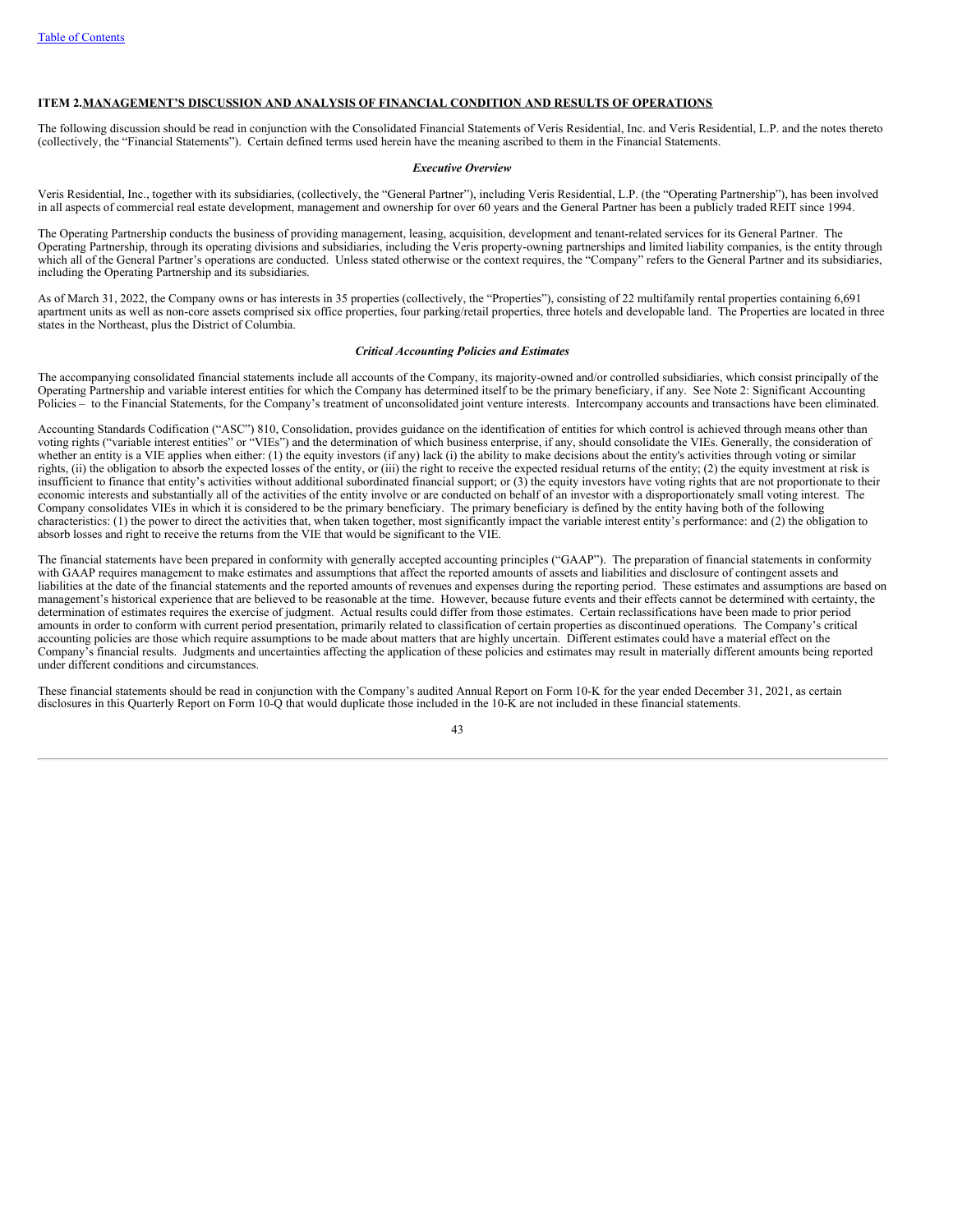### *Results From Operations*

The following comparisons for the three months ended March 31, 2022 ("2022"), as compared to the three months ended March 31, 2021 ("2021"), make reference to the following:

- (i) "Same-Store Properties," which represent all in-service properties owned by the Company at December 31, 2020 excluding properties sold, disposed of, removed from service, or being redeveloped or repositioned from January 1, 2021 through March 31, 2022;
- (ii) "Acquired and Developed Properties," which represent all properties acquired by the Company or commencing initial operations from January 1, 2021 through March 31, 2022 and
- (iii) "Properties Sold", which represent properties sold, disposed of, or removed from service (including properties being redeveloped or repositioned) by the Company from January 1, 2021 through March 31, 2022.

# *Three Months Ended March 31, 2022 Compared to Three Months Ended March 31, 2021*

|                                                              |              |          | March 31.     |           |              | Dollar    | Percent                  |
|--------------------------------------------------------------|--------------|----------|---------------|-----------|--------------|-----------|--------------------------|
| (dollars in thousands)                                       |              | 2022     |               | 2021      |              | Change    | Change                   |
| Revenue from rental operations and other:                    |              |          |               |           |              |           |                          |
| Revenue from leases                                          | $\mathbf S$  | 65.808   | <sup>\$</sup> | 65,771    | $\mathbf S$  | 37        | $\frac{0}{0}$<br>0.1     |
| Parking income                                               |              | 4.177    |               | 3.086     |              | 1.091     | 35.4                     |
| Hotel income                                                 |              | 1,417    |               | 1,053     |              | 364       | 34.6                     |
| Other income                                                 |              | 26,787   |               | 3,656     |              | 23.131    | 632.7                    |
| Total revenues from rental operations                        |              | 98.189   |               | 73,566    |              | 24,623    | 33.5                     |
| <b>Property expenses:</b>                                    |              |          |               |           |              |           |                          |
| Real estate taxes                                            |              | 12.694   |               | 11,831    |              | 863       | 7.3                      |
| <b>Utilities</b>                                             |              | 3,933    |               | 4,092     |              | (159)     | (3.9)                    |
| Operating services                                           |              | 18,531   |               | 15,450    |              | 3,081     | 19.9                     |
| Total property expenses                                      |              | 35,158   |               | 31,373    |              | 3,785     | 12.1                     |
|                                                              |              |          |               |           |              |           |                          |
| Non-property revenues:<br>Real estate services               |              | 910      |               | 2,527     |              | (1.617)   | (64.0)                   |
|                                                              |              | 910      |               | 2,527     |              |           |                          |
| Total non-property revenues                                  |              |          |               |           |              | (1,617)   | (64.0)                   |
| Non-property expenses:                                       |              |          |               |           |              |           |                          |
| Real estate services expenses                                |              | 2.363    |               | 3,318     |              | (955)     | (28.8)                   |
| General and administrative                                   |              | 19,475   |               | 13.989    |              | 5,486     | 39.2                     |
| Depreciation and amortization                                |              | 26,514   |               | 28,173    |              | (1,659)   | (5.9)                    |
| Land and other impairments, net                              |              | 2,932    |               | 413       |              | 2,519     | 609.9                    |
| Total non-property expenses                                  |              | 51,284   |               | 45,893    |              | 5,391     | 11.7                     |
| Operating income (loss)                                      |              | 12.657   |               | (1, 173)  |              | 13,830    | 1.179.0                  |
| Other (expense) income:                                      |              |          |               |           |              |           |                          |
| Interest expense                                             |              | (15,025) |               | (17,610)  |              | 2,585     | 14.7                     |
| Interest and other investment income (loss)                  |              | 158      |               | 17        |              | 141       | 829.4                    |
| Equity in earnings (loss) of unconsolidated joint ventures   |              | (487)    |               | (1, 456)  |              | 969       | 66.6                     |
| Realized gains (losses) and unrealized losses on disposition |              |          |               |           |              |           |                          |
| of rental property, net                                      |              | 1.836    |               |           |              | 1.836     |                          |
| Gain on disposition of developable land                      |              | 2,623    |               |           |              | 2,623     |                          |
| Gain (loss) from extinguishment of debt, net                 |              | (6.289)  |               |           |              | (6.289)   | $\sim$                   |
| Total other (expense) income                                 |              | (17.184) |               | (19,049)  |              | 1.865     | 9.8                      |
| Income (loss) from continuing operations                     |              | (4,527)  |               | (20, 222) |              | 15,695    | 77.6                     |
| Discontinued operations:                                     |              |          |               |           |              |           |                          |
| Income from discontinued operations                          |              |          |               | 10,962    |              | (10, 962) | (100.0)                  |
| Realized gains (losses) and unrealized gains (losses) on     |              |          |               |           |              |           |                          |
| disposition of rental property and impairments, net          |              |          |               | 22,781    |              | (22, 781) | (100.0)                  |
| Total discontinued operations                                |              |          |               | 33,743    |              | (33, 743) | (100.0)                  |
| Net income (loss)                                            | $\mathbb{S}$ | (4,527)  | <sup>\$</sup> | 13,521    | $\mathbb{S}$ | (18,048)  | (133.5)<br>$\frac{0}{0}$ |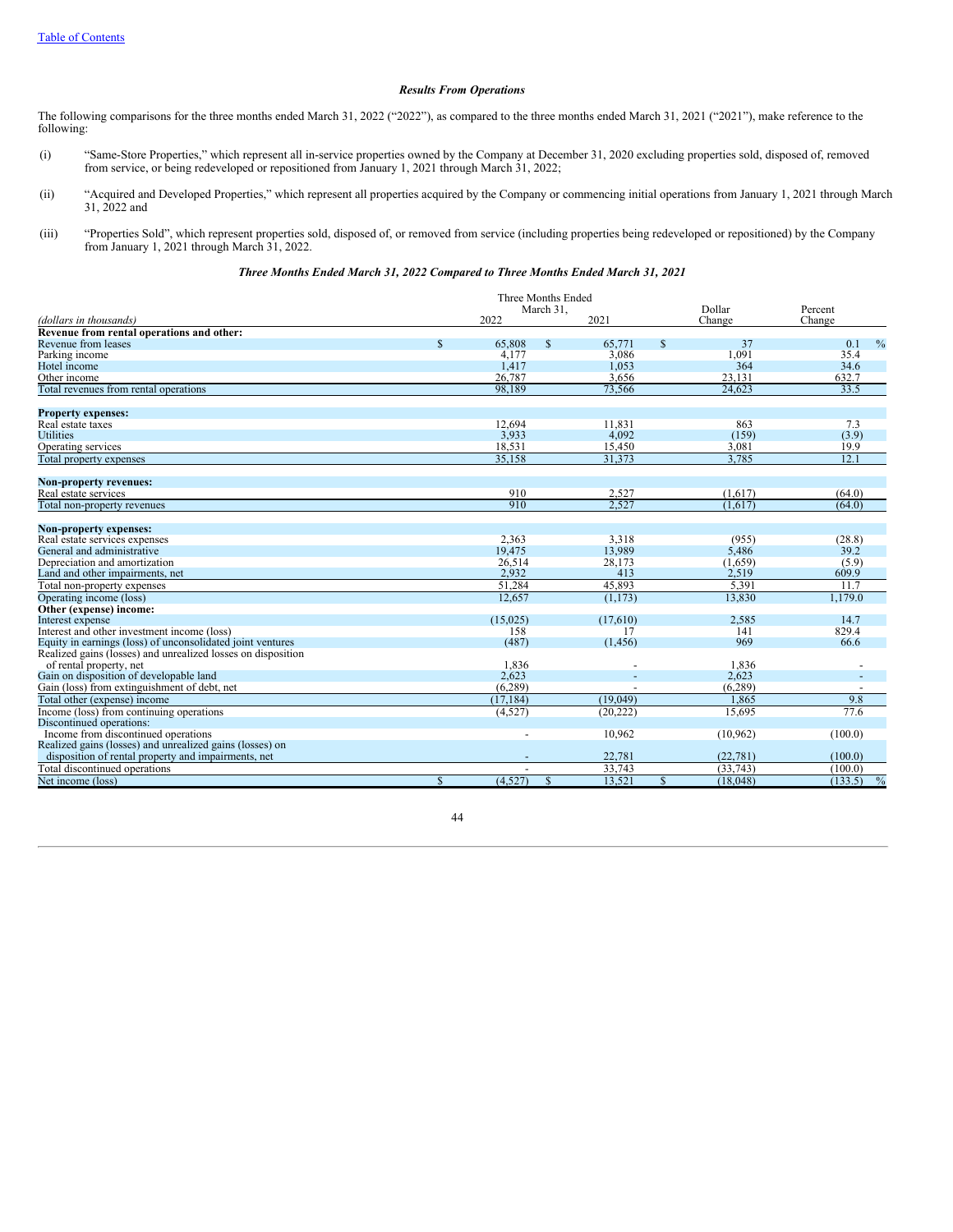The following is a summary of the changes in revenue from rental operations and other, and property expenses in 2022, as compared to 2021, divided into Same-Store Properties, Acquired and Developed Properties and Properties Sold in 2021 and 2022 (excluding properties classified as discontinued operations)*:*

|                                         |     | Total<br>Company |              | Same-Store<br>Properties |                  |              | Acquired and Developed<br>Properties |                          |             |  | Properties<br>Sold in 2021 and 2022 |           |        |
|-----------------------------------------|-----|------------------|--------------|--------------------------|------------------|--------------|--------------------------------------|--------------------------|-------------|--|-------------------------------------|-----------|--------|
|                                         |     | Dollar           | Percent      | Dollar                   | Percent          |              | Dollar                               | Percent                  |             |  | Dollar                              | Percent   |        |
| (dollars in thousands)                  |     | Change           | Change       |                          | Change<br>Change |              |                                      | Change                   | Change      |  |                                     | Change    | Change |
| <b>Revenue from rental</b>              |     |                  |              |                          |                  |              |                                      |                          |             |  |                                     |           |        |
| operations and other:                   |     |                  |              |                          |                  |              |                                      |                          |             |  |                                     |           |        |
| Revenue from leases                     | \$. | 37               | $0.1 \%$ \$  |                          | 441              | 0.7<br>% S   | 4,661                                |                          | $7.1 \%$ \$ |  | (5,065)                             | $(7.7)$ % |        |
| Parking income                          |     | 1,091            | 35.4         |                          | 893              | 28.9         | 270                                  |                          | 8.7         |  | (72)                                | (2.3)     |        |
| Hotel income                            |     | 364              | 34.6         |                          | 364              | 34.6         |                                      | ۰                        | ٠.          |  |                                     |           |        |
| Other income                            |     | 23,131           | 632.7        |                          | 22,903           | 626.4        | 115                                  |                          | 3.1         |  | 113                                 | 3.1       |        |
| Total                                   |     | 24,623           | 33.5 $%$ \$  |                          | 24,601           | 33.4 $%$ \$  | 5,046                                |                          | $6.9 \%$ \$ |  | (5,024)                             | $(6.8)$ % |        |
| <b>Property expenses:</b>               |     |                  |              |                          |                  |              |                                      |                          |             |  |                                     |           |        |
| Real estate taxes                       | \$. | 863              | $7.3 \%$ \$  |                          | 662              | 5.6 $%$ \$   | 712                                  |                          | $6.0 \%$ \$ |  | (511)                               | $(4.3)$ % |        |
| <b>Utilities</b>                        |     | (159)            | (3.9)        |                          | (245)            | (6.0)        | 238                                  |                          | 5.8         |  | (152)                               | (3.7)     |        |
| Operating services                      |     | 3,081            | 19.9         |                          | 3,408            | 22.1         | 1,010                                |                          | 6.5         |  | (1, 337)                            | (8.7)     |        |
| Total                                   |     | 3,785            | $12.1 \%$ \$ |                          | 3,825            | $12.2 \%$ \$ | 1,960                                |                          | 6.2 $%$ \$  |  | (2,000)                             | $(6.4)$ % |        |
| <b>OTHER DATA:</b>                      |     |                  |              |                          |                  |              |                                      |                          |             |  |                                     |           |        |
| Number of Consolidated Properties       |     | 26               |              |                          | 24               |              | $\mathcal{D}$                        |                          |             |  | 19                                  |           |        |
| Commercial Square feet (in thousands)   |     | 4,350            |              |                          | 4,350            |              |                                      | $\overline{\phantom{a}}$ |             |  | 3,596                               |           |        |
| Multifamily portfolio (number of units) |     | 4,545            |              |                          | 4,039            |              | 506                                  |                          |             |  |                                     |           |        |

*Revenue from leases.* Revenue from leases for the Same-Store Properties increased \$0.4 million, or 0.7 percent, for 2022 as compared to 2021, due primarily to an increase in lease-up of the multifamily rental properties, partially offset by a reduction in occupancy of the office properties in 2022 as compared to 2021.

*Parking income.* Parking income for the Same-Store Properties increased \$0.9 million, or 28.9 percent, for 2022 as compared to 2021 due primarily to increased usage at the parking garages in 2022 as compared to 2021.

*Hotel income*. Hotel income for the Same-Store Properties increased \$0.4 million, or 34.6 percent, for 2022 as compared to 2021, primarily due to the partial shutdown of hotel operations in 2021 as a result of the COVID-19 pandemic.

*Other income.* Other income for the Same-Store Properties increased \$22.9 million, or 626.4 percent, for 2022 as compared to 2021, due primarily to early lease termination income from office properties recognized in 2022.

*Real estate taxes*. Real estate taxes for the Same-Store Properties increased \$0.7 million, or 5.6 percent, for 2022 as compared to 2021, due primarily to the expiration in early 2022 of the PILOT agreements on two multifamily properties located in Jersey City, New Jersey.

*Utilities.* Utilities for the Same-Store Properties decreased \$0.2 million, or 6.0 percent, for 2022 as compared to 2021, due primarily to true-up billings in 2022 of actual meter readings at the residential properties.

*Operating services.* Operating services for the Same-Store Properties increased \$3.4 million, or 22.1 percent, for 2022 as compared to 2021, due primarily to an increase in property maintenance and insurance expenses of \$2.0 million in 2022 as compared to 2021.

*Real estate services revenue.* Real estate services revenue (primarily reimbursement of property personnel costs) decreased \$1.6 million, or 64.0 percent, for 2022 as compared to 2021, due primarily to decreased third party development and management activity in 2022 as compared to 2021.

*Real estate services expense.* Real estate services expense decreased \$1.0 million, or 28.8 percent, for 2022 as compared to 2021, due primarily to lower salaries and related expenses from a reduction in third-party services activities in 2022 as compared to 2021.

*General and administrative.* General and administrative expenses increased \$5.5 million, or 39.2 percent, for 2022 as compared to 2021. This increase was due primarily to a \$7.2 million increase in executive management changes and related costs for 2022 as compared to 2021. This was partially offset by CEO and related management change costs of \$2.1 million in 2021.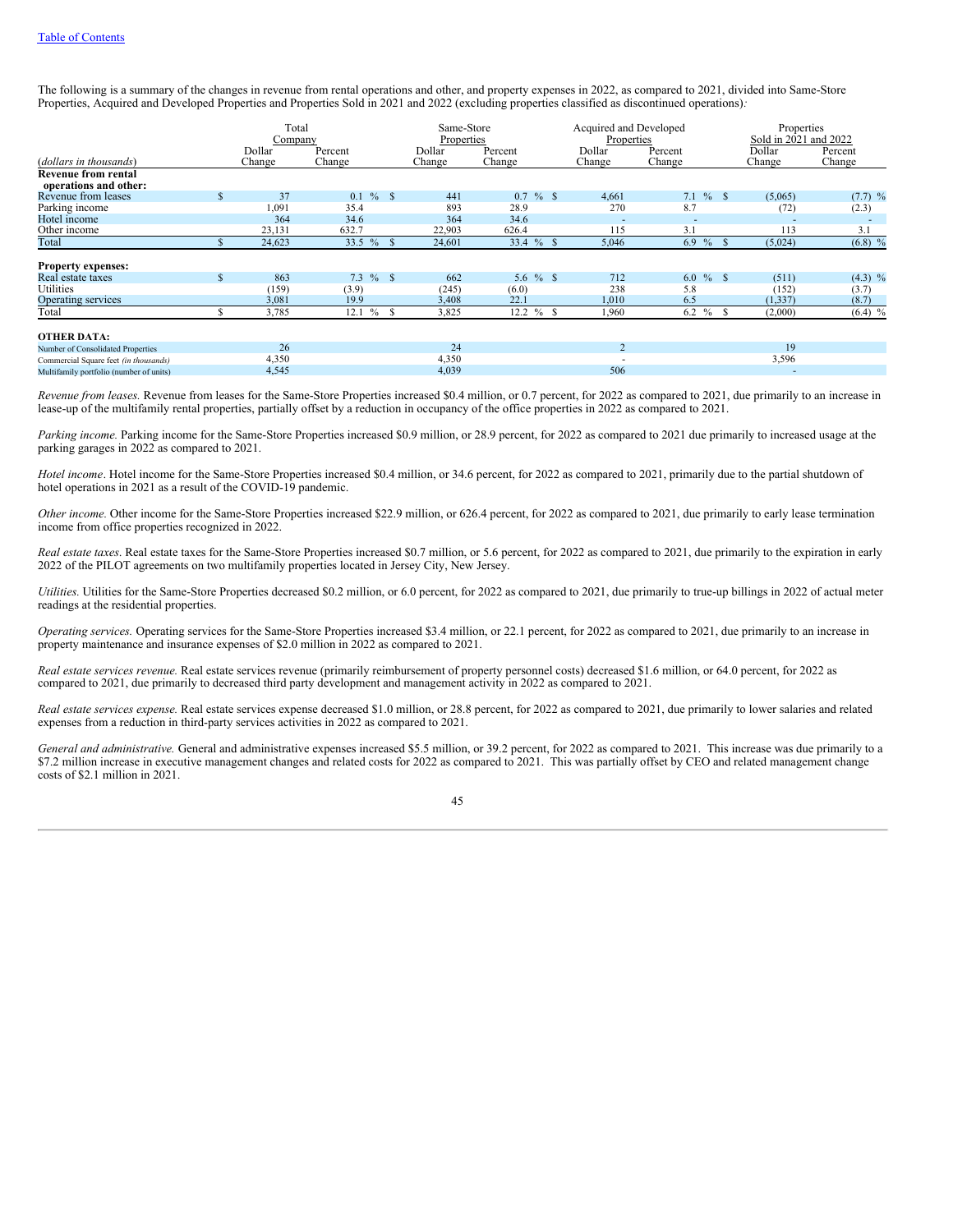*Depreciation and amortization.* Depreciation and amortization decreased \$1.7 million, or 5.9 percent, for 2022 over 2021. This decrease was primarily due to a decrease of \$2.3 million for properties sold or removed from service and lower depreciation of fully amortized assets of \$1.3 million for Same-Store Properties for 2022 as compared to 2021. These were partially offset by an increase of approximately \$1.9 million for 2022 as compared to 2021 in the Acquired Properties.

*Land and other impairments, net.* In 2022, the Company recorded net \$2.9 million of impairments on developable land parcels. In 2021, the Company recorded \$0.4 million of impairments on developable land parcels. See Note 11: Disclosure of Fair Value of Assets and Liabilities.

*Interest expense*. Interest expense decreased \$2.6 million, or 14.7 percent, for 2022 as compared to 2021. This decrease was primarily the result of lower average debt balances in 2022 as compared to 2021, due to the Company's redemption of its Senior Unsecured Notes in 2021.

*Interest and other investment income (loss).* Interest and other investment income (loss) increased \$0.1 million for 2022 as compared to 2021, due primarily to interest received on a note receivable in 2022.

Equity in earnings (loss) of unconsolidated joint ventures. Equity in earnings of unconsolidated joint ventures increased \$1.0 million, or 66.6 percent for 2022 as compared to 2021, due primarily to an increase of \$0.7 million for 2022 as compared to 2021 from the Urby at Harborside venture, resulting from lower concessions and discounts to tenants in 2022 as compared to 2021.

Realized gains (losses) and unrealized gains (losses) on disposition of rental property, net. The Company had realized gains (unrealized losses) on disposition of rental property of a net gain of \$1.8 million in 2022 on the disposition of an office property located in Hoboken, New Jersey.

*Gain on disposition of developable land.* In 2022, the Company recognized a gain of \$2.6 million on the sale of developable land located in West Windsor, New Jersey.

*Gain (loss) from extinguishment of debt, net.* In 2022, the Company recognized a loss of \$6.3 million on extinguishment of debt in connection with the sale of an office property located in Hoboken, New Jersey.

*Discontinued operations.* For all periods presented, the Company classified 36 office properties totaling 6.3 million square feet as discontinued operations, some of which were sold during the periods. The Company recognized income from discontinued operations of \$11.0 million in 2021, due to total revenues of \$21.6 million, operating and other expenses of \$8.7 million, depreciation and amortization of \$0.6 million and interest expense of \$1.3 million. The Company recognized realized gains (losses) and unrealized losses on disposition of rental property and impairments, net, of a gain of \$22.8 million on these properties in 2021. See Note 7: Discontinued Operations to the Financial Statements.

*Net Income (loss).* Net income (loss) decreased to a loss of \$4.5 million in 2022 from income of \$13.5 million in 2021. The decrease was due to the factors discussed above.

### **LIQUIDITY AND CAPITAL RESOURCES**

#### *Liquidity*

### **Overview**

Rental revenue is the Company's principal source of funds to pay its material cash commitments consisting of operating expenses, debt service, capital expenditures and dividends, excluding non-recurring capital expenditures. To the extent that the Company's cash flow from operating activities is insufficient to finance its non-recurring capital expenditures such as property acquisitions, development and construction costs and other capital expenditures, the Company has and expects to continue to finance such activities through borrowings under its revolving credit facility, other debt and equity financings, proceeds from the sale of properties and joint venture capital.

The Company expects to meet its short-term liquidity requirements generally through its working capital, which may include proceeds from the sales of rental properties and land, net cash provided by operating activities and draw from its revolving credit facility.

The COVID-19 pandemic continues to have a significant impact in the U.S. and around the globe. The global impact of the outbreak is rapidly evolving and has included quarantines, restrictions on business activities, including construction activities, restrictions on group gatherings, and restrictions on travel. These actions have and may in the future create disruption in the global economy and supply chains. The extent to which COVID-19 impacts the Company's results will depend on future developments, many of which are highly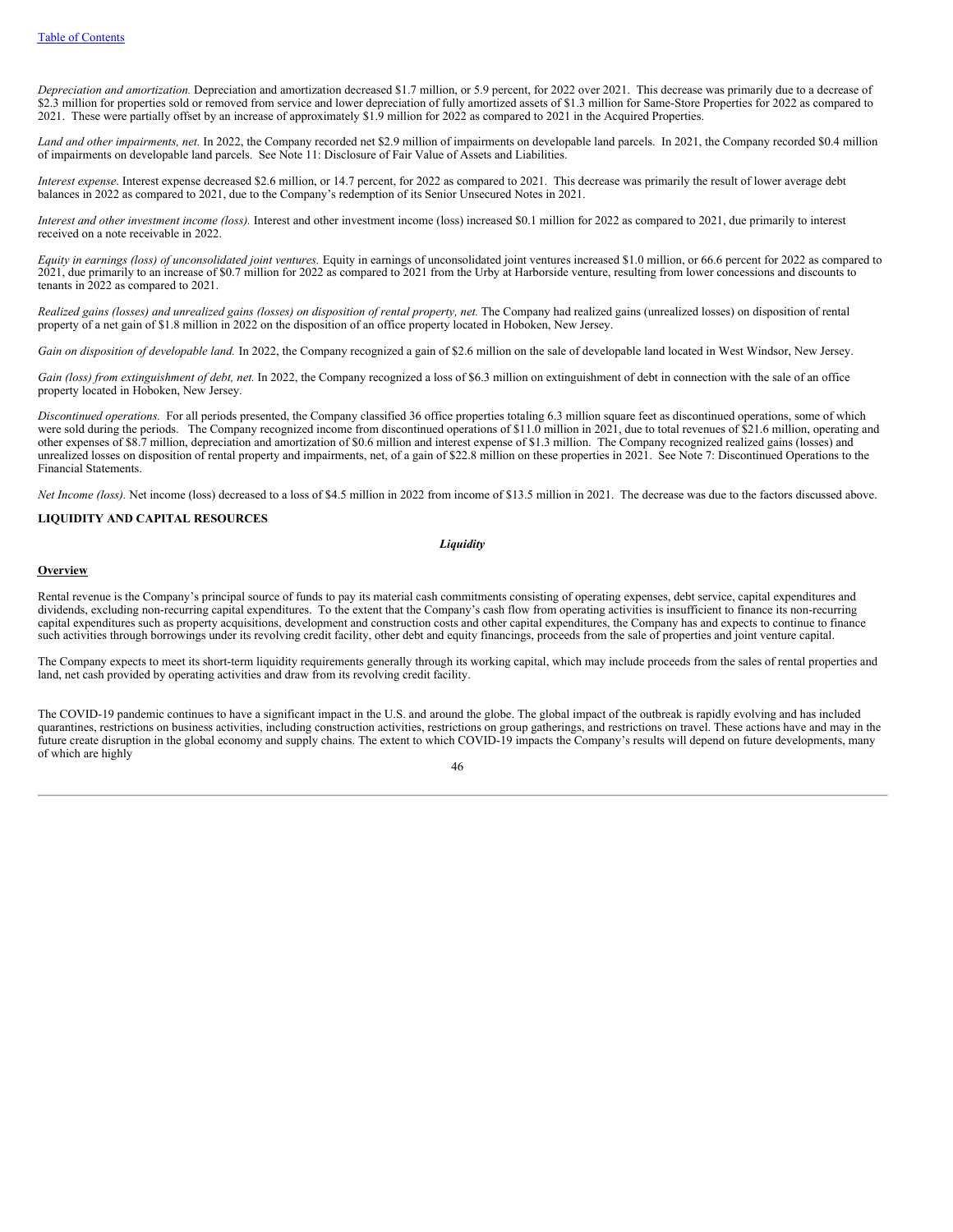uncertain and cannot be predicted, including new information which may emerge concerning the severity of COVID-19 and the actions taken to contain it or treat its impact. If the outbreak continues, there will likely be continued negative economic impacts, market volatility, and business disruption which could negatively impact the Company's tenants' ability to pay rent, the Company's ability to lease vacant space, the Company's ability to complete development and redevelopment projects and the Company's ability to dispose of assets held for sale and these consequences, in turn, could materially impact the Company's results of operations.

### **Construction Projects**

The Company is developing a 750-unit multifamily project at 25 Christopher Columbus, also known as Haus 25, in Jersey City, New Jersey, which began construction in the first quarter of 2019. The construction project, which is estimated to cost \$469.5 million, of which \$438.6 million has been incurred through March 31, 2022, was partially ready for occupancy in April 2022. The Company has funded \$169.5 million of the construction costs, and the remaining construction costs are expected to be funded from a \$300 million construction loan (of which \$269.1 million was drawn as of March 31, 2022).

### **REIT Restrictions**

To maintain its qualification as a REIT under the IRS Code, the General Partner must make annual distributions to its stockholders of at least 90 percent of its REIT taxable income, determined without regard to the dividends paid deduction and by excluding net capital gains. However, any such distributions, whether for federal income tax purposes or otherwise, would be paid out of available cash, including borrowings and other sources, after meeting operating requirements, preferred stock dividends and distributions, and scheduled debt service on the Company's debt. If and to the extent the Company retains and does not distribute any net capital gains, the General Partner will be required to pay federal, state and local taxes on such net capital gains at the rate applicable to capital gains of a corporation.

On September 30, 2020, the Company announced that its Board of Directors was suspending its common dividends and distributions attributable to the third and fourth quarters 2020. As the Company's management estimated that as of September 2020 it had satisfied its dividend obligations as a REIT on taxable income expected for 2020, the Board made the strategic decision to suspend its common dividends and distributions for the remainder of 2020 in an effort to provide greater financial flexibility during the pandemic and to retain incremental capital to support leasing initiatives at its Harborside commercial office properties on the Jersey City waterfront. On March 19, 2021, the Company announced that its Board of Directors would continue to suspend its common dividend for the remainder of 2021 in order to conserve capital and allow for greater financial flexibility during this period of heightened economic uncertainty and based on the Company's projected 2021 taxable income estimates. The Company believes that with its estimated taxable income/loss for 2021, it will meet its dividend obligations as a REIT for the year with no dividends paid. The Company anticipates its regular quarterly common dividend to remain suspended in 2022 while it seeks to conclude its transition into a pureplay multifamily REIT.

### **Property Lock-Ups**

Certain Company properties acquired by contribution from unrelated common unitholders of the Operating Partnership were subject to restrictions on disposition, except in a manner which did not result in recognition of built-in-gain allocable to such unitholders or which reimbursed the unitholders for the tax consequences thereof (collectively, the "Property Lock-Ups"). While these Property Lock-Ups have expired, the Company is generally required to use commercially reasonable efforts to prevent any disposition of the subject properties from resulting in the recognition of built-in gain to these unitholders, which include members of the Mack Group (which includes William L. Mack, a former director and David S. Mack, a former director). As of March 31, 2022, taking into account tax-free exchanges on the originally contributed properties, either wholly or partially, over time, five of the Company's properties, as well as certain land and development projects, with an aggregate carrying value of approximately \$1.0 billion, are subject to these conditions.

### **Unencumbered Properties**

As of March 31, 2022, the Company had one unencumbered property with a carrying value of \$18.3 million representing 3.8 percent of the Company's total consolidated property count.

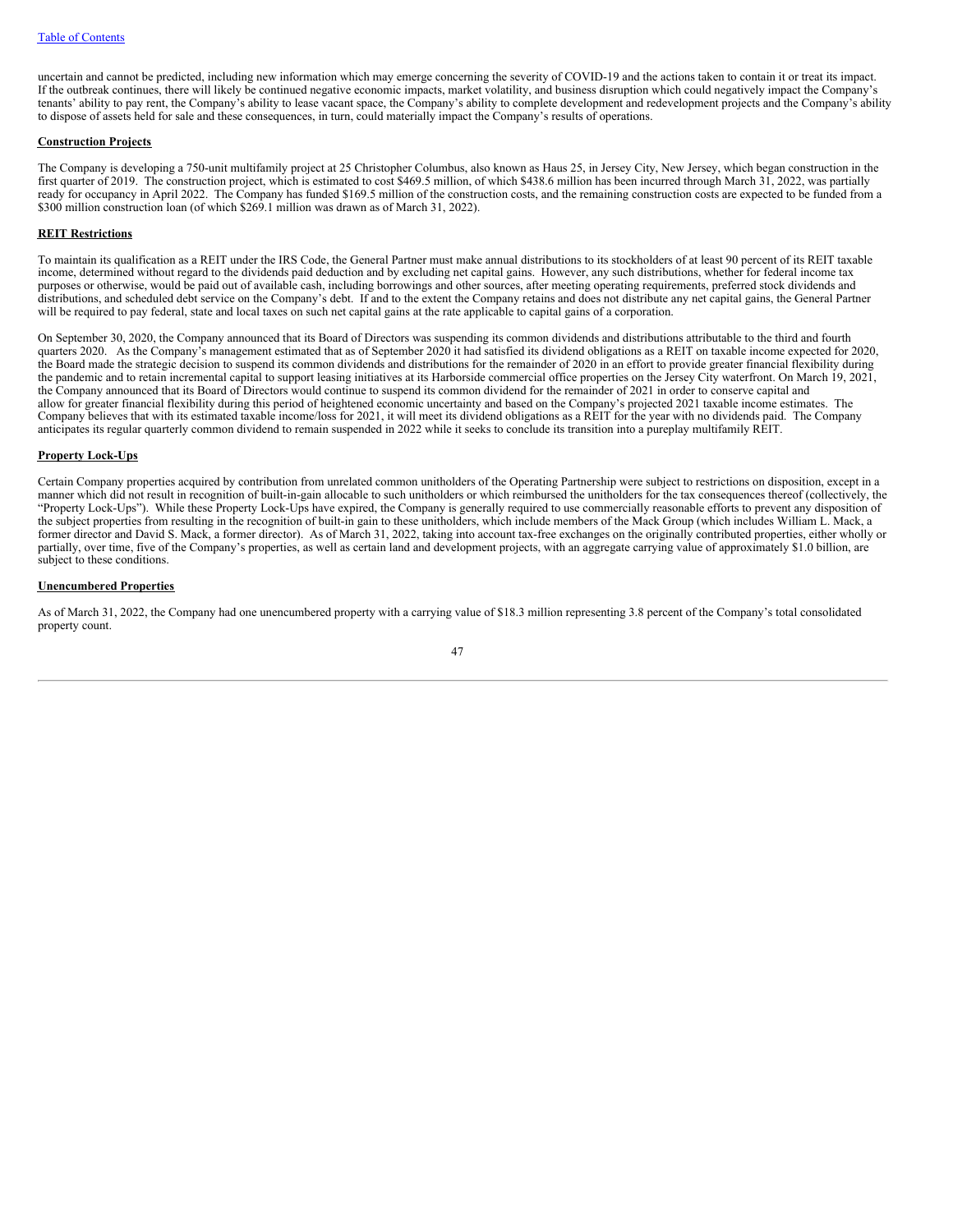### *Cash Flows*

Cash, cash equivalents and restricted cash decreased by \$4.2 million to \$47.3 million at March 31, 2022, compared to \$51.4 million at December 31, 2021. This increase is comprised of the following net cash flow items:

(1) \$31.5 million provided by operating activities.

- (2) \$193.1 million provided by investing activities, consisting primarily of the following:
	- (a) \$236.9 million received from proceeds from the sales of rental property; plus
	- (b) \$2.2 million received from distributions in excess of cumulative earnings from unconsolidated joint ventures; minus
	- (c) \$8.2 million used for additions to rental property, improvements and other costs; minus
	- (d) \$33.6 million used for the development of rental property, other related costs and deposits; minus
	- (e) \$5 million used for rental property acquisitions and related intangibles.
- (3) \$228.7 million used in financing activities, consisting primarily of the following:
	- (a) \$88 million used for repayments of revolving credit facility and term loan; plus
	- (b) \$150.1 million used for repayments of mortgages, loans payable and other obligations; plus
	- (c) \$6.5 million used for distribution to redeemable noncontrolling interests; plus
	- (d) \$12 million used for distribution to redeemable noncontrolling interests; plus
	- (e) \$1.4 million used for redemption of common units; plus
	- (f) \$5.1 million used for payment of early debt extinguishment costs, minus
	- (g) \$18 million from borrowings under the revolving credit facility; minus
	- (h) \$16.5 million from proceeds received from mortgages and loans payable.

### *Debt Financing*

### **Summary of Debt**

The following is a breakdown of the Company's debt between fixed and variable-rate financing as of March 31, 2022:

|                                      | <b>Balance</b> |            | <b>Weighted Average</b> | <b>Weighted Average</b>  |
|--------------------------------------|----------------|------------|-------------------------|--------------------------|
|                                      | $($ \$000's)   | % of Total | Interest Rate (a)       | <b>Maturity in Years</b> |
| <b>Fixed Rate Secured</b>            | 1,532,540      | 69.77%     | 3.70%                   | 4.76                     |
| Variable Rate Secured Debt           | 664,107        | 30.23%     | 3.51%                   | 2.52                     |
|                                      |                |            |                         |                          |
| <b>Totals/Weighted Average:</b>      | 2.196.647      | 100.00%    | $3.64\%$                | 4.09<br>(b)              |
| Unamortized deferred financing costs | (9,704)        |            |                         |                          |
| <b>Total Debt. Net</b>               | 2,186,943      |            |                         |                          |

(a)The actual weighted average LIBOR rate for the Company's outstanding variable rate debt was 0.31 percent as of March 31, 2022, plus the applicable spread.<br>(b)Excludes amortized deferred financing costs primarily pertain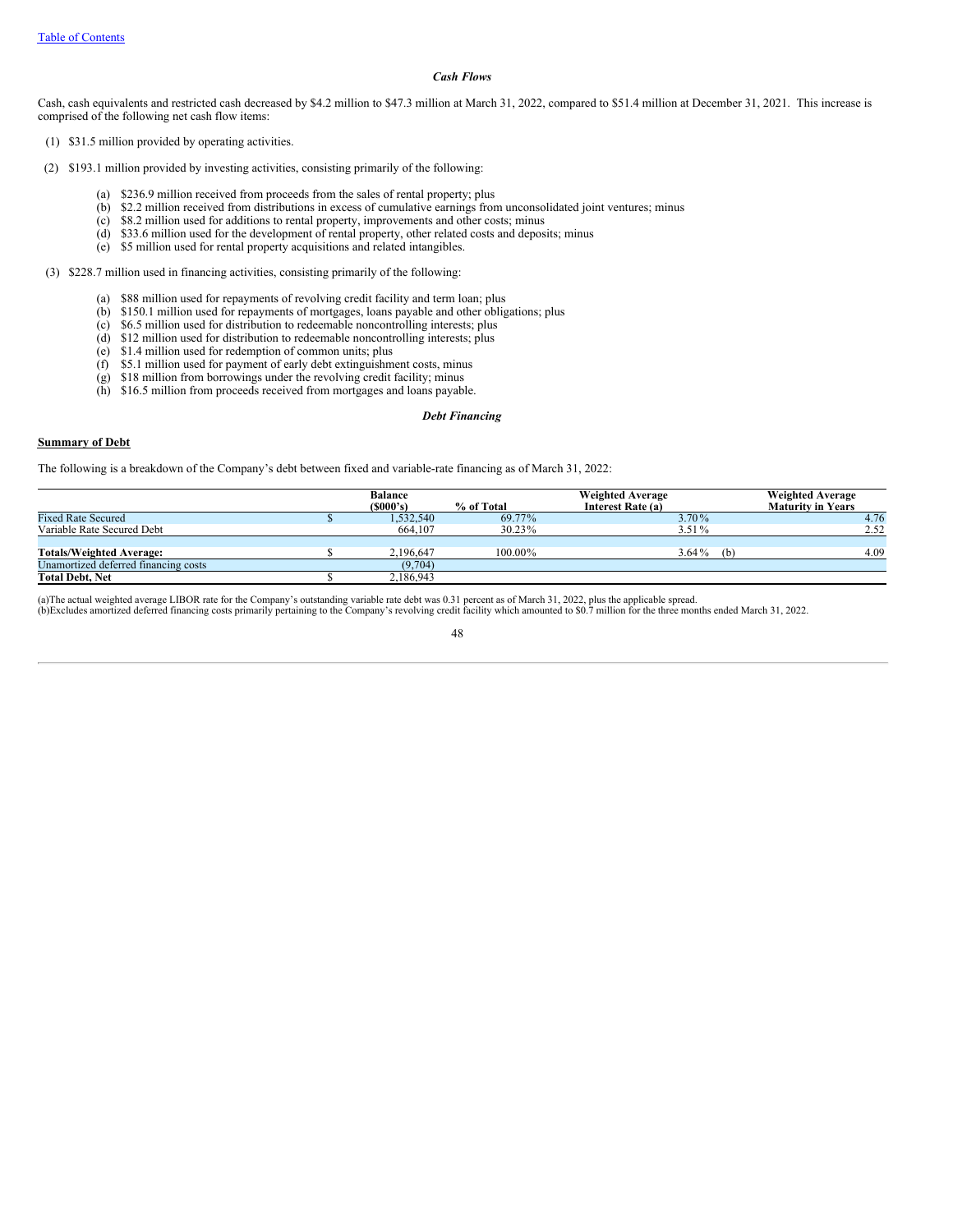### **Debt Maturities**

Scheduled principal payments and related weighted average annual effective interest rates for the Company's debt as of March 31, 2022 are as follows:

| Period                               | <b>Scheduled</b><br>Amortization<br>(S000's) | Principal<br><b>Maturities</b><br>(S000's) | Total<br>$($ \$000's) | Weighted Avg.<br><b>Effective Interest Rate of</b><br><b>Future Repayments (a)</b> |
|--------------------------------------|----------------------------------------------|--------------------------------------------|-----------------------|------------------------------------------------------------------------------------|
| 2022                                 | 428                                          | 90.024                                     | 90.452                | $2.37\%$                                                                           |
| 2023                                 | 2,047                                        | 147,998                                    | 150,045               | 3.70%                                                                              |
| 2024(b)                              | 3,403                                        | 655,083                                    | 658,486               | $3.93\%$                                                                           |
| 2025                                 | 3,300                                        | $\overline{\phantom{0}}$                   | 3,300                 | 3.98%                                                                              |
| 2026                                 | 3,407                                        | 733,000                                    | 736,407               | 3.48%                                                                              |
| Thereafter                           | 9.415                                        | 548,542                                    | 557,957               | 3.69%                                                                              |
| Sub-total                            | 22,000                                       | 2,174,647                                  | 2,196,647             | $3.64\%$                                                                           |
| Unamortized deferred financing costs | (9,704)                                      |                                            | (9,704)               |                                                                                    |
| Totals/Weighted Average              | 12.296                                       | 2.174.647                                  | 2,186,943             | $3.64\%$ (c)                                                                       |

(a) The actual weighted average LIBOR rate for the Company's outstanding variable rate debt was 0.31 percent as of March 31, 2022, plus the applicable spread. (b)Excludes amortized deferred financing costs primarily pertaining to the Company's revolving credit facility which amounted to \$0.7 million for the three months ended March 31, 2022.<br>(c)Includes outstanding borrowings of

### **Revolving Credit Facility and Term Loans**

On May 6, 2021, the Company entered into a revolving credit and term loan agreement ("2021 Credit Agreement") with a group of seven lenders that provides for a \$250 million senior secured revolving credit facility (the "2021 Credit Facility") and a \$150 million senior secured term loan facility (the "2021 Term Loan"), and delivered written notice to the administrative agents to terminate the 2017 credit agreement, which termination became effective May 13, 2021.

The terms of the 2021 Credit Facility include: (1) a three-year term ending in May 2024; (2) revolving credit loans may be made to the Company in an aggregate principal amount of up to \$250 million (subject to increase as discussed below), with a sublimit under the 2021 Credit Facility for the issuance of letters of credit in an amount not to exceed \$50 million; and (3) a first priority lien in unencumbered properties of the Company with an appraised value greater than or equal to \$800 million which must include the Company's Harborside 2/3 and Harborside 5 properties; and (4) a facility fee payable quarterly equal to 35 basis points if usage of the 2021 Credit Facility is less than or equal to 50%, and 25 basis points if usage of the 2021 Credit Facility is greater than 50%.

The terms of the 2021 Term Loan included: (1) an eighteen month term ending in November 2022; (2) a single draw of the term loan commitments up to an aggregate principal amount of \$150 million; and (3) a first priority lien in unencumbered properties of the Company with an appraised value greater than or equal to \$800 million which must include the Company's Harborside 2/3 and Harborside 5 properties.

Interest on borrowings under the 2021 Credit Facility and 2021 Term Loan shall be based on applicable base rate (the "Base Rate") plus a margin ranging from 125 basis points to 275 basis points depending on the Base Rate elected, currently 0.12%. The Base Rate shall be either (A) the highest of (i) the Wall Street Journal prime rate, (ii) the greater of the then effective (x) Federal Funds Effective Rate, or (y) Overnight Bank Funding Rate plus 50 basis points, and (iii) a LIBO Rate, as adjusted for statutory reserve requirements for eurocurrency liabilities (the "Adjusted LIBO Rate") and calculated for a one-month interest period, plus 100 basis points (such highest amount being the "ABR Rate"), or (B) the Adjusted LIBO Rate for the applicable interest period; provided, however, that the ABR Rate shall not be less than 1% and the Adjusted LIBO Rate shall not be less than zero.

The 2021 Credit Agreement, which applies to both the 2021 Credit Facility and 2021 Term Loan, includes certain restrictions and covenants which limit, among other things the incurrence of additional indebtedness, the incurrence of liens and the disposition of real estate properties, and which require compliance with financial ratios relating to the minimum collateral pool value (\$800 million), maximum collateral pool leverage ratio (40 percent), minimum number of collateral pool properties (two), the maximum total leverage ratio (65 percent), the minimum debt service coverage ratio (1.10 times until May 6, 2022, 1.20 times from May 7, 2022 through May 6, 2023, and 1.40 times thereafter), and the minimum tangible net worth ratio (80% of tangible net worth as of December 31, 2020 plus 80% of net cash proceeds of equity issuances by the General Partner or the Operating Partnership).

The 2021 Credit Agreement contains "change of control" provisions that permit the lenders to declare a default and require the immediate repayment of all outstanding borrowings under the 2021 Credit Facility. These change of control provisions, which have been an event of default under the agreements governing the Company's revolving credit facilities since June 2000, are triggered if, among other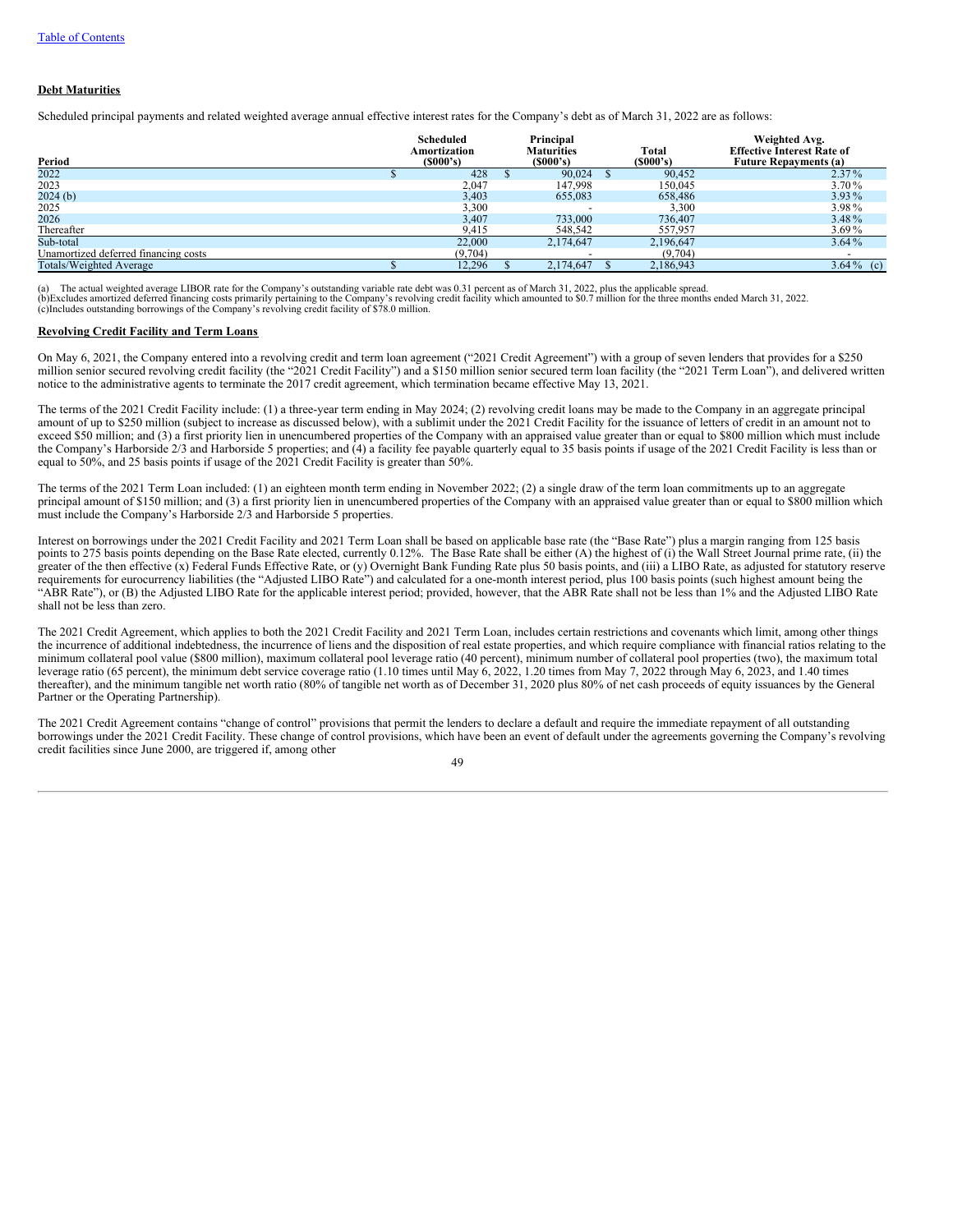things, a majority of the seats on the Board of Directors (other than vacant seats) become occupied by directors who were neither nominated by the Board of Directors, nor appointed by the Board of Directors. Furthermore, construction loans secured by two multifamily residential property development projects contain cross-acceleration provisions that would constitute an event of default requiring immediate repayment of the construction loans if the change of control provisions under the 2021 Credit Facility are triggered and the lenders declare a default and exercise their rights under the 2021 Credit Facility and accelerate repayment of the outstanding borrowings thereunder. If these change of control provisions were triggered, the Company could seek a forbearance, waiver or amendment of the change of control provisions from the lenders, however there can be no assurance that the Company would be able to obtain such forbearance, waiver or amendment on acceptable terms or at all. If an event of default has occurred and is continuing, the entire outstanding balance under the 2021 Credit Agreement may (or, in the case of any bankruptcy event of default, shall) become immediately due and payable, and the Company will not make any excess distributions except to enable the General Partner to continue to qualify as a REIT under the IRS Code.

On May 6, 2021, the Company drew the full \$150 million available under the 2021 Term Loan and borrowed \$145 million from the 2021 Credit Facility to retire the Company's Senior Unsecured Notes. In June 2021, the Company paid down a total of \$123 million of borrowings under the 2021 Term Loan, using sales proceeds from several of the Company's suburban office property dispositions. On July 27, 2021, the Company repaid the outstanding balance of the 2021 Term Loan of \$27 million, using proceeds from the disposition of a suburban office property previously held for sale.

### **Mortgages, Loans Payable and Other Obligations**

The Company has other mortgages, loans payable and other obligations which consist of various loans collateralized by certain of the Company's rental properties. Payments on mortgages, loans payable and other obligations are generally due in monthly installments of principal and interest, or interest only.

### **Debt Strategy**

The Company does not intend to reserve funds to retire the Company's outstanding borrowings under its revolving credit facility or its mortgages, loans payable and other obligations upon maturity. Instead, the Company will seek to retire such debt primarily with available proceeds to be received from the Company's planned sales of its assets, as well as obtaining additional mortgage financings on or before the applicable maturity dates. If it cannot raise sufficient proceeds to retire the maturing debt, the Company may draw on its revolving credit facility to retire the maturing indebtedness, which would reduce the future availability of funds under such facility. As of May 2, 2022, the Company had outstanding borrowings of \$103 million under its revolving credit facility. The Company is reviewing various financing and refinancing options, including the issuance of additional, or exchange of current, unsecured debt of the Operating Partnership or common and preferred stock of the General Partner, and/or obtaining additional mortgage debt of the Operating Partnership, some or all of which may be completed in 2022. The Company currently anticipates that its available cash and cash equivalents, cash flows from operating activities and proceeds from the sale of real estate assets and joint ventures investments, together with cash available from borrowings and other sources, will be adequate to meet the Company's capital and liquidity needs in the short term. However, if these sources of funds are insufficient or unavailable, due to current economic conditions or otherwise, or if capital needs to fund acquisition and development opportunities in the multifamily rental sector arise, the Company's ability to make the expected distributions discussed in "REIT Restrictions" above may be adversely affected.

#### *Equity Financing and Registration Statements*

#### **Dividend Reinvestment and Stock Purchase Plan**

The Company has a Dividend Reinvestment and Stock Purchase Plan (the "DRIP") which commenced in March 1999 under which approximately 5.5 million shares of the General Partner's common stock have been reserved for future issuance. The DRIP provides for automatic reinvestment of all or a portion of a participant's dividends from the General Partner's shares of common stock. The DRIP also permits participants to make optional cash investments up to \$5,000 a month without restriction and, if the Company waives this limit, for additional amounts subject to certain restrictions and other conditions set forth in the DRIP prospectus filed as part of the Company's effective registration statement on Form S-3 filed with the Securities and Exchange Commission ("SEC") for the approximately 5.5 million shares of the General Partner's common stock reserved for issuance under the DRIP.

### **Shelf Registration Statements**

The General Partner has an effective shelf registration statement on Form S-3 filed with the SEC for an aggregate amount of \$2.0 billion in common stock, preferred stock, depositary shares, and/or warrants of the General Partner, under which \$200 million of shares of common stock have been allocated for sales pursuant to the Company's ATM Program commenced in December 2021 and no securities have been sold as of May 2, 2022.

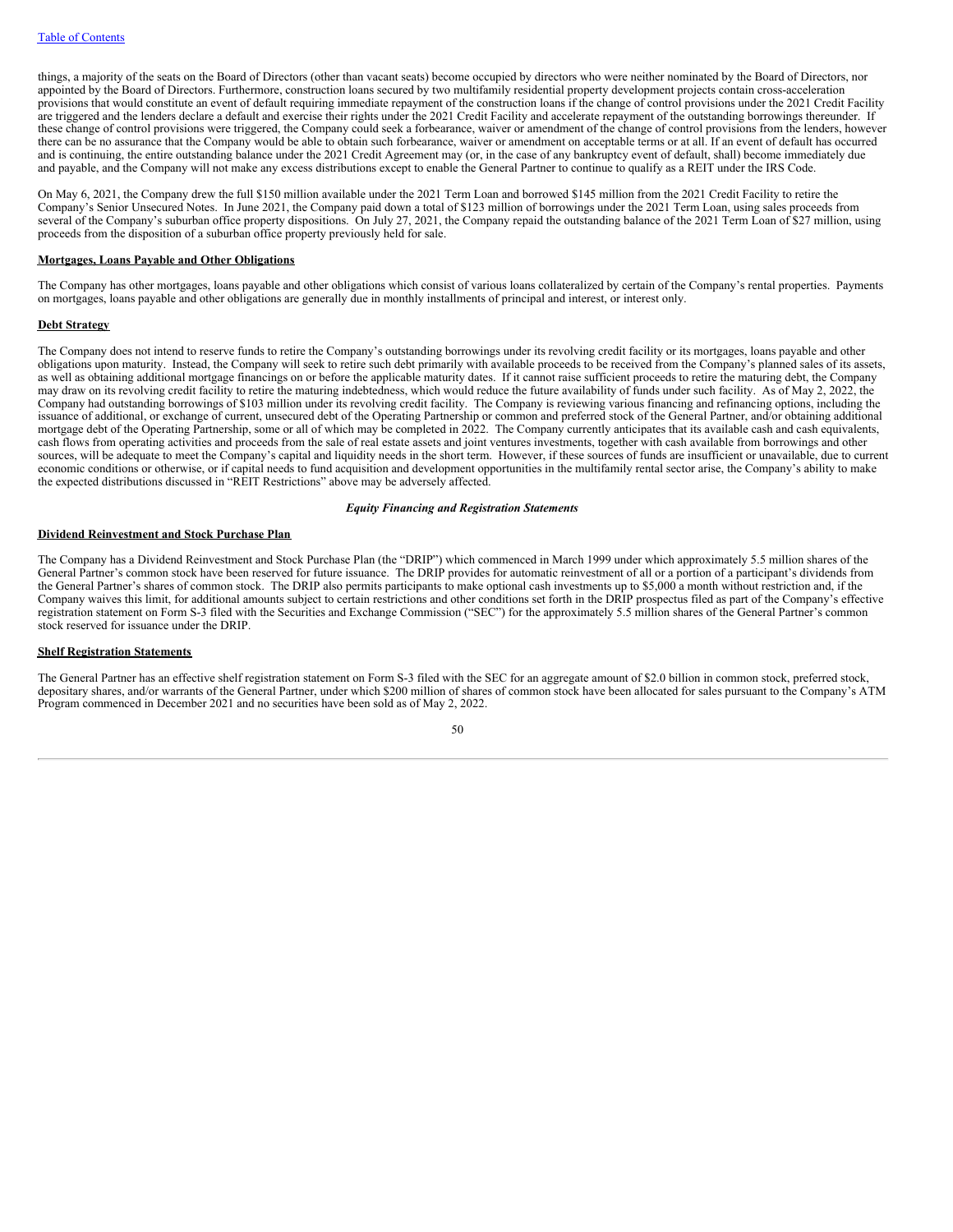The General Partner and the Operating Partnership also have an effective shelf registration statement on Form S-3 filed with the SEC for an aggregate amount of \$2.5 billion in common stock, preferred stock, depositary shares and guarantees of the General Partner and debt securities of the Operating Partnership, under which no securities have been sold as of May 2, 2022.

### *Of -Balance Sheet Arrangements*

### **Unconsolidated Joint Venture Debt**

The debt of the Company's unconsolidated joint ventures generally provides for recourse to the Company for customary matters such as intentional misuse of funds, environmental conditions and material misrepresentations. The Company has agreed to guarantee repayment of a portion of the debt of its unconsolidated joint ventures. As of March 31, 2022, the outstanding balance of such debt, subject to guarantees, totaled \$190.5 million of which \$22 million was guaranteed by the Company.

The Company's off-balance sheet arrangements are further discussed in Note 4: Investments in Unconsolidated Joint Ventures to the Financial Statements.

### *Funds from Operations*

Funds from operations ("FFO") (available to common stock and unit holders) is defined as net income (loss) before noncontrolling interests in Operating Partnership, computed in accordance with GAAP, excluding gains or losses from depreciable rental property transactions (including both acquisitions and dispositions), and impairments related to depreciable rental property, plus real estate-related depreciation and amortization. The Company believes that FFO is helpful to investors as one of several measures of the performance of an equity REIT. The Company further believes that as FFO excludes the effect of depreciation, gains (or losses) from property transactions and impairments related to depreciable rental property (all of which are based on historical costs which may be of limited relevance in evaluating current performance), FFO can facilitate comparison of operating performance between equity REITs.

FFO should not be considered as an alternative to net income available to common shareholders as an indication of the Company's performance or to cash flows as a measure of liquidity. FFO presented herein is not necessarily comparable to FFO presented by other real estate companies due to the fact that not all real estate companies use the same definition. However, the Company's FFO is comparable to the FFO of real estate companies that use the current definition of the National Association of Real Estate Investment Trusts ("NAREIT").

As the Company considers its primary earnings measure, net income available to common shareholders, as defined by GAAP, to be the most comparable earnings measure to FFO, the following table presents a reconciliation of net income available to common shareholders to FFO, as calculated in accordance with NAREIT's current definition, for the three months ended March 31, 2022 and 2021 (*in thousands*):

|                                                                                |          | Three Months Ended<br>March 31, |           |
|--------------------------------------------------------------------------------|----------|---------------------------------|-----------|
|                                                                                | 2022     |                                 | 2021      |
| Net income (loss) available to common shareholders                             | (9,092)  |                                 | 7,623     |
| Add (deduct): Noncontrolling interests in Operating Partnership                | (898)    |                                 | (2,305)   |
| Noncontrolling interests in discontinued operations                            |          |                                 | 3,067     |
| Real estate-related depreciation and amortization on                           |          |                                 |           |
| continuing operations (a)                                                      | 28,859   |                                 | 30,122    |
| Real estate-related depreciation and amortization                              |          |                                 |           |
| on discontinued operations                                                     |          |                                 | 659       |
| Continuing operations: Realized (gains) losses and unrealized (gains) losses   |          |                                 |           |
| on disposition of rental property, net                                         | (1, 836) |                                 |           |
| Discontinued operations: Realized (gains) losses and unrealized (gains) losses |          |                                 |           |
| on disposition of rental property, net                                         |          |                                 | (22, 781) |
| Funds from operations available to common stock                                |          |                                 |           |
| and Operating Partnership unitholders (b)                                      | 17.033   |                                 | 16.385    |

(a)Includes the Company's share from unconsolidated joint ventures, and adjustments for noncontrolling interests, of \$2,671 and \$2,275 for the three months ended March 31, 2022 and 2021, respectively.

Excludes non-real estate-related depreciation and amortization of \$325 and \$325 for the three months ended March 31, 2022 and 2021, respectively.<br>(b)Net income available to common shareholders for the three months ended Ma gains on disposition of developable land, which are included in the calculation to arrive at funds from operations as such gains relate to non-depreciable assets.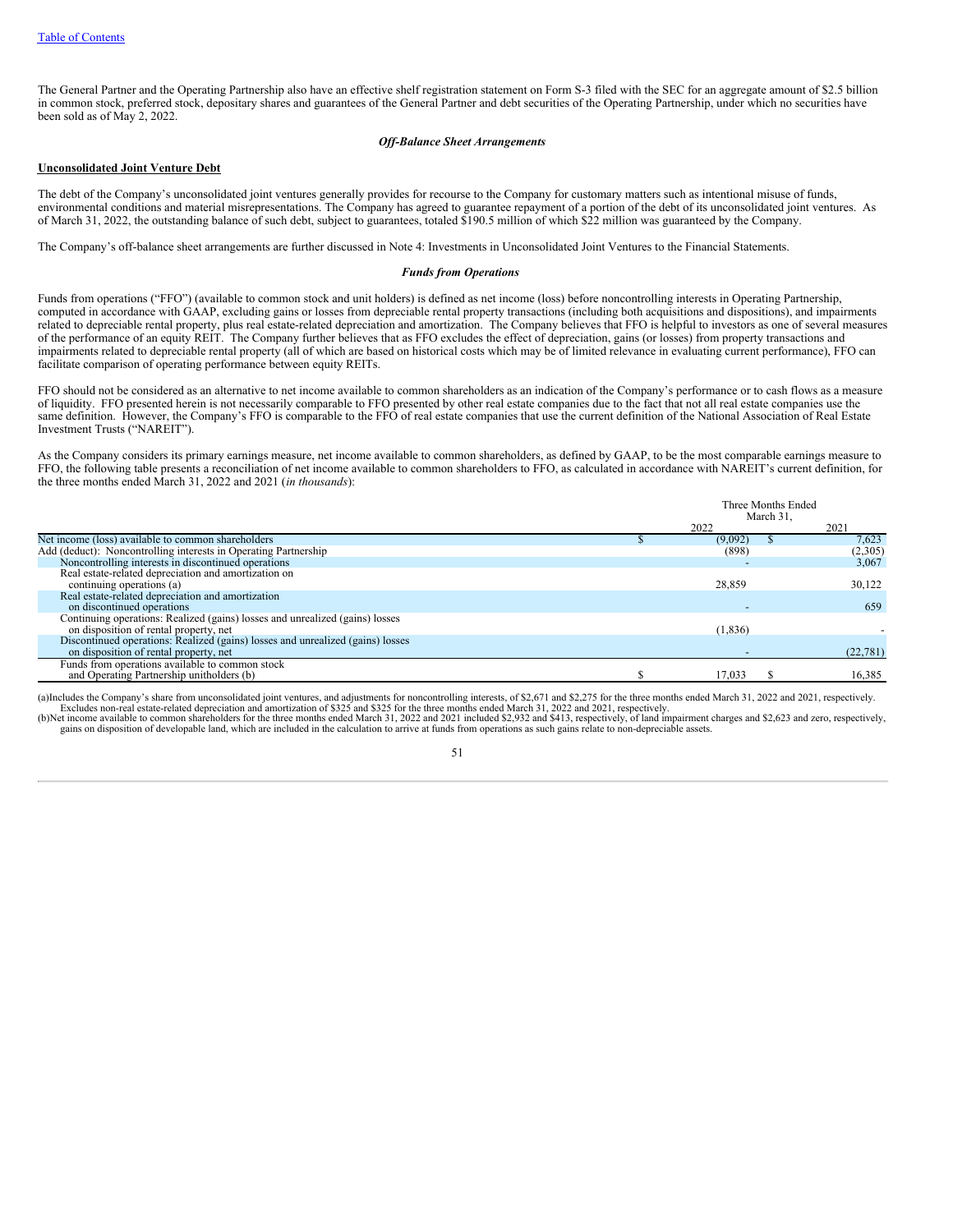### **DISCLOSURE REGARDING FORWARD-LOOKING STATEMENTS**

We consider portions of this information, including the documents incorporated by reference, to be forward-looking statements within the meaning of Section 21E of the Securities Exchange Act of 1934, as amended. We intend such forward-looking statements to be covered by the safe harbor provisions for forward-looking statements contained in Section 21E of such act. Such forward-looking statements relate to, without limitation, our future economic performance, plans and objectives for future operations and projections of revenue and other financial items. Forward-looking statements can be identified by the use of words such as "may," "will," "plan," "potential," "projected," "should," "expect," "anticipate," "estimate," "target," "continue" or comparable terminology. Forward-looking statements are inherently subject to certain risks, trends and uncertainties, many of which we cannot predict with accuracy and some of which we might not even anticipate. Although we believe that the expectations reflected in such forward-looking statements are based upon reasonable assumptions at the time made, we can give no assurance that such expectations will be achieved. Future events and actual results, financial and otherwise, may differ materially from the results discussed in the forward-looking statements. Readers are cautioned not to place undue reliance on these forward-looking statements.

In addition, the extent to which the ongoing COVID-19 pandemic impacts us and our tenants and residents will depend on future developments, which are highly uncertain and cannot be predicted with confidence, including the scope, severity and duration of the pandemic, the actions taken to contain the pandemic or mitigate its impact, and the direct and indirect economic effects of the pandemic and containment measures, among others. Moreover, investors are cautioned to interpret many of the risks identified in the risk factors discussed in this Quarterly Report on Form 10-Q and our Annual Report on Form 10-K for the year ended December 31, 2021, as well as the risks set forth below, as being heightened as a result of the ongoing and numerous adverse impacts of COVID-19.

Among the factors about which we have made assumptions are:

- $\circled{r}$  risks and uncertainties affecting the general economic climate and conditions, which in turn may have a negative effect on the fundamentals of our business and the financial condition of our tenants and residents;
- · the value of our real estate assets, which may limit our ability to dispose of assets at attractive prices or obtain or maintain debt financing secured by our properties or on an unsecured basis;
- $\circled{r}$  the extent of any tenant bankruptcies or of any early lease terminations;<br> $\circled{r}$  our ability to lease or re-lease space at current or anticipated rents:
- our ability to lease or re-lease space at current or anticipated rents:
- $\circled{r}$  changes in the supply of and demand for our properties;<br> $\circled{r}$  changes in interest rate levels and volatility in the securi
- $\circled{1}$  changes in interest rate levels and volatility in the securities markets;<br> $\circled{1}$  our ability to complete construction and development activities on tin
- · our ability to complete construction and development activities on time and within budget, including without limitation obtaining regulatory permits and the availability and cost of materials, labor and equipment;
- $\circled{v}$  our ability to attract, hire and retain qualified personnel;
- · forward-looking financial and operational information, including information relating to future development projects, potential acquisitions or dispositions, leasing activities, capitalization rates, and projected revenue and income;
- $\circled{r}$  changes in operating costs;<br> $\circled{r}$  our ability to obtain adequa
- $\circled{r}$  our ability to obtain adequate insurance, including coverage for natural disasters and terrorist acts;<br> $\circled{r}$  our credit worthiness and the availability of financing on attractive terms or at all which may adve
- · our credit worthiness and the availability of financing on attractive terms or at all, which may adversely impact our ability to pursue acquisition and development opportunities and refinance existing debt and our future interest expense;
- $<sup>①</sup>$  changes in governmental regulation, tax rates and similar matters; and</sup>
- · other risks associated with the development and acquisition of properties, including risks that the development may not be completed on schedule, that the tenants or residents will not take occupancy or pay rent, or that development or operating costs may be greater than anticipated.

For further information on factors which could impact us and the statements contained herein, see Item 1A: Risk Factors in our Annual Report on Form 10-K for the year ended December 31, 2021. We assume no obligation to update and supplement forward-looking statements that become untrue because of subsequent events, new information or otherwise.

### **Item 3. Quantitative And Qualitative Disclosures About Market Risk**

Market risk is the exposure to loss resulting from changes in interest rates, foreign currency exchange rates, commodity prices and equity prices. In pursuing its business plan, the primary market risk to which the Company is exposed is interest rate risk. Changes in the general level of interest rates prevailing in the financial markets may affect the spread between the Company's yield on invested assets and cost of funds and, in turn, its ability to make distributions or payments to its investors.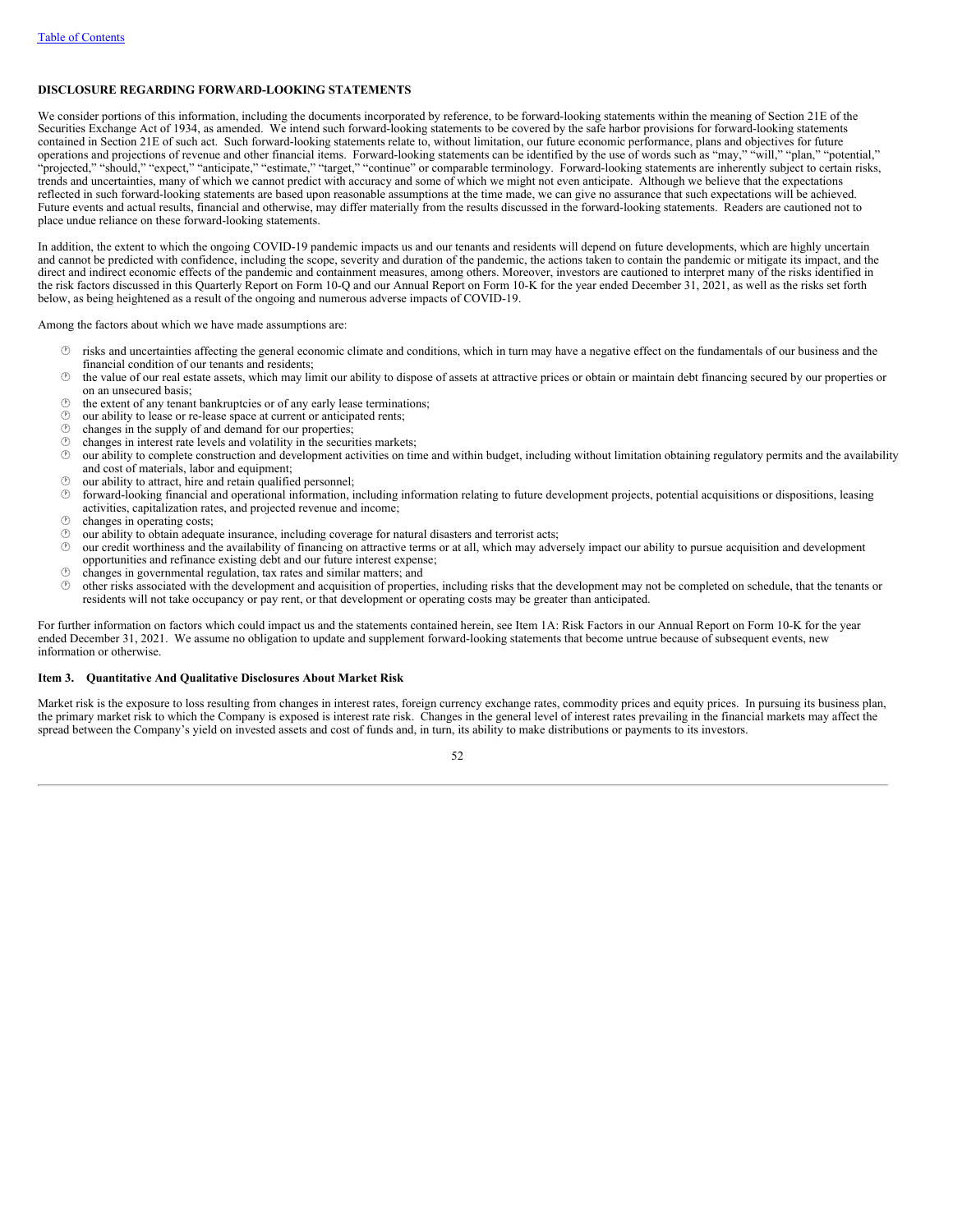Approximately \$1.5 billion of the Company's long-term debt as of March 31, 2022 bears interest at fixed rates and therefore the fair value of these instruments is affected by changes in market interest rates. The following table presents principal cash flows (in thousands) based upon maturity dates of the debt obligations and the related weightedaverage interest rates by expected maturity dates for the fixed rate debt. The interest rates on the Company's variable rate debt as of March 31, 2022 ranged from LIBOR plus 158 basis points to LIBOR plus 340 basis points. Assuming interest-rate swaps and caps are not in effect, if market rates of interest on the Company's variable rate debt increased or decreased by 100 basis points, then the increase or decrease in interest costs on the Company's variable rate debt would be approximately \$6.6 million annually and the increase or decrease in the fair value of the Company's fixed rate debt as of March 31, 2022 would be approximately \$61.6 million.

# **March 31, 2022 Debt,**

| DUDL,<br>including current portion<br>(Ss in thousands) | $4/1/22 -$<br>12/31/2022 | 2023   | 2024     | 2025  | 2026    | Thereafter | Sub-total | Other (a) | <b>Total</b> | Fair<br>Value |
|---------------------------------------------------------|--------------------------|--------|----------|-------|---------|------------|-----------|-----------|--------------|---------------|
| <b>Fixed Rate</b>                                       | 428                      | 61.045 | 311.403  | 3.300 | 598,407 | 557,957    | 1.532.540 | (5,855)   | 1.526.685    | ,479,355      |
| Average Interest Rate                                   | 4.85%                    | 3.59%  | $3.43\%$ | 3.98% | 3.85%   | 3.69%      |           |           | 3.70%        |               |
| Variable Rate                                           | 90.024                   | 89,000 | 347,083  |       | 38,000  |            | 664,107   | (3, 849)  | 660,258      | 660,258       |

(a)Adjustment for unamortized debt discount/premium, net, unamortized deferred financing costs, net, and unamortized mark-to-market, net as of March 31, 2022.

While the Company has not experienced any significant credit losses, in the event of a significant rising interest rate environment and/or economic downturn, defaults could increase and result in losses to the Company which could adversely affect its operating results and liquidity.

### **Item 4. Controls and Procedures**

### **Veris Residential, Inc.**

*Disclosure Controls and Procedures.* The General Partner's management, with the participation of the General Partner's chief executive officer and chief financial officer, has evaluated the effectiveness of the General Partner's disclosure controls and procedures (as such term is defined in Rules 13a-15(e) and 15d-15(e) under the Securities Exchange Act of 1934, as amended (the "Exchange Act")) as of the end of the period covered by this report. Based on such evaluation, the General Partner's chief executive officer and chief financial officer have concluded that, as of the end of such period, the General Partner's disclosure controls and procedures were effective in recording, processing, summarizing and reporting, on a timely basis, information required to be disclosed by the General Partner in the reports that it files or submits under the Exchange Act.

*Changes In Internal Control Over Financial Reporting*. There have not been any changes in the General Partner's internal control over financial reporting (as such term is defined in Rules 13a-15(f) and 15d-15(f) under the Exchange Act) during the fiscal quarter to which this report relates that have materially affected, or are reasonably likely to materially affect, the General Partner's internal control over financial reporting.

#### **Veris Residential, L.P.**

*Disclosure Controls and Procedures.* The General Partner's management, with the participation of the General Partner's chief executive officer and chief financial officer, has evaluated the effectiveness of the Operating Partnership's disclosure controls and procedures (as such term is defined in Rules 13a-15(e) and 15d-15(e) under the Exchange Act) as of the end of the period covered by this report. Based on such evaluation, the General Partner's chief executive officer and chief financial officer have concluded that, as of the end of such period, the Operating Partnership's disclosure controls and procedures were effective in recording, processing, summarizing and reporting, on a timely basis, information required to be disclosed by the Operating Partnership in the reports that it files or submits under the Exchange Act.

*Changes In Internal Control Over Financial Reporting.* There have not been any changes in the Operating Partnership's internal control over financial reporting (as such term is defined in Rules 13a-15(f) and 15d-15(f) under the Exchange Act) during the fiscal quarter to which this report relates that have materially affected, or are reasonably likely to materially affect, the Operating Partnership's internal control over financial reporting.

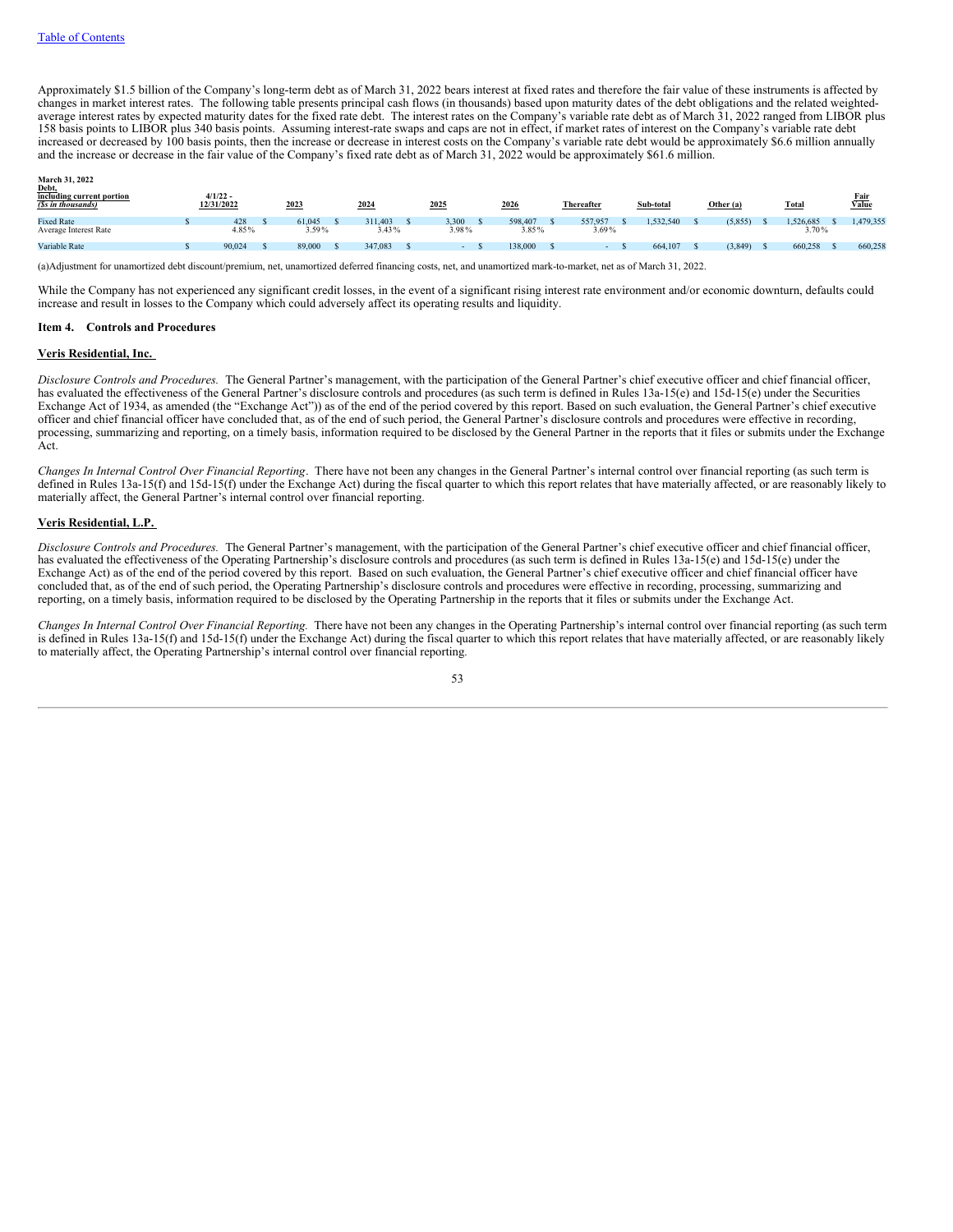### **VERIS RESIDENTIAL, INC. VERIS RESIDENTIAL, L.P.**

# **Part II – Other Information**

### **Item 1. Legal Proceedings**

There are no material pending legal proceedings, other than ordinary routine litigation incidental to its business, to which the Company is a party or to which any of its Properties are subject.

### **Item 1A. Risk Factors**

There have been no material changes in our assessment of risk factors from those set forth in the Annual Report on Form 10-K for the year ended December 31, 2021 of the General Partner and the Operating Partnership.

# **Item 2. Unregistered Sales of Equity Securities and Use of Proceeds**

- (a) None.
- (b) Not Applicable.
- (c) Not Applicable.

### **Item 3. Defaults Upon Senior Securities**

- (a) Not Applicable.
- (b) Not Applicable.

### **Item 4. Mine Safety Disclosures**

Not Applicable.

# **Item 5. Other Information**

- (a) Not Applicable.
- (b) Not Applicable.

### **Item 6. Exhibits**

The exhibits required by this item are set forth on the Exhibit Index attached hereto.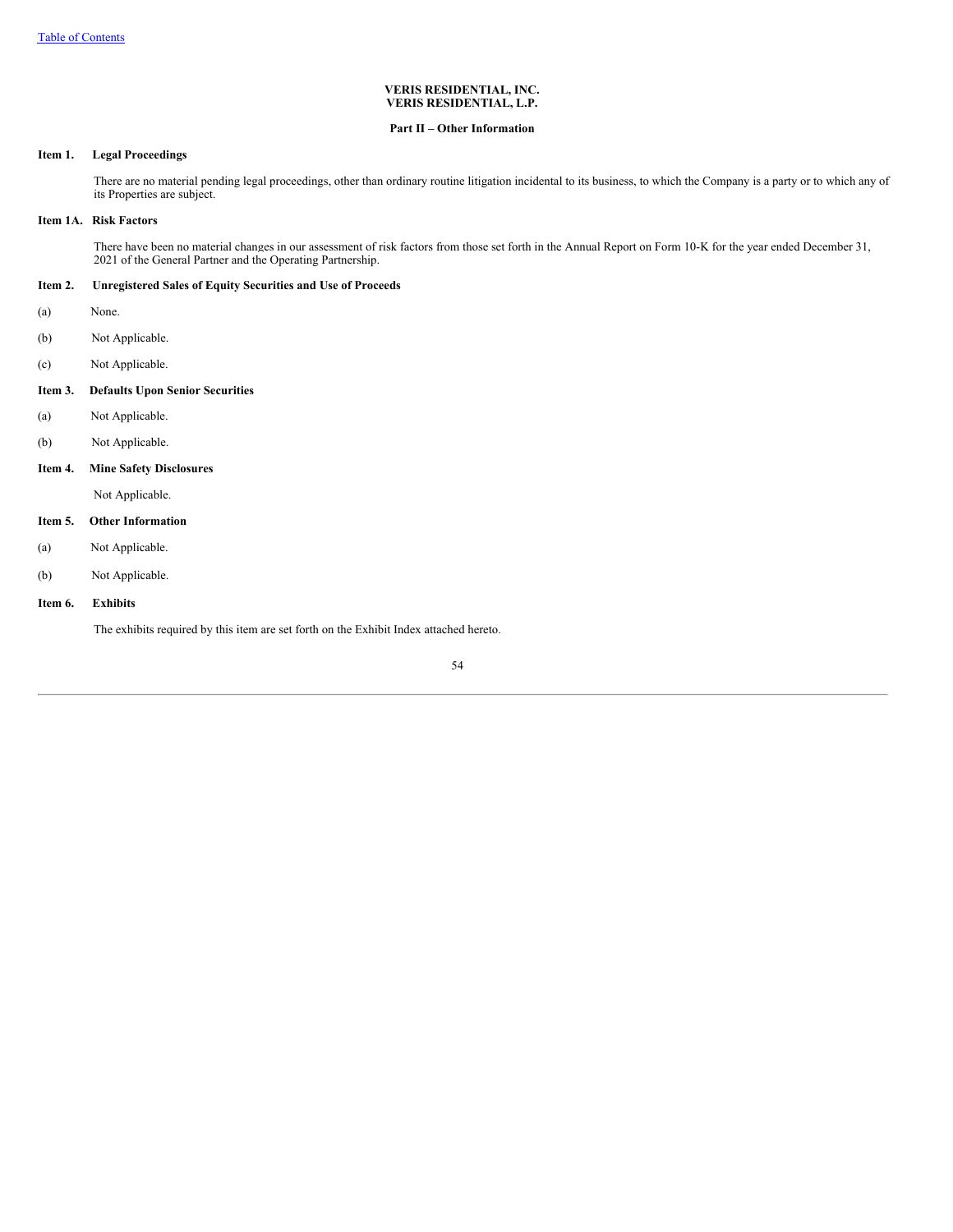# **VERIS RESIDENTIAL, INC. VERIS RESIDENTIAL, L.P. EXHIBIT INDEX**

| Exhibit<br><b>Number</b> | <b>Exhibit Title</b>                                                                                                                                                                                                                                                                                                                                                                                                                                                                                                                                                             |
|--------------------------|----------------------------------------------------------------------------------------------------------------------------------------------------------------------------------------------------------------------------------------------------------------------------------------------------------------------------------------------------------------------------------------------------------------------------------------------------------------------------------------------------------------------------------------------------------------------------------|
| 10.1#                    | Executive Employment Agreement, dated January 11, 2022, by and between Amanda Lombard and Veris Residential, Inc. (filed as Exhibit 10.1 to the Company's<br>Current Report on Form 8-K dated January 11, 2022 and incorporated herein by reference).                                                                                                                                                                                                                                                                                                                            |
|                          |                                                                                                                                                                                                                                                                                                                                                                                                                                                                                                                                                                                  |
| 10.2#                    | Independent Consulting Services Agreement dated as of January 18, 2022 by and between Veris Residential, Inc. and Giovanni M. DeBari (filed as Exhibit 10.1 to<br>the Company's Current Report on Form 8-K dated January 24, 2022 and incorporated herein by reference).                                                                                                                                                                                                                                                                                                         |
| 10.3#                    | Amendment to Amended and Restated Executive Employment Agreement dated as of February 1, 2022 by and between Veris Residential, Inc. and David Smetana<br>(filed as Exhibit 10.1 to the Company's Current Report on Form 8-K dated February 2, 2022 and incorporated herein by reference).                                                                                                                                                                                                                                                                                       |
| 10.4#                    | Amended and Restated Executive Employment Agreement dated March 28, 2022 by and between Amanda Lombard and Veris Residential, Inc. (filed as Exhibit 10.1<br>to the Company's Current Report on Form 8-K dated March 30, 2022 and incorporated herein by reference).                                                                                                                                                                                                                                                                                                             |
| 10.5#                    | Independent Consulting Services Agreement dated as of April 19, 2022 by and between Veris Residential, Inc. and Gary T. Wagner (filed as Exhibit 10.1 to the<br>Company's Amended Current Report on Form 8-K/A dated March 30, 2022 and incorporated herein by reference).                                                                                                                                                                                                                                                                                                       |
|                          |                                                                                                                                                                                                                                                                                                                                                                                                                                                                                                                                                                                  |
| $10.6#*$                 | Executive Employment Agreement, dated March 25, 2022, by and between Jeffrey Turkanis and Veris Residential, Inc.                                                                                                                                                                                                                                                                                                                                                                                                                                                                |
| $10.7#*$                 | Executive Employment Agreement, dated March 25, 2022, by and between Taryn Fielder and Veris Residential, Inc.                                                                                                                                                                                                                                                                                                                                                                                                                                                                   |
| $31.1*$                  | Certification of the General Partner's Chief Executive Officer, Mahbod Nia, pursuant to Section 302 of the Sarbanes-Oxley Act of 2002, with respect to the General<br>Partner.                                                                                                                                                                                                                                                                                                                                                                                                   |
| $31.2*$                  | Certification of the General Partner's Chief Financial Officer, Amanda Lombard, pursuant to Section 302 of the Sarbanes-Oxley Act of 2002, with respect to the<br><b>General Partner.</b>                                                                                                                                                                                                                                                                                                                                                                                        |
|                          |                                                                                                                                                                                                                                                                                                                                                                                                                                                                                                                                                                                  |
| $31.3*$                  | Certification of the General Partner's Chief Executive Officer, Mahbod Nia, pursuant to Section 302 of the Sarbanes-Oxley Act of 2002, with respect to the<br><b>Operating Partnership.</b>                                                                                                                                                                                                                                                                                                                                                                                      |
| $31.4*$                  | Certification of the General Partner's Chief Financial Officer, Amanda Lombard, pursuant to Section 302 of the Sarbanes-Oxley Act of 2002, with respect to the                                                                                                                                                                                                                                                                                                                                                                                                                   |
|                          | Operating Partnership.                                                                                                                                                                                                                                                                                                                                                                                                                                                                                                                                                           |
| $32.1*$                  | Certification of the General Partner's Chief Executive Officer, Mahbod Nia and the General Partner's Chief Financial Officer, Amanda Lombard, pursuant to                                                                                                                                                                                                                                                                                                                                                                                                                        |
|                          | Section 906 of the Sarbanes-Oxley Act of 2002, with respect to the General Partner.                                                                                                                                                                                                                                                                                                                                                                                                                                                                                              |
| $32.2*$                  | Certification of the General Partner's Chief Executive Officer, Mahbod Nia and the General Partner's Chief Financial Officer, Amanda Lombard, pursuant to                                                                                                                                                                                                                                                                                                                                                                                                                        |
|                          | Section 906 of the Sarbanes-Oxley Act of 2002, with respect to the Operating Partnership.                                                                                                                                                                                                                                                                                                                                                                                                                                                                                        |
|                          |                                                                                                                                                                                                                                                                                                                                                                                                                                                                                                                                                                                  |
| $101.1*$                 | The following financial statements from Veris Residential, Inc. and Veris Residential, L.P. from their combined Report on Form 10-O for the quarter ended March<br>31, 2022 formatted in Inline XBRL: (i) Consolidated Balance Sheets (unaudited), (ii) Consolidated Statements of Operations (unaudited), (iii) Consolidated<br>Statements of Comprehensive Income (Loss) (unaudited), (iv) Consolidated Statements of Changes in Equity (unaudited), (v) Consolidated Statements of Cash<br>Flows (unaudited) and (vi) Notes to Consolidated Financial Statements (unaudited). |
|                          |                                                                                                                                                                                                                                                                                                                                                                                                                                                                                                                                                                                  |
| $104.1*$                 | The cover page from this Quarterly Report on Form 10-Q, formatted in Inline XBRL.                                                                                                                                                                                                                                                                                                                                                                                                                                                                                                |
|                          |                                                                                                                                                                                                                                                                                                                                                                                                                                                                                                                                                                                  |

\* filed herewith # management contract or compensatory plan or arrangement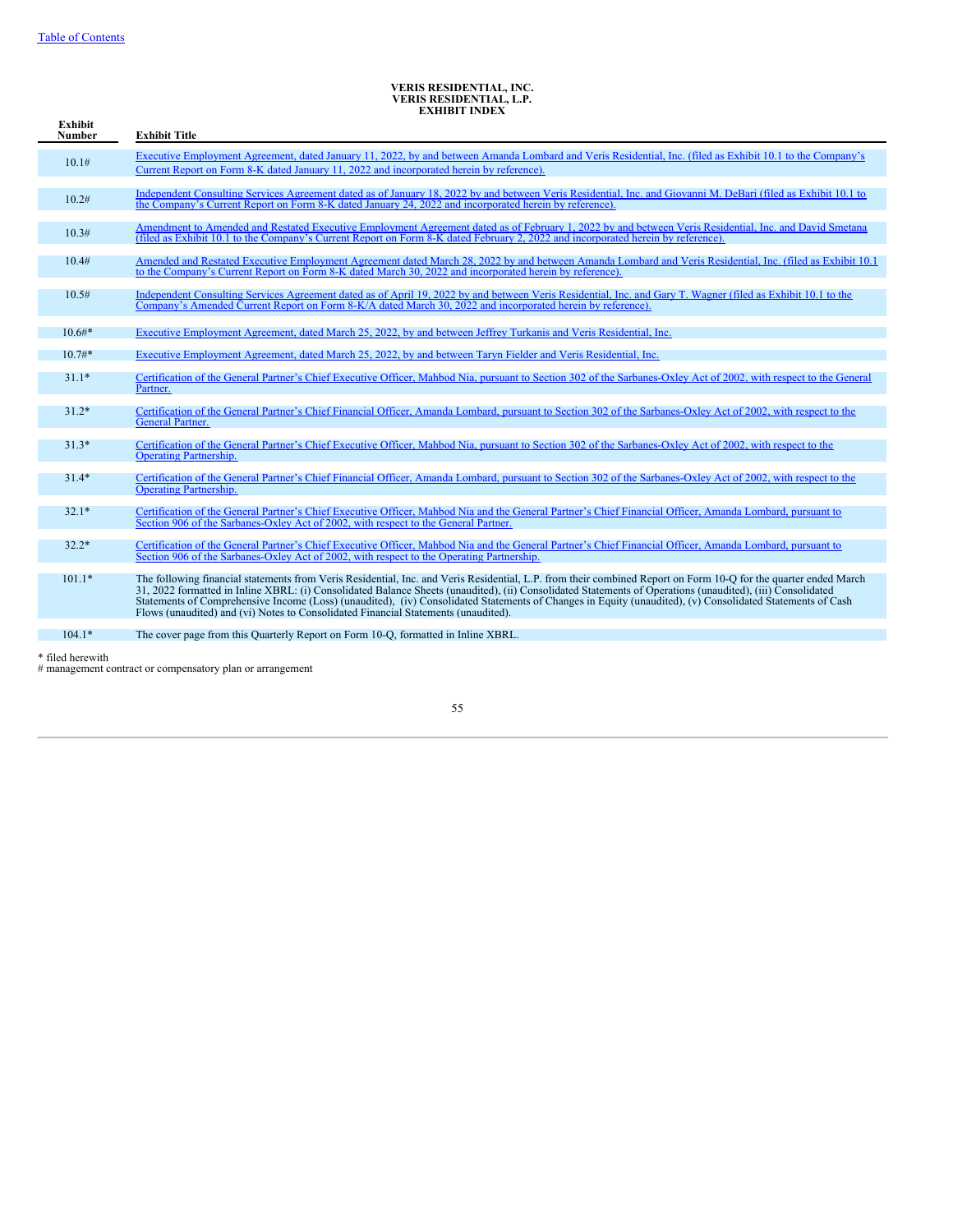### **VERIS RESIDENTIAL, INC. VERIS RESIDENTIAL, L.P.**

### **Signatures**

Pursuant to the requirements of the Securities Exchange Act of 1934, each Registrant has duly caused this report to be signed on its behalf by the undersigned thereunto duly authorized.

|       |             |     | Veris Residential, Inc.<br>(Registrant)                                                                                                                                                                                            |
|-------|-------------|-----|------------------------------------------------------------------------------------------------------------------------------------------------------------------------------------------------------------------------------------|
| Date: | May 4, 2022 | By: | /s/ Mahbod Nia<br>Mahbod Nia<br>Chief Executive Officer<br>(principal executive officer)                                                                                                                                           |
| Date: | May 4, 2022 | By: | /s/ Amanda Lombard<br>Amanda Lombard<br>Chief Financial Officer<br>(principal financial officer and principal accounting officer)<br>Veris Residential, L.P.<br>(Registrant)<br>By: Veris Residential, Inc.<br>its General Partner |
| Date: | May 4, 2022 | By: | /s/ Mahbod Nia<br>Mahbod Nia<br>Chief Executive Officer<br>(principal executive officer)                                                                                                                                           |
| Date: | May 4, 2022 | By: | /s/ Amanda Lombard<br>Amanda Lombard<br>Chief Financial Officer<br>(principal financial officer and principal accounting officer)                                                                                                  |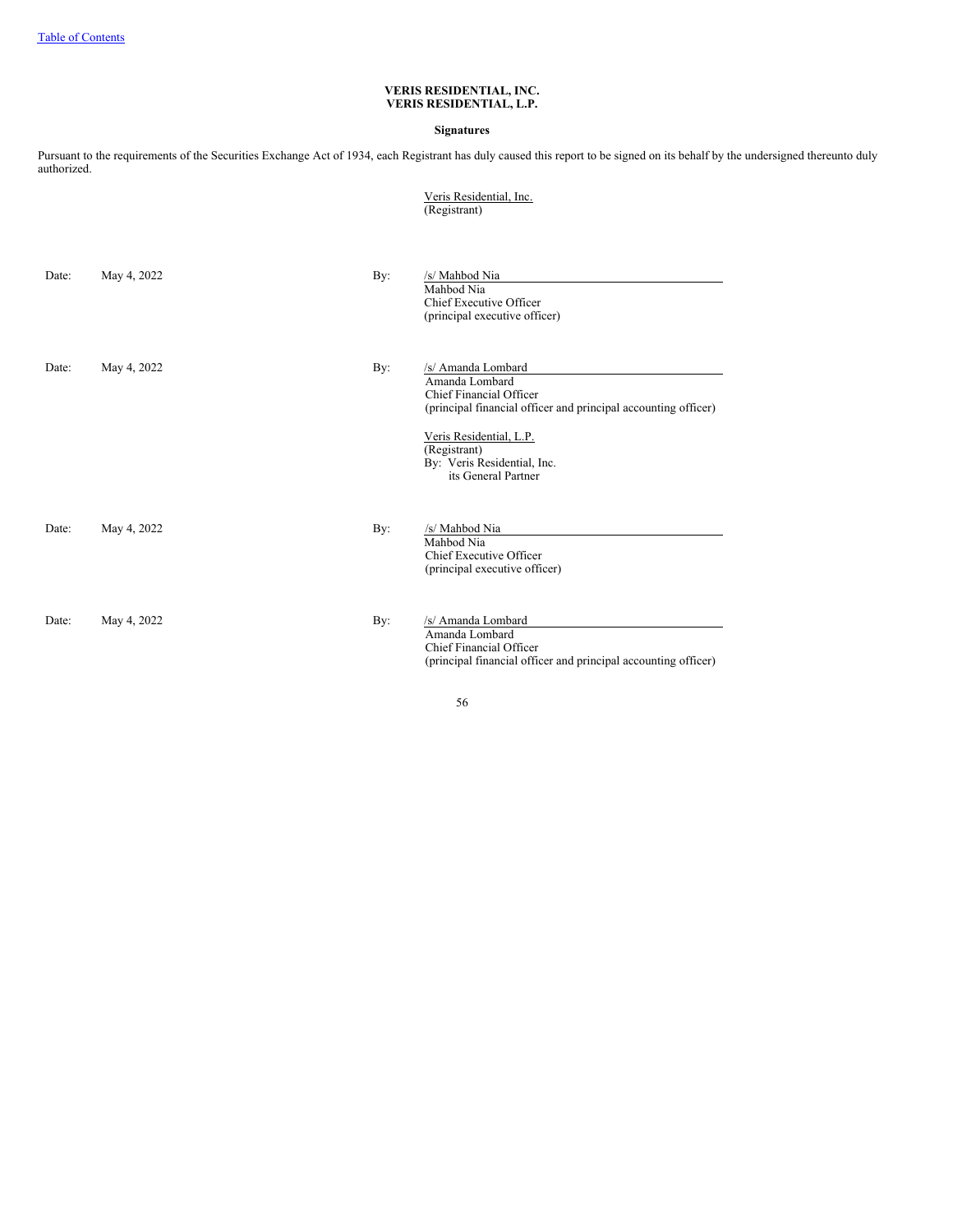# **EXECUTIVE EMPLOYMENT AGREEMENT**

THIS EXECUTIVE EMPLOYMENT AGREEMENT (the "Agreement") is entered into on March 25, 2022 (the "Effective Date"), by and between Jeffrey Turkanis (the "Executive"), and Veris Residential, Inc., a Maryland corporation (the "Company") with offices at Harborside 3, 210 Hudson St., Suite 400, Jersey City, NJ 07311.

# RECITALS

WHEREAS, the Company desires to employ Executive as its Executive Vice President and Chief Investment Officer and to enter into this Agreement to set forth the terms and conditions of employment, and Executive desires to accept such employment, pursuant to the terms and conditions set forth herein;

NOW THEREFORE, in consideration of the premises and the mutual covenants and agreements set forth herein, the parties hereby agree as follows:

## **1. Employment.**

The Company hereby agrees to employ Executive, and Executive hereby agrees to accept such employment, upon the terms and conditions set forth in this Agreement. Effective as of the Effective Date, the terms and conditions of Executive's employment shall be governed by the terms of this Agreement, which shall supersede all prior understandings and agreements, written or oral, with respect to Executive's employment.

# **2. Employment Period.**

(a) Subject to Sections 3(b) and 5 hereof, the Company agrees to employ Executive, and Executive agrees to continue to be employed by the Company, in each case pursuant to this Agreement, for a period commencing on April 4, 2022 (the "Start Date") and ending December 31, 2024 (the "Term"). On each December 31 during the Term, commencing with December 31, 2024, the Term will be automatically extended for an additional one year, through the following December 31, unless either party notifies the other party in writing, not fewer than ninety (90) days prior to such December 31, that it has elected not to extend the Term, in which event the Term shall expire on such December 31.

(b) Notwithstanding anything contained herein to the contrary: (i) Executive's employment with the Company may be terminated by the Company or Executive during the Term, subject to the terms and conditions of this Agreement; and (ii) nothing in this Agreement shall mandate or prohibit a continuation of Executive's employment following the expiration of the Term upon such terms and conditions as the Board of Directors of the Company (the "Board"), and Executive may mutually agree. Executive's period of employment pursuant to this Agreement shall hereinafter be referred to as the "Employment Period".

### **3. Duties and Responsibilities.**

(a) During the Employment Period, Executive shall be employed and serve as the Executive Vice President and Chief Investment Officer of the Company reporting directly to the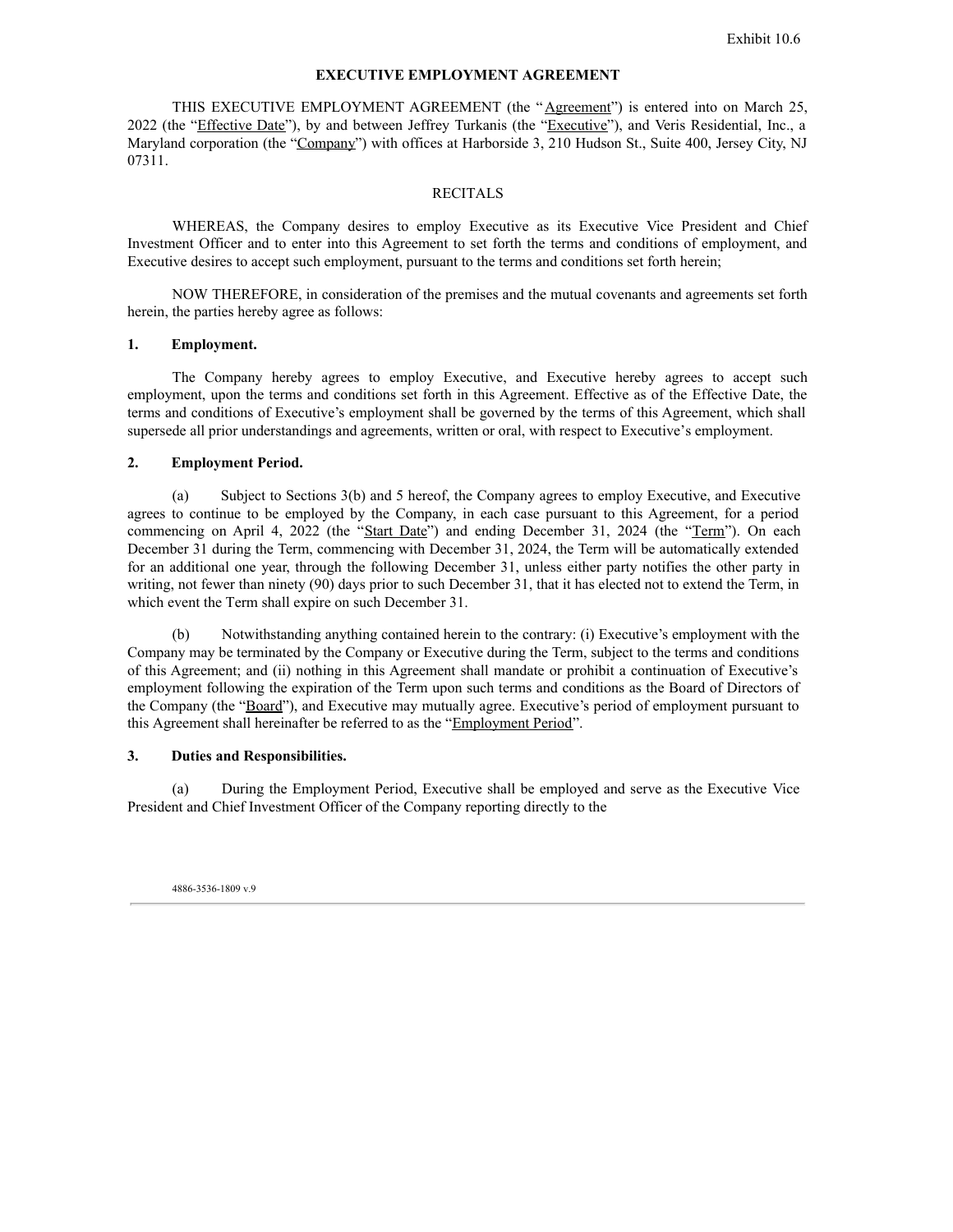Chief Executive Officer of the Company (the "CEO"). In such position, Executive shall perform such duties, functions and responsibilities during the Employment Period, commensurate with Executive's position, as reasonably and lawfully directed by the CEO.

(b) Executive shall devote substantially all of Executive's business time, attention and efforts to the performance of Executive's duties under this Agreement, render such services to the best of Executive's ability, and use Executive's reasonable best efforts to promote the interests of the Company (which, for all purposes of this Section 3(b), shall mean the Company and its subsidiaries (together the "Company Group")). Without limiting the foregoing, Executive shall not engage in any other business, occupation or related activity during the Employment Period that (i) conflicts with the interests of the Company or its subsidiaries, (ii) interferes with the proper and efficient performance of Executive's duties for the Company, or (iii) interferes with the exercise of Executive's judgment in the Company's best interests. Notwithstanding the foregoing or any other provision of this Agreement, it shall not be a breach or violation of this Agreement for Executive to (iv) with the advance approval of the Board or the Governance Committee of the Board (not to be unreasonably withheld), serve on corporate boards or committees, (v) serve on civic or charitable boards or committees (vi) deliver lectures, fulfill speaking engagements or teach at educational institutions, or (vii) manage personal investments, including real estate investments, so long as such activities do not interfere with or detract from the performance of Executive's responsibilities to the Company in accordance with this Agreement, and provided that any real estate investments or activities, other than those disclosed to the Company in writing prior to the Effective Date, shall be limited to passive, non-controlling investments and activities.

# **4. Compensation and Benefits.**

(a) Base Salary. Effective on the Start Date and during the Employment Period, the Company shall pay Executive an annual base salary in the amount of \$400,000 (as may be adjusted pursuant to the following sentence, the "Annual Base Salary"), payable in installments consistent with the Company's normal payroll schedule, subject to applicable withholding and other taxes. Executive's Annual Base Salary shall be reviewed, at least annually, for merit increases and may, by action and in the discretion of the Board or its Compensation Committee (the "Compensation Committee"), be increased at any time or from time to time, but may not be decreased from the then current Annual Base Salary without Executive's prior written consent.

(b) Incentive Compensation/Bonuses. In addition, Executive shall be eligible to receive incentive compensation as follows:

(i) Bonus Opportunity: For each fiscal year during the Employment Period, Executive shall be eligible to receive an annual bonus (the "Annual Bonus") under the terms of the Company's annual bonus plan as in effect from time to time, based on the achievement of performance criteria established by the Board or the Compensation Committee within the first three (3) months of each fiscal year during the Employment Period. Executive shall be eligible to receive an Annual Bonus equal to fifty percent (50%) of Executive's Annual Base Salary if threshold performance is attained, an Annual Bonus equal to one hundred percent (100%) of Executive's Annual Base Salary ("Target Bonus") if target performance is attained and an Annual Bonus equal to one hundred and fifty percent (150%) of Executive's Annual Base Salary if performance equals or exceeds the maximum performance level established; provided that

2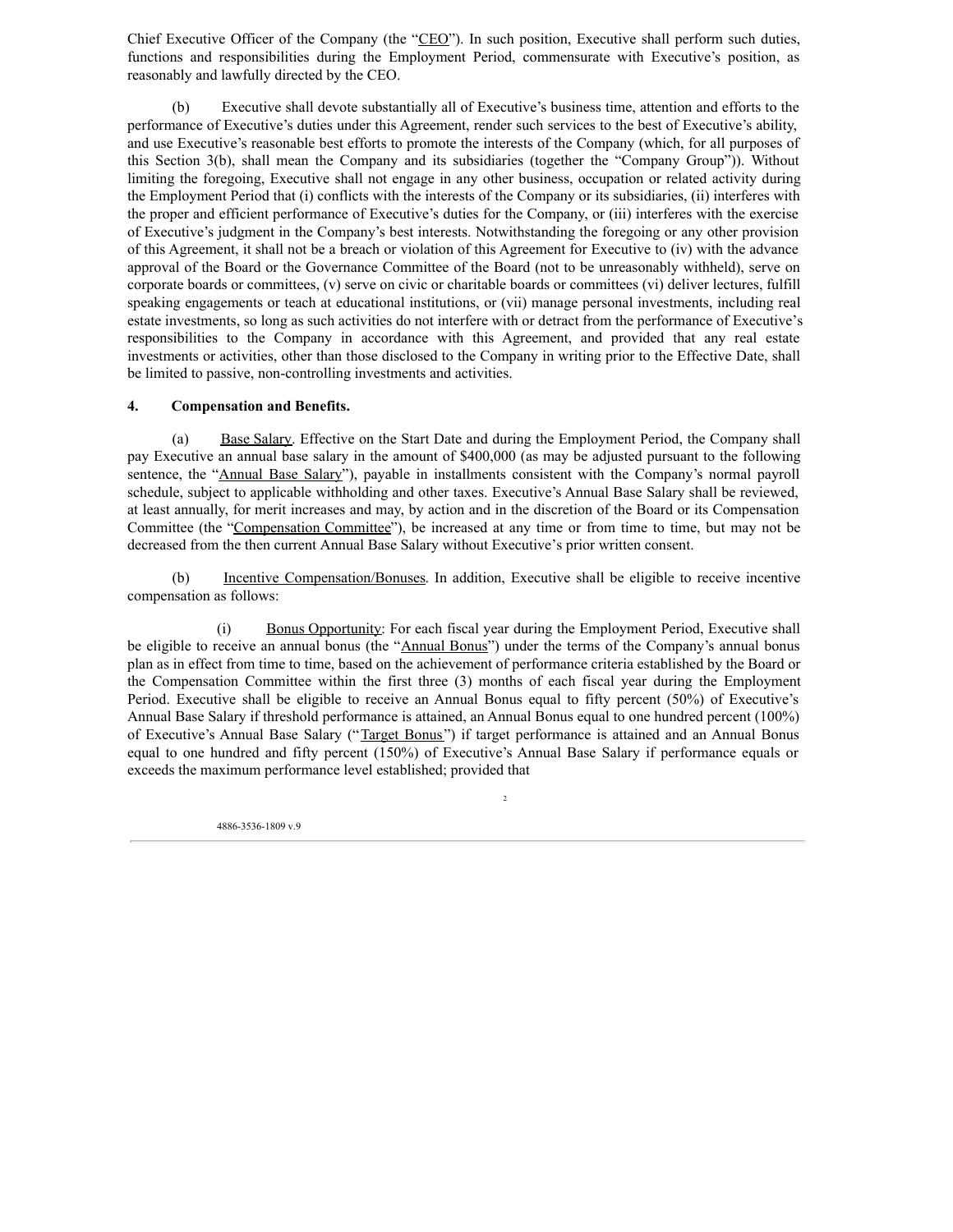Executive's Annual Bonus for fiscal year 2022 shall be computed such that Executive was deemed to have commenced employment on January 1, 2022. For fiscal year 2022, the Annual Bonus shall be no less than one hundred percent (100%) of Executives Annual Base Salary. Payment of Annual Bonuses to Executive, if any, shall be made in the same manner and at the same time that other senior-level executives receive their annual bonus awards, but in any event on or before March 15 following the end of the applicable performance year.

(ii) Sign-on Bonus Award : Executive shall receive a one-time sign-on bonus of \$275,000 within thirty (30) days following the Effective Date. In the event that Executive resigns without Good Reason or is terminated for Cause within one year after the Effective Date, Executive shall promptly repay the sign-on bonus in full.

(iii) Long Term Incentive Opportunity: During the Employment Period, for each year, inclusive of the 2022 fiscal year, Executive shall be eligible to be granted an annual long term incentive or equity award (the "Annual LTI") as determined by the Board or the Compensation Committee in its sole discretion under such plans and programs as may be in effect for other senior-level executives at the time of grant; provided that the Annual LTI award for the 2022 fiscal year will have a target value equal to \$500,000 and will be made as soon as practicable following the Start Date and no later than April 30, 2022.

(iv) Sign-on Equity Award: Executive shall be granted a one-time long term incentive award as soon as practicable following the Start Date (and no later than April 30, 2022) as follows:

A. A one-time grant of restricted stock units with a target value equal to \$425,000 (the "Sign-On RSU Award "), which will vest fifty percent (50%) on the first anniversary of the grant date and twenty-five percent (25%) on each of the next two anniversaries of the grant date, subject to Executive's continued employment.

B. A one-time grant of 250,000 stock options, each of which shall have an exercise price equal to the Company's closing stock price on the grant date and a six (6) year term (the "Sign-On Stock Option Award"). The Sign-On Stock Option Award will be subject to the terms and conditions set forth in the Stock Option Agreement attached as Annex A.

(v) Taxes and Withholding. Anything in this Agreement to the contrary notwithstanding, all payments required to be made by the Company hereunder to Executive or Executive's estate or beneficiaries shall be subject to the withholding of such amounts relating to taxes as the Company may reasonably determine it should withhold pursuant to any applicable law or regulation. In lieu of withholding such amounts, in whole or in part, the Company may, in its sole discretion, accept other provisions for payment of taxes and withholding as required by law, provided it is satisfied that all requirements of law affecting its responsibilities to withhold have been satisfied.

(c) Additional Benefits. In addition to the compensation specified above and other benefits provided pursuant to this Section 4, Executive shall be entitled to the following benefits:

3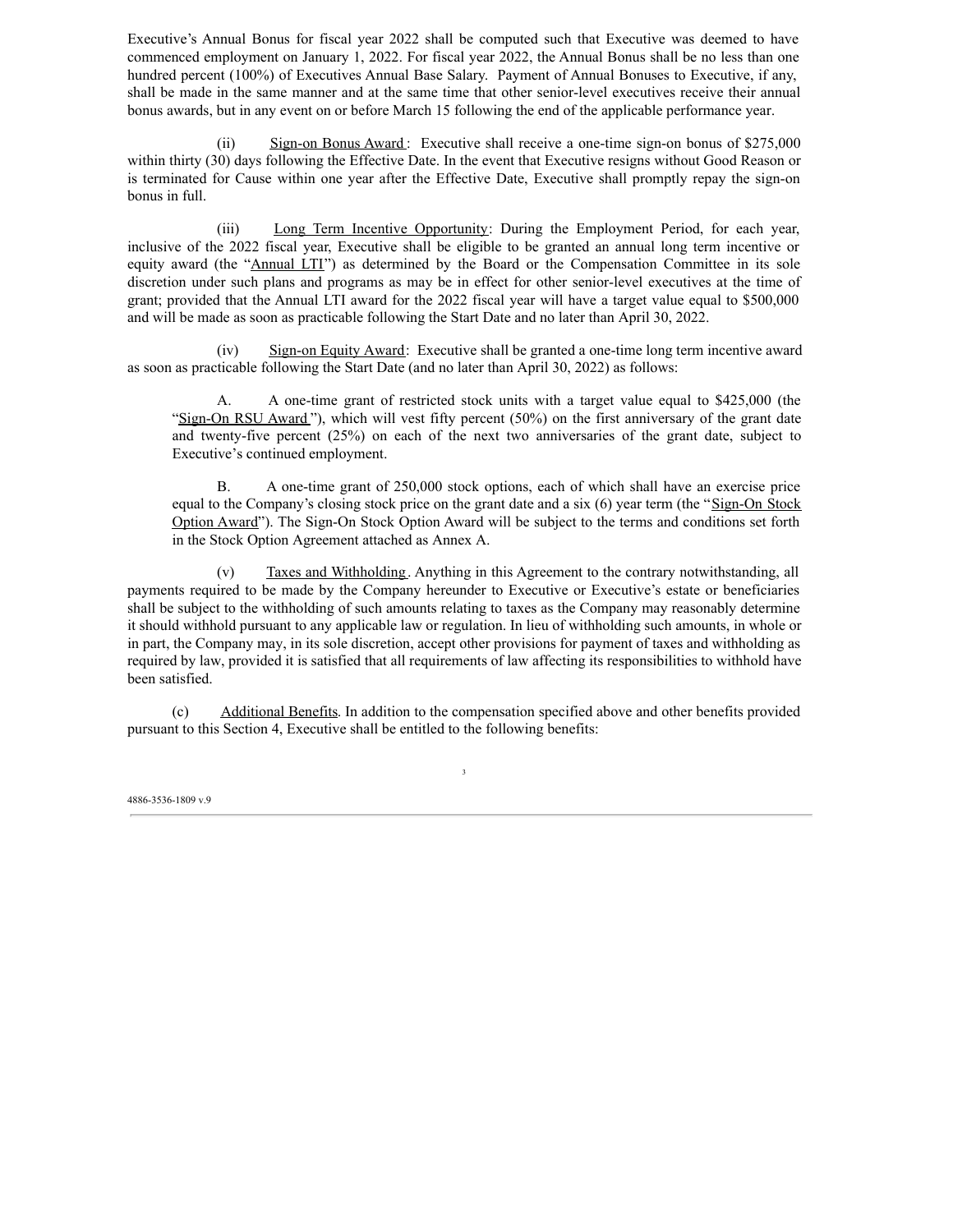(i) participation in the Company's 401(k) Savings and Retirement Plan (subject to statutory rules and maximum contributions and non-discrimination requirements applicable to 401(k) plans) and eligibility to participate in such other benefit plans and programs, including but not limited to any other incentive compensation plans or programs (whether or not employee benefit plans or programs), as maintained by the Company from time to time and made generally available to executives of the Company with such participation to be consistent with reasonable Company guidelines applicable to senior executives and each pursuant to the terms and conditions of such benefit plan as they may exist from time to time;

(ii) participation in any health insurance, disability insurance, paid vacation, group life insurance, other welfare benefit program, or perquisites made generally available to executives of the Company, subject to the general eligibility and participation provisions set forth in such plans;

(iii) participation in all deferred compensation, retirement or other benefit plans or perquisites as may be provided to any other executive of the Company on terms and conditions at least as favorable to Executive as the terms and conditions generally applicable to all other executives of the Company who are also executive officers of the Company (as defined in Rule 3b-7 of the Securities Exchange Act of 1934, as amended (the "Exchange Act")); and

(iv) upon the submission of proper substantiation by Executive, and subject to such rules and guidelines as the Company may from time to time adopt with respect to the reimbursement of expenses of executive personnel, reimbursement for all reasonable expenses actually paid or incurred by Executive during the Employment Period in the course of and pursuant to the business of the Company.

(v) reimbursement of Executive's reasonable, out-of-pocket attorneys' fees incurred in connection with the negotiation of the terms of this Agreement (including the exhibits hereto), not to exceed \$15,000 in the aggregate. Such reimbursement shall be paid within thirty (30) days following Executive's submission of an invoice to the Company documenting such attorneys' fees, which Executive shall submit promptly following execution of this Agreement.

(d) Location. Executive and the Company agree that Executive shall be based in the Boston, M.A. metropolitan area to perform his duties, subject to reasonable travel requirements.

# **5. Termination of Employment; Severance Agreement.**

(a) Termination. The Employment Period, and Executive's employment with the Company, shall terminate upon the earliest to occur of (i) Executive's death, (ii) a termination by the Company by reason of Executive's Disability, (iii) a termination by the Company with or without Cause, or (iv) a termination by Executive with or without Good Reason. Upon any termination of Executive's employment for any reason, except as may otherwise be requested by the Company in writing and agreed upon in writing by Executive, Executive is deemed to have resigned and agrees to execute any necessary documents to resign from any and all directorships, committee memberships or any other positions Executive holds with the Company, any of its subsidiaries or any third party boards or committees of which Executive is a member for or on behalf of the Company or as a result of Executive's employment with the Company. For the

4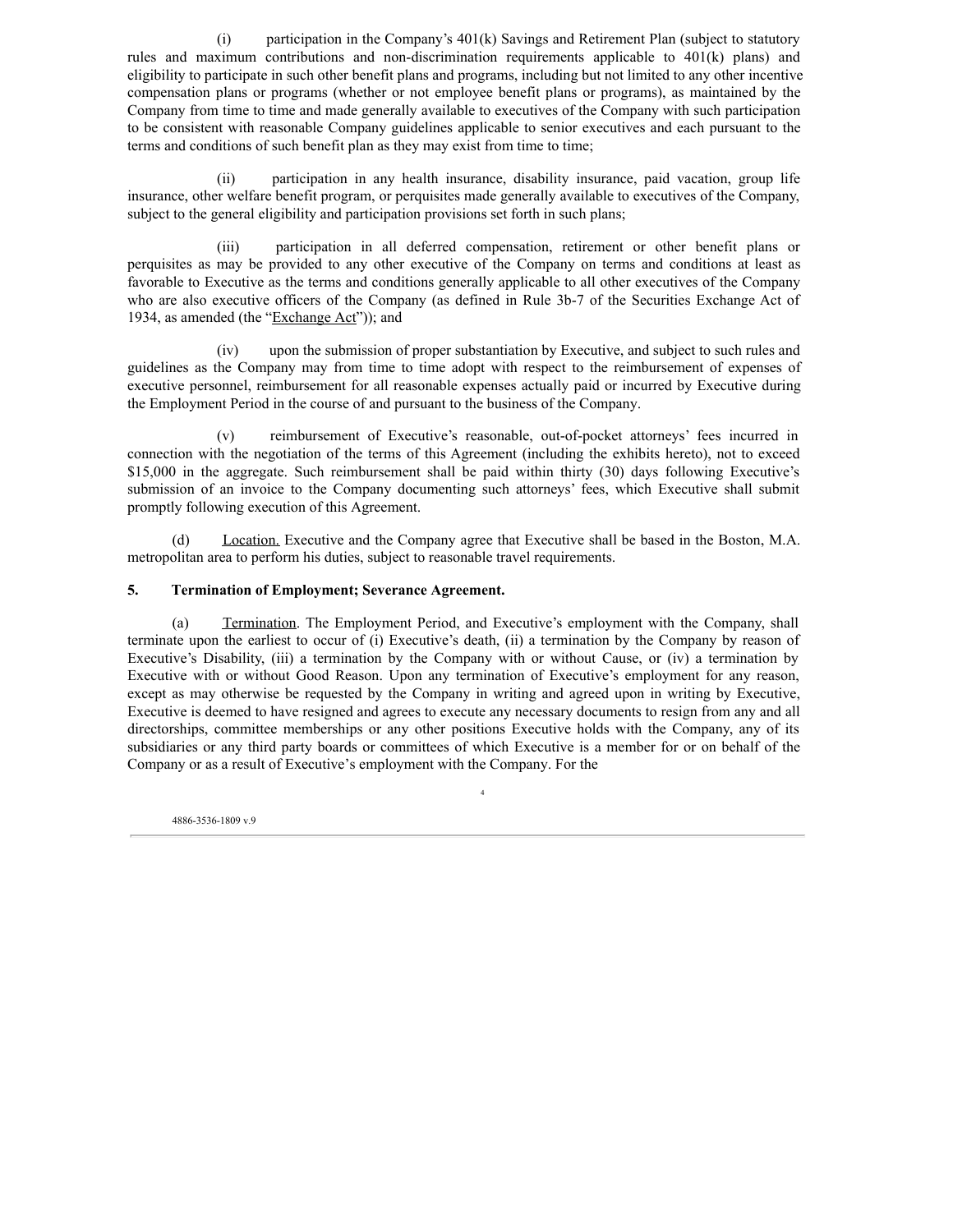avoidance of doubt, the expiration of the Term in accordance with Section 2(a) shall not be considered a termination of Executive's employment by the Company with or without Cause or the resignation of Executive for Good Reason or otherwise, and Executive's employment shall not be considered to have been constructively terminated for any reason unless Executive resigns for Good Reason in accordance with this Agreement.

Notice of Termination. Any termination of Executive's employment by the Company or any such termination by Executive (other than on account of death) shall be communicated by written Notice of Termination to the other party hereto. For purposes of this Agreement, a "Notice of Termination" shall mean a notice which shall indicate the specific termination provision in this Agreement relied upon and shall set forth in reasonable detail the facts and circumstances claimed to provide a basis for termination of Executive's employment under the provision so indicated. In the event of the termination of Executive's employment on account of death, written Notice of Termination shall be deemed to have been provided on the date of death.

(c) "Cause" shall mean the intentional and willful commission by Executive of any of the following acts or omissions:

(i) willful and continued failure to use best efforts to substantially perform Executive's duties to the Company (other than any such failure resulting from Executive's incapacity due to physical or mental illness) for a period of thirty (30) days after written demand for substantial performance is delivered by the Company specifically identifying the manner in which the Company believes Executive has not substantially performed Executive's duties;

(ii) material and continued failure to comply with Executive's obligations under any written policy of the Company applicable to senior executives as approved by the Board from time to time for a period of thirty (30) days after written demand for substantial compliance is delivered by the Company specifically identifying the manner in which the Company believes Executive has not substantially complied;

(iii) any act of fraud, embezzlement, misappropriation, or misuse for personal benefit of the assets or property of the Company; or

(iv) a conviction of or plea of "guilty" or "no contest" to a felony under the laws of the United States or any state thereof;

For purposes of this Section 5(c), no act, or failure to act, on Executive's part shall be considered "willful" unless done, or omitted to be done, by Executive not in good faith and without reasonable belief that Executive's action or omission was in furtherance of, or not opposed to, the interests of the Company.

(d) "Change in Control" shall mean that any of the following events has occurred:

(i) any "person" or "group" of persons (as such terms are used in Sections 13 and 14 of the Exchange Act) other than any member of the Company Group, or any employee benefit plan sponsored by the Company Group, becomes the "beneficial owner" (as such term is

5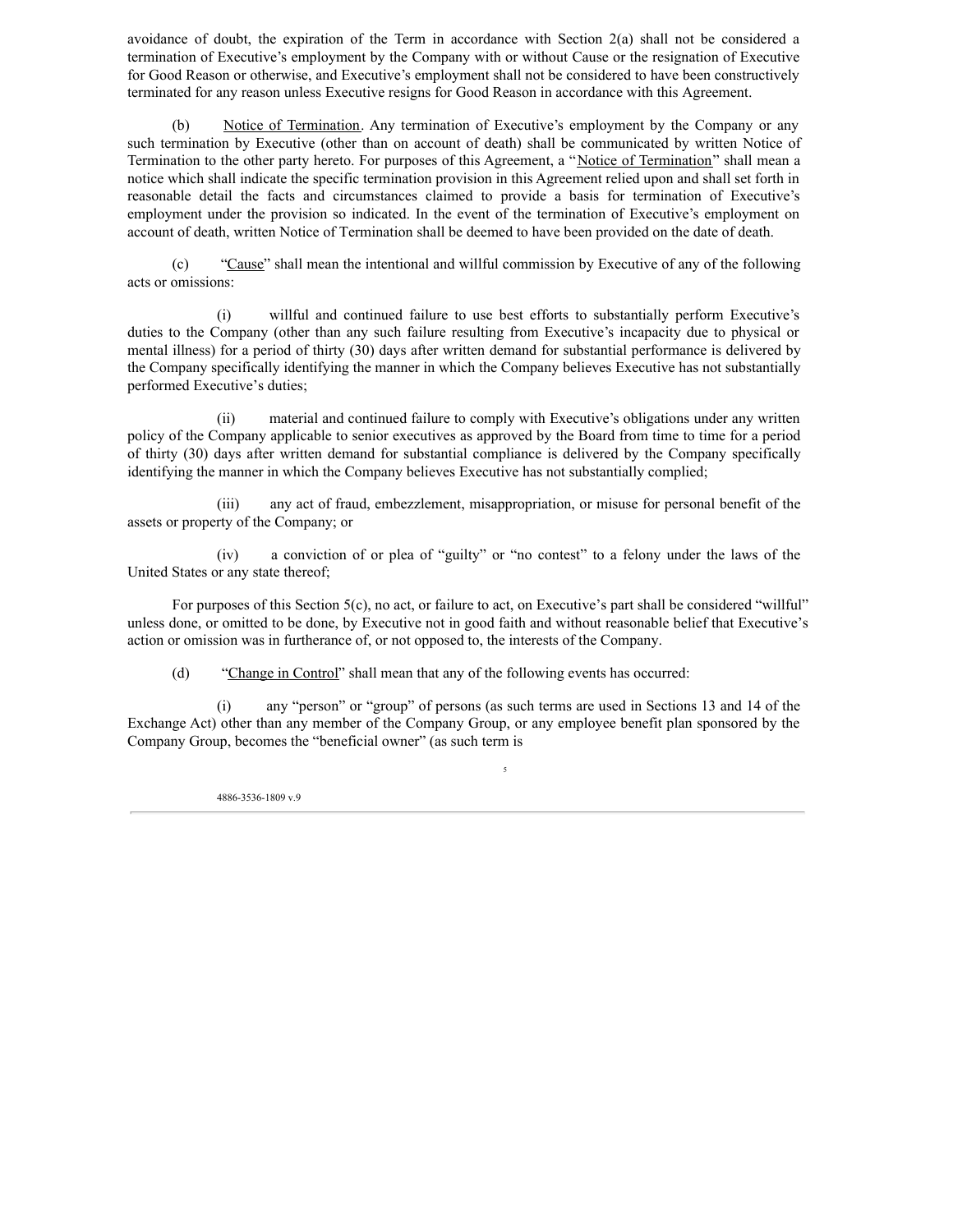defined in Rule 13d-3 under the Exchange Act) of 30% or more of the shares of common stock of the Company issued and outstanding immediately prior to such acquisition;

(ii) any shares of common stock of the Company are purchased pursuant to a tender or exchange offer, other than an offer by the Company, that results in any "person" or "group" of persons (as such terms are used in Sections 13 and 14 of the Exchange Act) becoming the "beneficial owner" (as such term is defined in Rule 13d-3 under the Exchange Act) of 30% or more of the shares of common stock of the Company issued and outstanding immediately prior to such tender or exchange offer;

(iii) individuals who, on the date of this Agreement, constitute the Board (the "Incumbent Directors") cease for any reason to constitute at least a majority of the Board; provided that (x) any person becoming a member of the Board after the date of this Agreement whose election or nomination for election was approved by a vote of at least two-thirds of the Incumbent Directors then on the Board (either by a specific vote or by approval of the proxy statement of the Company in which such person is named as a nominee for director, without minuted objection to such nomination) shall be an Incumbent Director and (y) no individual initially elected or nominated as a member of the Board after the date of this Agreement as a result of an actual or threatened election contest or other actual or threatened solicitation of proxies or consents by or on behalf of a person (as such term is used in Sections 13 of the Exchange Act) other than the Board, including by reason of any agreement intended to avoid or settle any such election contest or proxy contest, shall be deemed an Incumbent Director; or

(iv) the dissolution or liquidation of the Company or the consummation of any merger or consolidation of the Company or any sale or other disposition of all or substantially all of its assets, in each case, if the shareholders of the Company immediately prior to such transaction "beneficially own" (as such term is defined in Rule 13d-3 under the Exchange Act), immediately after consummation of such transaction, equity securities (other than options and other rights to acquire equity securities) representing less than 50% of the voting power of the surviving, successor or acquiring entity (or the ultimate parent entity thereof).

(e) "Change in Control Period" shall mean the period commencing on the earlier of (i) the date that a Change in Control is consummated or (ii) three (3) months prior to the date that a Change in Control occurs (provided it is actually consummated), and in either case ending on the first anniversary of the Change in Control.

(f) "Code" shall mean the Internal Revenue Code of 1986, as amended.

(g) "Disability" shall mean the inability of Executive, as a result of any medically determinable physical or mental disease, injury, or congenital condition, to substantially perform Executive's principal duties to the Company, with or without reasonable accommodation, for a continuous period of one hundred and eighty (180) days, or periods aggregating two hundred and seventy (270) days in any twelve (12) month period.

(h) "Good Reason" shall mean, without the express written consent of Executive, the occurrence of any of the following circumstances during the Employment Period:

6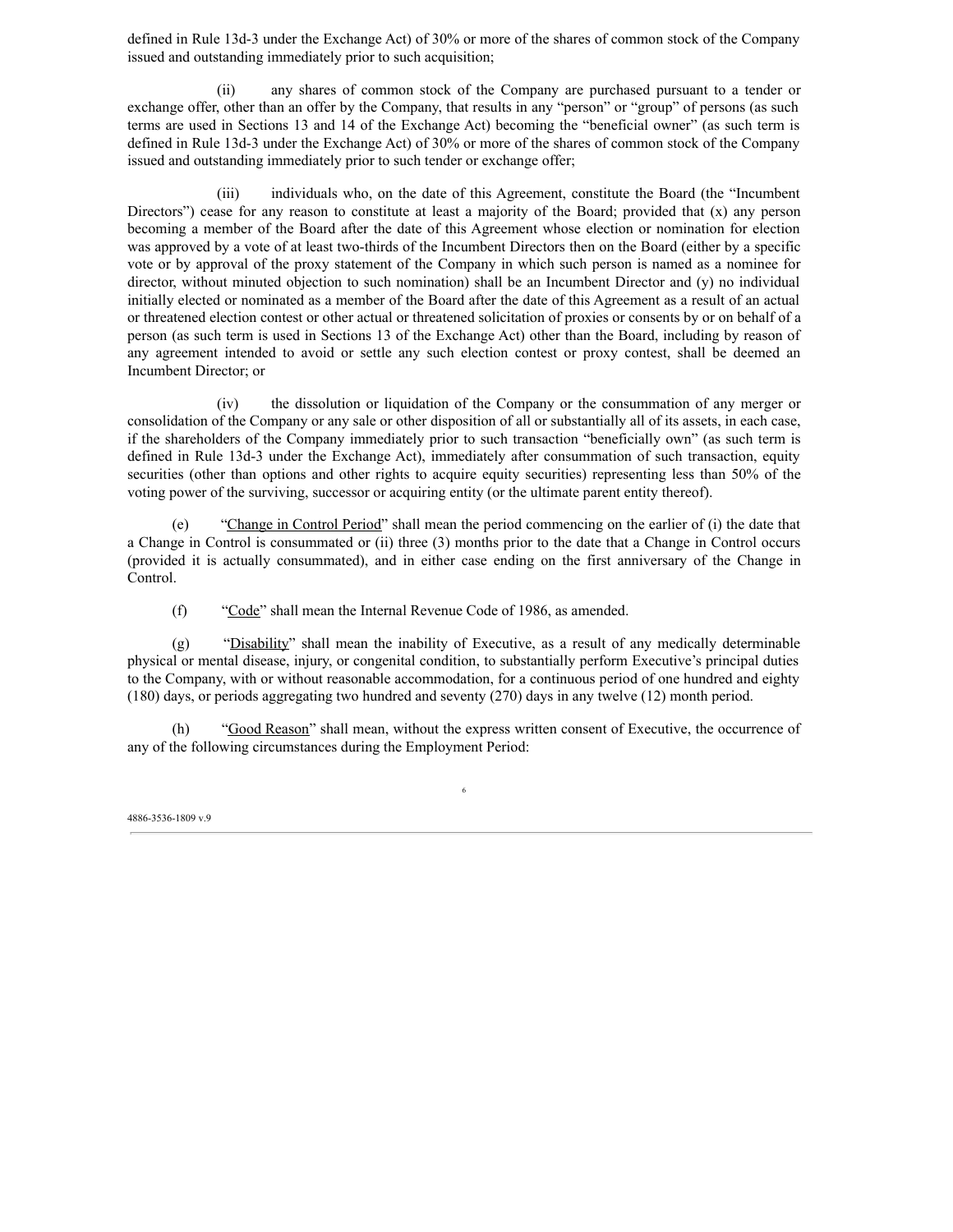(i) the material diminishment of Executive's authority, duties or responsibilities, it being understood that during a Change in Control Period, Good Reason shall be deemed to have occurred if Executive is not in the same position and with the same authority, duties and responsibility applicable to the Executive immediately prior to the Change in Control Period;

(ii) a material reduction in Executive's Annual Base Salary, it being understood that any reduction below the Base Salary as in effect as of the Start Date shall constitute Good Reason;

(iii) a Company-required change of more than 50 miles in radius from the geographic location of the Executive's current location at which Executive must perform the services under this Agreement; or

(iv) the failure of the Company to obtain agreement from any successor to assume and agree to perform this Agreement.

Notwithstanding the foregoing, Executive shall not be considered to have resigned for Good Reason unless Executive gives the Company written notice of resignation, specifying in reasonable detail the circumstance constituting Good Reason, not more than thirty (30) days after the occurrence of such circumstance, the Company fails to cure (to the extent curable) such circumstance within thirty (30) days after receipt of such notice and Executive terminates Executive's employment within three hundred and sixty-five (365) days after the expiration of such cure period; provided, that if the Company does cure such circumstance within such period Executive may withdraw Executive's notice of resignation without prejudice within ten (10) days after the end of the cure period.

(i) "Termination Date" shall mean the date on which Executive's employment is terminated for any reason.

The definitions contained in Sections 5(c) through 5(i) shall apply for all purposes under this Agreement.

# **6. Severance Benefits Resulting from Death or Disability.**

Upon a termination of Executive's employment by reason of death or Disability whether before or after the expiration of the Term, Executive (or the representative of Executive's estate) shall be entitled to receive the following payments and benefits, subject to compliance in the case of Disability with the release requirement of Section 9 and except as otherwise provided in Sections 13(h) and 15(e):

(a) The following "Accrued Obligations", payable as and when those amounts would have been payable had the Employment Period not ended:

(i) all accrued but unpaid Base Salary through the Termination Date;

(ii) any unpaid or unreimbursed expenses incurred in accordance with Company policy to the extent incurred during the Employment Period;

7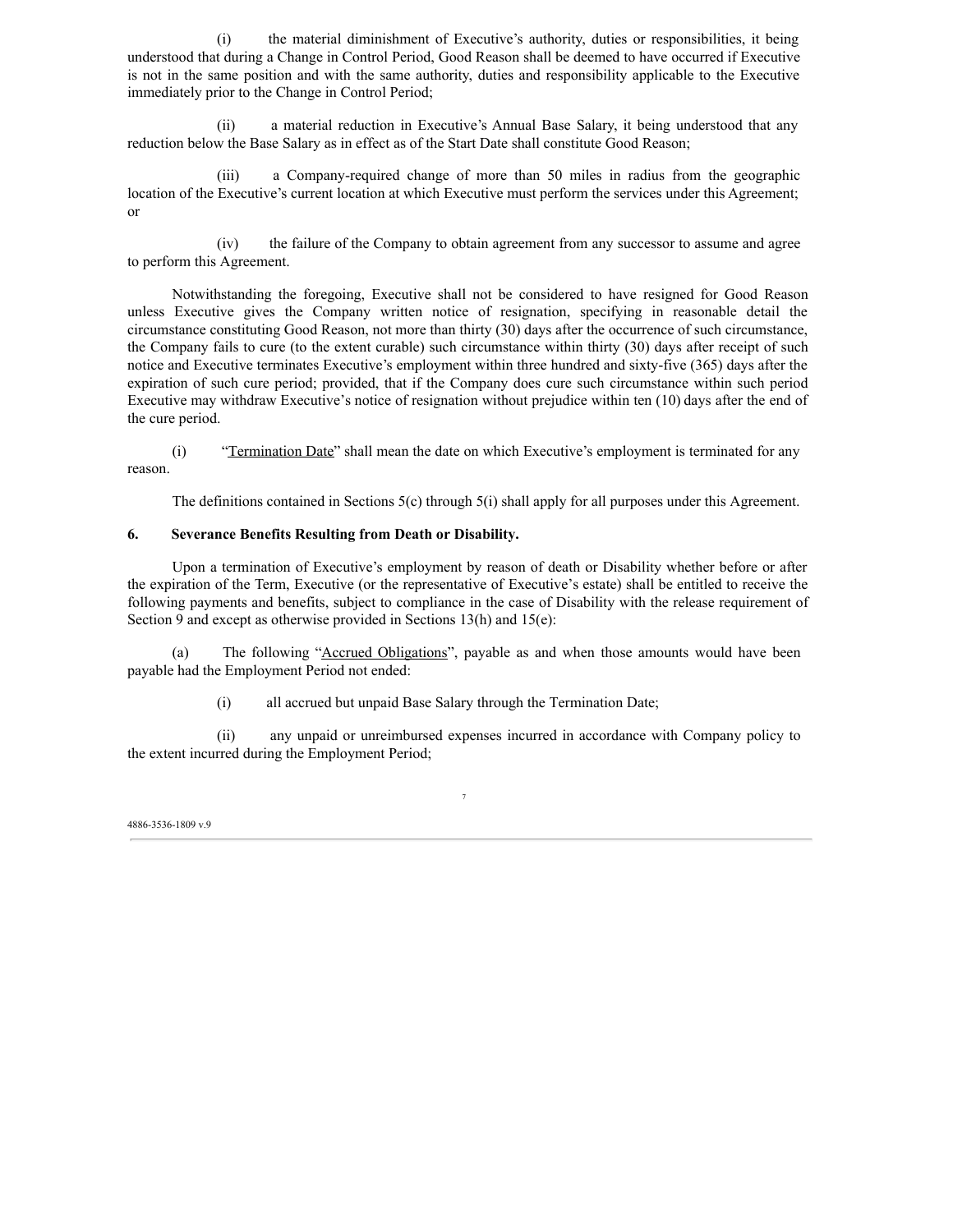(iii) any accrued but unpaid benefits provided under the Company's employee benefit plans (not including any severance, separation pay, or supplemental unemployment benefit plan), subject to and in accordance with the terms of those plans;

(iv) any earned but unpaid Annual Bonus in respect to any completed fiscal year that has ended on or prior to the Termination Date; and

(v) rights to indemnification by virtue of Executive's position as an officer or director of the Company or its subsidiaries and the benefits under any directors' and officers' liability insurance policy maintained by the Company, in accordance with its terms thereof.

(b) An amount equal to Executive's Annual Bonus for the year in which the Termination Date occurs, based upon the Company's actual performance for the year, multiplied by a fraction, the numerator of which is the number of days in such year through and including the Termination Date and the denominator of which is the total number of days in such year, payable at the same time that Annual Bonuses are paid to active employees.

# **7. Severance Benefits upon Termination Without Cause, or Resignation for Good Reason, each during the Term or a Change in Control Period.**

In the event that either during the Term or thereafter during a Change in Control Period (i) the Company terminates Executive's employment for any reason other than Cause or Disability, or (ii) Executive resigns for Good Reason, Executive shall be entitled to receive the following payments and benefits, subject to compliance with the release requirement of Section 9 and except as otherwise provided in Sections 13(h) and 15(e):

(a) All payments and benefits described in Section 6.

(b) A lump sum cash payment in an amount equal to one and one-half (1.5) times the sum of (i) Executive's Annual Base Salary immediately prior to the Termination Date (without regard to any reduction which occasioned a Good Reason termination), and (ii) Executive's Target Bonus for the year during which the Termination Date occurs (or, if greater, Executive's Target Bonus that is not less than 100% of the Base Salary as set forth in this Agreement), payable as soon as practicable after the Termination Date; provided however, that if such termination occurs during a Change in Control Period, the lump sum cash payment shall be in an amount equal to two (2) times the sum of (i) Executive's Annual Base Salary (without regard to any reduction which occasioned a Good Reason termination) immediately prior to the Termination Date, and (ii) Executive's Target Bonus for the year during which the Termination Date occurs (or, if greater, Executive's Target Bonus that is not less than 100% of the Base Salary as set forth in this Agreement).

(c) If Executive elects, on behalf of Executive or Executive's eligible dependents, to continue medical coverage under any medical plan of the Company pursuant to the provisions of Section 4980B of the Code or any other applicable law ("COBRA"), and such election is available to Executive pursuant to then governing law, and complies with all requirements for such coverage, an amount, payable not later than the last day of each month that such coverage is in effect, up to a maximum of eighteen (18) months, (or such shorter maximum duration as governing law may then allow) equal to the excess, if any, of the premium paid by Executive for such

8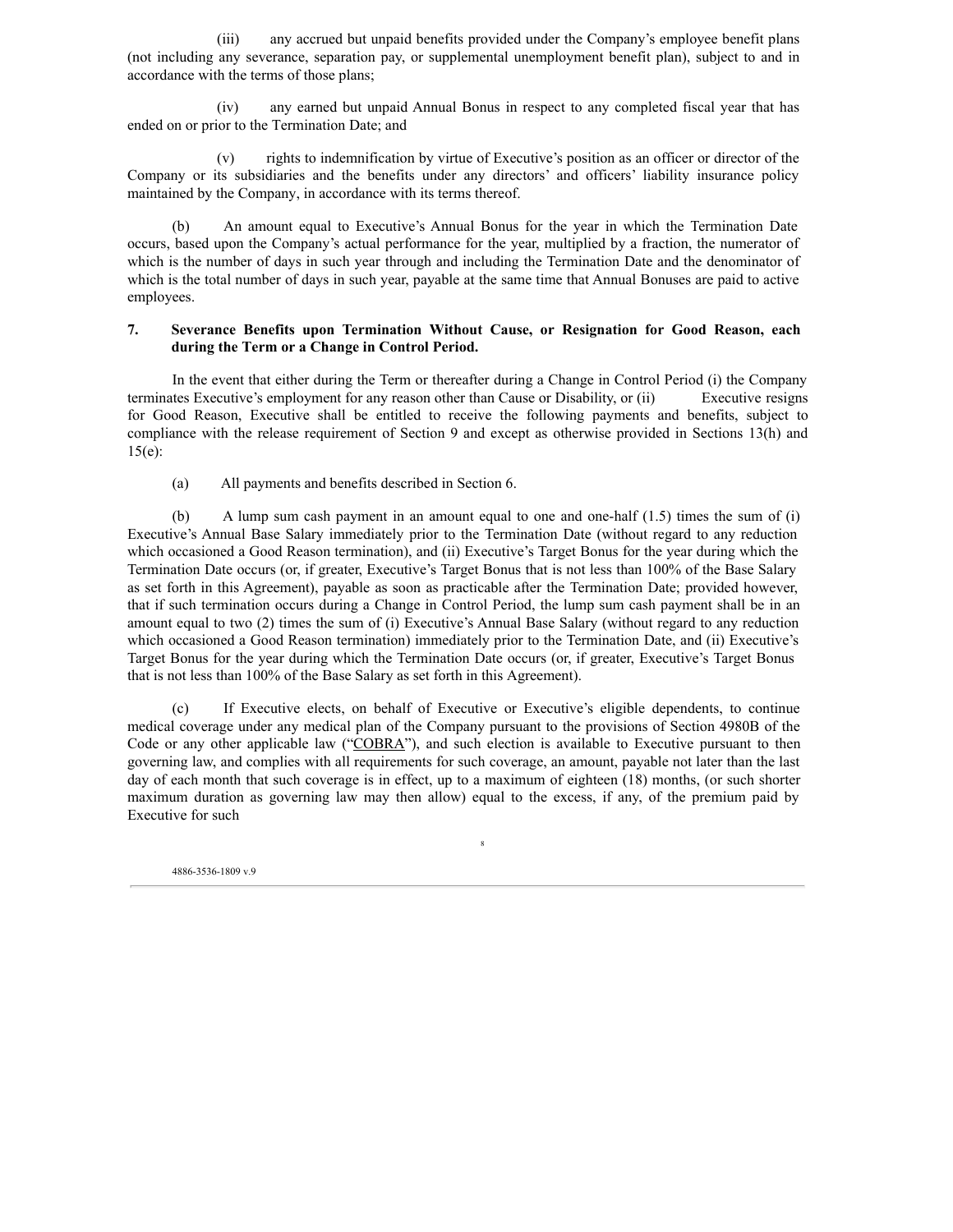<span id="page-64-0"></span>coverage pursuant to COBRA over the premium that would be paid by an active employee for comparable coverage (the "Medical Continuation"). If Executive's continuation coverage is terminated for any reason other than dictate of governing law prior to the end of such eighteen (18) month period, the Company's obligations under this Section 7(c) shall terminate, regardless of whether the termination of Executive's coverage constitutes a second qualifying event as defined by COBRA with respect to any other dependent.

(d) Any unvested portion of the Executive's Sign-On RSU Award and Sign-On Stock Option Award shall vest in full and such option shall remain exercisable for the full term of the option.

# **8. Compensation or Severance Benefits upon Termination of Employment by the Company for Cause, Termination by the Company Without Cause following the Term, Resignation by Executive without Good Reason, or Resignation by Executive following the Term.**

(a) Termination by the Company for Cause or Resignation without Good Reason during the Term . In the event the Company terminates Executive's employment for Cause (whether during the Term or thereafter), or Executive resigns without Good Reason prior to the expiration of the Term, Executive shall only be entitled to receive the Accrued Obligations, payable as and when those amounts would have been payable had the Employment Period not ended.

(b) Termination by the Company without Cause or Resignation by Executive with Good Reason following the Term. In the event that following the expiration of the Term on its own accord (assuming Executive's employment has not been terminated prior to such date), the Company terminates Executive's employment for any reason other than as set forth in Sections 6, 7 or 8(a), or Executive resigns with Good Reason, Executive shall be entitled to receive the Accrued Obligations. In addition, in the event of termination by the Company without Cause or by Executive for Good Reason upon or following the expiration of the Term, any unvested portion of the Executive's Sign-On RSU Award and Sign-On Stock Option Award shall vest in full. For the avoidance of doubt, expiration of the Term on its own accord shall not be deemed a termination by Company.

(c) Resignation by Executive without Good Reason following the Term. In the event that following the expiration of the Term on its own accord (assuming Executive's employment has not been terminated prior to such date), Executive resigns without Good Reason, Executive shall be entitled to receive the Accrued Obligations. For the avoidance of doubt, expiration of the Term on its own accord shall not be deemed a resignation by Executive.

# **9. Release.**

Notwithstanding anything to the contrary above, all benefits and payments that may become payable pursuant to Section 6, 7 or 8 (other than the Accrued Obligations) are conditioned on Executive, or the representative of Executive's estate, executing a release of claims and covenant not to sue, in form attached hereto as Exhibit A (the "Release"), and the period provided in such Release having expired without Executive exercising Executive's right to revoke, not later

9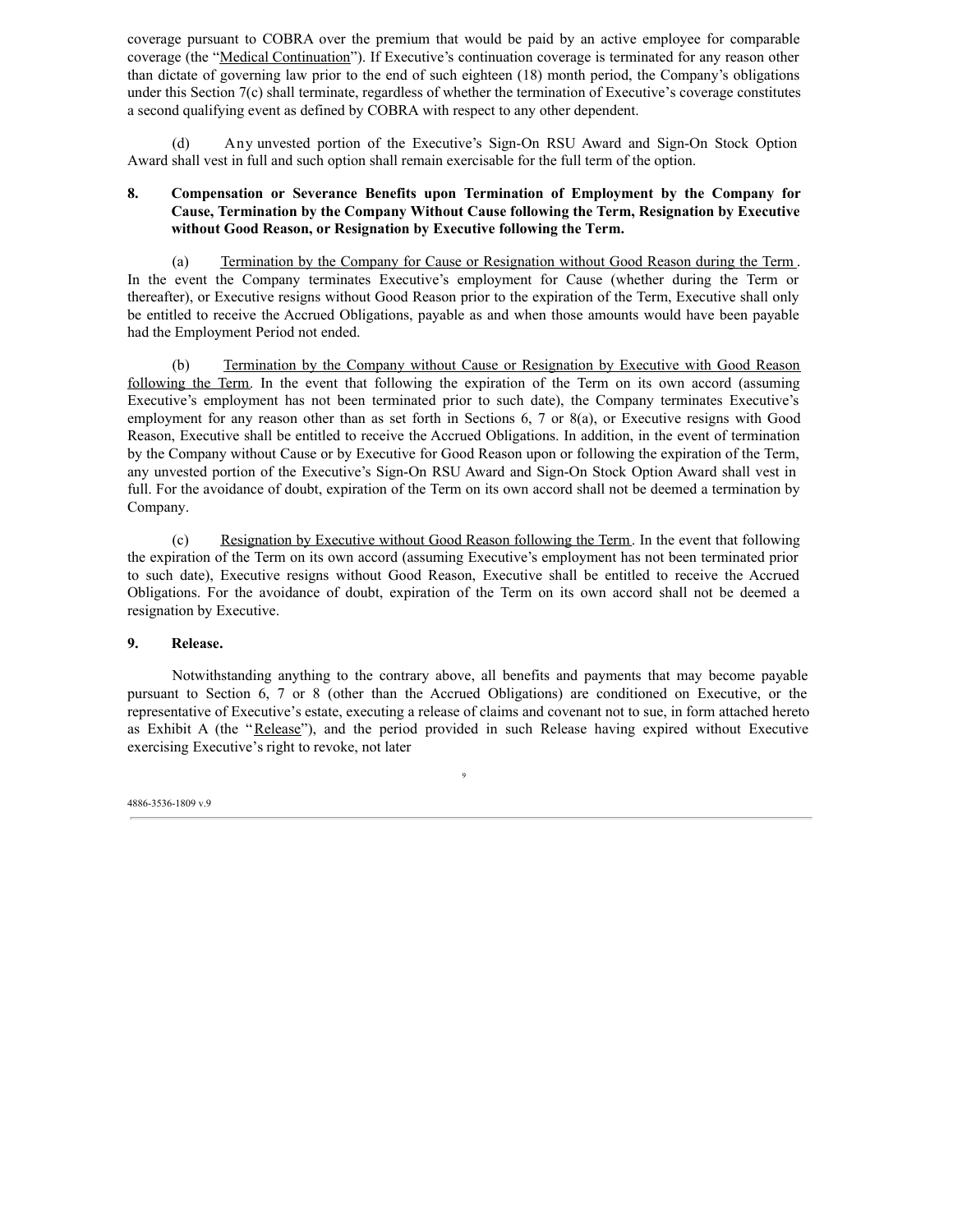than sixty (60) days after the Termination Date (subject to Section 15(e)(iv)), and if Executive fails to execute such Release, revokes the Release, or the revocation period has not yet expired by the end of such sixty (60) day period, Executive shall have no right to any such payment or benefit.

# **10. Effect on Employee Benefit Plans and Programs and Long-Term Incentive and Equity Awards; Adjustment of Payments and Benefits.**

(a) Effect on Employee Benefit Programs. The termination of Executive's employment hereunder, whether by the Company or Executive, shall have no effect on the rights and obligations of the parties hereto under the Company's (i) welfare benefit plans including, without limitation, Medical Continuation as provided for herein and, health coverage thereafter but only to the extent required by law, and on the same basis applicable to other employees and (ii)  $401(k)$  Plan but only to the extent required by law and pursuant to the terms of the 401(k) Plan.

(b) Effect on Long-Term Incentive and Equity Awards . The extent to which long-term incentive or equity awards held by Executive vest or become exercisable or payable as a result of a termination of employment for any reason shall be governed exclusively by the terms of the plan or award agreement governing such award.

# (c) Adjustment of Payments and Benefits.

(i) Notwithstanding any provision of this Agreement to the contrary, if any payment or benefit to be paid or provided hereunder, when combined with any other amount payable to Executive, would be an "Excess Parachute Payment," within the meaning of Section 280G of the Code, or any successor provision thereto, but for the application of this sentence, then the payments and benefits to be paid or provided hereunder shall be reduced to the minimum extent necessary so that no portion of any such payment or benefit, as so reduced, constitutes an Excess Parachute Payment; provided, however, that the foregoing reduction shall be made only if and to the extent that such reduction would result in an increase in the aggregate payments and benefits to be provided, determined on an after-tax basis (taking into account the excise tax imposed pursuant to Section 4999 of the Code, or any successor provision thereto, any tax imposed by any comparable provision of state law, and any applicable federal, state and local income taxes). In the event that any payment or benefit intended to be provided hereunder is required to be reduced pursuant to this Section the reduction shall occur in the following order: (A) by first reducing or eliminating the portion of the payments which are not payable in cash and are not attributable to equity awards (other than that portion of the payments subject to clause (D) hereof), (B) then by reducing or eliminating cash payments (other than that portion of the payments subject to clause (D) hereof), (C) then by reducing or eliminating the portion of the payments which are not payable in cash and are attributable to equity awards (other than that portion of the Payments subject to clause (D) hereof) and (D) then by reducing or eliminating the portion of the Payments (whether payable in cash or not payable in cash) to which Treasury Regulation § 1.280G-1 Q/A 24(c) (or successor thereto) applies, in each case in reverse order beginning with payments or benefits which are to be paid the farthest in time.

(ii) The determination of whether the any payment or benefit shall be reduced as provided in Section  $10(c)(i)$  hereof and the amount of such reduction shall be made at the Company's expense by an accounting firm selected by the Company from among the four (4)

10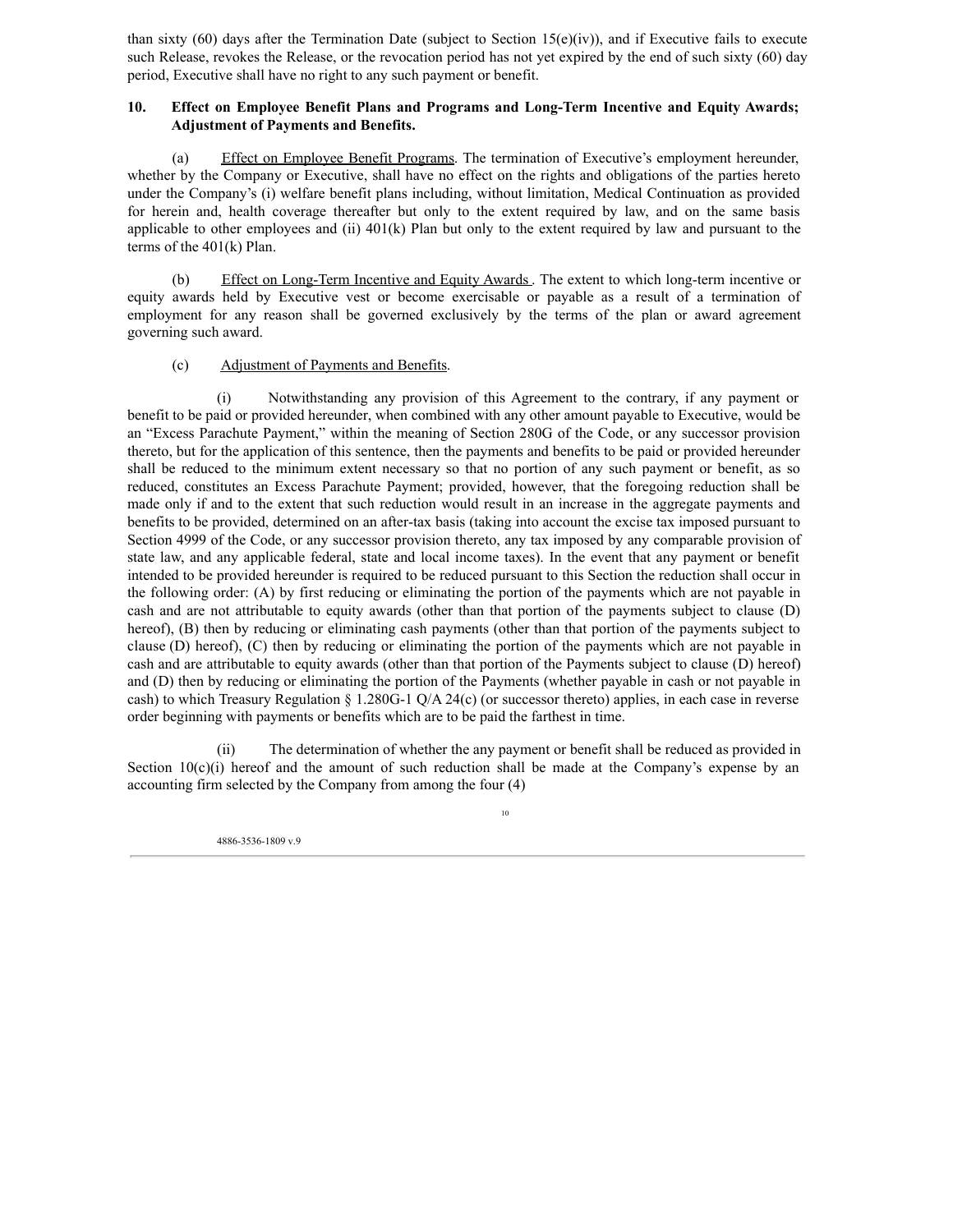largest accounting firms in the United States (the "Accounting Firm"). The Accounting Firm shall provide its determination (the "Determination"), together with supporting calculations and documentation, to the Company and Executive within forty five (45) days after Executive's final day of employment, which Determination, absent manifest error, shall be binding, final and conclusive upon the Company and Executive. If the Accounting Firm determines that the payments and benefits to be provided to Executive will not result in any Excess Parachute Payments, it shall furnish Executive with an opinion to that effect. If the Accounting Firm determines that the payments and benefits to be provided to Executive will result in Excess Parachute Payments, it shall furnish Executive with an opinion that no Excess Parachute Payments will be made after the reductions contemplated by Section  $10(c)(i)$  hereof.

# **11. Confidential Information.**

(a) Executive understands and acknowledges that during Executive's employment with the Company, Executive will be exposed to Confidential Information (as defined below), all of which is proprietary and which will rightfully belong to the Company (which, for all purposes of this Section 11, shall include the Company Group). Executive shall hold in a fiduciary capacity for the benefit of the Company such Confidential Information obtained by Executive during Executive's employment with the Company and shall not, directly or indirectly, at any time, either during or after Executive's employment with the Company terminates, without the Company's prior written consent, use any of such Confidential Information or disclose any of such Confidential information to any individual or entity other than the Company or its employees, attorneys, accountants, financial advisors, consultants, or investment bankers except as required in the performance of Executive's duties for the Company or as otherwise required by law, court order or an order of any governmental authority. Executive shall take all reasonable steps to safeguard such Confidential Information and to protect such Confidential Information against disclosure, misuse, loss or theft.

(b) The term "Confidential Information" shall mean any information not generally known in the relevant trade or industry or otherwise not generally available to the public, which was obtained from the Company or its predecessors or which was learned, discovered, developed, conceived, originated or prepared during or as a result of the performance of any services by Executive on behalf of the Company or its predecessors. For purposes of this Section 11, the Company shall be deemed to include any entity within the Company Group.

(c) Notwithstanding anything to the contrary in this Agreement, no provision contained in this Agreement is intended or should be construed to prevent or impede Executive from voluntarily communicating with any governmental agencies (including, without limitation, the Securities and Exchange Commission) regarding possible violations of law, or to limit Executive's ability to seek or accept a financial award for providing information to any governmental agency.

(d) Notwithstanding any other provision of this Agreement, Executive is hereby notified that the immunity provisions in Section 1833 of title 18 of the United States Code provides: "An individual shall not be held criminally or civilly liable under any federal or state trade secret law for the disclosure of a trade secret that (i) is made (A) in confidence to a federal, state, or local government official, either directly or indirectly, or to an attorney; and (B) solely for the purpose of reporting or investigating a suspected violation of law; or (ii) is made in a complaint

11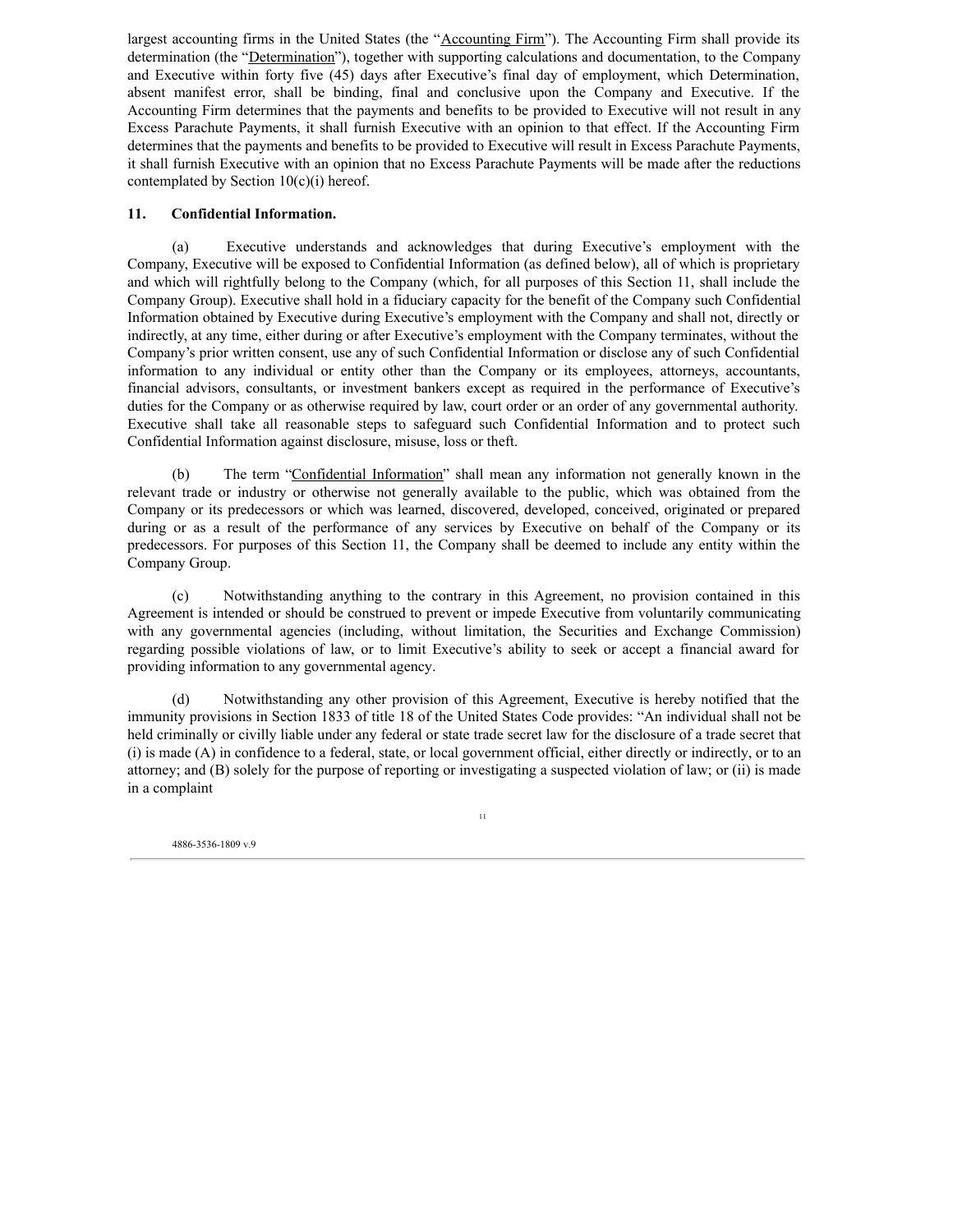or other document filed in a lawsuit or other proceeding, if such filing is made under seal." In addition, nothing in this Agreement shall prohibit you from reporting possible violations of federal law or regulation to or otherwise cooperating with or providing information requested by any governmental agency or entity or making other disclosures or receiving an award for information provided to any governmental agency or entity, in each case that are protected under the whistleblower provisions of federal law or regulation (including, without limitation, Section 21F of the Securities Exchange Act of 1934 or Section 806 of the Sarbanes-Oxley Act of 2002). You do not need the prior authorization of the Company to make any such reports or disclosures described in the preceding sentence and are not required to notify the Company that you have made such reports or disclosures.

# **12. Return of Documents.**

Except for such items which are of a personal nature to Executive (e.g., daily business planner), all writings, records, and other documents and things containing any Confidential Information shall be the exclusive property of the Company, shall not be copied, summarized, extracted from, or removed from the premises of the Company, except in pursuit of the business of the Company, and shall be delivered to the Company, without retaining any copies, upon the termination of Executive's employment or at any time as requested by the Company. Executive may, however, retain documents governing their outstanding equity awards.

# **13. Non-Compete; Non-Solicitation; Non-Disparagement.**

# Executive agrees that:

(a) Non-competition. During the Employment Period, and for a one (1) year period thereafter in the event Executive's employment is terminated for any reason, Executive shall not, directly or indirectly (other than through a trust for which Executive does not exercise any control), anywhere within the United States, engage in, or own, invest in, manage or control any venture or enterprise primarily engaged in any multi-family residential property development, management or acquisition activities that are competitive with the activities of the Company (which, for all purposes of this Section 13, shall include the Company Group). Nothing herein shall prohibit Executive from being a passive owner of not more than five percent (5%) of the outstanding stock of any class of securities of a company or other entity engaged in such business which is publicly traded, or deferred compensation maintained with a prior employer, so long as Executive has no active participation in the business of such company or other entity. Notwithstanding the forgoing, in the event that Executive's employment is terminated by the Company without Cause or the Executive resigns for Good Reason, in each case upon or following the Company's election not to extend the Term pursuant to Section 2(a), this Section 13(a) shall not apply following Executive's employment unless the Company elects to pay Executive severance benefits in accordance with Section 7 as though Executive were terminated without Cause during the Term.

(b) If, at the time of enforcement of this Section 13, a court shall hold that the duration, scope, area or other restrictions stated herein are unreasonable, the parties agree that reasonable maximum duration, scope, area or other restrictions may be substituted by such court for the stated duration, scope, area or other restrictions and upon substitution by such court, this Agreement shall be automatically modified without further action by the parties hereto.

12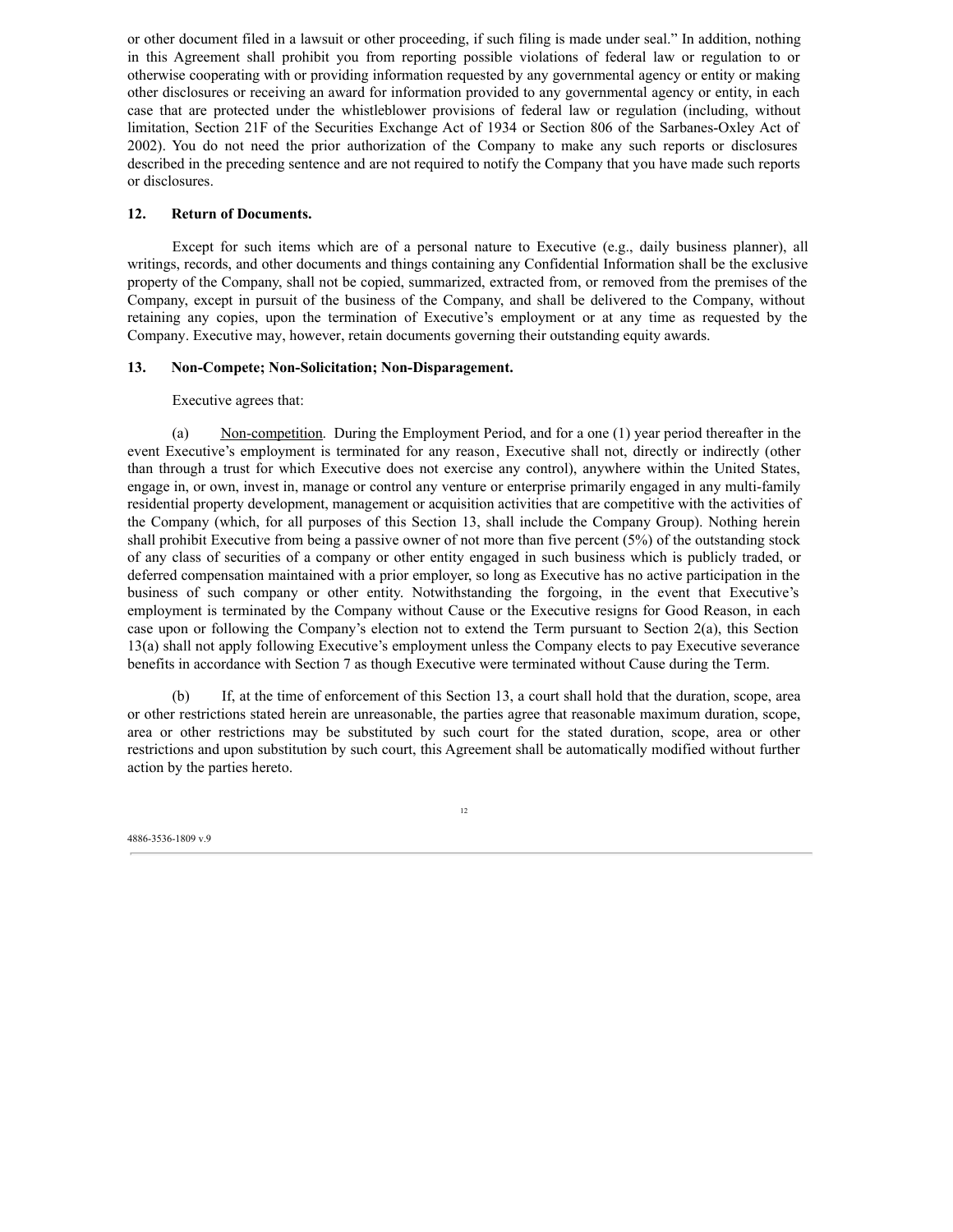(c) For purposes of this Section 13, the Company shall be deemed to include any entity which is controlled, directly or indirectly, by the Company and any entity of which a majority of the economic interest is owned, directly or indirectly, by the Company.

(d) Non-solicitation. Executive agrees that during the Employment Period, and for a one (1) year period thereafter, regardless of the reason for termination, Executive will not, without written consent of the Company, directly or indirectly, including causing, encouraging, directing or soliciting any other person to, contact, approach or solicit (other than, so long as Executive continues to be employed by the Company and makes such contact, approach or solicitation made on behalf of the Company) for the purpose of offering employment to or hiring (whether as an employee, consultant, agent, independent contractor or otherwise) or actually hire any person who is or has been employed or retained in the operation of the Company's business during the period commencing three (3) months prior to the date of such hiring or offering of employment, or induce, interfere with or solicit, or attempt to induce, interfere with or solicit, any person that is a current or former customer, supplier or other business relation of the Company to terminate its relationship or otherwise cease doing business in whole or in part or reduce the amount of business with the Company.

(e) Non-disparagement. Executive agrees not to disparage the Company or its past and present investors, officers, directors or employees. The Company shall not authorize any statement disparaging the Executive. Nothing herein requires or shall be read to imply that any testifying party under oath shall state anything other than the truth.

(f) Acknowledgements. Executive acknowledges and agrees that (i) Executive's obligation to comply with the restrictions in this Section 13 shall be independent of any obligation owed to Executive by the Company (whether under this Agreement or otherwise), and specifically shall not be dependent upon whether Executive is entitled to any form of severance pay or benefits pursuant to this Agreement or otherwise; (ii) no claim against the Company by Executive (whether under this Agreement or otherwise) shall constitute a defense to the enforcement by the Company or its affiliates of the restrictions in this Section 13, (iii) the time limitations and the geographic scope on the restrictions in this Section 13 are reasonable, (iv) the restrictions imposed under this Section 13 are reasonably necessary for the protection of the Company and its goodwill, Confidential Information, and other legitimate business interests and do not impose a greater restraint than necessary to provide such protection, (v) that through this Agreement, Executive shall receive adequate consideration for any loss of opportunity associated with the restrictions of this Section 13, and (vi) that the provisions of this Section 13 and its subparts provide a reasonable way of protecting Company's business value.

(g) Extension of Time. In the event that Executive breaches any covenant, obligation or duty in this Section 13, any such duty, obligation, or covenants to which the parties agreed by this Section 13 shall automatically toll from the date of the first breach, and all subsequent breaches, until the resolution of the breach through private settlement, judicial or other action, including all appeals. The duration and length of Executive's duties and obligations as agreed by this Section 13 shall continue upon the effective date of any such settlement, or judicial or other resolution.

4886-3536-1809 v.9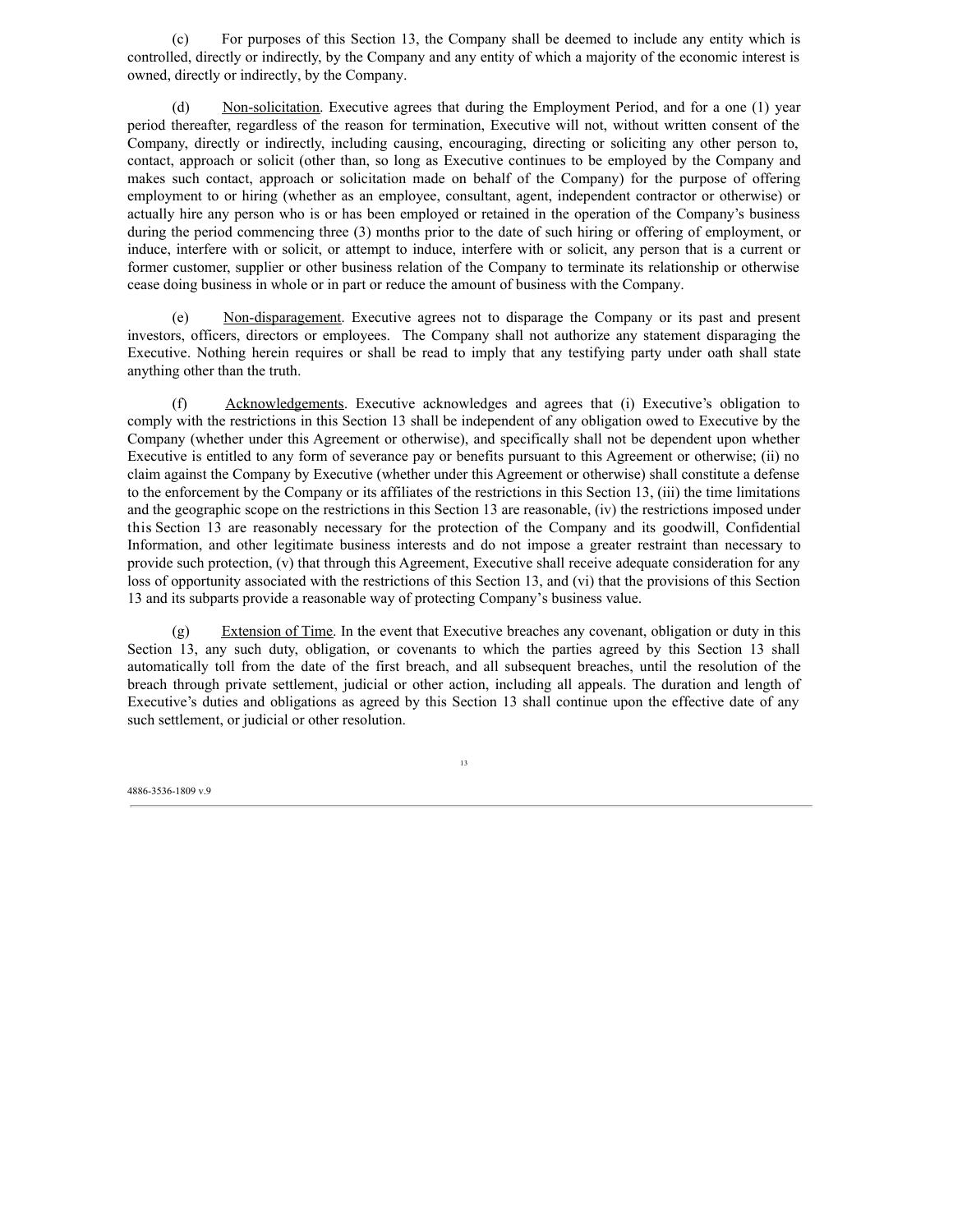(h) Legal and Equitable Remedies. Upon any material breach by Executive of any of the provisions of Sections 11, 12 or 13, Executive shall immediately, permanently and irrevocably forfeit without payment of consideration of any kind any and all rights to any of the benefits and payments otherwise payable to Executive pursuant to this Agreement (other than the Accrued Obligations). In addition, in view of the nature of the rights in goodwill, employee relations, trade secrets, and business reputation and prospects of the Company to be protected under Sections 11, 12 and 13, Executive understands and agrees that the Company could not be reasonably or adequately compensated in damages in an action at law for Executive's breach of Executive's obligations (whether individually or together) under Sections 11, 12 or 13. Accordingly, Executive specifically agrees that the Company shall be entitled to temporary and permanent injunctive relief, specific performance, and other equitable relief to enforce the provisions of Sections 11, 12 and 13, and that such relief may be granted without the necessity of proving actual damages, and without bond. EXECUTIVE ACKNOWLEDGES AND AGREES THAT THE PROVISIONS IN SECTIONS 11, 12 AND 13 ARE ESSENTIAL AND MATERIAL TO THIS AGREEMENT, AND THAT UPON MATERIAL BREACH OF SECTIONS 11, 12 OR 13 BY EXECUTIVE, COMPANY IS ENTITLED TO WITHHOLD PROVIDING PAYMENTS OR CONSIDERATION, TO EQUITABLE RELIEF TO PREVENT CONTINUED BREACH, TO RECOVER DAMAGES AND TO SEEK ANY OTHER REMEDIES AVAILABLE TO COMPANY. This provision with respect to injunctive relief shall not, however, diminish the right of the Company to claim and recover damages or other remedies in addition to equitable relief.

# **14. Successors.**

(a) Company's Successors. This Agreement may not be assigned by the Company except to a successor (whether by purchase, merger, consolidation or otherwise) to all or substantially all of the Company's business and/or assets, and the Company shall require any such successor to assume expressly and agree to perform this Agreement, in the same manner and to the same extent as the Company would be required to perform it in the absence of a succession. As used in this Agreement, "Company" shall mean the Company as defined herein and any successor to its business and/or assets as aforesaid which assumes and agrees to perform this Agreement by operation of law, contract or otherwise.

(b) Executive's Successors. This Agreement and all rights of Executive hereunder shall inure to the benefit of, and be enforceable by, Executive's personal or legal representatives, executors, administrators, successors, heirs, distributes, devisees and legatees. No rights or obligations of Executive under this Agreement may be assigned or transferred by Executive other than Executive's rights to payments or benefits hereunder, which may be transferred only by will or the laws of descent and distribution.

# **15. Miscellaneous Provisions.**

(a) Notice. Notices and all other communications contemplated by this Agreement shall be in writing and shall be deemed to have been duly given when personally delivered, on the first business day after being sent by reputable overnight courier, or on the third business day after being mailed by U.S. registered or certified mail, return receipt requested and postage prepaid, and addressed to Executive at the address shown on the Company's personnel records, or to the

14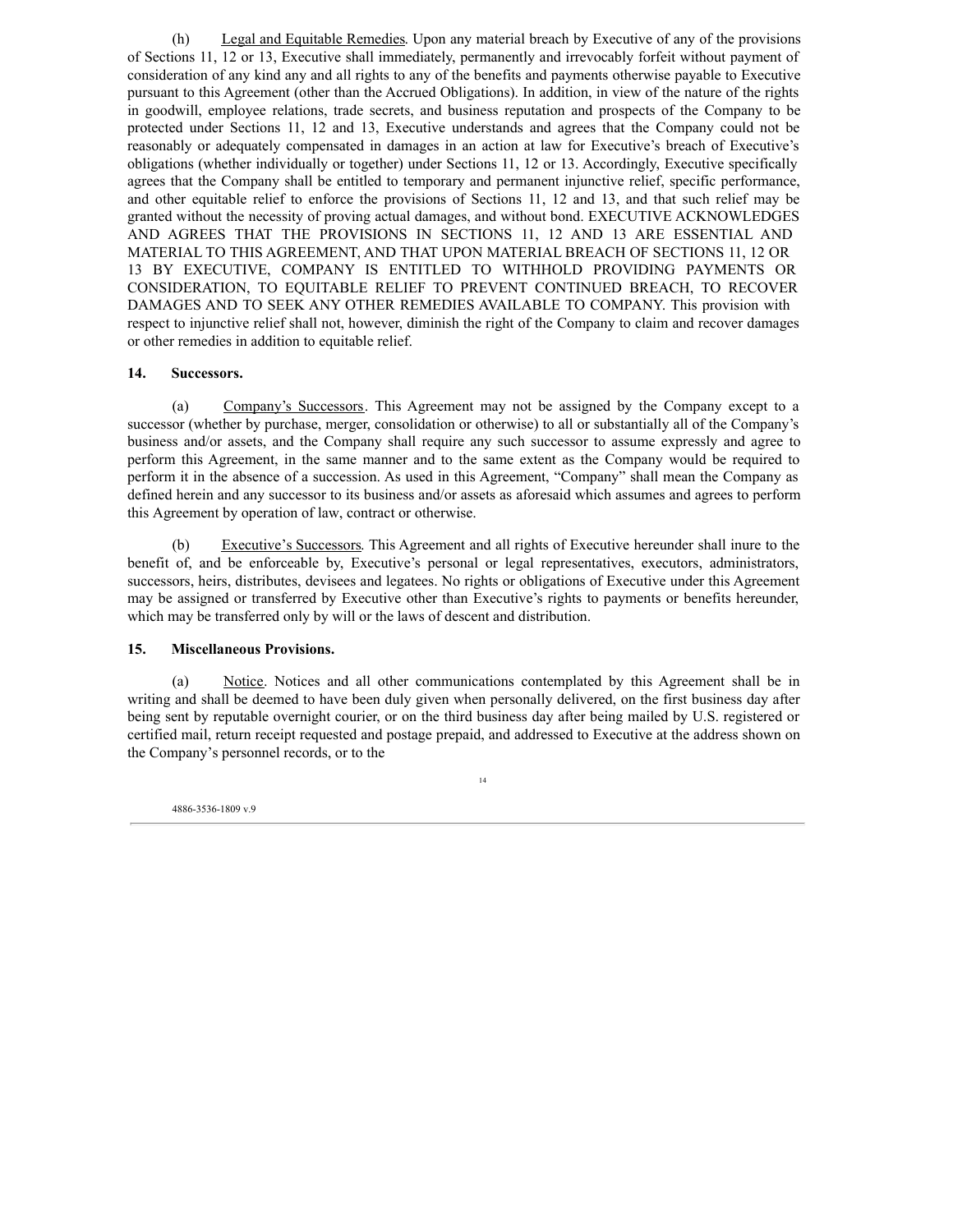Company at the address set forth below, or such other address as a party shall give notice of by notice given in the same manner:

Veris Residential, Inc. Harborside 3 210 Hudson St., Suite 400 Jersey City, NJ 07311 Attn: Chief Executive Officer

(b) Severability. The invalidity or unenforceability of any provision or provisions of this Agreement shall not affect the validity or enforceability of any other provision hereof, which shall remain in full force and effect.

(c) Interpretation. When a reference is made in this Agreement to sections, subsections or clauses, such references shall be to a section, subsection or clause of this Agreement, unless otherwise indicated. The words "herein" and "hereof' mean, except where a specific section, subsection or clause reference is expressly indicated, the entire Agreement rather than any specific section, subsection or clause. The words "include", "includes" and "including" when used in this Agreement shall be deemed to in each case to be followed by the words "without limitation". The headings of the sections or subsections of this Agreement are inserted for convenience only and shall not be deemed to constitute a part hereof and shall not affect the construction or interpretation of this Agreement.

(d) Counterparts. This Agreement may be executed in one or more counterparts, and by the different parties hereto in separate counterparts, each of which when executed shall be deemed to be an original, but all of which taken together shall constitute one and the same agreement.

Section 409A of the Code. To the extent applicable, it is intended that payments and benefits provided hereunder be exempt from or comply with Section 409A of the Code and the guidance promulgated thereunder (collectively, "Section 409A"). This Agreement shall be administered in a manner consistent with this intent and if Executive or the Company believes, at any time, that any of such payment or benefit is not exempt or does not so comply, Executive or the Company shall promptly advise the other party and will negotiate reasonably and in good faith to amend the terms of such arrangement such that it is exempt or complies (with the most limited possible economic effect on Executive and on the Company) or to minimize any additional tax, interest and/or penalties that may apply under Section 409A if exemption or compliance is not practicable. In furtherance of the foregoing, the following provisions shall apply notwithstanding anything to the contrary in this Agreement:

(i) To the extent applicable, each and every payment to be made pursuant to this Agreement shall be treated as a separate payment and not as one of a series of payments treated as a single payment for purposes of Treasury Regulation §1.409A-2(b)(2)(iii).

(ii) If Executive becomes entitled to receive any payment that constitutes deferred compensation subject to Section 409A upon a termination of employment, and such termination of employment does not constitute a "separation from service" as defined in Section

15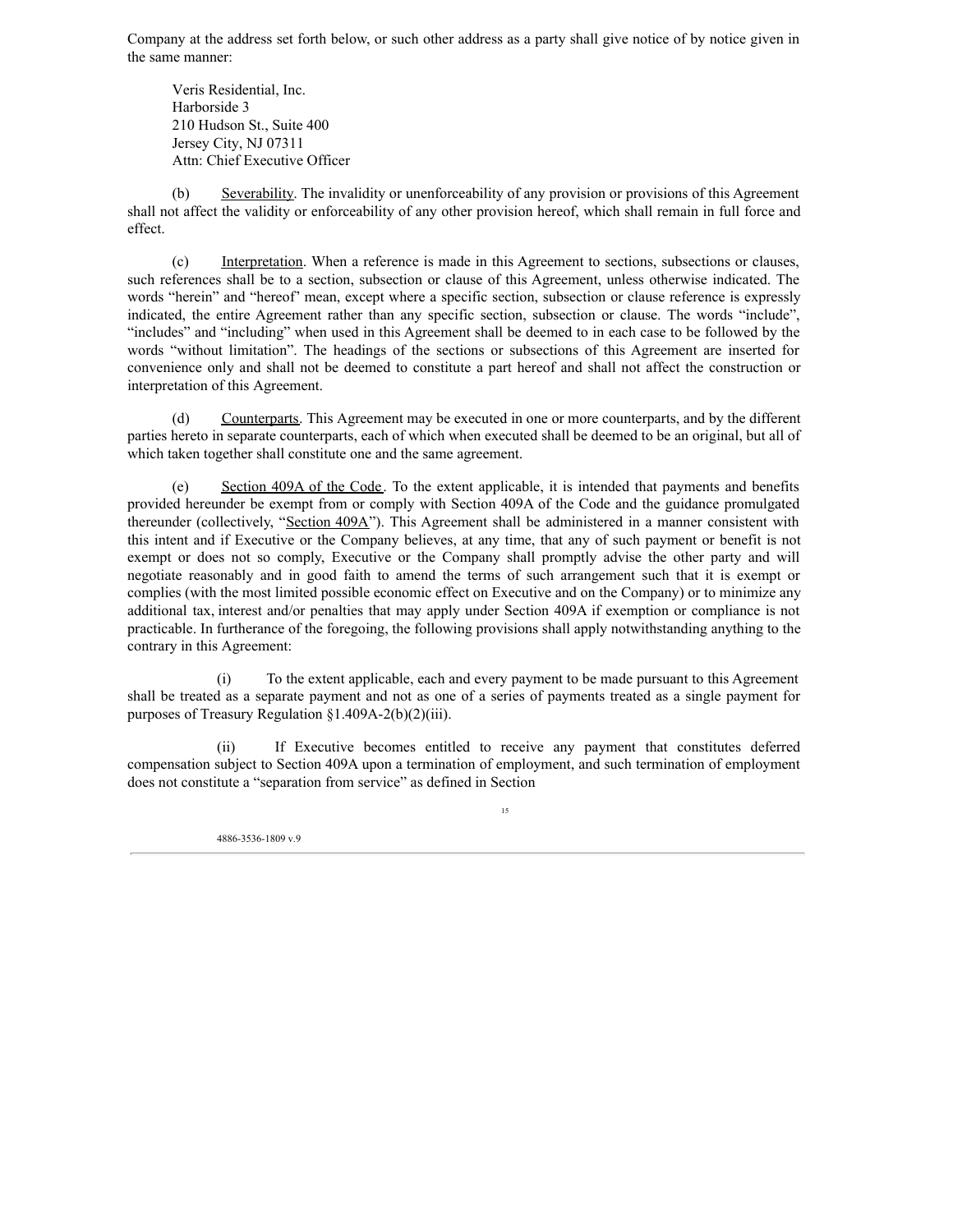409A, payment of such amount shall be deferred, without interest, and paid on the earlier of the date Executive incurs a separation from service, as so defined (subject to subsection  $(f)(iii)$ ) below, or the date of Executive's death.

(iii) If Executive is a "specified employee", as defined in Section 409A on the date Executive incurs a separation from service, any amount that becomes payable by reason of such separation from service that constitutes deferred compensation subject to Section 409A, including any amount deferred pursuant to subsection (f)(ii) above, shall be deferred, without interest, and paid on the earlier of the first business day of the seventh month following the month that includes Executive's separation from service, or the date of Executive's death.

(iv) If the sixty (60) day period described in Section 9 ends in the calendar year following the year that includes the Termination Date, no amount that is subject to Section 409A, the payment of which is dependent upon the execution of the Release, shall be paid until the first business day of the calendar year following the year that includes the Termination Date, regardless of when the Release is signed.

(v) Any reimbursement of any expense payable to Executive that constitutes taxable income shall be paid not later than the last day of the year following the year in which the expense is incurred, and all reimbursements and in-kind benefits shall be paid in accordance with Treasury Regulation §1.409A-3(i)(1)(iv).

(vi) The Company shall not be obligated to guarantee any particular tax result for Executive with respect to any payment or benefit provided to Executive hereunder, and Executive shall be responsible for any taxes, additional taxes or penalties imposed on Executive in connection with any such payment or benefit with respect to Section 409A or any other obligation to pay taxes.

(f) Legal Fees. If any contest or dispute shall arise between the Company and Executive regarding or as a result of any provision of this Agreement, the Company shall reimburse Executive for all legal fees and expenses reasonably incurred by Executive in connection with such contest or dispute, but only if Executive is successful in respect of substantially all of Executive's claims pursued or defended in connection with such contest or dispute. Such reimbursement shall be made as soon as practicable following the resolution of such contest or dispute (whether or not appealed).

(g) Timing of and No Duplication of Payments. All payments payable to Executive pursuant to this Agreement shall be paid as soon as practicable after such amounts have become fully vested and determinable. In addition, Executive shall not be entitled to receive duplicate payments under any of the provisions of this Agreement.

# (h) Modification or Waiver.

No amendment, modification, waiver, termination or cancellation of this Agreement shall be binding or effective for any purpose unless it is made in a writing signed by the party against whom enforcement of such amendment, modification, waiver, termination or cancellation is sought. No course of dealing between or among the parties to this Agreement shall be deemed to affect or to modify, amend or discharge any provision or term of this Agreement. No delay on the

16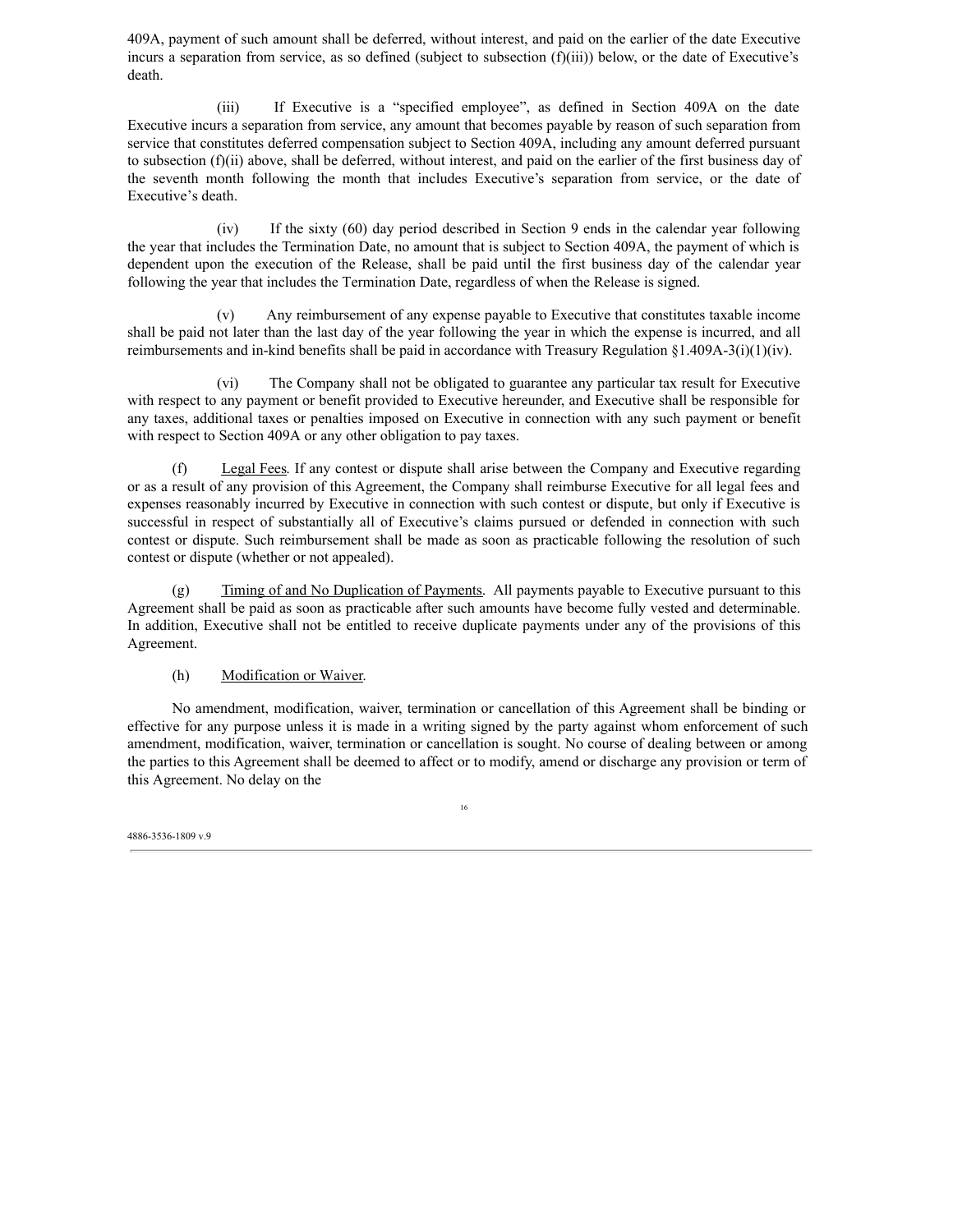part of the Company or Executive in the exercise of any of their respective rights or remedies shall operate as a waiver thereof, and no single or partial exercise by the Company or Executive of any such right or remedy shall preclude other or further exercise thereof. A waiver of right or remedy on any one occasion shall not be construed as a bar to or waiver of any such right or remedy on any other occasion.

The respective rights and obligations of the parties hereunder shall survive Executive's termination of employment and termination of this Agreement to the extent necessary for the intended preservation of such rights and obligations.

(i) Governing Law. This Agreement will be governed by and construed in accordance with the laws of the State of New Jersey, without regard to principles of conflicts of laws thereunder. The parties agree that any dispute regarding this Agreement and/or Executive's employment shall be resolved in the Federal or State Courts of New Jersey for the county in which the Company's executive offices are located.

(j) Indemnification. In the event Executive is made party or threatened to be made a party to any action, suit or proceeding, whether civil, criminal, administrative or investigative (a "Proceeding"), by reason of Executive's employment with or serving as an officer or employee of the Company, whether or not the basis of such Proceeding is alleged action in an official capacity, the Company shall indemnify, hold harmless and defend Executive to the fullest extent authorized by Maryland law, as the same exists and may hereafter be amended, against any and all claims, demands, suits, judgments, assessments and settlements including all expenses incurred or suffered by Executive in connection therewith (including, without limitation, all reasonable legal fees incurred using counsel reasonably acceptable to Executive) and such indemnification shall continue as to Executive even after Executive is no longer employed by the Company Group and shall inure to the benefit of her heirs, executors, and administrators. Expenses incurred by Executive in connection with any Proceeding shall be paid by the Company in advance upon request of Executive that the Company pay such expenses; but, only in the event that Executive shall have delivered in writing to the Company an undertaking in form and substance reasonably acceptable to the Company to reimburse the Company for expenses with respect to which Executive is not entitled to indemnification. The provisions of this Section shall remain in effect after this Agreement is terminated irrespective of the reasons for termination. The indemnification provisions of this Section shall not supersede or reduce any indemnification provided to Executive under any separate agreement, or the by-laws of the Company since it is intended that this Agreement shall expand and extend Executive's rights to receive indemnity.

(k) Survival of Agreements. The provisions of Sections 5, 6, 7, 8, 9, 10, 11, 12, 13 and 15 each shall survive the Term and termination of this Agreement.

17

4886-3536-1809 v.9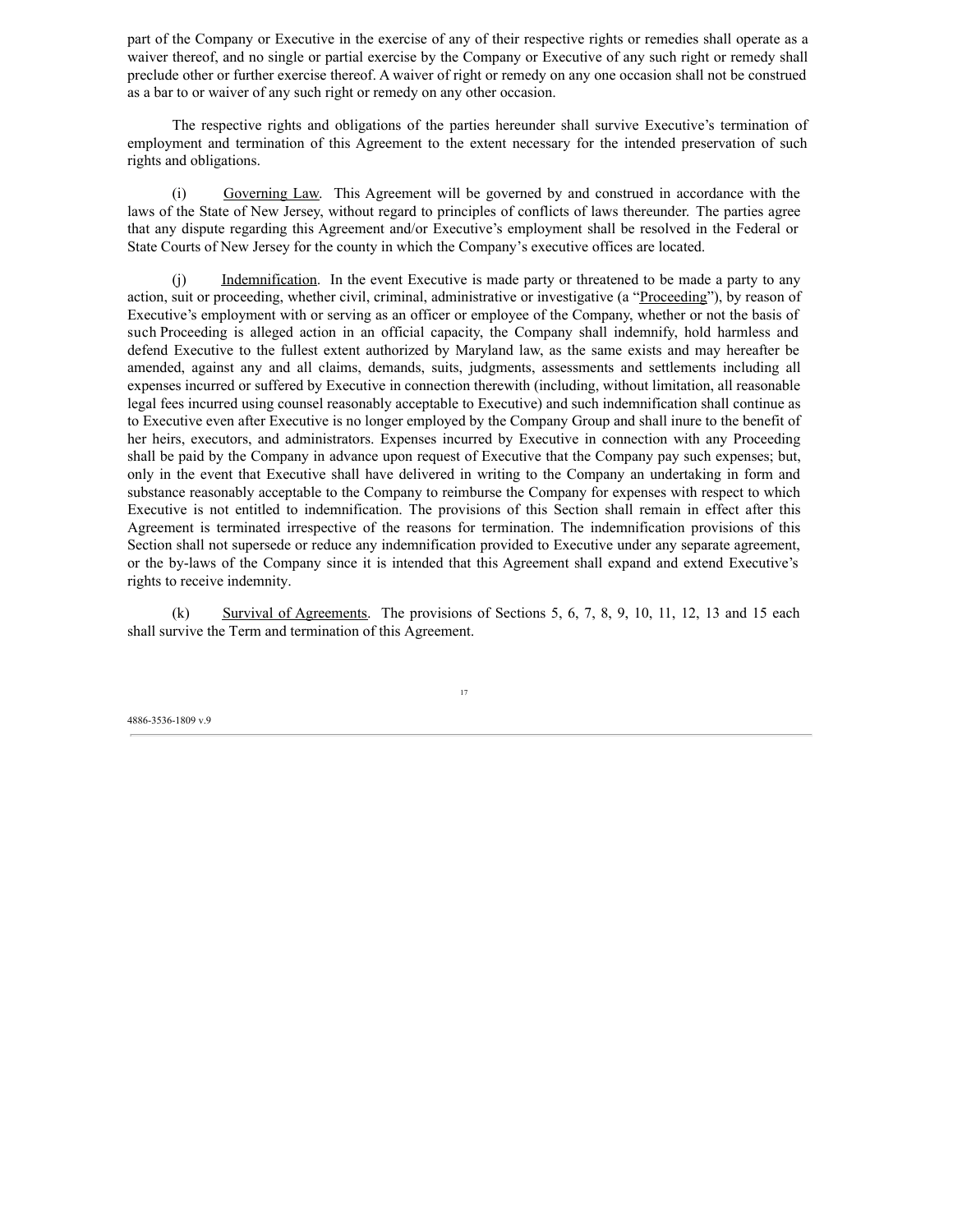IN WITNESS WHEREOF, the undersigned have executed this Agreement as of the date first above written.

# **Company:**

# **VERIS RESIDENTIAL, INC.**

By: /s/ Mahbod Nia Name: Mahbod Nia Its: Chief Executive Officer

# **Executive:**

/s/ Jeffrey Turkanis Jeffrey Turkanis

4886-3536-1809 v.9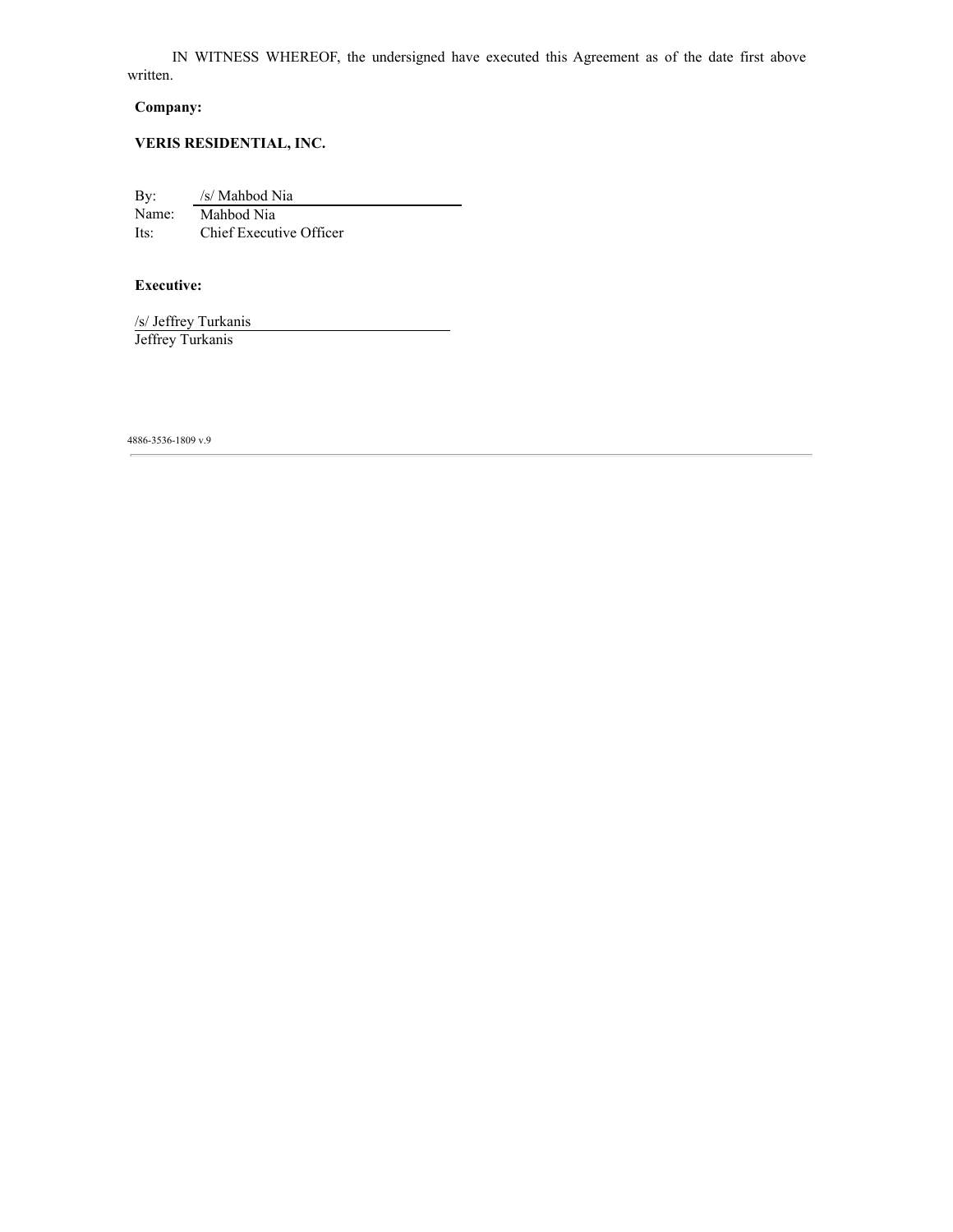### **EXECUTIVE EMPLOYMENT AGREEMENT**

THIS EXECUTIVE EMPLOYMENT AGREEMENT (the "Agreement") is entered into on March 25, 2022 (the "Effective Date"), by and between Taryn Fielder (the "Executive"), and Veris Residential, Inc., a Maryland corporation (the "Company") with offices at Harborside 3, 210 Hudson St., Suite 400, Jersey City, NJ 07311.

#### RECITALS

WHEREAS, the Company desires to employ Executive as its Executive Vice President, General Counsel and Corporate Secretary and to enter into this Agreement to set forth the terms and conditions of employment, and Executive desires to accept such employment, pursuant to the terms and conditions set forth herein;

NOW THEREFORE, in consideration of the premises and the mutual covenants and agreements set forth herein, the parties hereby agree as follows:

#### **1. Employment.**

The Company hereby agrees to employ Executive, and Executive hereby agrees to accept such employment, upon the terms and conditions set forth in this Agreement. Effective as of the Effective Date, the terms and conditions of Executive's employment shall be governed by the terms of this Agreement, which shall supersede all prior understandings and agreements, written or oral, with respect to Executive's employment.

#### **2. Employment Period.**

(a) Subject to Sections 3(b) and 5 hereof, the Company agrees to employ Executive, and Executive agrees to continue to be employed by the Company, in each case pursuant to this Agreement, for a period commencing on April 18, 2022, or such other date mutually agreed (the "Start Date") and ending December 31, 2024 (the "Term"). On each December 31 during the Term, commencing with December 31, 2024, the Term will be automatically extended for an additional one year, through the following December 31, unless either party notifies the other party in writing, not fewer than ninety (90) days prior to such December 31, that it has elected not to extend the Term, in which event the Term shall expire on such December 31.

(b) Notwithstanding anything contained herein to the contrary: (i) Executive's employment with the Company may be terminated by the Company or Executive during the Term, subject to the terms and conditions of this Agreement; and (ii) nothing in this Agreement shall mandate or prohibit a continuation of Executive's employment following the expiration of the Term upon such terms and conditions as the Board of Directors of the Company (the "Board"), and Executive may mutually agree. Executive's period of employment pursuant to this Agreement shall hereinafter be referred to as the "Employment Period".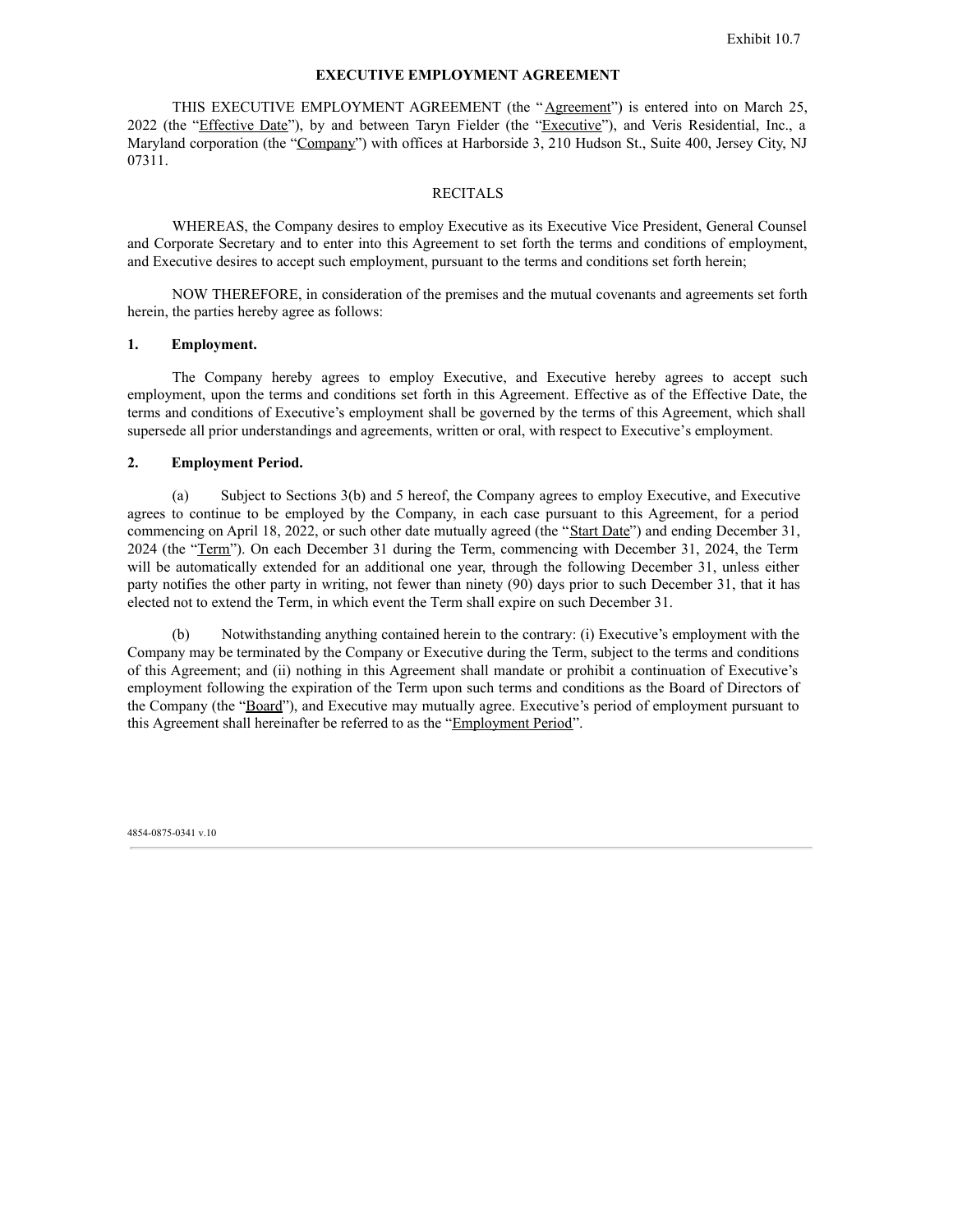## **3. Duties and Responsibilities.**

(a) During the Employment Period, Executive shall be employed and serve as the Executive Vice President, General Counsel and Corporate Secretary of the Company reporting directly to the Chief Executive Officer of the Company (the "CEO"). In such position, Executive shall perform such duties, functions and responsibilities during the Employment Period, commensurate with Executive's position, as reasonably and lawfully directed by the CEO.

(b) Executive shall devote substantially all of Executive's business time, attention and efforts to the performance of Executive's duties under this Agreement, render such services to the best of Executive's ability, and use Executive's reasonable best efforts to promote the interests of the Company (which, for all purposes of this Section 3(b), shall mean the Company and its subsidiaries (together the "Company Group")). Without limiting the foregoing, Executive shall not engage in any other business, occupation or related activity during the Employment Period that (i) conflicts with the interests of the Company or its subsidiaries, (ii) interferes with the proper and efficient performance of Executive's duties for the Company, or (iii) interferes with the exercise of Executive's judgment in the Company's best interests. Notwithstanding the foregoing or any other provision of this Agreement, it shall not be a breach or violation of this Agreement for Executive to (iv) with the advance approval of the Board or the Governance Committee of the Board (not to be unreasonably withheld), serve on corporate boards or committees, (v) serve on civic or charitable boards or committees (vi) deliver lectures, fulfill speaking engagements or teach at educational institutions, or (vii) manage personal investments, including real estate investments, so long as such activities do not interfere with or detract from the performance of Executive's responsibilities to the Company in accordance with this Agreement, and provided that any real estate investments or activities, other than ownership, management, and/ or rental of personal homes or vacation properties, shall be limited to passive, non-controlling investments and activities.

### **4. Compensation and Benefits.**

(a) Base Salary. Effective on the Start Date and during the Employment Period, the Company shall pay Executive an annual base salary in the amount of \$400,000 (as may be adjusted pursuant to the following sentence, the "Annual Base Salary"), payable in installments consistent with the Company's normal payroll schedule, subject to applicable withholding and other taxes. Executive's Annual Base Salary shall be reviewed, at least annually, for merit increases and may, by action and in the discretion of the Board or its Compensation Committee (the "Compensation Committee"), be increased at any time or from time to time, but may not be decreased from the then current Annual Base Salary without Executive's prior written consent.

(b) Incentive Compensation/Bonuses. In addition, Executive shall be eligible to receive incentive compensation as follows:

(i) Bonus Opportunity: For each fiscal year during the Employment Period, Executive shall be eligible to receive an annual bonus (the "Annual Bonus") under the terms of the Company's annual bonus plan as in effect from time to time, based on the achievement of performance criteria established by the Board or the Compensation Committee within the first

2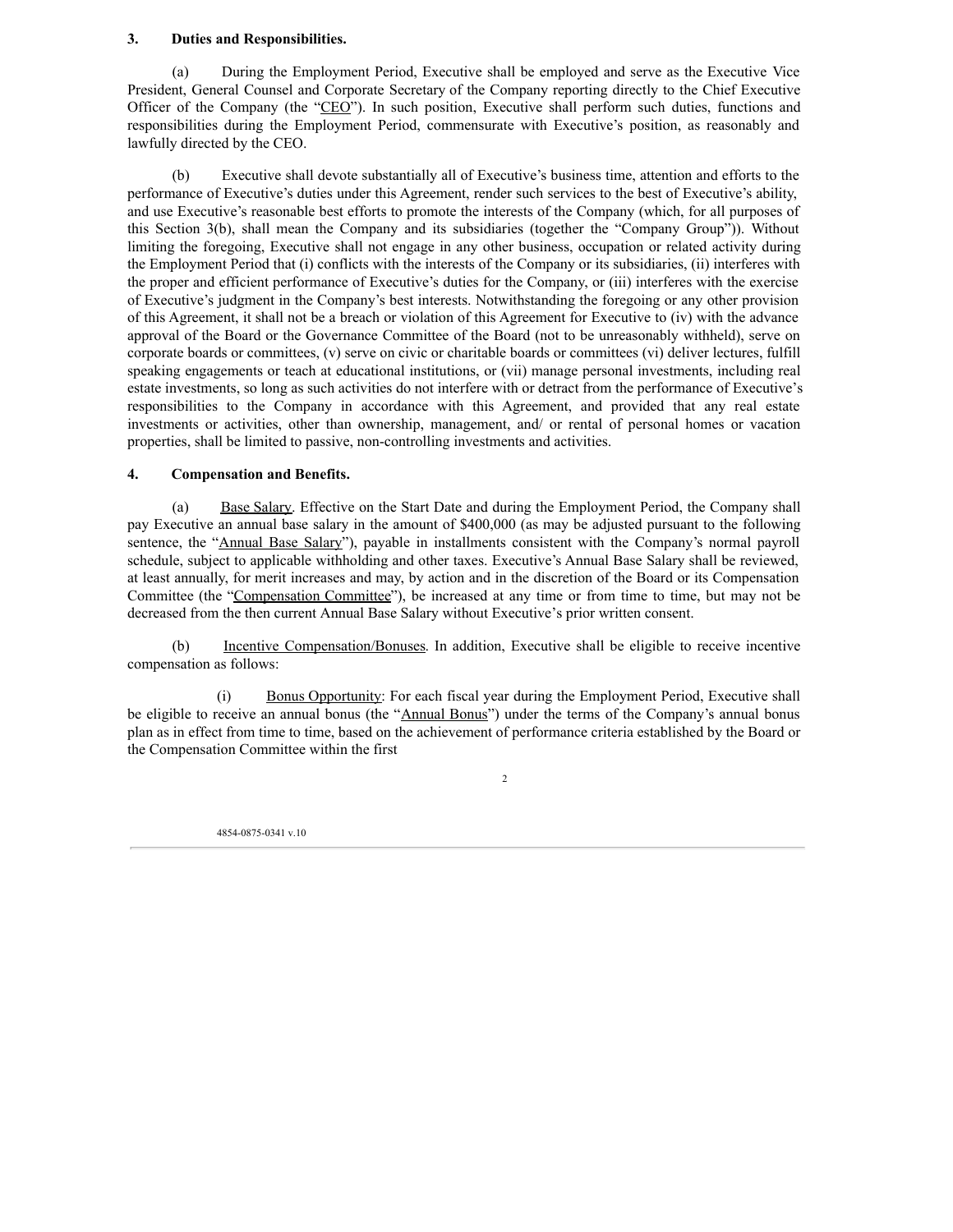three (3) months of each fiscal year during the Employment Period. Executive shall be eligible to receive an Annual Bonus equal to fifty percent (50%) of Executive's Annual Base Salary if threshold performance is attained, an Annual Bonus equal to one hundred percent (100%) of Executive's Annual Base Salary ("Target Bonus") if target performance is attained and an Annual Bonus equal to one hundred and fifty percent (150%) of Executive's Annual Base Salary if performance equals or exceeds the maximum performance level established; provided that Executive's Annual Bonus for fiscal year 2022 shall be computed such that Executive was deemed to have commenced employment on January 1, 2022, and shall be no less than \$400,000 (the "2022 Guaranteed Minimum Bonus"). Payment of Annual Bonuses to Executive, if any, shall be made in the same manner and at the same time that other senior-level executives receive their annual bonus awards, but in any event on or before March 15 following the end of the applicable performance year.

(ii) Long Term Incentive Opportunity: During the Employment Period, for each year, inclusive of the 2022 fiscal year, Executive shall be eligible to be granted an annual long term incentive or equity award (the "Annual LTI") as determined by the Board or the Compensation Committee in its sole discretion under such plans and programs as may be in effect for other senior-level executives at the time of grant; provided that the Annual LTI award for the 2022 fiscal year will have a grant date fair value equal to one hundred forty percent (140%) of Executive's Annual Base Salary and will be made within thirty days following the Start Date.

(iii) Sign-on Equity Award : Executive shall be granted a one-time long term incentive or equity award no later than thirty days following the Start Date with a grant date fair value equal to \$400,000, which will vest 60% on December 31, 2022, 20% on December 31, 2023 and 20% on the third anniversary of grant (the "Sign-On Equity Award"), subject to Executive's continued employment (which, for the avoidance of doubt, shall not be subject to performance vesting).

(iv) Taxes and Withholding. Anything in this Agreement to the contrary notwithstanding, all payments required to be made by the Company hereunder to Executive or Executive's estate or beneficiaries shall be subject to the withholding of such amounts relating to taxes as the Company may reasonably determine it should withhold pursuant to any applicable law or regulation. In lieu of withholding such amounts, in whole or in part, the Company may, in its sole discretion, accept other provisions for payment of taxes and withholding as required by law, provided it is satisfied that all requirements of law affecting its responsibilities to withhold have been satisfied.

(c) Additional Benefits. In addition to the compensation specified above and other benefits provided pursuant to this Section 4, Executive shall be entitled to the following benefits:

(i) participation in the Company's 401(k) Savings and Retirement Plan (subject to statutory rules and maximum contributions and non-discrimination requirements applicable to 401(k) plans) and eligibility to participate in such other benefit plans and programs, including but not limited to any other incentive compensation plans or programs (whether or not employee benefit plans or programs), as maintained by the Company from time to time and made generally available to executives of the Company with such participation to be consistent with

3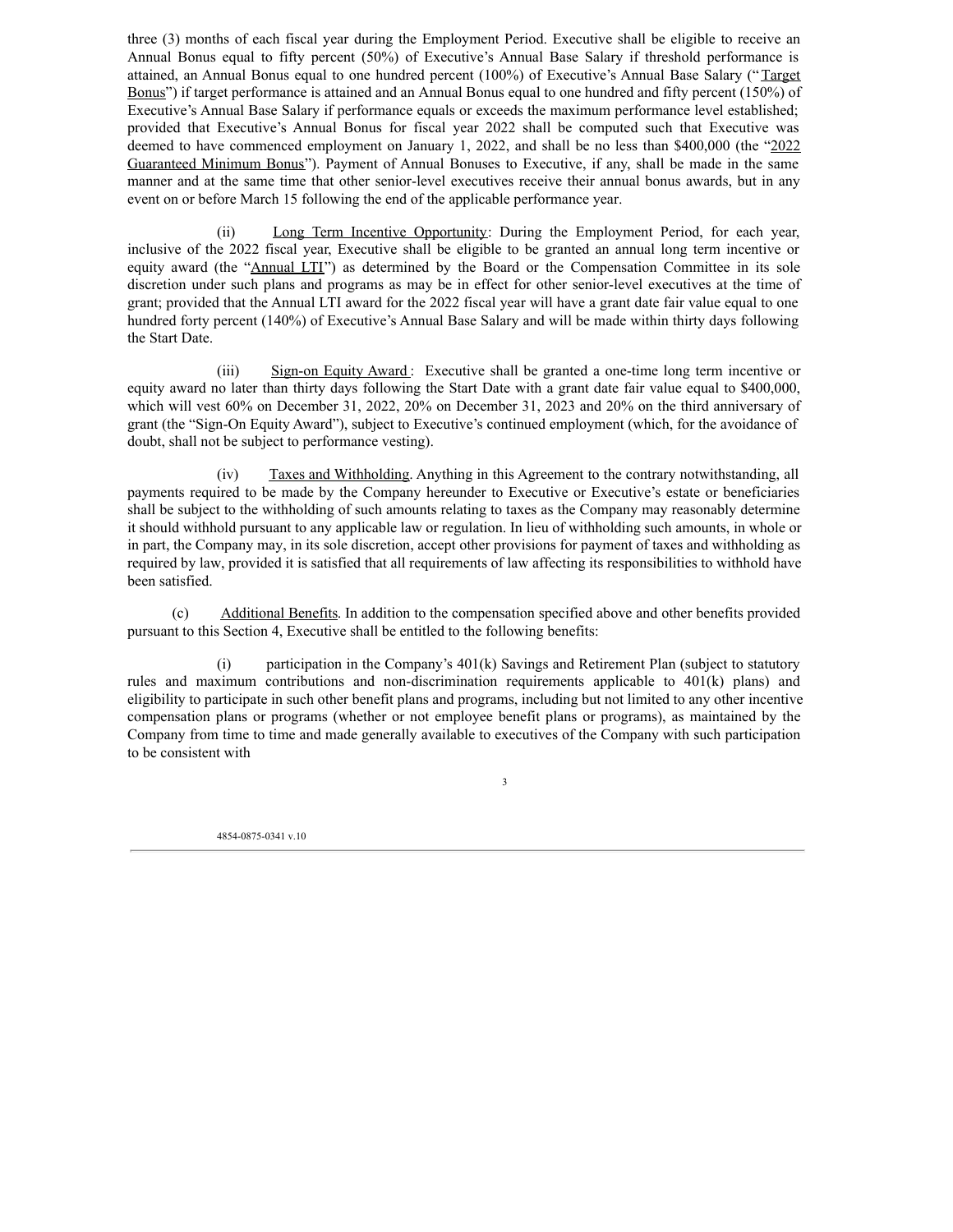reasonable Company guidelines applicable to senior executives and each pursuant to the terms and conditions of such benefit plan as they may exist from time to time;

(ii) participation in any health insurance, disability insurance, paid vacation, group life insurance, other welfare benefit program, or perquisites made generally available to executives of the Company, subject to the general eligibility and participation provisions set forth in such plans;

(iii) participation in all deferred compensation, retirement or other benefit plans or perquisites as may be provided to any other executive of the Company on terms and conditions at least as favorable to Executive as the terms and conditions generally applicable to all other executives of the Company who are also executive officers of the Company (as defined in Rule 3b-7 of the Securities Exchange Act of 1934, as amended (the "Exchange Act"));

(iv) upon the submission of proper substantiation by Executive, and subject to such rules and guidelines as the Company may from time to time adopt with respect to the reimbursement of expenses of executive personnel, reimbursement for all reasonable expenses actually paid or incurred by Executive during the Employment Period in the course of and pursuant to the business of the Company; and

(v) reimbursement of Executive's reasonable, out-of-pocket attorneys' fees incurred in connection with the negotiation of the terms of this Agreement (including the exhibits hereto), not to exceed \$15,000 in the aggregate. Such reimbursement shall be paid within thirty (30) days following Executive's submission of an invoice to the Company documenting such attorneys' fees, which Executive shall submit promptly following execution of this Agreement.

(d) Relocation. Executive and the Company agree that Executive shall be based in the Washington, D.C. metropolitan area to perform her duties, subject to reasonable travel requirements at the Company's sole expense. The Executive agrees that she will make reasonable efforts to travel to the Company's executive offices as reasonably required for business purposes from time to time. Provided that the Executive and the Company mutually agree at any point during the Employment Period that Executive will relocate to the New York metropolitan area, the Company will reimburse Executive for reasonable and direct expenses incurred in connection with (i) Executive's and Executive's family's relocation from the Washington, DC metropolitan area to the New York metropolitan area in an amount not to exceed \$25,000, and (ii) Executive's travel and lodging in searching for a home or commuting prior to Executive's relocation for a period of not more than eighteen (18) months from the time the parties mutually agree on relocation, in each case as soon as reasonably practicable following the presentation of reasonably itemized statements of such expenses in accordance with the Company's policies and procedures and in an amount not to exceed \$25,000.

# **5. Termination of Employment; Severance Agreement.**

(a) Termination. The Employment Period, and Executive's employment with the Company, shall terminate upon the earliest to occur of (i) Executive's death, (ii) a termination by the Company by reason of Executive's Disability, (iii) a termination by the Company with or without Cause, or (iv) a termination by Executive with or without Good Reason. Upon any

4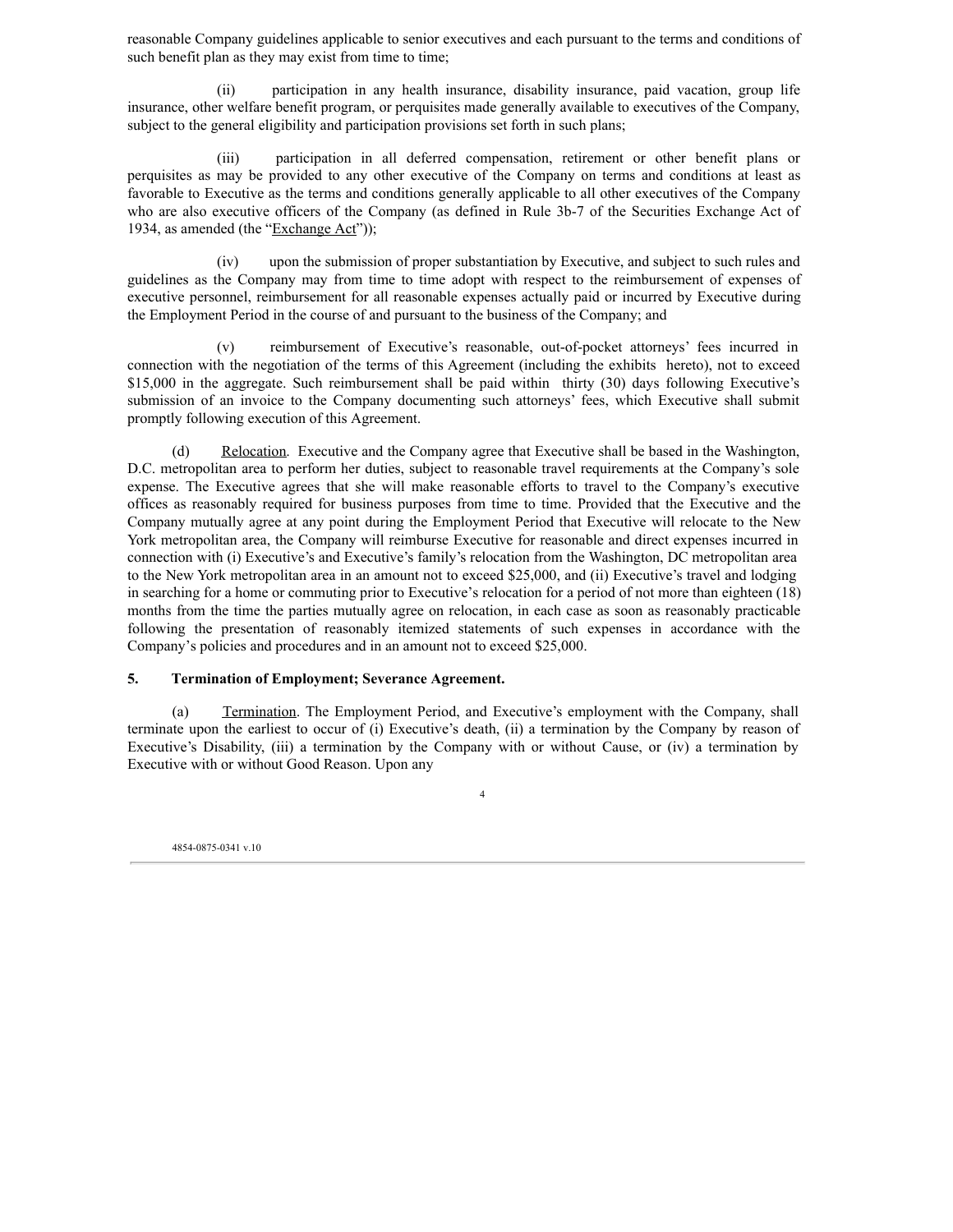termination of Executive's employment for any reason, except as may otherwise be requested by the Company in writing and agreed upon in writing by Executive, Executive is deemed to have resigned and agrees to execute any necessary documents to resign from any and all directorships, committee memberships or any other positions Executive holds with the Company, any of its subsidiaries or any third party boards or committees of which Executive is a member for or on behalf of the Company or as a result of Executive's employment with the Company. For the avoidance of doubt, the expiration of the Term in accordance with Section 2(a) shall not be considered a termination of Executive's employment by the Company with or without Cause or the resignation of Executive for Good Reason or otherwise, and Executive's employment shall not be considered to have been constructively terminated for any reason unless Executive resigns for Good Reason in accordance with this Agreement.

(b) Notice of Termination. Any termination of Executive's employment by the Company or any such termination by Executive (other than on account of death) shall be communicated by written Notice of Termination to the other party hereto. For purposes of this Agreement, a "Notice of Termination" shall mean a notice which shall indicate the specific termination provision in this Agreement relied upon and shall set forth in reasonable detail the facts and circumstances claimed to provide a basis for termination of Executive's employment under the provision so indicated. In the event of the termination of Executive's employment on account of death, written Notice of Termination shall be deemed to have been provided on the date of death.

(c) "Cause" shall mean the intentional and willful commission by Executive of any of the following acts or omissions:

(i) willful and continued failure to use best efforts to substantially perform Executive's duties to the Company (other than any such failure resulting from Executive's incapacity due to physical or mental illness) for a period of thirty (30) days after written demand for substantial performance is delivered by the Company specifically identifying the manner in which the Company believes Executive has not substantially performed Executive's duties;

(ii) material and continued failure to comply with Executive's obligations under any written policy of the Company applicable to senior executives as approved by the Board from time to time for a period of thirty (30) days after written demand for substantial compliance is delivered by the Company specifically identifying the manner in which the Company believes Executive has not substantially complied;

(iii) any act of fraud, embezzlement, misappropriation, or misuse for personal benefit of the assets or property of the Company; or

(iv) a conviction of or plea of "guilty" or "no contest" to a felony under the laws of the United States or any state thereof;

For purposes of this Section 5(c), no act, or failure to act, on Executive's part shall be considered "willful" unless done, or omitted to be done, by Executive not in good faith and without reasonable belief that Executive's action or omission was in furtherance of, or not opposed to, the interests of the Company.

5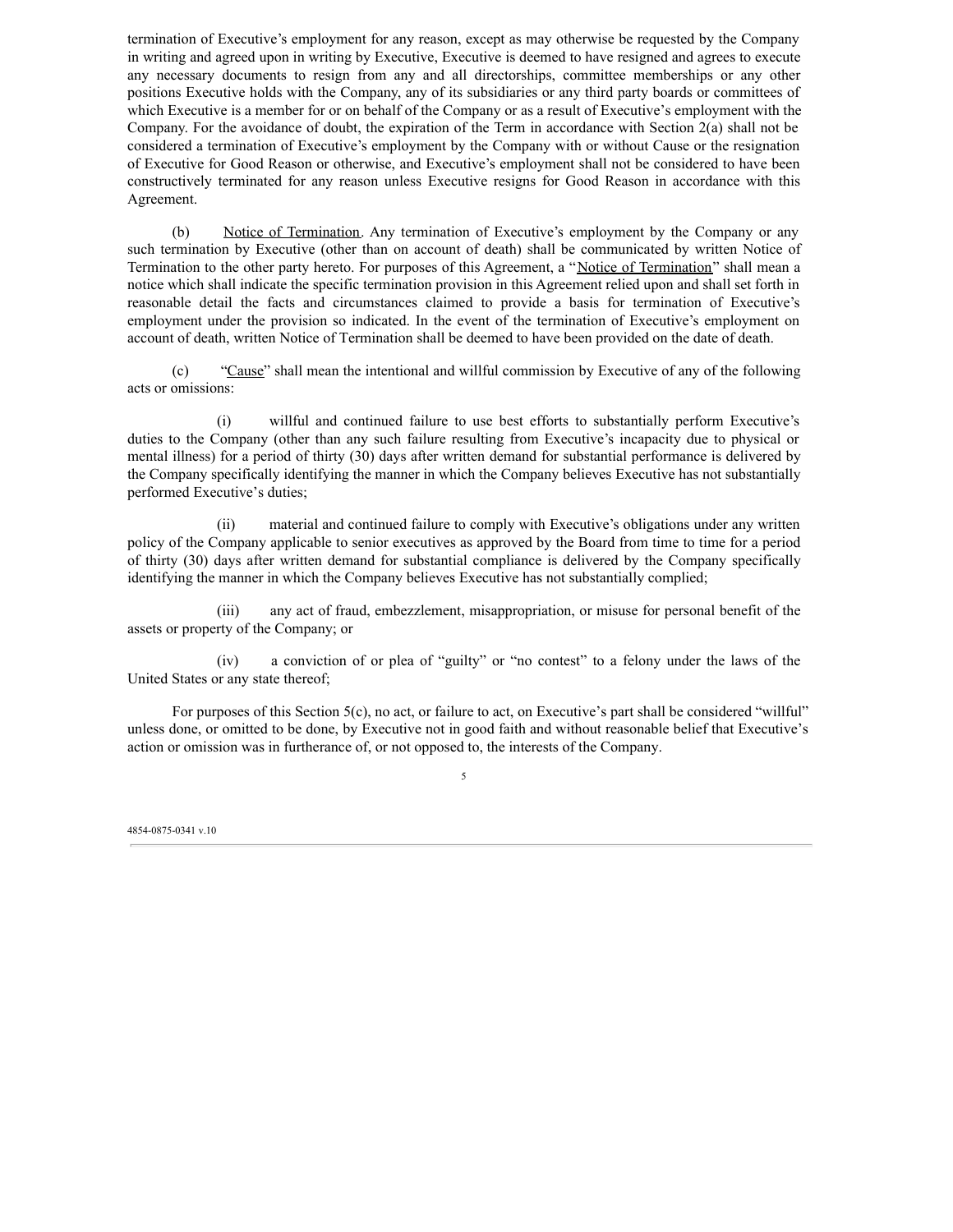(d) "Change in Control" shall mean that any of the following events has occurred:

(i) any "person" or "group" of persons (as such terms are used in Sections 13 and 14 of the Exchange Act) other than any member of the Company Group, or any employee benefit plan sponsored by the Company Group, becomes the "beneficial owner" (as such term is defined in Rule 13d-3 under the Exchange Act) of 30% or more of the shares of common stock of the Company issued and outstanding immediately prior to such acquisition;

(ii) any shares of common stock of the Company are purchased pursuant to a tender or exchange offer, other than an offer by the Company, that results in any "person" or "group" of persons (as such terms are used in Sections 13 and 14 of the Exchange Act) becoming the "beneficial owner" (as such term is defined in Rule 13d-3 under the Exchange Act) of 30% or more of the shares of common stock of the Company issued and outstanding immediately prior to such tender or exchange offer;

(iii) individuals who, on the date of this Agreement, constitute the Board (the "Incumbent Directors") cease for any reason to constitute at least a majority of the Board; provided that (x) any person becoming a member of the Board after the date of this Agreement whose election or nomination for election was approved by a vote of at least two-thirds of the Incumbent Directors then on the Board (either by a specific vote or by approval of the proxy statement of the Company in which such person is named as a nominee for director, without minuted objection to such nomination) shall be an Incumbent Director and (y) no individual initially elected or nominated as a member of the Board after the date of this Agreement as a result of an actual or threatened election contest or other actual or threatened solicitation of proxies or consents by or on behalf of a person (as such term is used in Sections 13 of the Exchange Act) other than the Board, including by reason of any agreement intended to avoid or settle any such election contest or proxy contest, shall be deemed an Incumbent Director; or

(iv) the dissolution or liquidation of the Company or the consummation of any merger or consolidation of the Company or any sale or other disposition of all or substantially all of its assets, in each case, if the shareholders of the Company immediately prior to such transaction "beneficially own" (as such term is defined in Rule 13d-3 under the Exchange Act), immediately after consummation of such transaction, equity securities (other than options and other rights to acquire equity securities) representing less than 50% of the voting power of the surviving, successor or acquiring entity (or the ultimate parent entity thereof).

(e) "Change in Control Period" shall mean the period commencing on the earlier of (i) the date that a Change in Control is consummated or (ii) three (3) months prior to the date that a Change in Control occurs (provided it is actually consummated), and in either case ending on the first anniversary of the Change in Control.

(f) "Code" shall mean the Internal Revenue Code of 1986, as amended.

(g) "Disability" shall mean the inability of Executive, as a result of any medically determinable physical or mental disease, injury, or congenital condition, to substantially perform Executive's principal duties to the Company, with or without reasonable accommodation, for a

6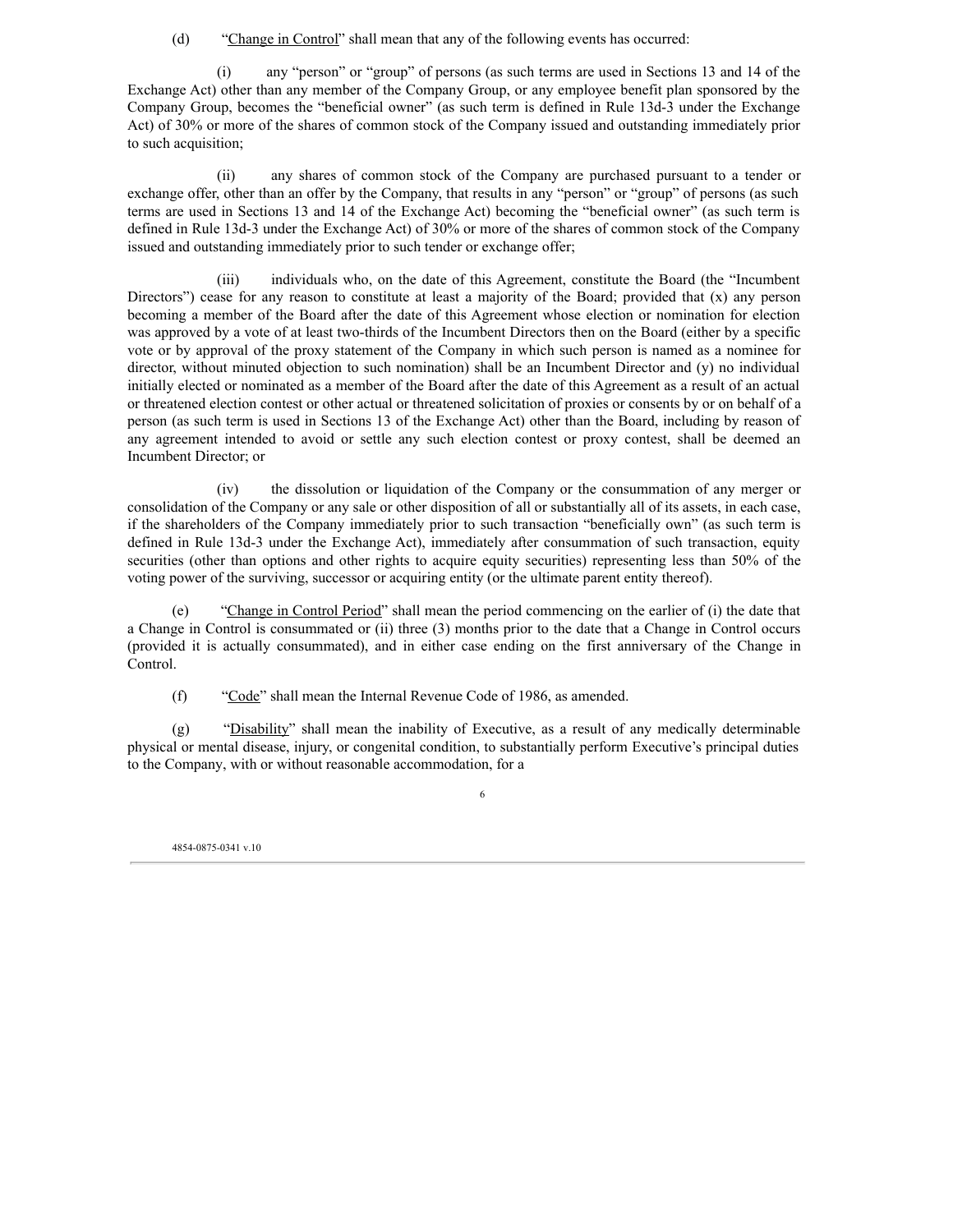continuous period of one hundred and eighty (180) days, or periods aggregating two hundred and seventy (270) days in any twelve (12) month period.

(h) "Good Reason" shall mean, without the express written consent of Executive, the occurrence of any of the following circumstances during the Employment Period:

(i) the material diminishment of Executive's title, authority, duties or responsibilities, it being understood that during a Change in Control Period, Good Reason shall be deemed to have occurred if Executive is not in the same position and with the same authority, duties and responsibility applicable to the Executive immediately prior to the Change in Control Period;

(ii) a material reduction in Executive's Annual Base Salary, it being understood that any reduction below the Base Salary as in effect as of the Start Date shall constitute Good Reason;

(iii) a Company-required change from the geographic location at which Executive must perform the services under this Agreement (which, for the sake of clarity, shall be remotely from the Washington, D.C. metropolitan area subject to the terms set forth in Section 4(d) and unless otherwise agreed pursuant to Section 4(d)); or

(iv) the failure of the Company to obtain agreement from any successor to assume and agree to perform this Agreement.

Notwithstanding the foregoing, Executive shall not be considered to have resigned for Good Reason unless Executive gives the Company written notice of resignation, specifying in reasonable detail the circumstance constituting Good Reason, not more than thirty (30) days after the occurrence of such circumstance, the Company fails to cure (to the extent curable) such circumstance within thirty (30) days after receipt of such notice and Executive terminates Executive's employment within three hundred and sixty-five (365) days after the expiration of such cure period; provided, that if the Company does cure such circumstance within such period Executive may withdraw Executive's notice of resignation without prejudice within ten (10) days after the end of the cure period.

(i) "Termination Date" shall mean the date on which Executive's employment is terminated for any reason.

The definitions contained in Sections 5(c) through 5(i) shall apply for all purposes under this Agreement.

### **6. Severance Benefits Resulting from Death or Disability.**

Upon a termination of Executive's employment by reason of death or Disability whether before or after the expiration of the Term, Executive (or the representative of Executive's estate) shall be entitled to receive the following payments and benefits, subject to compliance in the case of Disability with the release requirement of Section 9 and except as otherwise provided in Sections 13(h) and 15(e):

7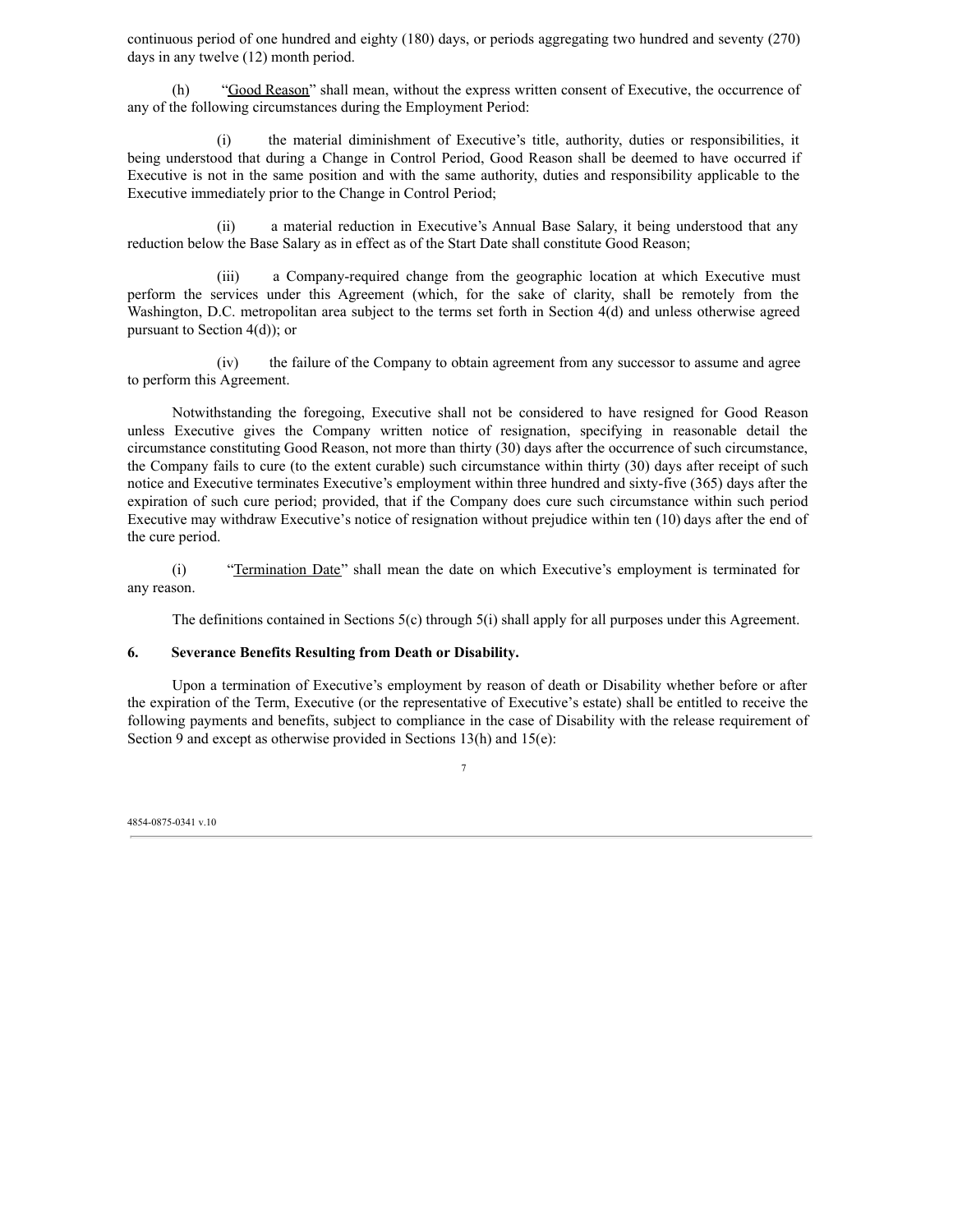(a) The following "Accrued Obligations", payable as and when those amounts would have been payable had the Employment Period not ended:

(i) all accrued but unpaid Base Salary through the Termination Date;

(ii) any unpaid or unreimbursed expenses incurred in accordance with Company policy to the extent incurred during the Employment Period;

(iii) any accrued but unpaid benefits provided under the Company's employee benefit plans (not including any severance, separation pay, or supplemental unemployment benefit plan), subject to and in accordance with the terms of those plans;

(iv) any earned but unpaid Annual Bonus in respect to any completed fiscal year that has ended on or prior to the Termination Date; and

(v) rights to indemnification by virtue of Executive's position as an officer or director of the Company or its subsidiaries and the benefits under any directors' and officers' liability insurance policy maintained by the Company, in accordance with its terms thereof.

(b) An amount equal to Executive's Annual Bonus for the year in which the Termination Date occurs, based upon the Company's actual performance for the year, multiplied by a fraction, the numerator of which is the number of days in such year through and including the Termination Date and the denominator of which is the total number of days in such year, payable at the same time that Annual Bonuses are paid to active employees; provided, however, if such Termination Date occurs in 2022, the Bonus for purposes of this Section (b) shall be the 2022 Minimum Guaranteed Bonus, multiplied by a fraction, the numerator of which is the number of days in such year from January 1, 2022 through and including the Termination Date, and the denominator of which is the total number of days in such year.

## **7. Severance Benefits upon Termination Without Cause, or Resignation for Good Reason, each during the Term or a Change in Control Period.**

In the event that either during the Term or thereafter during a Change in Control Period (i) the Company terminates Executive's employment for any reason other than Cause or Disability, or (ii) Executive resigns for Good Reason, Executive shall be entitled to receive the following payments and benefits, subject to compliance with the release requirement of Section 9 and except as otherwise provided in Sections 13(h) and 15(e):

(a) All payments and benefits described in Section 6.

(b) A lump sum cash payment in an amount equal to one and one-half (1.5) times the sum of (i) Executive's Annual Base Salary immediately prior to the Termination Date (without regard to any reduction which occasioned a Good Reason termination), and (ii) Executive's Target Bonus for the year during which the Termination Date occurs (or, if greater, Executive's Target Bonus that is not less than 100% of the Base Salary as set forth in this Agreement), payable as soon as practicable after the Termination Date; provided however, that if such termination occurs during a Change in Control Period, the lump sum cash payment shall be in an amount equal to two

8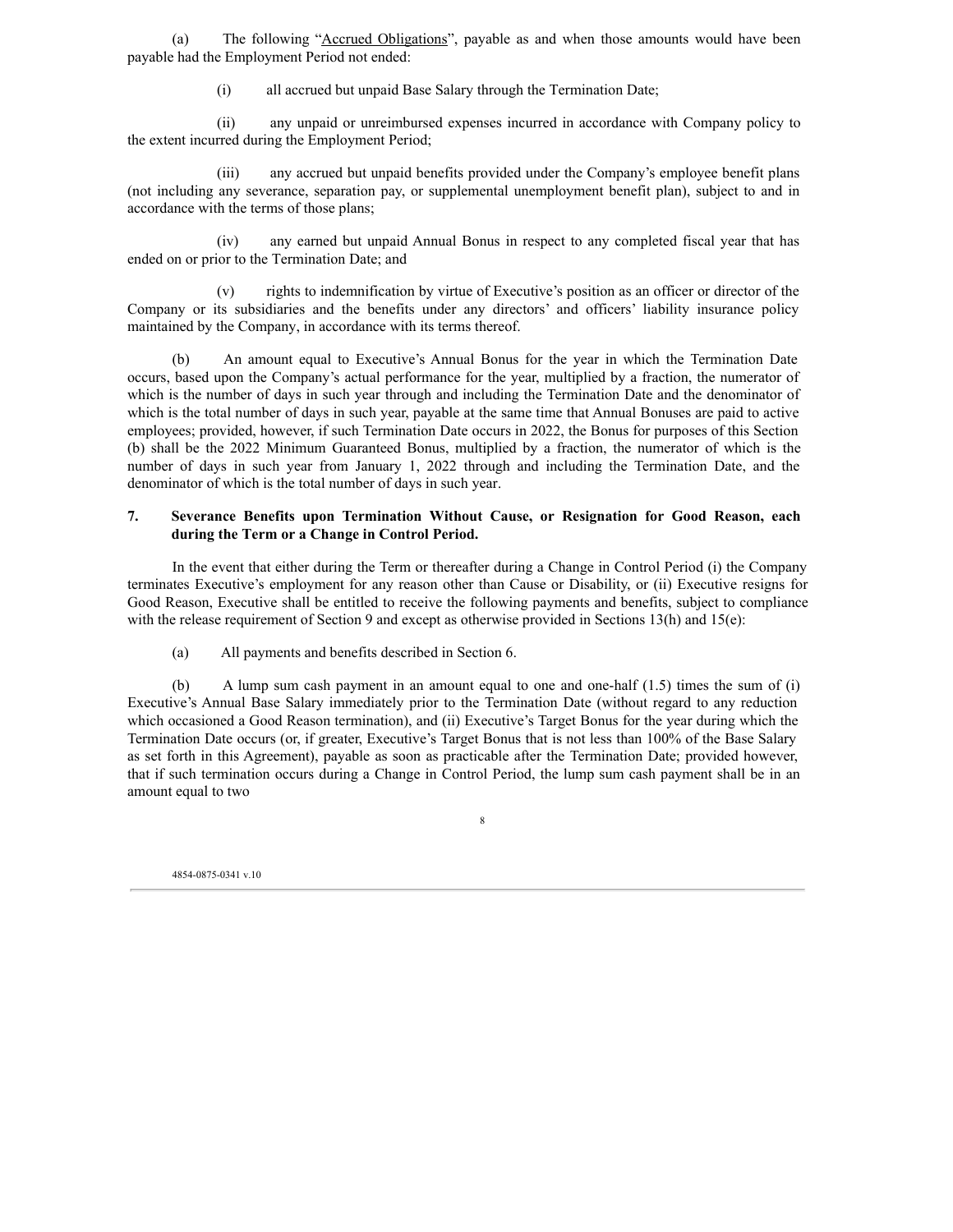(2) times the sum of (i) Executive's Annual Base Salary (without regard to any reduction which occasioned a Good Reason termination) immediately prior to the Termination Date, and (ii) Executive's Target Bonus for the year during which the Termination Date occurs. Further, in the event not yet fully vested as of the Termination Date, the Sign-On Equity Grant shall vest in full.

(c) If Executive elects, on behalf of Executive or Executive's eligible dependents, to continue medical coverage under any medical plan of the Company pursuant to the provisions of Section 4980B of the Code or any other applicable law ("COBRA"), and such election is available to Executive pursuant to then governing law, and complies with all requirements for such coverage, an amount, payable not later than the last day of each month that such coverage is in effect, up to a maximum of eighteen (18) months, (or such shorter duration as governing law may then allow) equal to the excess, if any, of the premium paid by Executive for such coverage pursuant to COBRA over the premium that would be paid by an active employee for comparable coverage (the "Medical Continuation"). If Executive's continuation coverage is terminated for any reason other than dictate of governing law prior to the end of such eighteen (18) month period, the Company's obligations under this Section 7(c) shall terminate, regardless of whether the termination of Executive's coverage constitutes a second qualifying event as defined by COBRA with respect to any other dependent.

# **8. Compensation or Severance Benefits upon Termination of Employment by the Company for Cause, Termination by the Company Without Cause following the Term, Resignation by Executive without Good Reason, or Resignation by Executive following the Term.**

(a) Termination by the Company for Cause or Resignation without Good Reason during the Term . In the event the Company terminates Executive's employment for Cause (whether during the Term or thereafter), or Executive resigns without Good Reason prior to the expiration of the Term, Executive shall only be entitled to receive the Accrued Obligations, payable as and when those amounts would have been payable had the Employment Period not ended.

(b) Termination by the Company without Cause or Resignation by Executive with Good Reason following the Term. In the event that following the expiration of the Term on its own accord (assuming Executive's employment has not been terminated prior to such date), the Company terminates Executive's employment for any reason other than as set forth in Sections 6, 7 or 8(a), Executive shall be entitled to receive the Accrued Obligations. For the avoidance of doubt, expiration of the Term on its own accord shall not be deemed a termination by Company.

(c) Resignation by Executive without Good Reason following the Term. In the event that following the expiration of the Term on its own accord (assuming Executive's employment has not been terminated prior to such date), Executive resigns without Good Reason, Executive shall be entitled to receive the Accrued Obligations. For the avoidance of doubt, expiration of the Term on its own accord shall not be deemed a resignation by Executive.

9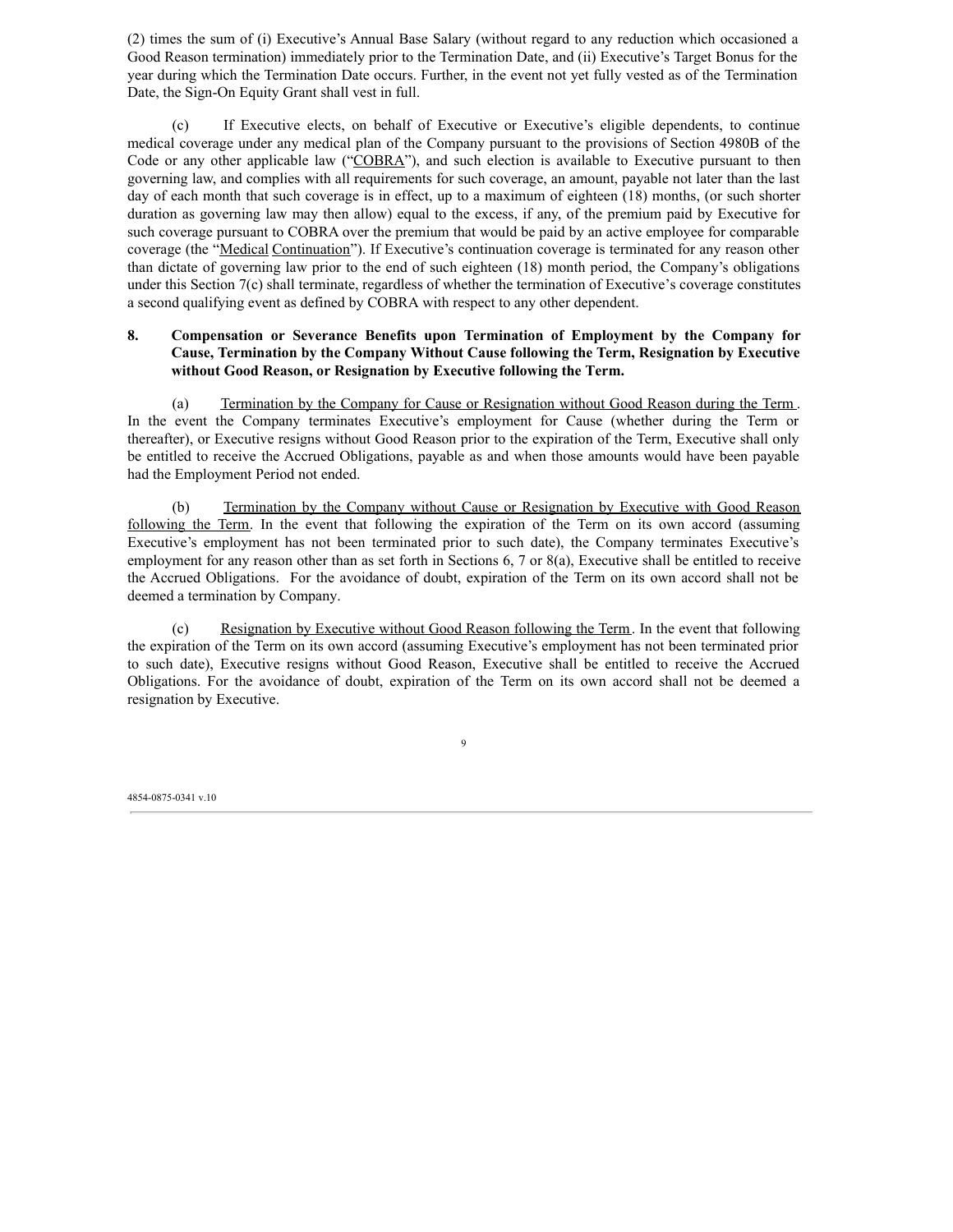### **9. Release.**

Notwithstanding anything to the contrary above, all benefits and payments that may become payable pursuant to Section 6, 7 or 8 (other than the Accrued Obligations) are conditioned on Executive, or the representative of Executive's estate, executing a release of claims and covenant not to sue, in form attached hereto as Exhibit A (the "Release"), and the period provided in such Release having expired without Executive exercising Executive's right to revoke, not later than sixty (60) days after the Termination Date (subject to Section  $15(e)(iv)$ , and if Executive fails to execute such Release, revokes the Release, or the revocation period has not yet expired by the end of such sixty (60) day period, Executive shall have no right to any such payment or benefit.

# **10. Effect on Employee Benefit Plans and Programs and Long-Term Incentive and Equity Awards; Adjustment of Payments and Benefits.**

(a) Effect on Employee Benefit Programs. The termination of Executive's employment hereunder, whether by the Company or Executive, shall have no effect on the rights and obligations of the parties hereto under the Company's (i) welfare benefit plans including, without limitation, Medical Continuation as provided for herein and, health coverage thereafter but only to the extent required by law, and on the same basis applicable to other employees and (ii)  $401(k)$  Plan but only to the extent required by law and pursuant to the terms of the 401(k) Plan.

(b) Effect on Long-Term Incentive and Equity Awards . The extent to which long-term incentive or equity awards held by Executive vest or become exercisable or payable as a result of a termination of employment for any reason shall be governed exclusively by the terms of the plan or award agreement governing such award.

# (c) Adjustment of Payments and Benefits.

(i) Notwithstanding any provision of this Agreement to the contrary, if any payment or benefit to be paid or provided hereunder, when combined with any other amount payable to Executive, would be an "Excess Parachute Payment," within the meaning of Section 280G of the Code, or any successor provision thereto, but for the application of this sentence, then the payments and benefits to be paid or provided hereunder shall be reduced to the minimum extent necessary so that no portion of any such payment or benefit, as so reduced, constitutes an Excess Parachute Payment; provided, however, that the foregoing reduction shall be made only if and to the extent that such reduction would result in an increase in the aggregate payments and benefits to be provided, determined on an after-tax basis (taking into account the excise tax imposed pursuant to Section 4999 of the Code, or any successor provision thereto, any tax imposed by any comparable provision of state law, and any applicable federal, state and local income taxes). In the event that any payment or benefit intended to be provided hereunder is required to be reduced pursuant to this Section the reduction shall occur in the following order:: (A) by first reducing or eliminating the portion of the payments which are not payable in cash and are not attributable to equity awards (other than that portion of the payments subject to clause (D) hereof), (B) then by reducing or eliminating cash payments (other than that portion of the payments subject to clause (D) hereof), (C) then by reducing or eliminating the portion of the payments which are not payable in cash and are attributable to equity awards (other than that portion of the Payments

10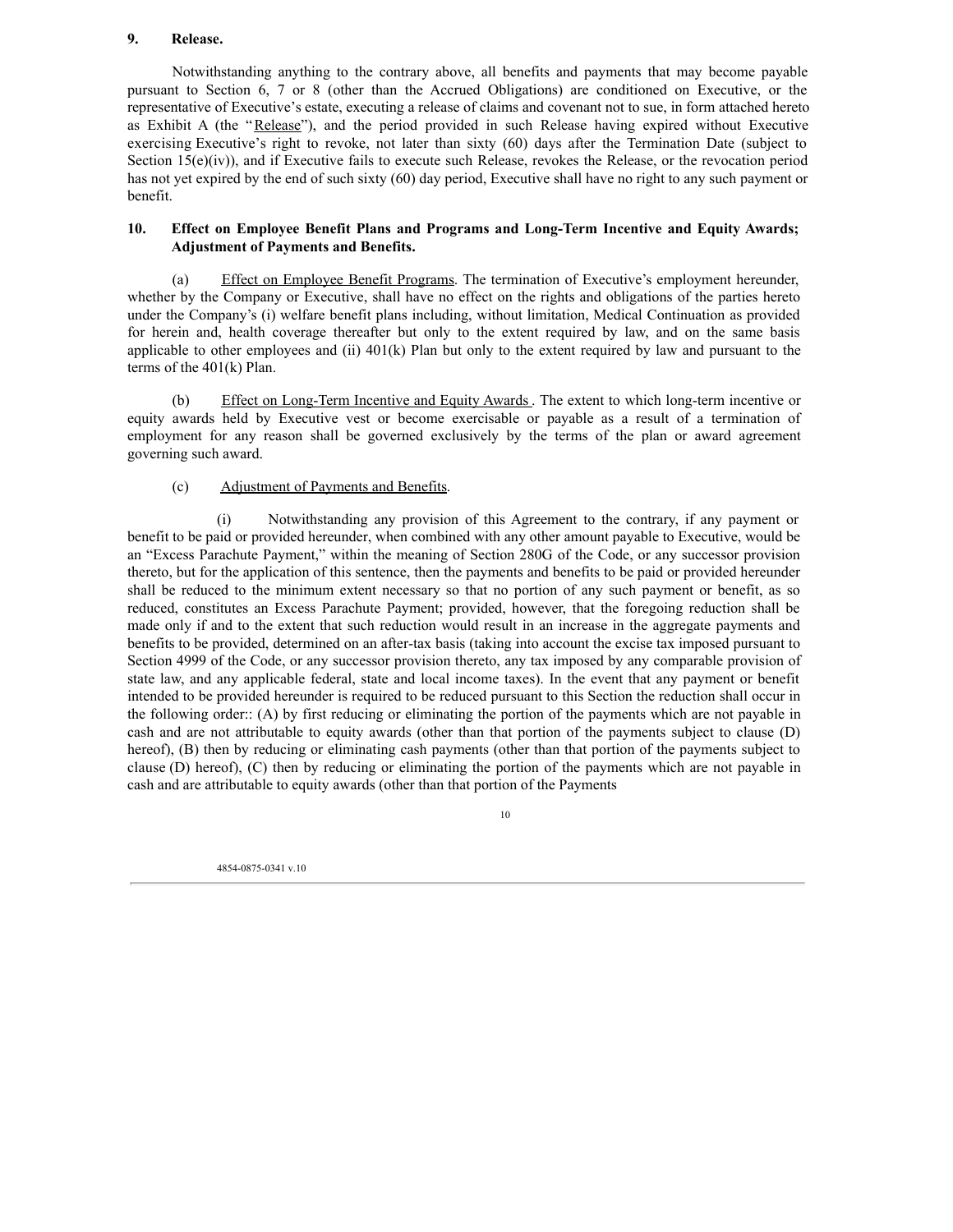subject to clause (D) hereof) and (D) then by reducing or eliminating the portion of the Payments (whether payable in cash or not payable in cash) to which Treasury Regulation § 1.280G-1 Q/A 24(c) (or successor thereto) applies, in each case in reverse order beginning with payments or benefits which are to be paid the farthest in time.

(ii) The determination of whether the any payment or benefit shall be reduced as provided in Section  $10(c)(i)$  hereof and the amount of such reduction shall be made at the Company's expense by an accounting firm selected by the Company from among the four (4) largest accounting firms in the United States (the "Accounting Firm"). The Accounting Firm shall provide its determination (the "Determination"), together with supporting calculations and documentation, to the Company and Executive within forty five (45) days after Executive's final day of employment, which Determination, absent manifest error, shall be binding, final and conclusive upon the Company and Executive. If the Accounting Firm determines that the payments and benefits to be provided to Executive will not result in any Excess Parachute Payments, it shall furnish Executive with an opinion to that effect. If the Accounting Firm determines that the payments and benefits to be provided to Executive will result in Excess Parachute Payments, it shall furnish Executive with an opinion that no Excess Parachute Payments will be made after the reductions contemplated by Section  $10(c)(i)$  hereof.

#### **11. Confidential Information.**

(a) Executive understands and acknowledges that during Executive's employment with the Company, Executive will be exposed to Confidential Information (as defined below), all of which is proprietary and which will rightfully belong to the Company (which, for all purposes of this Section 11, shall include the Company Group). Executive shall hold in a fiduciary capacity for the benefit of the Company such Confidential Information obtained by Executive during Executive's employment with the Company and shall not, directly or indirectly, at any time, either during or after Executive's employment with the Company terminates, without the Company's prior written consent, use any of such Confidential Information or disclose any of such Confidential information to any individual or entity other than the Company or its employees, attorneys, accountants, financial advisors, consultants, or investment bankers except as required in the performance of Executive's duties for the Company or as otherwise required by law, court order or an order of any governmental authority. Executive shall take all reasonable steps to safeguard such Confidential Information and to protect such Confidential Information against disclosure, misuse, loss or theft.

(b) The term "Confidential Information" shall mean any information not generally known in the relevant trade or industry or otherwise not generally available to the public, which was obtained from the Company or its predecessors or which was learned, discovered, developed, conceived, originated or prepared during or as a result of the performance of any services by Executive on behalf of the Company or its predecessors. For purposes of this Section 11, the Company shall be deemed to include any entity within the Company Group.

(c) Notwithstanding anything to the contrary in this Agreement, no provision contained in this Agreement is intended or should be construed to prevent or impede Executive from voluntarily communicating with any governmental agencies (including, without limitation, the

11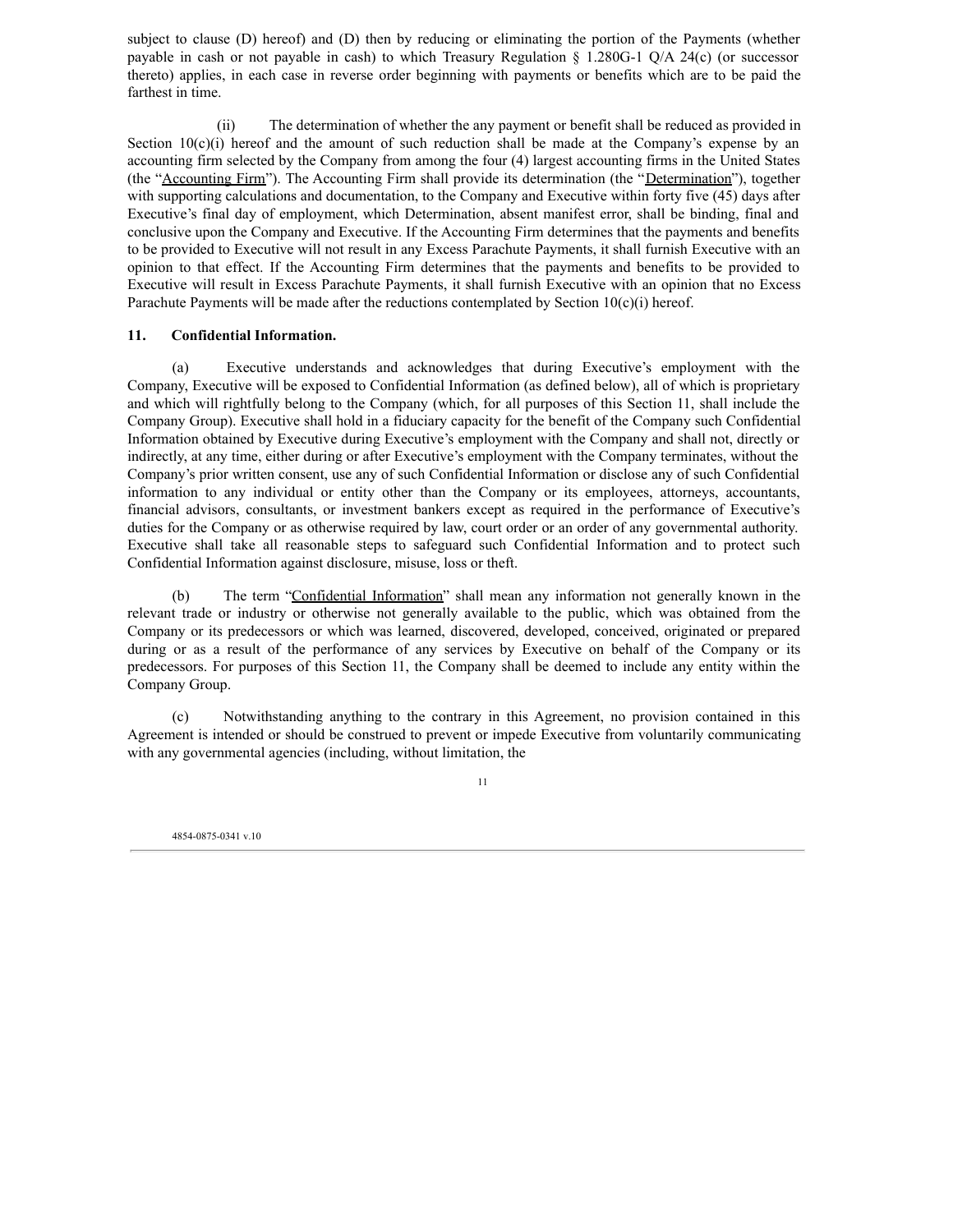Securities and Exchange Commission) regarding possible violations of law, or to limit Executive's ability to seek or accept a financial award for providing information to any governmental agency.

Notwithstanding any other provision of this Agreement, Executive is hereby notified that the immunity provisions in Section 1833 of title 18 of the United States Code provides: "An individual shall not be held criminally or civilly liable under any federal or state trade secret law for the disclosure of a trade secret that (i) is made (A) in confidence to a federal, state, or local government official, either directly or indirectly, or to an attorney; and (B) solely for the purpose of reporting or investigating a suspected violation of law; or (ii) is made in a complaint or other document filed in a lawsuit or other proceeding, if such filing is made under seal." In addition, nothing in this Agreement shall prohibit you from reporting possible violations of federal law or regulation to or otherwise cooperating with or providing information requested by any governmental agency or entity or making other disclosures or receiving an award for information provided to any governmental agency or entity, in each case that are protected under the whistleblower provisions of federal law or regulation (including, without limitation, Section 21F of the Securities Exchange Act of 1934 or Section 806 of the Sarbanes-Oxley Act of 2002). You do not need the prior authorization of the Company to make any such reports or disclosures described in the preceding sentence and are not required to notify the Company that you have made such reports or disclosures.

#### **12. Return of Documents.**

Except for such items which are of a personal nature to Executive (e.g., daily business planner), all writings, records, and other documents and things containing any Confidential Information shall be the exclusive property of the Company, shall not be copied, summarized, extracted from, or removed from the premises of the Company, except in pursuit of the business of the Company, and shall be delivered to the Company, without retaining any copies, upon the termination of Executive's employment or at any time as requested by the Company. Executive may, however, retain documents governing their outstanding equity awards.

#### **13. Non-Compete; Non-Solicitation; Non-Disparagement.**

#### Executive agrees that:

(a) Non-competition. During the Employment Period, and for a one (1) year period thereafter in the event Executive's employment is terminated for any reason, Executive shall not, directly or indirectly (other than through a trust for which Executive does not exercise any control), anywhere within the United States, engage in, or own, invest in, manage or control any venture or enterprise primarily engaged in any multi-family residential property development, management or acquisition activities that are competitive with the activities of the Company (which, for all purposes of this Section 13, shall include the Company Group). Nothing herein shall prohibit Executive from being a passive owner of not more than five percent (5%) of the outstanding stock of any class of securities of a company or other entity engaged in such business which is publicly traded, or deferred compensation maintained with a prior employer, so long as Executive has no active participation in the business of such company or other entity. Notwithstanding the forgoing, in the event that Executive's employment is terminated by the Company without Cause upon or

12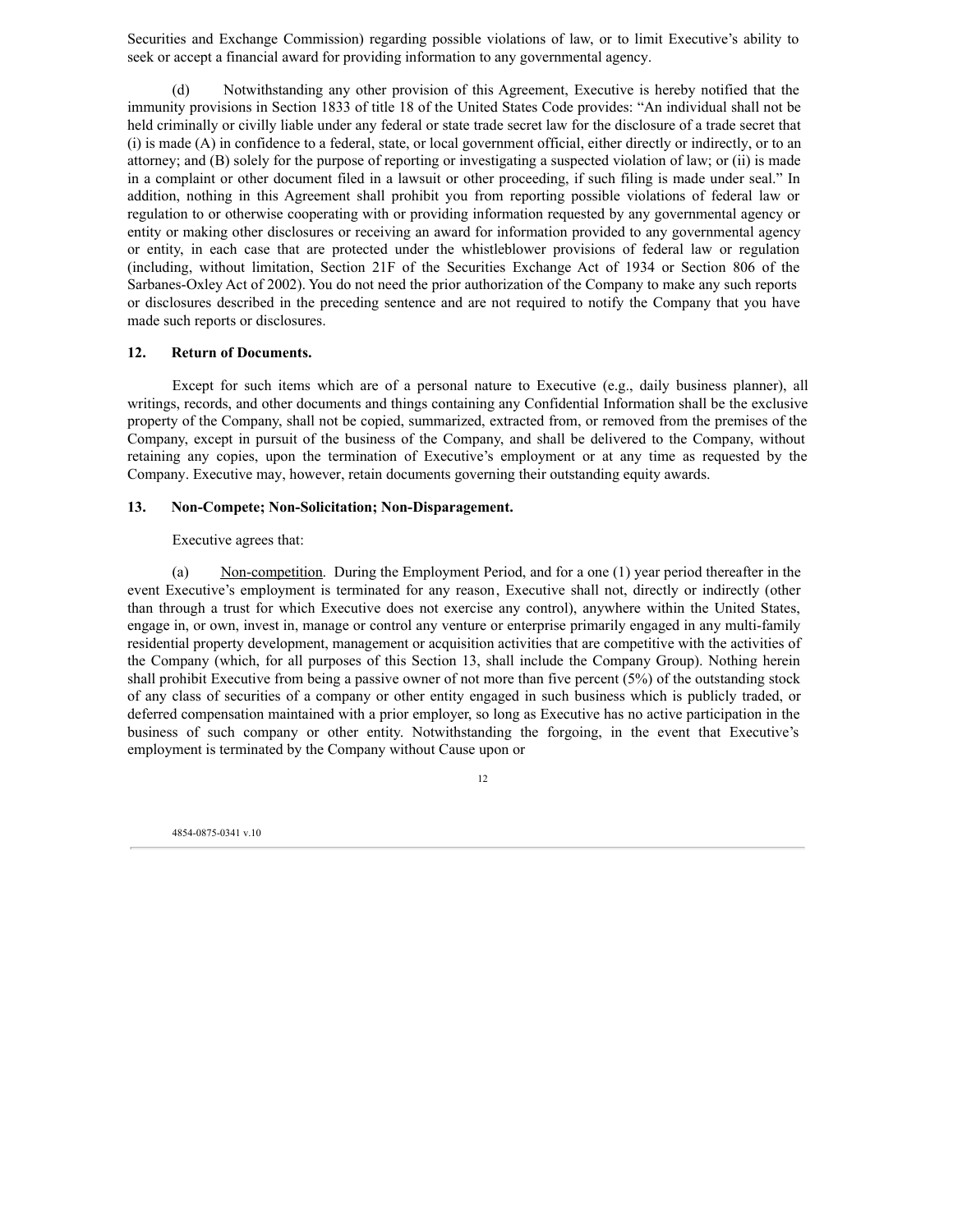following the Company's election not to extend the Term pursuant to Section 2(a), this Section 13(a) shall not apply following Executive's employment unless the Company elects to pay Executive severance benefits in accordance with Section 7 as though Executive were terminated without Cause during the Term. Nothing herein shall be read to prohibit the performance of legal duties in contravention of Rule 5.6(a) (1) of the New Jersey Rules of Professional Conduct.

(b) If, at the time of enforcement of this Section 13, a court shall hold that the duration, scope, area or other restrictions stated herein are unreasonable, the parties agree that reasonable maximum duration, scope, area or other restrictions may be substituted by such court for the stated duration, scope, area or other restrictions and upon substitution by such court, this Agreement shall be automatically modified without further action by the parties hereto.

(c) For purposes of this Section 13, the Company shall be deemed to include any entity which is controlled, directly or indirectly, by the Company and any entity of which a majority of the economic interest is owned, directly or indirectly, by the Company.

(d) Non-solicitation. Executive agrees that during the Employment Period, and for a one (1) year period thereafter, regardless of the reason for termination, Executive will not, without written consent of the Company, directly or indirectly, including causing, encouraging, directing or soliciting any other person to, contact, approach or solicit (other than, so long as Executive continues to be employed by the Company and makes such contact, approach or solicitation made on behalf of the Company) for the purpose of offering employment to or hiring (whether as an employee, consultant, agent, independent contractor or otherwise) or actually hire any person who is or has been employed or retained in the operation of the Company's business during the period commencing three (3) months prior to the date of such hiring or offering of employment, or induce, interfere with or solicit, or attempt to induce, interfere with or solicit, any person that is a current or former customer, supplier or other business relation of the Company to terminate its relationship or otherwise cease doing business in whole or in part or reduce the amount of business with the Company.

(e) Non-disparagement. Executive agrees not to disparage the Company or its past and present investors, officers, directors or employees. The Company shall not authorize any statement disparaging the Executive. Nothing herein requires or shall be read to imply that any testifying party under oath shall state anything other than the truth.

(f) Acknowledgements. Executive acknowledges and agrees that (i) Executive's obligation to comply with the restrictions in this Section 13 shall be independent of any obligation owed to Executive by the Company (whether under this Agreement or otherwise), and specifically shall not be dependent upon whether Executive is entitled to any form of severance pay or benefits pursuant to this Agreement or otherwise; (ii) no claim against the Company by Executive (whether under this Agreement or otherwise) shall constitute a defense to the enforcement by the Company or its affiliates of the restrictions in this Section 13, (iii) the time limitations and the geographic scope on the restrictions in this Section 13 are reasonable, (iv) the restrictions imposed under this Section 13 are reasonably necessary for the protection of the Company and its goodwill, Confidential Information, and other legitimate business interests and do not impose a greater restraint than necessary to provide such protection, (v) that through this Agreement, Executive

13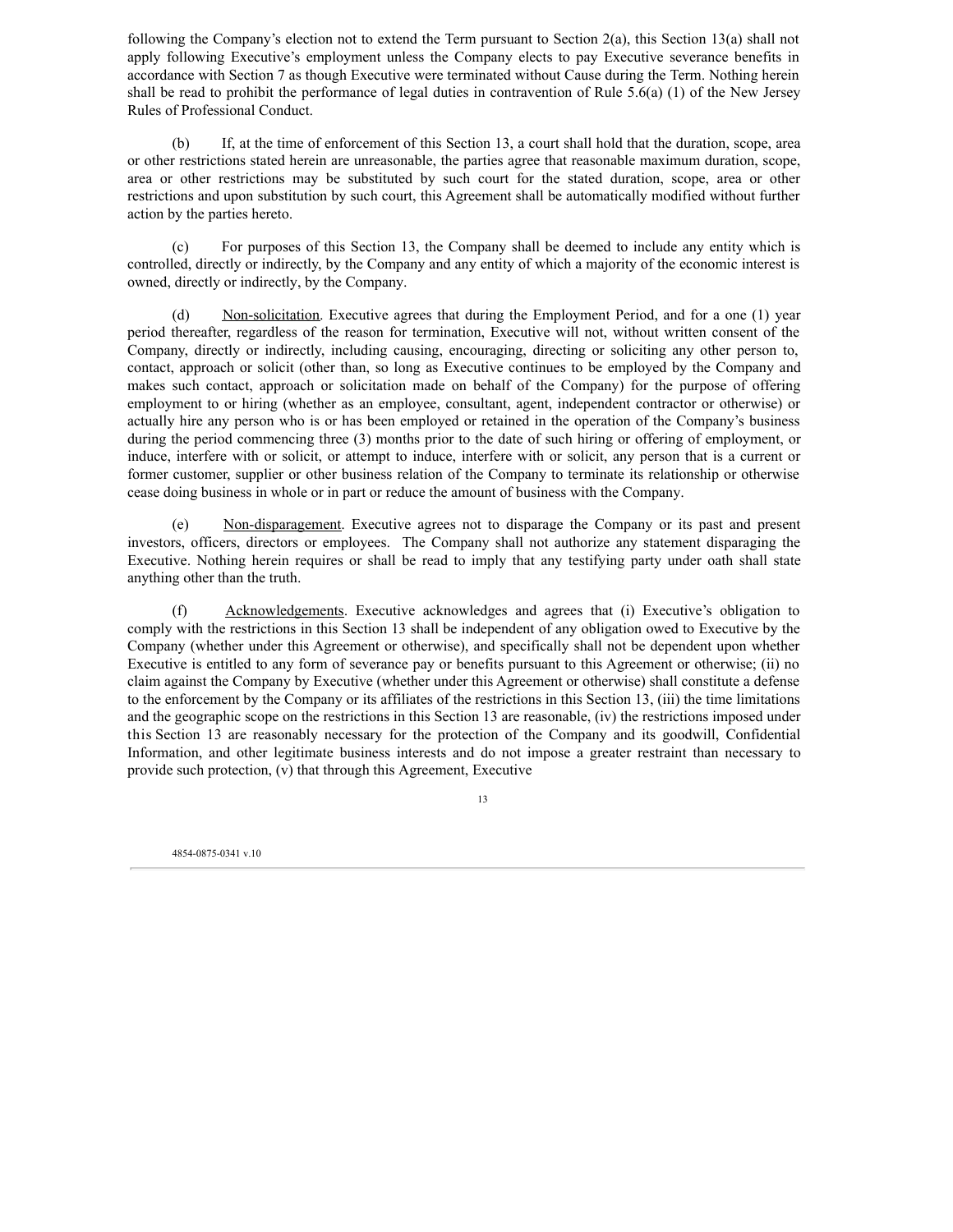shall receive adequate consideration for any loss of opportunity associated with the restrictions of this Section 13, and (vi) that the provisions of this Section 13 and its subparts provide a reasonable way of protecting Company's business value.

(g) Extension of Time. In the event that Executive breaches any covenant, obligation or duty in this Section 13, any such duty, obligation, or covenants to which the parties agreed by this Section 13 shall automatically toll from the date of the first breach, and all subsequent breaches, until the resolution of the breach through private settlement, judicial or other action, including all appeals. The duration and length of Executive's duties and obligations as agreed by this Section 13 shall continue upon the effective date of any such settlement, or judicial or other resolution.

(h) Legal and Equitable Remedies. Upon any material breach by Executive of any of the provisions of Sections 11, 12 or 13, Executive shall immediately, permanently and irrevocably forfeit without payment of consideration of any kind any and all rights to any of the benefits and payments otherwise payable to Executive pursuant to this Agreement (other than the Accrued Obligations). In addition, in view of the nature of the rights in goodwill, employee relations, trade secrets, and business reputation and prospects of the Company to be protected under Sections 11, 12 and 13, Executive understands and agrees that the Company could not be reasonably or adequately compensated in damages in an action at law for Executive's breach of Executive's obligations (whether individually or together) under Sections 11, 12 or 13. Accordingly, Executive specifically agrees that the Company shall be entitled to temporary and permanent injunctive relief, specific performance, and other equitable relief to enforce the provisions of Sections 11, 12 and 13, and that such relief may be granted without the necessity of proving actual damages, and without bond. EXECUTIVE ACKNOWLEDGES AND AGREES THAT THE PROVISIONS IN SECTIONS 11, 12 AND 13 ARE ESSENTIAL AND MATERIAL TO THIS AGREEMENT, AND THAT UPON MATERIAL BREACH OF SECTIONS 11, 12 OR 13 BY EXECUTIVE, COMPANY IS ENTITLED TO WITHHOLD PROVIDING PAYMENTS OR CONSIDERATION, TO EQUITABLE RELIEF TO PREVENT CONTINUED BREACH, TO RECOVER DAMAGES AND TO SEEK ANY OTHER REMEDIES AVAILABLE TO COMPANY. This provision with respect to injunctive relief shall not, however, diminish the right of the Company to claim and recover damages or other remedies in addition to equitable relief.

#### **14. Successors.**

(a) Company's Successors. This Agreement may not be assigned by the Company except to a successor (whether by purchase, merger, consolidation or otherwise) to all or substantially all of the Company's business and/or assets, and the Company shall require any such successor to assume expressly and agree to perform this Agreement, in the same manner and to the same extent as the Company would be required to perform it in the absence of a succession. As used in this Agreement, "Company" shall mean the Company as defined herein and any successor to its business and/or assets as aforesaid which assumes and agrees to perform this Agreement by operation of law, contract or otherwise.

(b) Executive's Successors. This Agreement and all rights of Executive hereunder shall inure to the benefit of, and be enforceable by, Executive's personal or legal representatives,

14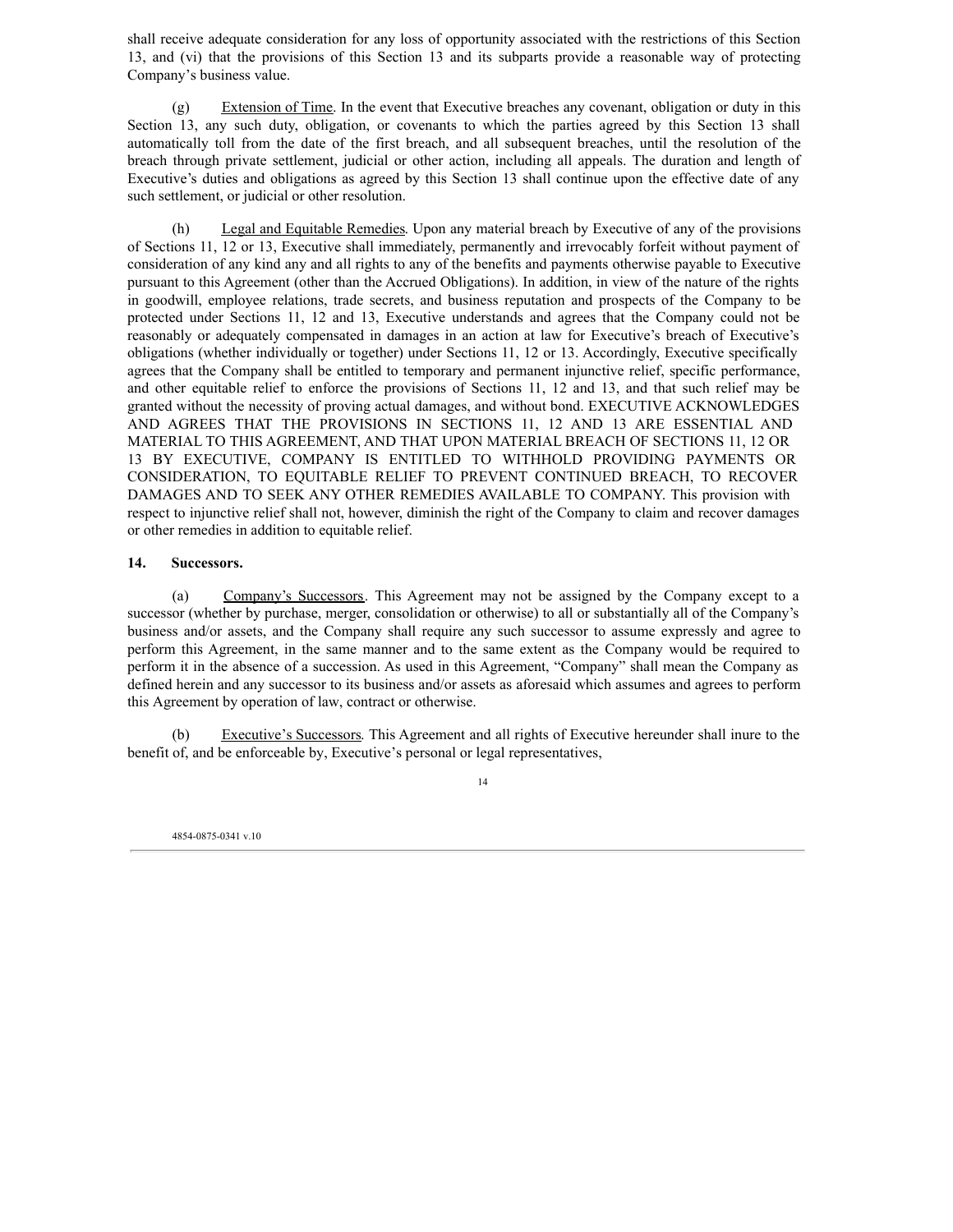executors, administrators, successors, heirs, distributes, devisees and legatees. No rights or obligations of Executive under this Agreement may be assigned or transferred by Executive other than Executive's rights to payments or benefits hereunder, which may be transferred only by will or the laws of descent and distribution.

#### **15. Miscellaneous Provisions.**

(a) Notice. Notices and all other communications contemplated by this Agreement shall be in writing and shall be deemed to have been duly given when personally delivered, on the first business day after being sent by reputable overnight courier, or on the third business day after being mailed by U.S. registered or certified mail, return receipt requested and postage prepaid, and addressed to Executive at the address shown on the Company's personnel records, with a copy, which shall not constitute notice, to Evan Belosa, Esq., McDermott Will & Emery LLP, 1 Vanderbilt Avenue, New York, New York 10017, ebelosa@mwe.com, or to the Company at the address set forth below, or such other address as a party shall give notice of by notice given in the same manner:

Veris Residential, Inc. Harborside 3 210 Hudson St., Suite 400 Jersey City, NJ 07311 Attn: Chief Executive Officer

(b) Severability. The invalidity or unenforceability of any provision or provisions of this Agreement shall not affect the validity or enforceability of any other provision hereof, which shall remain in full force and effect.

(c) Interpretation. When a reference is made in this Agreement to sections, subsections or clauses, such references shall be to a section, subsection or clause of this Agreement, unless otherwise indicated. The words "herein" and "hereof' mean, except where a specific section, subsection or clause reference is expressly indicated, the entire Agreement rather than any specific section, subsection or clause. The words "include", "includes" and "including" when used in this Agreement shall be deemed to in each case to be followed by the words "without limitation". The headings of the sections or subsections of this Agreement are inserted for convenience only and shall not be deemed to constitute a part hereof and shall not affect the construction or interpretation of this Agreement.

(d) Counterparts. This Agreement may be executed in one or more counterparts, and by the different parties hereto in separate counterparts, each of which when executed shall be deemed to be an original, but all of which taken together shall constitute one and the same agreement.

(e) Section 409A of the Code. To the extent applicable, it is intended that payments and benefits provided hereunder be exempt from or comply with Section 409A of the Code and the guidance promulgated thereunder (collectively, "Section 409A"). This Agreement shall be administered in a manner consistent with this intent and if Executive or the Company believes, at any time, that any of such payment or benefit is not exempt or does not so comply, Executive or

15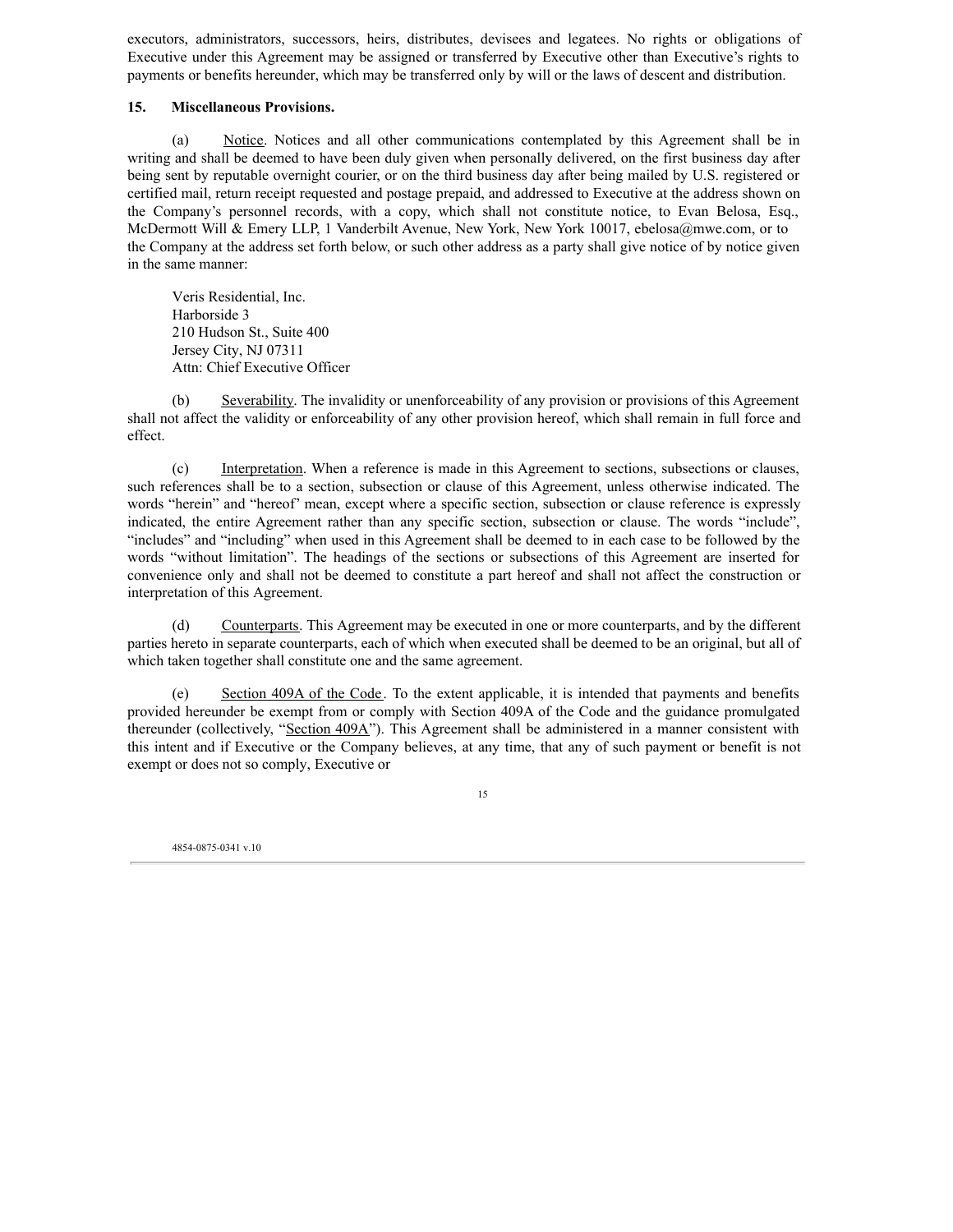the Company shall promptly advise the other party and will negotiate reasonably and in good faith to amend the terms of such arrangement such that it is exempt or complies (with the most limited possible economic effect on Executive and on the Company) or to minimize any additional tax, interest and/or penalties that may apply under Section 409A if exemption or compliance is not practicable. In furtherance of the foregoing, the following provisions shall apply notwithstanding anything to the contrary in this Agreement:

(i) To the extent applicable, each and every payment to be made pursuant to this Agreement shall be treated as a separate payment and not as one of a series of payments treated as a single payment for purposes of Treasury Regulation §1.409A-2(b)(2)(iii).

(ii) If Executive becomes entitled to receive any payment that constitutes deferred compensation subject to Section 409A upon a termination of employment, and such termination of employment does not constitute a "separation from service" as defined in Section 409A, payment of such amount shall be deferred, without interest, and paid on the earlier of the date Executive incurs a separation from service, as so defined (subject to subsection (f)(iii)) below, or the date of Executive's death.

(iii) If Executive is a "specified employee", as defined in Section 409A on the date Executive incurs a separation from service, any amount that becomes payable by reason of such separation from service that constitutes deferred compensation subject to Section 409A, including any amount deferred pursuant to subsection (f)(ii) above, shall be deferred, without interest, and paid on the earlier of the first business day of the seventh month following the month that includes Executive's separation from service, or the date of Executive's death.

(iv) If the sixty (60) day period described in Section 9 ends in the calendar year following the year that includes the Termination Date, no amount that is subject to Section 409A, the payment of which is dependent upon the execution of the Release, shall be paid until the first business day of the calendar year following the year that includes the Termination Date, regardless of when the Release is signed.

(v) Any reimbursement of any expense payable to Executive that constitutes taxable income shall be paid not later than the last day of the year following the year in which the expense is incurred, and all reimbursements and in-kind benefits shall be paid in accordance with Treasury Regulation §1.409A-3(i)(1)(iv).

(vi) The Company shall not be obligated to guarantee any particular tax result for Executive with respect to any payment or benefit provided to Executive hereunder, and Executive shall be responsible for any taxes, additional taxes or penalties imposed on Executive in connection with any such payment or benefit with respect to Section 409A or any other obligation to pay taxes.

(f) Legal Fees. If any contest or dispute shall arise between the Company and Executive regarding or as a result of any provision of this Agreement, the Company shall reimburse Executive for all legal fees and expenses reasonably incurred by Executive in connection with such contest or dispute, but only if Executive is successful in respect of substantially all of Executive's claims pursued or defended in connection with such contest or dispute. Such reimbursement shall

16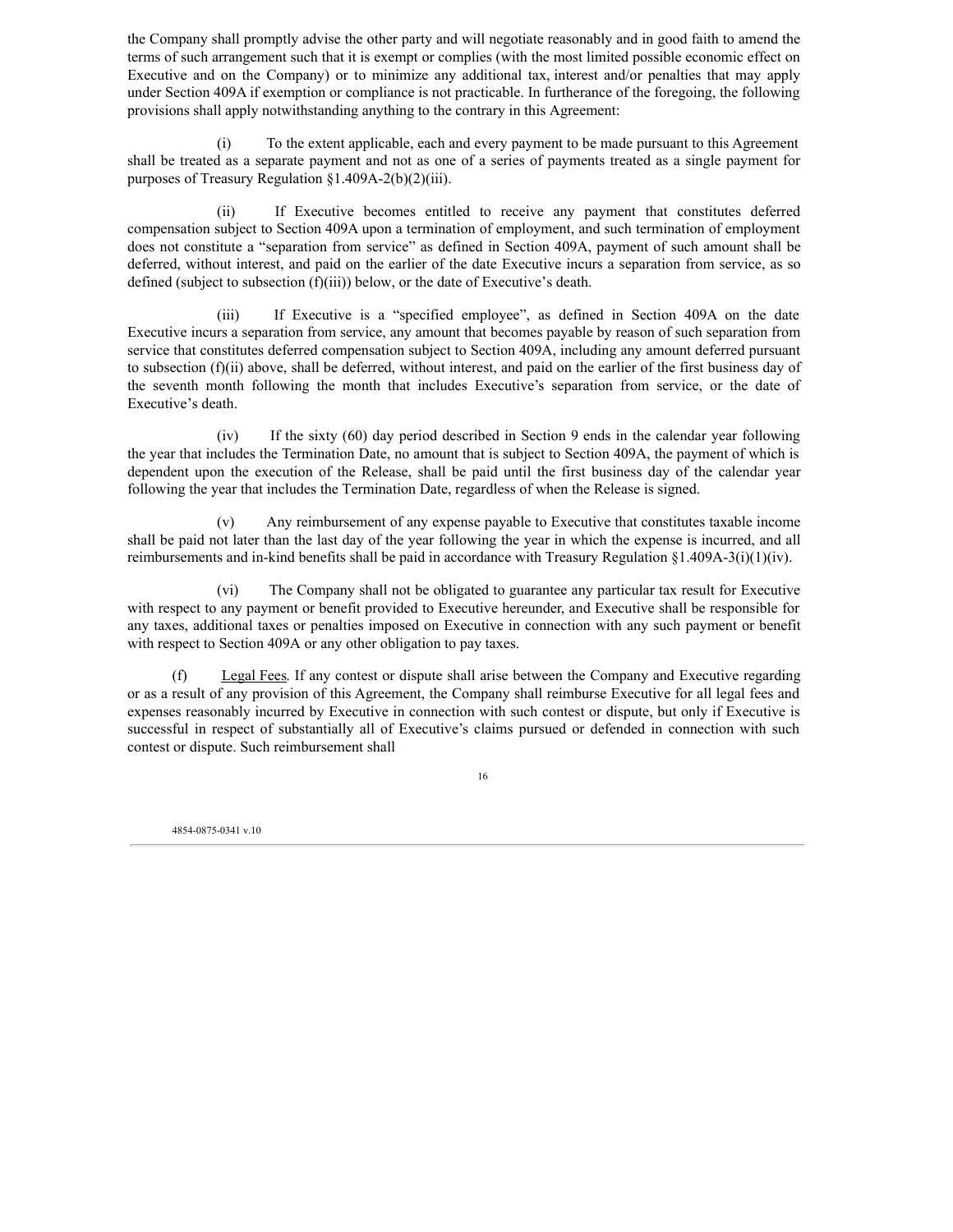be made as soon as practicable following the resolution of such contest or dispute (whether or not appealed).

(g) Timing of and No Duplication of Payments. All payments payable to Executive pursuant to this Agreement shall be paid as soon as practicable after such amounts have become fully vested and determinable. In addition, Executive shall not be entitled to receive duplicate payments under any of the provisions of this Agreement.

### (h) Modification or Waiver.

No amendment, modification, waiver, termination or cancellation of this Agreement shall be binding or effective for any purpose unless it is made in a writing signed by the party against whom enforcement of such amendment, modification, waiver, termination or cancellation is sought. No course of dealing between or among the parties to this Agreement shall be deemed to affect or to modify, amend or discharge any provision or term of this Agreement. No delay on the part of the Company or Executive in the exercise of any of their respective rights or remedies shall operate as a waiver thereof, and no single or partial exercise by the Company or Executive of any such right or remedy shall preclude other or further exercise thereof. A waiver of right or remedy on any one occasion shall not be construed as a bar to or waiver of any such right or remedy on any other occasion.

The respective rights and obligations of the parties hereunder shall survive Executive's termination of employment and termination of this Agreement to the extent necessary for the intended preservation of such rights and obligations.

(i) Governing Law. This Agreement will be governed by and construed in accordance with the laws of the State of New Jersey, without regard to principles of conflicts of laws thereunder. The parties agree that any dispute regarding this Agreement and/or Executive's employment shall be resolved in the Federal or State Courts of New Jersey for the county in which the Company's executive offices are located.

(j) Indemnification. In the event Executive is made party or threatened to be made a party to any action, suit or proceeding, whether civil, criminal, administrative or investigative (a "Proceeding"), by reason of Executive's employment with or serving as an officer or employee of the Company, whether or not the basis of such Proceeding is alleged action in an official capacity, the Company shall indemnify, hold harmless and defend Executive to the fullest extent authorized by Maryland law, as the same exists and may hereafter be amended, against any and all claims, demands, suits, judgments, assessments and settlements including all expenses incurred or suffered by Executive in connection therewith (including, without limitation, all reasonable legal fees incurred using counsel reasonably acceptable to Executive) and such indemnification shall continue as to Executive even after Executive is no longer employed by the Company Group and shall inure to the benefit of her heirs, executors, and administrators. Expenses incurred by Executive in connection with any Proceeding shall be paid by the Company in advance upon request of Executive that the Company pay such expenses; but, only in the event that Executive shall have delivered in writing to the Company an undertaking in form and substance reasonably acceptable to the Company to reimburse the Company for expenses with respect to which

17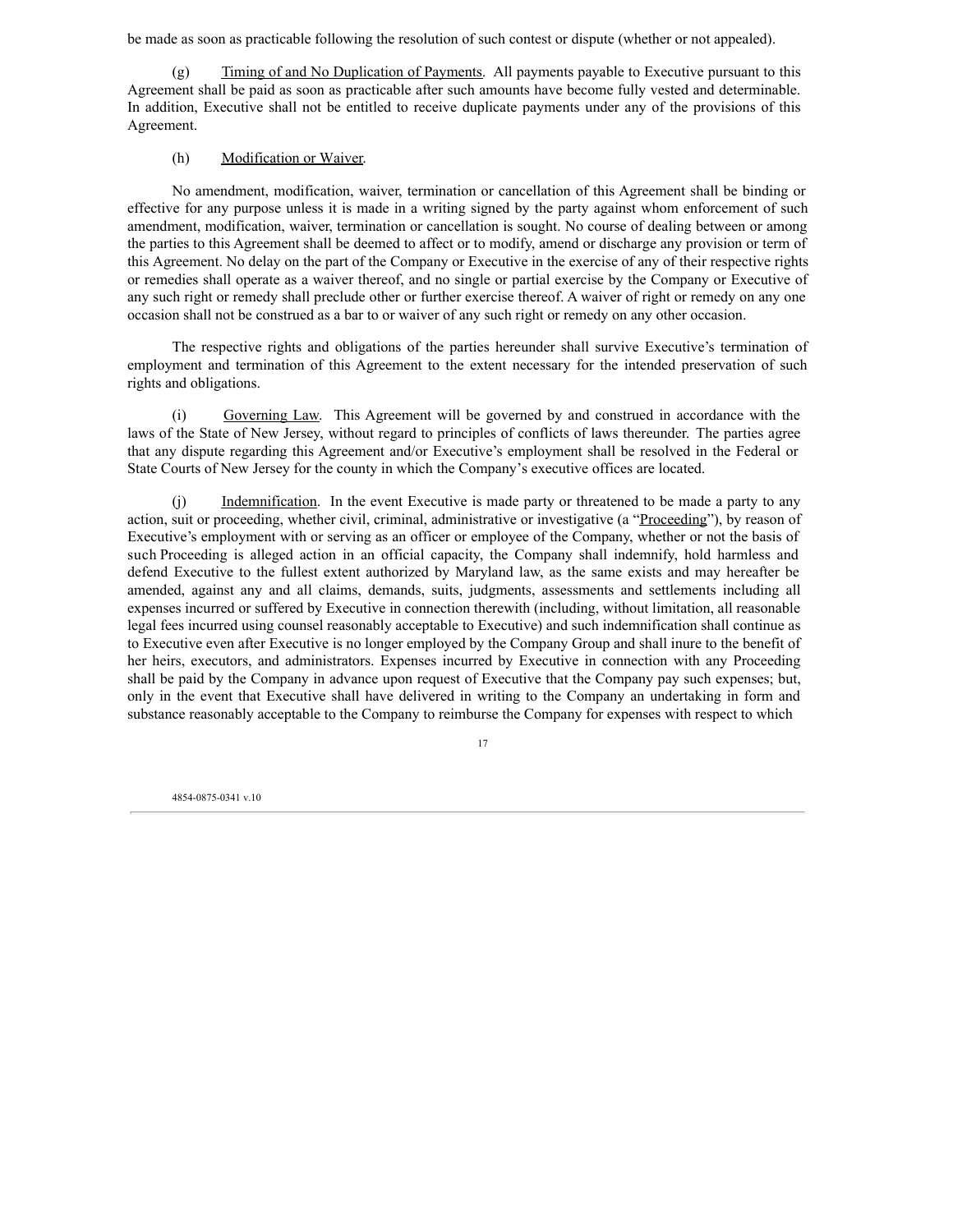Executive is not entitled to indemnification. The provisions of this Section shall remain in effect after this Agreement is terminated irrespective of the reasons for termination. The indemnification provisions of this Section shall not supersede or reduce any indemnification provided to Executive under any separate agreement, or the by-laws of the Company since it is intended that this Agreement shall expand and extend Executive's rights to receive indemnity.

(k) Survival of Agreements. The provisions of Sections 5, 6, 7, 8, 9, 10, 11, 12, 13 and 15 each shall survive the Term and termination of this Agreement.

<sup>18</sup>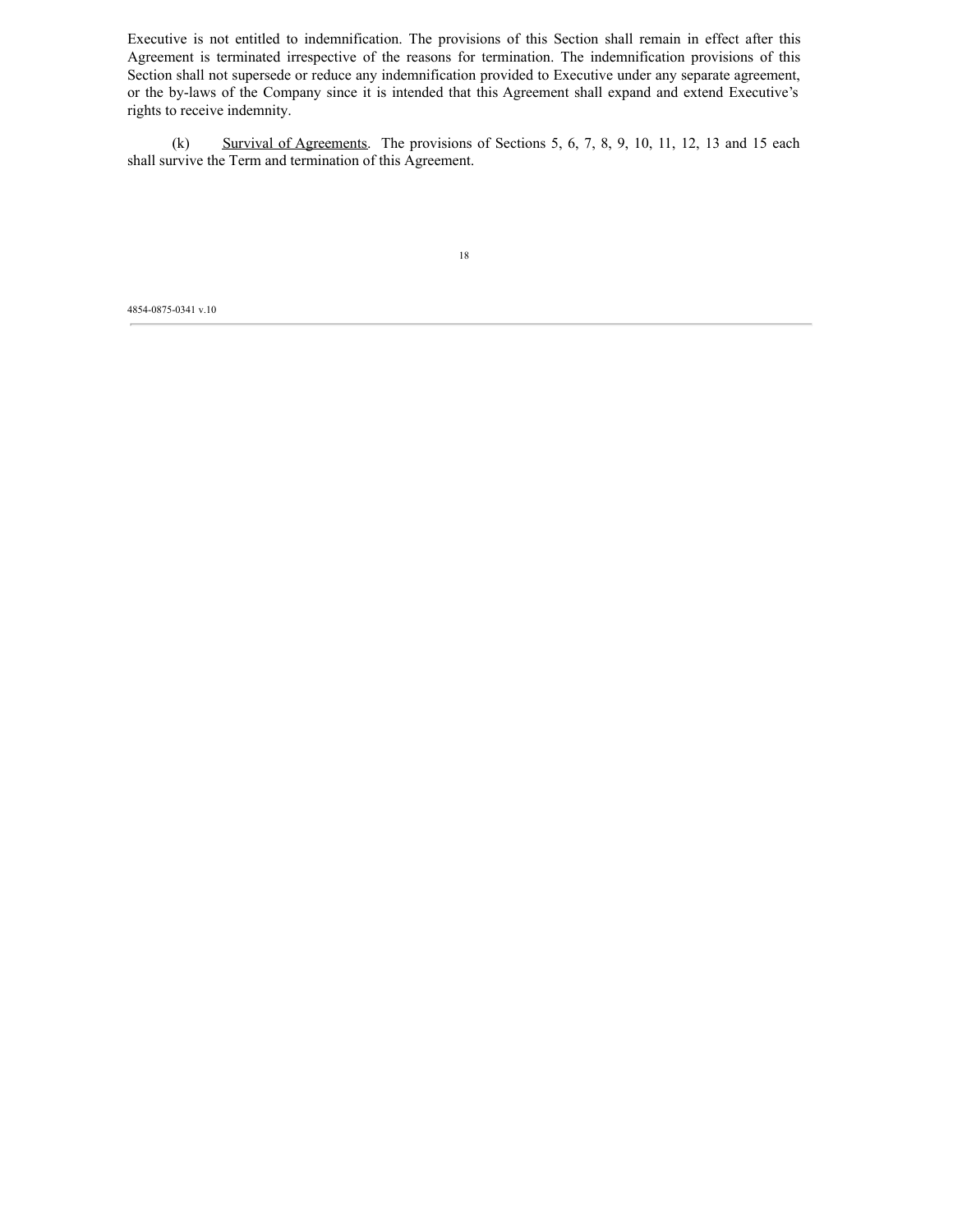IN WITNESS WHEREOF, the undersigned have executed this Agreement as of the date first above written.

# **Company:**

# **VERIS RESIDENTIAL, INC.**

By: /s/ Mahbod Nia Name: Mahbod Nia Its: Chief Executive Officer

# **Executive:**

/s/ Taryn Fielder Taryn Fielder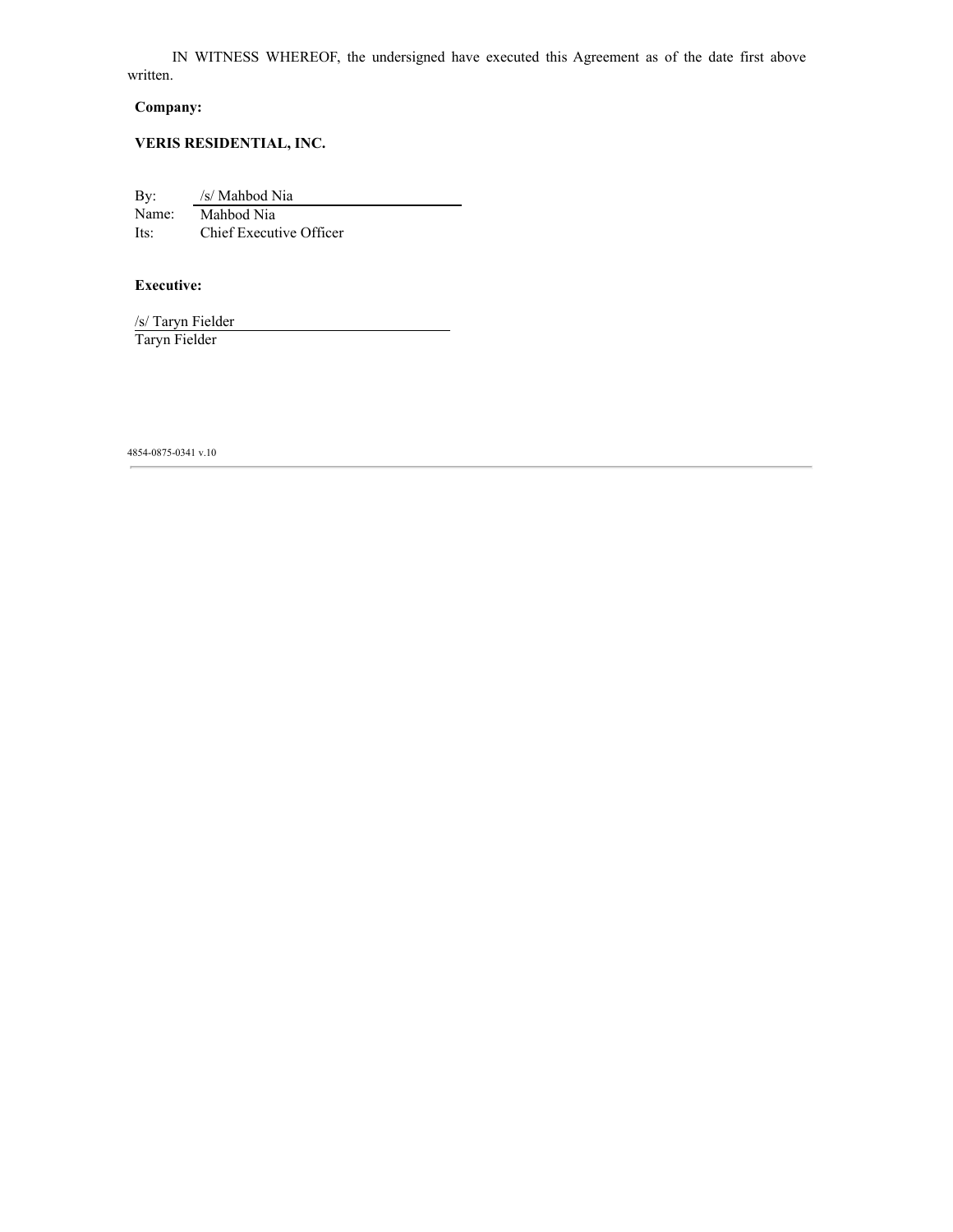#### **VERIS RESIDENTIAL, INC. Certification**

I, Mahbod Nia, certify that:

- 1. I have reviewed this quarterly report on Form 10-Q of Veris Residential, Inc.;
- 2. Based on my knowledge, this report does not contain any untrue statement of a material fact or omit to state a material fact necessary to make the statements made, in light of the circumstances under which such statements were made, not misleading with respect to the period covered by this report;
- 3. Based on my knowledge, the financial statements, and other financial information included in this report, fairly present in all material respects the financial condition, results of operations and cash flows of the registrant as of, and for, the periods presented in this report;
- 4. The registrant's other certifying officers and I are responsible for establishing and maintaining disclosure controls and procedures (as defined in Exchange Act Rules 13a-15(e) and 15d-15(e)) and internal control over financial reporting (as defined in Exchange Act Rules 13a-15(f) and 15d-15(f)) for the registrant and have:
	- a) Designed such disclosure controls and procedures, or caused such disclosure controls and procedures to be designed under our supervision, to ensure that material information relating to the registrant, including its consolidated subsidiaries, is made known to us by others within those entities, particularly during the period in which this re
	- b) Designed such internal control over financial reporting, or caused such internal control over financial reporting to be designed under our supervision, to provide reasonable assurance regarding the reliability of financial reporting and the preparation of financial statements for external purposes in accordance with generally accepted accounting principles;
	- c) Evaluated the effectiveness of the registrant's disclosure controls and procedures and presented in this report our conclusions about the effectiveness of the disclosure controls and procedures, as of the end of the period covered by this report based on such evaluation; and
	- d) Disclosed in this report any change in the registrant's internal control over financial reporting that occurred during the registrant's most recent fiscal quarter (the registrant's fourth fiscal quarter in the case of an annual report) that has materially affected, or is reasonably likely to materially affect, the registrant's internal control over financial reporting; and
- 5. The registrant's other certifying officers and I have disclosed, based on our most recent evaluation of internal control over financial reporting, to the registrant's auditors and the audit committee of the registrant's board of directors (or persons performing the equivalent functions):
	- a) All significant deficiencies and material weaknesses in the design or operation of internal control over financial reporting which are reasonably likely to adversely affect the registrant's ability to record, process, summarize and report financial information; and
	- b) Any fraud, whether or not material, that involves management or other employees who have a significant role in the registrant's internal control over financial reporting.

Date: May 4, 2022 By: /s/ Mahbod Nia Mahbod Nia Chief Executive Officer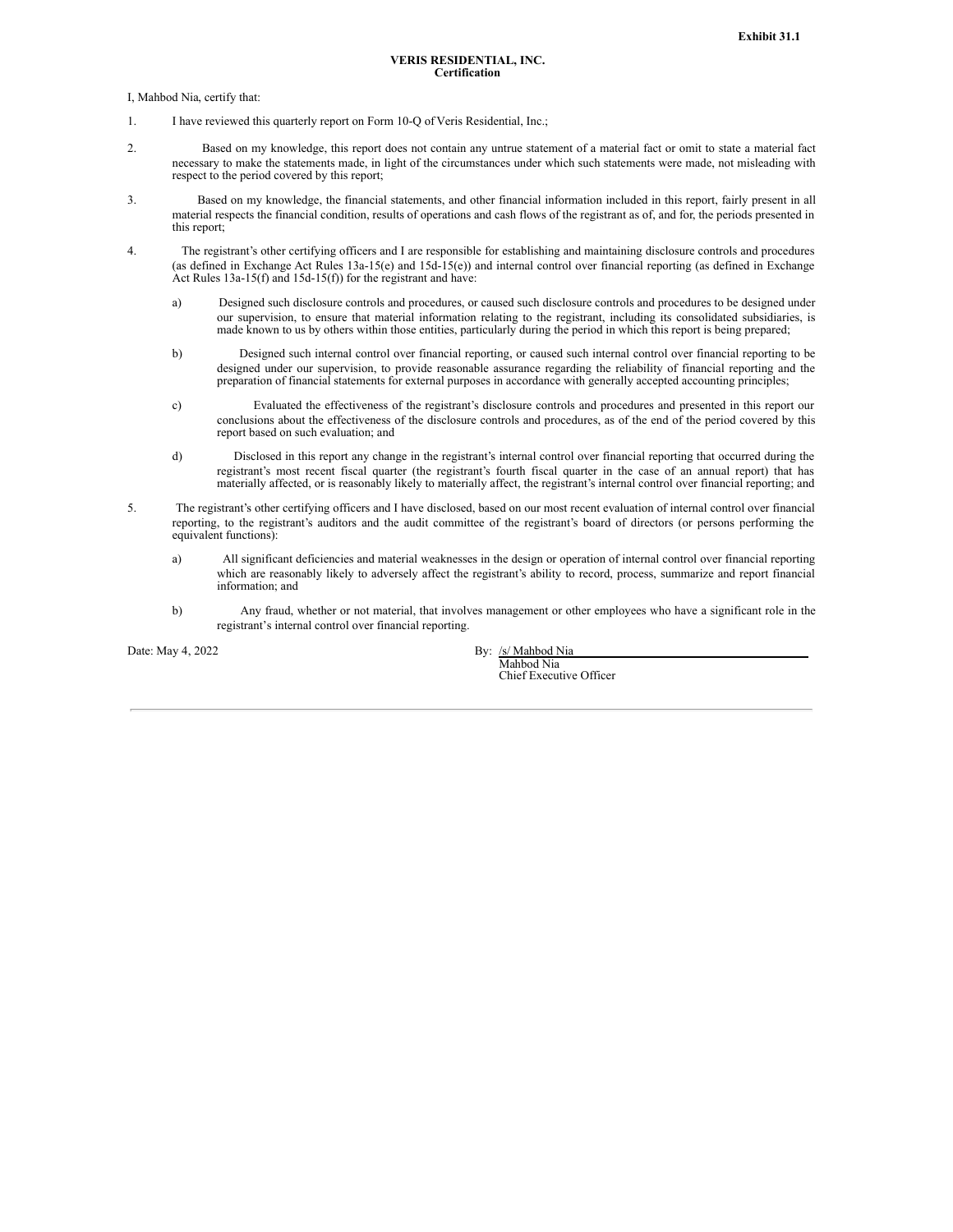#### **VERIS RESIDENTIAL, INC. Certification**

I, Amanda Lombard, certify that:

- 1. I have reviewed this quarterly report on Form 10-Q of Veris Residential, Inc.;
- 2. Based on my knowledge, this report does not contain any untrue statement of a material fact or omit to state a material fact necessary to make the statements made, in light of the circumstances under which such statements were made, not misleading with respect to the period covered by this report;
- 3. Based on my knowledge, the financial statements, and other financial information included in this report, fairly present in all material respects the financial condition, results of operations and cash flows of the registrant as of, and for, the periods presented in this report;
- 4. The registrant's other certifying officers and I are responsible for establishing and maintaining disclosure controls and procedures (as defined in Exchange Act Rules 13a-15(e) and 15d-15(e)) and internal control over financial reporting (as defined in Exchange Act Rules 13a-15(f) and 15d-15(f)) for the registrant and have:
	- a) Designed such disclosure controls and procedures, or caused such disclosure controls and procedures to be designed under our supervision, to ensure that material information relating to the registrant, including its consolidated subsidiaries, is made known to us by others within those entities, particularly during the period in which this re
	- b) Designed such internal control over financial reporting, or caused such internal control over financial reporting to be designed under our supervision, to provide reasonable assurance regarding the reliability of financial reporting and the preparation of financial statements for external purposes in accordance with generally accepted accounting principles;
	- c) Evaluated the effectiveness of the registrant's disclosure controls and procedures and presented in this report our conclusions about the effectiveness of the disclosure controls and procedures, as of the end of the period covered by this report based on such evaluation; and
	- d) Disclosed in this report any change in the registrant's internal control over financial reporting that occurred during the registrant's most recent fiscal quarter (the registrant's fourth fiscal quarter in the case of an annual report) that has materially affected, or is reasonably likely to materially affect, the registrant's internal control over financial reporting; and
- 5. The registrant's other certifying officers and I have disclosed, based on our most recent evaluation of internal control over financial reporting, to the registrant's auditors and the audit committee of the registrant's board of directors (or persons performing the equivalent functions):
	- a) All significant deficiencies and material weaknesses in the design or operation of internal control over financial reporting which are reasonably likely to adversely affect the registrant's ability to record, process, summarize and report financial information; and
	- b) Any fraud, whether or not material, that involves management or other employees who have a significant role in the registrant's internal control over financial reporting.

Date: May 4, 2022 By: /s/ Amanda Lombard Amanda Lombard Chief Financial Officer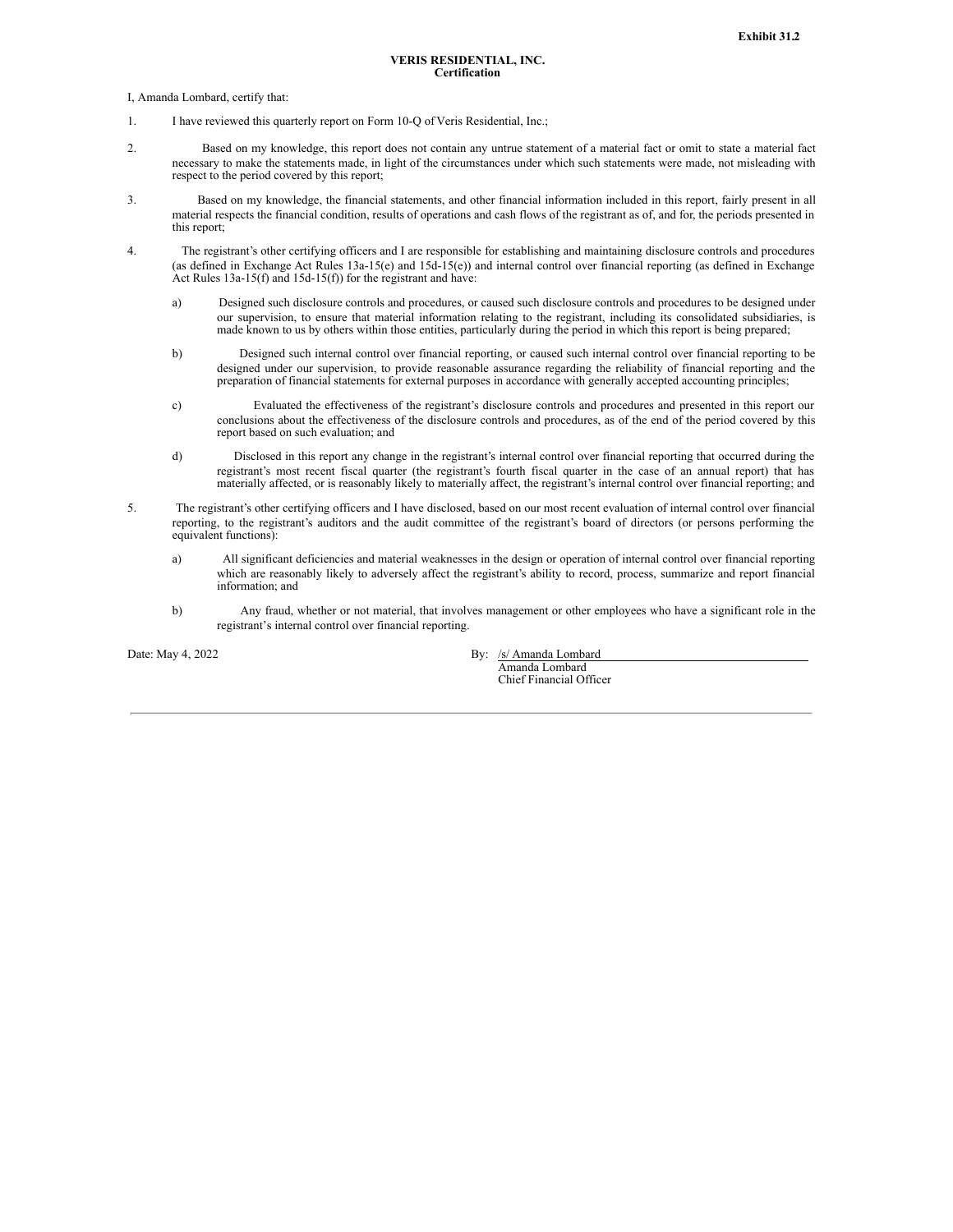I, Mahbod Nia, certify that:

- 1. I have reviewed this quarterly report on Form 10-Q of Veris Residential, L.P.;
- 2. Based on my knowledge, this report does not contain any untrue statement of a material fact or omit to state a material fact necessary to make the statements made, in light of the circumstances under which such statements were made, not misleading with respect to the period covered by this report;
- 3. Based on my knowledge, the financial statements, and other financial information included in this report, fairly present in all material respects the financial condition, results of operations and cash flows of the registrant as of, and for, the periods presented in this report;
- 4. The registrant's other certifying officers and I are responsible for establishing and maintaining disclosure controls and procedures (as defined in Exchange Act Rules 13a-15(e) and 15d-15(e)) and internal control over financial reporting (as defined in Exchange Act Rules 13a-15(f) and 15d-15(f)) for the registrant and have:
	- a) Designed such disclosure controls and procedures, or caused such disclosure controls and procedures to be designed under our supervision, to ensure that material information relating to the registrant, including its consolidated subsidiaries, is made known to us by others within those entities, particularly during the period in which this re
	- b) Designed such internal control over financial reporting, or caused such internal control over financial reporting to be designed under our supervision, to provide reasonable assurance regarding the reliability of financial reporting and the preparation of financial statements for external purposes in accordance with generally accepted accounting principles;
	- c) Evaluated the effectiveness of the registrant's disclosure controls and procedures and presented in this report our conclusions about the effectiveness of the disclosure controls and procedures, as of the end of the period covered by this report based on such evaluation; and
	- d) Disclosed in this report any change in the registrant's internal control over financial reporting that occurred during the registrant's most recent fiscal quarter (the registrant's fourth fiscal quarter in the case of an annual report) that has materially affected, or is reasonably likely to materially affect, the registrant's internal control over financial reporting; and
- 5. The registrant's other certifying officers and I have disclosed, based on our most recent evaluation of internal control over financial reporting, to the registrant's auditors and the audit committee of the registrant's board of directors (or persons performing the equivalent functions):
	- a) All significant deficiencies and material weaknesses in the design or operation of internal control over financial reporting which are reasonably likely to adversely affect the registrant's ability to record, process, summarize and report financial information; and
	- b) Any fraud, whether or not material, that involves management or other employees who have a significant role in the registrant's internal control over financial reporting.

Date: May 4, 2022 By: /s/ Mahbod Nia

Mahbod Nia Chief Executive Officer of Veris Residential, Inc., the general partner of Veris Residential, L.P.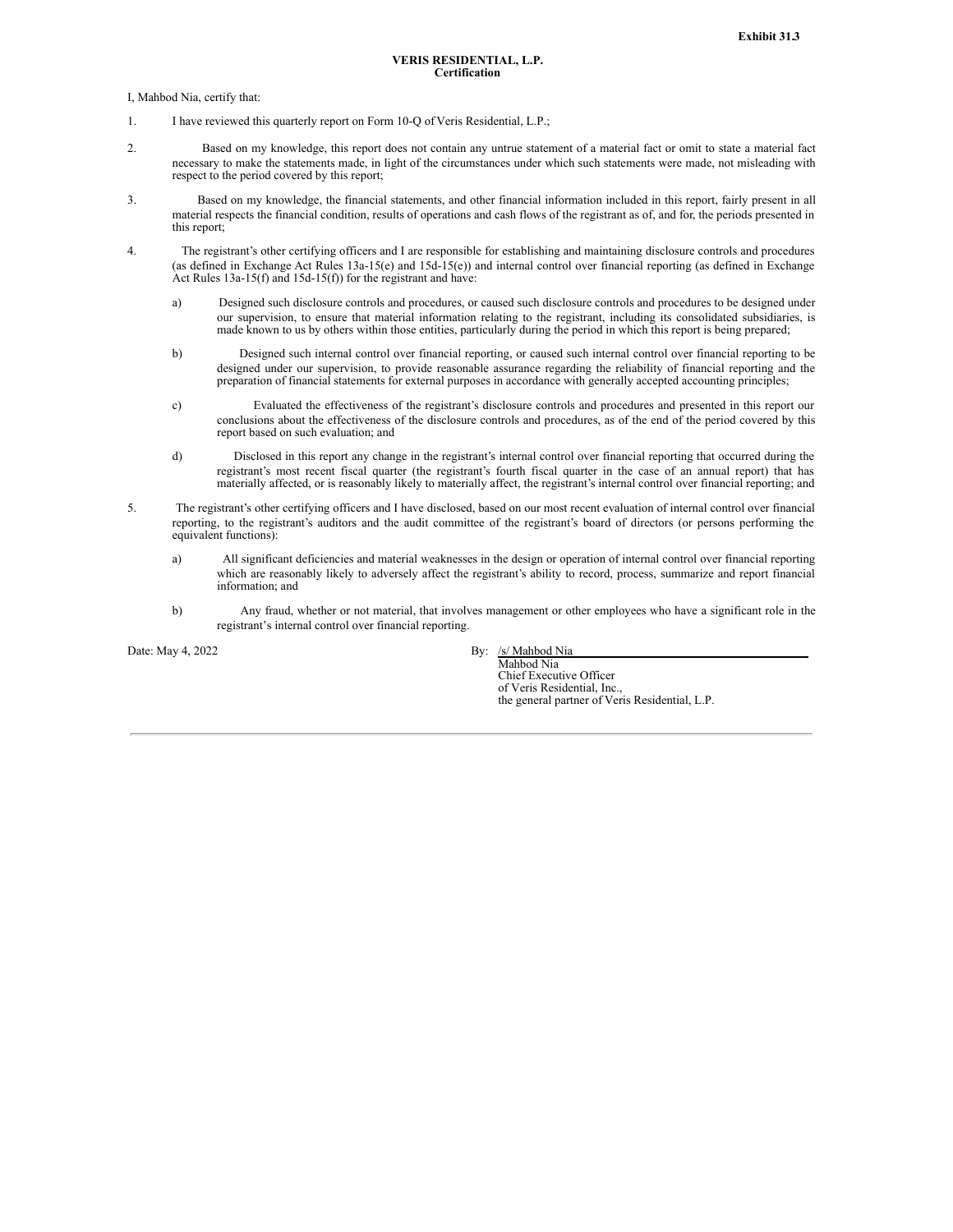I, Amanda Lombard, certify that:

- 1. I have reviewed this quarterly report on Form 10-Q of Veris Residential, L.P.;
- 2. Based on my knowledge, this report does not contain any untrue statement of a material fact or omit to state a material fact necessary to make the statements made, in light of the circumstances under which such statements were made, not misleading with respect to the period covered by this report;
- 3. Based on my knowledge, the financial statements, and other financial information included in this report, fairly present in all material respects the financial condition, results of operations and cash flows of the registrant as of, and for, the periods presented in this report;
- 4. The registrant's other certifying officers and I are responsible for establishing and maintaining disclosure controls and procedures (as defined in Exchange Act Rules 13a-15(e) and 15d-15(e)) and internal control over financial reporting (as defined in Exchange Act Rules 13a-15(f) and 15d-15(f)) for the registrant and have:
	- a) Designed such disclosure controls and procedures, or caused such disclosure controls and procedures to be designed under our supervision, to ensure that material information relating to the registrant, including its consolidated subsidiaries, is made known to us by others within those entities, particularly during the period in which this re
	- b) Designed such internal control over financial reporting, or caused such internal control over financial reporting to be designed under our supervision, to provide reasonable assurance regarding the reliability of financial reporting and the preparation of financial statements for external purposes in accordance with generally accepted accounting principles;
	- c) Evaluated the effectiveness of the registrant's disclosure controls and procedures and presented in this report our conclusions about the effectiveness of the disclosure controls and procedures, as of the end of the period covered by this report based on such evaluation; and
	- d) Disclosed in this report any change in the registrant's internal control over financial reporting that occurred during the registrant's most recent fiscal quarter (the registrant's fourth fiscal quarter in the case of an annual report) that has materially affected, or is reasonably likely to materially affect, the registrant's internal control over financial reporting; and
- 5. The registrant's other certifying officers and I have disclosed, based on our most recent evaluation of internal control over financial reporting, to the registrant's auditors and the audit committee of the registrant's board of directors (or persons performing the equivalent functions):
	- a) All significant deficiencies and material weaknesses in the design or operation of internal control over financial reporting which are reasonably likely to adversely affect the registrant's ability to record, process, summarize and report financial information; and
	- b) Any fraud, whether or not material, that involves management or other employees who have a significant role in the registrant's internal control over financial reporting.

Date: May 4, 2022 By: /s/ Amanda Lombard

Amanda Lombard Chief Financial Officer of Veris Residential, Inc., the general partner of Veris Residential, L.P.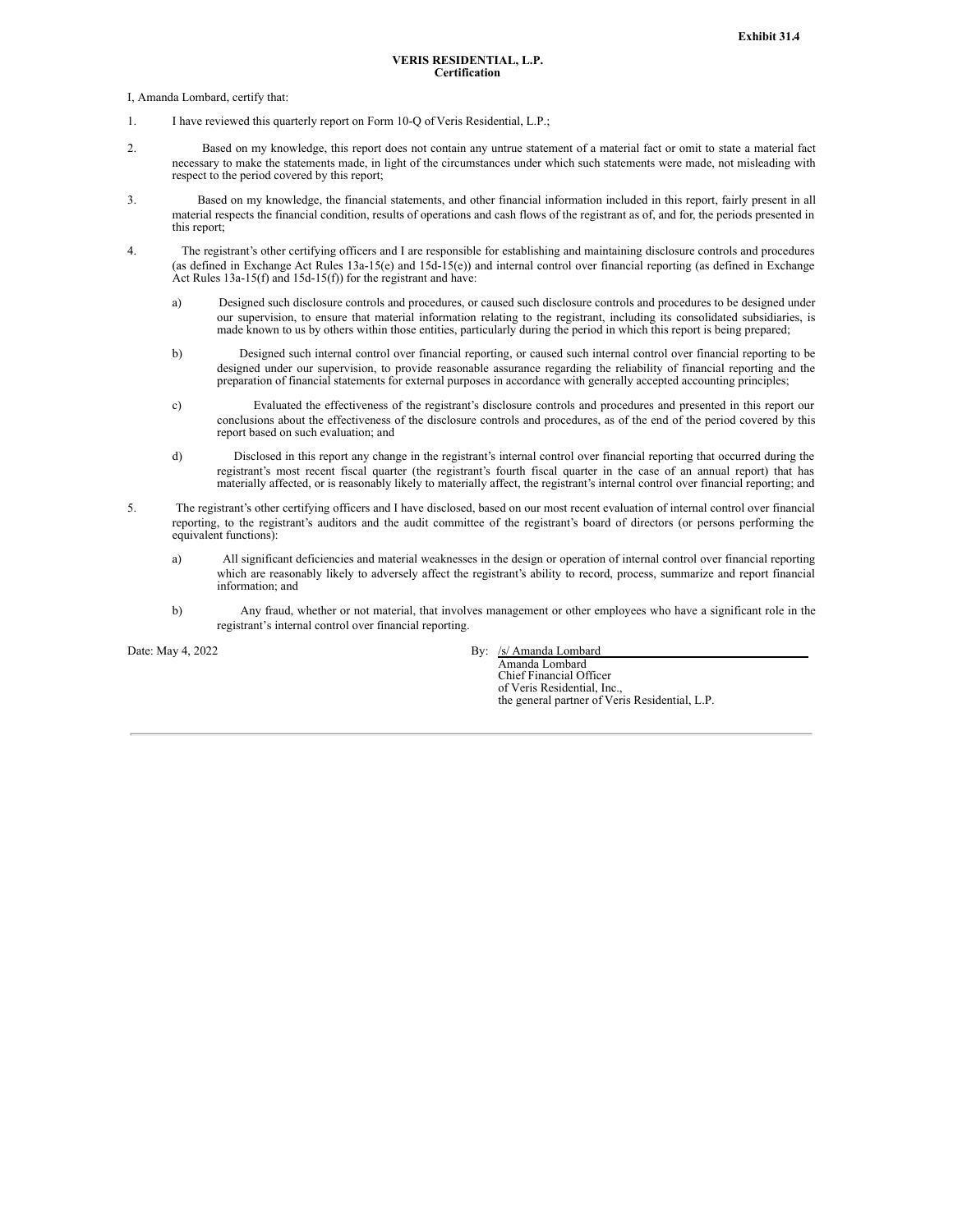#### **CERTIFICATION PURSUANT TO 18 U.S.C. SECTION 1350, AS ADOPTED PURSUANT TO SECTION 906 OF THE SARBANES-OXLEY ACT OF 2002**

In connection with the Quarterly Report on Form 10-Q of Veris Residential, Inc. (the "Company") for the quarterly period ended<br>March 31, 2022, as filed with the Securities and Exchange Commission on the date hereof (the "R

- (1) The Report fully complies with the requirements of §13(a) or 15(d) of the Securities Exchange Act of 1934; and
- (2) The information contained in the Report fairly presents, in all material respects, the financial condition and results of operations of the Company.

Date: May 4, 2022 By: /s/ Mahbod Nia Mahbod Nia

Chief Executive Officer

Date: May 4, 2022 By: /s/ Amanda Lombard Amanda Lombard Chief Financial Officer

This certification accompanies each Report pursuant to §906 of the Sarbanes-Oxley Act of 2002 and shall not, except to the extent required by the Sarbanes-Oxley Act of 2002, be deemed filed by the Company for purposes of §18 of the Securities Exchange Act of 1934, as amended.

A signed original of this written statement required by §906 has been provided to the Company and will be retained by the Company and furnished to the Securities and Exchange Commission or its staff upon request.